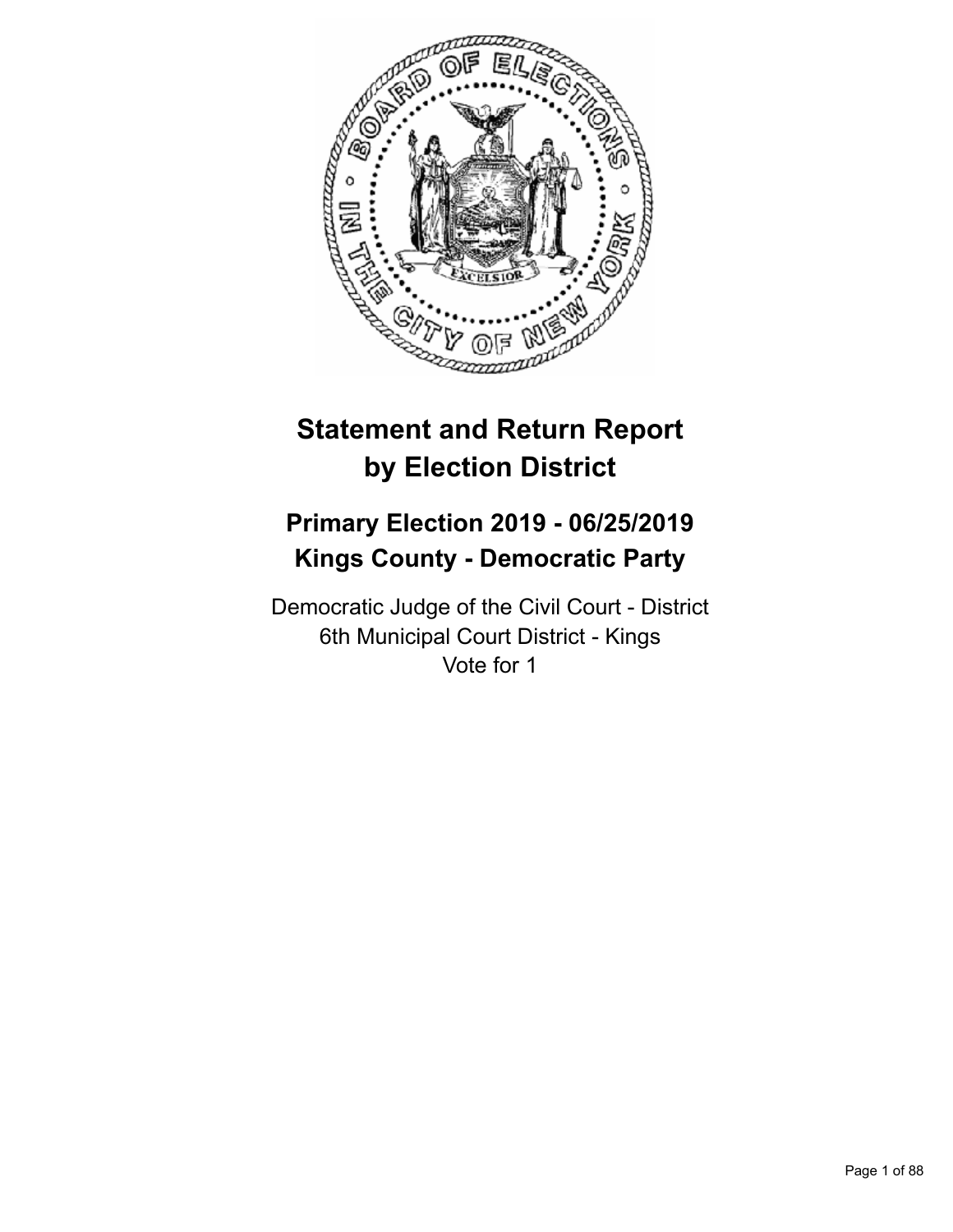

#### **026/41 COMBINED into: 051/41**

# **050/41**

| <b>PUBLIC COUNTER</b>                                    | 143            |
|----------------------------------------------------------|----------------|
| MANUALLY COUNTED EMERGENCY                               | 0              |
| ABSENTEE / MILITARY                                      | $\overline{2}$ |
| AFFIDAVIT                                                | 1              |
| <b>Total Ballots</b>                                     | 146            |
| Less - Inapplicable Federal/Special Presidential Ballots | $\Omega$       |
| <b>Total Applicable Ballots</b>                          | 146            |
| ALICE A. NICHOLSON                                       | 3              |
| CAROLINE P. COHEN                                        | 94             |
| CHINYELU O. UDOH                                         | 5              |
| <b>TEHILAH H. BERMAN</b>                                 | 30             |
| UNATTRIBUTABLE WRITE-IN (WRITE-IN)                       | 1              |
| <b>Total Votes</b>                                       | 133            |
| Unrecorded                                               | 13             |

#### **051/41**

| PUBLIC COUNTER                                           | 33             |
|----------------------------------------------------------|----------------|
| <b>MANUALLY COUNTED EMERGENCY</b>                        | 0              |
| ABSENTEE / MILITARY                                      | $\overline{2}$ |
| <b>AFFIDAVIT</b>                                         | 0              |
| <b>Total Ballots</b>                                     | 35             |
| Less - Inapplicable Federal/Special Presidential Ballots | 0              |
| <b>Total Applicable Ballots</b>                          | 35             |
| ALICE A. NICHOLSON                                       | $\overline{2}$ |
| CAROLINE P. COHEN                                        | 15             |
| CHINYELU O. UDOH                                         | $\overline{2}$ |
| TEHILAH H. BERMAN                                        | 12             |
| <b>Total Votes</b>                                       | 31             |
| Unrecorded                                               | 4              |

| <b>PUBLIC COUNTER</b>                                    | 51 |
|----------------------------------------------------------|----|
| <b>MANUALLY COUNTED EMERGENCY</b>                        | 0  |
| ABSENTEE / MILITARY                                      | 2  |
| <b>AFFIDAVIT</b>                                         | 1  |
| <b>Total Ballots</b>                                     | 54 |
| Less - Inapplicable Federal/Special Presidential Ballots | 0  |
| <b>Total Applicable Ballots</b>                          | 54 |
| ALICE A. NICHOLSON                                       | 5  |
| CAROLINE P. COHEN                                        | 22 |
| CHINYELU O. UDOH                                         | 0  |
| TEHILAH H. BERMAN                                        | 21 |
| <b>Total Votes</b>                                       | 48 |
| Unrecorded                                               | 6  |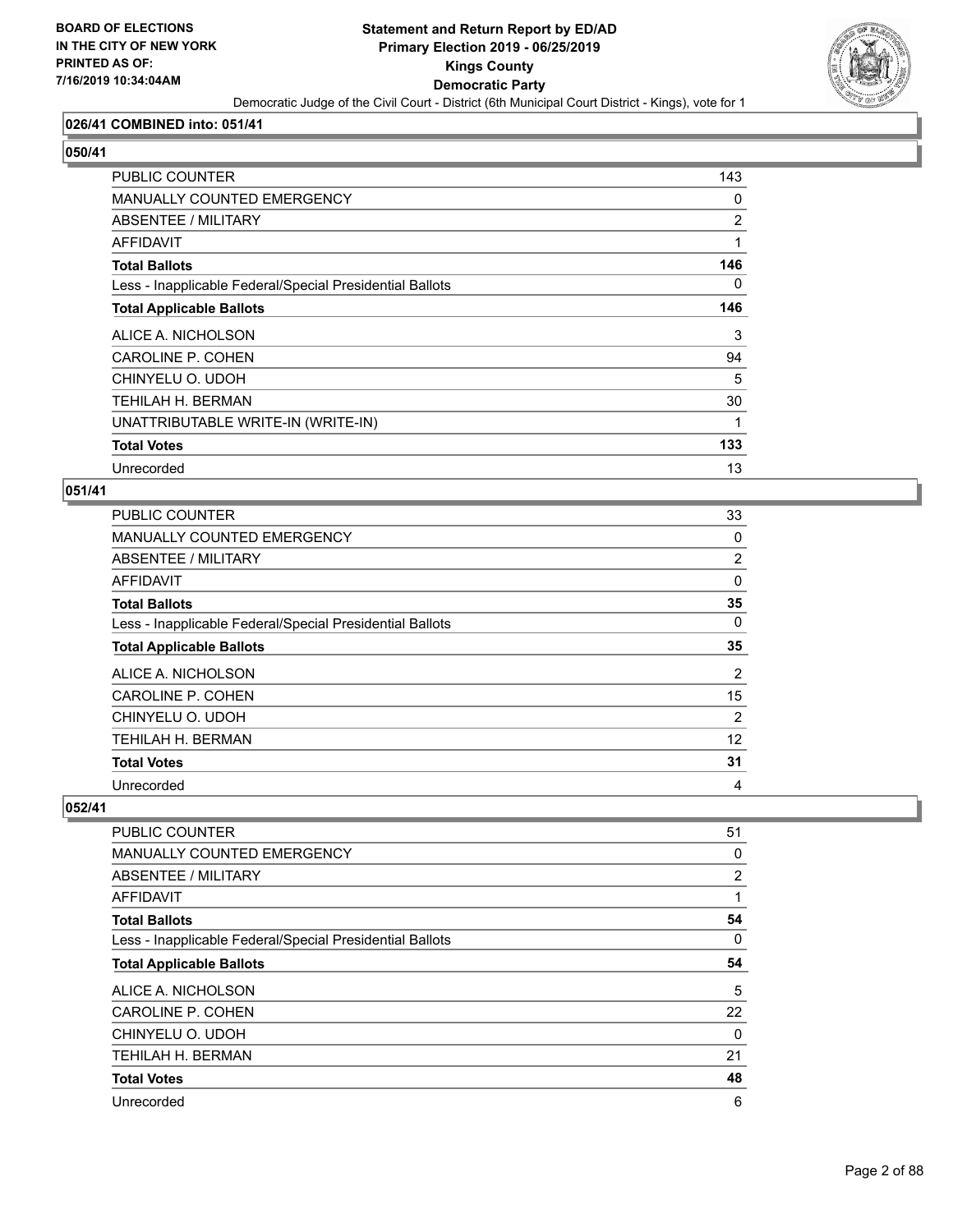

| <b>PUBLIC COUNTER</b>                                    | 37             |
|----------------------------------------------------------|----------------|
| <b>MANUALLY COUNTED EMERGENCY</b>                        | 0              |
| ABSENTEE / MILITARY                                      | 6              |
| <b>AFFIDAVIT</b>                                         | 0              |
| <b>Total Ballots</b>                                     | 43             |
| Less - Inapplicable Federal/Special Presidential Ballots | 0              |
| <b>Total Applicable Ballots</b>                          | 43             |
| ALICE A. NICHOLSON                                       | 13             |
| CAROLINE P. COHEN                                        | 13             |
| CHINYELU O. UDOH                                         | $\overline{7}$ |
| <b>TEHILAH H. BERMAN</b>                                 | 4              |
| <b>Total Votes</b>                                       | 37             |
| Unrecorded                                               | 6              |

#### **054/41**

| <b>PUBLIC COUNTER</b>                                    | 50 |
|----------------------------------------------------------|----|
| <b>MANUALLY COUNTED EMERGENCY</b>                        | 0  |
| ABSENTEE / MILITARY                                      | 0  |
| <b>AFFIDAVIT</b>                                         | 0  |
| <b>Total Ballots</b>                                     | 50 |
| Less - Inapplicable Federal/Special Presidential Ballots | 0  |
| <b>Total Applicable Ballots</b>                          | 50 |
| ALICE A. NICHOLSON                                       | 15 |
| CAROLINE P. COHEN                                        | 11 |
| CHINYELU O. UDOH                                         | 10 |
| TEHILAH H. BERMAN                                        | 3  |
| <b>Total Votes</b>                                       | 39 |
| Unrecorded                                               | 11 |

| <b>PUBLIC COUNTER</b>                                    | 130            |
|----------------------------------------------------------|----------------|
| MANUALLY COUNTED EMERGENCY                               | 0              |
| ABSENTEE / MILITARY                                      | 8              |
| AFFIDAVIT                                                | $\overline{2}$ |
| <b>Total Ballots</b>                                     | 140            |
| Less - Inapplicable Federal/Special Presidential Ballots | 0              |
| <b>Total Applicable Ballots</b>                          | 140            |
| ALICE A. NICHOLSON                                       | 34             |
| CAROLINE P. COHEN                                        | 47             |
| CHINYELU O. UDOH                                         | 37             |
| TEHILAH H. BERMAN                                        | 10             |
| JEREMY KASHA (WRITE-IN)                                  | 1              |
| <b>Total Votes</b>                                       | 129            |
| Unrecorded                                               | 11             |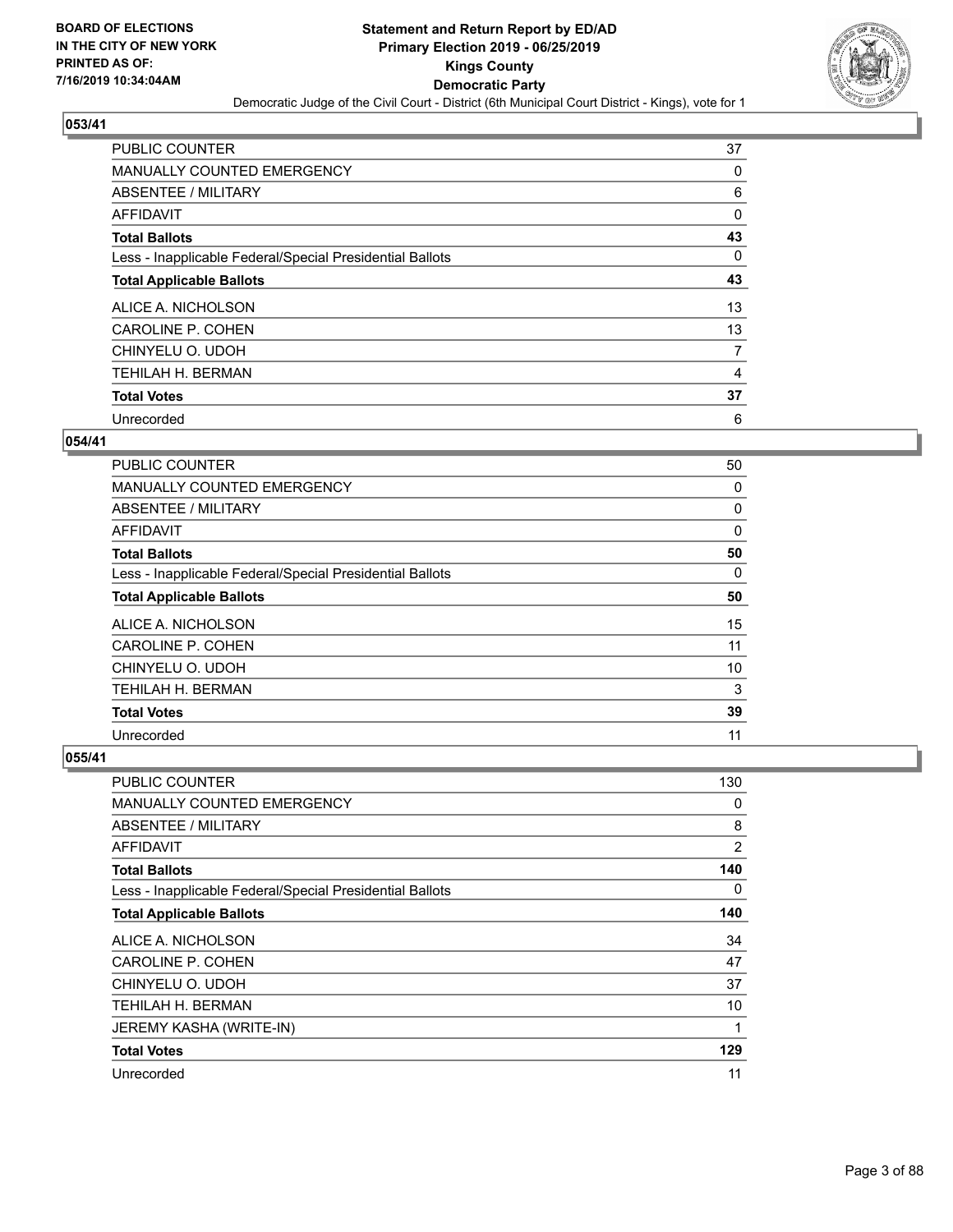

| <b>PUBLIC COUNTER</b>                                    | 36       |
|----------------------------------------------------------|----------|
| <b>MANUALLY COUNTED EMERGENCY</b>                        | 0        |
| ABSENTEE / MILITARY                                      | 3        |
| <b>AFFIDAVIT</b>                                         | 0        |
| <b>Total Ballots</b>                                     | 39       |
| Less - Inapplicable Federal/Special Presidential Ballots | $\Omega$ |
| <b>Total Applicable Ballots</b>                          | 39       |
| ALICE A. NICHOLSON                                       | 12       |
| CAROLINE P. COHEN                                        | 9        |
| CHINYELU O. UDOH                                         | 3        |
| TEHILAH H. BERMAN                                        | 11       |
| <b>Total Votes</b>                                       | 35       |
| Unrecorded                                               | 4        |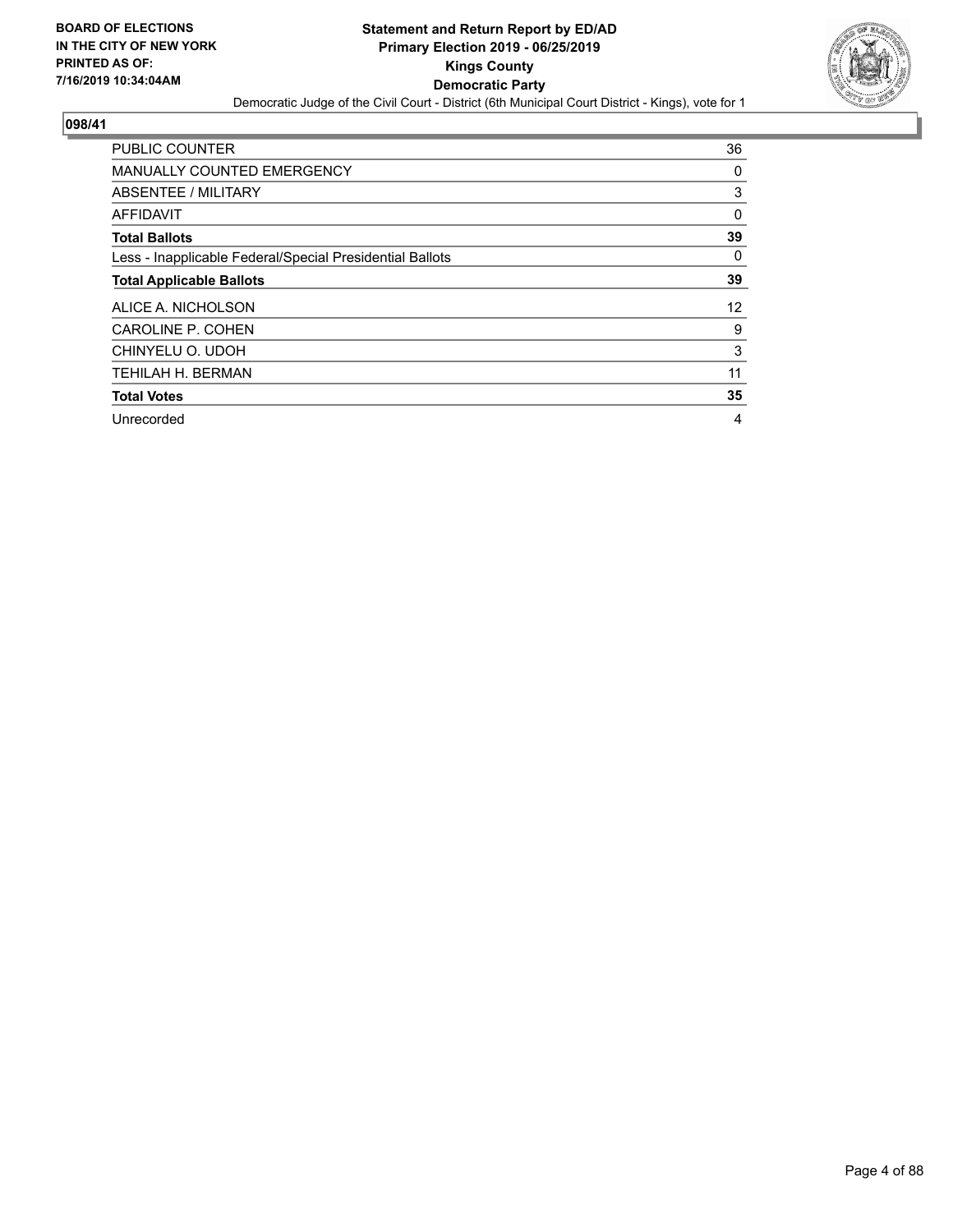

| PUBLIC COUNTER                                           | 0        |
|----------------------------------------------------------|----------|
| <b>MANUALLY COUNTED EMERGENCY</b>                        | 0        |
| ABSENTEE / MILITARY                                      | 0        |
| AFFIDAVIT                                                | 0        |
| <b>Total Ballots</b>                                     | 0        |
| Less - Inapplicable Federal/Special Presidential Ballots | 0        |
| <b>Total Applicable Ballots</b>                          | 0        |
| ALICE A. NICHOLSON                                       | $\Omega$ |
| CAROLINE P. COHEN                                        | $\Omega$ |
| CHINYELU O. UDOH                                         | 0        |
| <b>TEHILAH H. BERMAN</b>                                 | 0        |
| <b>Total Votes</b>                                       | 0        |

## **002/42**

| <b>PUBLIC COUNTER</b>                                    | 35 |
|----------------------------------------------------------|----|
| <b>MANUALLY COUNTED EMERGENCY</b>                        | 0  |
| ABSENTEE / MILITARY                                      | 0  |
| AFFIDAVIT                                                | 0  |
| <b>Total Ballots</b>                                     | 35 |
| Less - Inapplicable Federal/Special Presidential Ballots | 0  |
| <b>Total Applicable Ballots</b>                          | 35 |
| ALICE A. NICHOLSON                                       | 12 |
| <b>CAROLINE P. COHEN</b>                                 | 11 |
| CHINYELU O. UDOH                                         | 5  |
| TEHILAH H. BERMAN                                        | 5  |
| UNATTRIBUTABLE WRITE-IN (WRITE-IN)                       | 1  |
| <b>Total Votes</b>                                       | 34 |
| Unrecorded                                               | 1  |

| PUBLIC COUNTER                                           | 29       |
|----------------------------------------------------------|----------|
| MANUALLY COUNTED EMERGENCY                               | $\Omega$ |
| <b>ABSENTEE / MILITARY</b>                               |          |
| AFFIDAVIT                                                | $\Omega$ |
| <b>Total Ballots</b>                                     | 30       |
| Less - Inapplicable Federal/Special Presidential Ballots | 0        |
| <b>Total Applicable Ballots</b>                          | 30       |
| ALICE A. NICHOLSON                                       | 10       |
| CAROLINE P. COHEN                                        | 14       |
| CHINYELU O. UDOH                                         | 5        |
| <b>TEHILAH H. BERMAN</b>                                 |          |
| <b>Total Votes</b>                                       | 30       |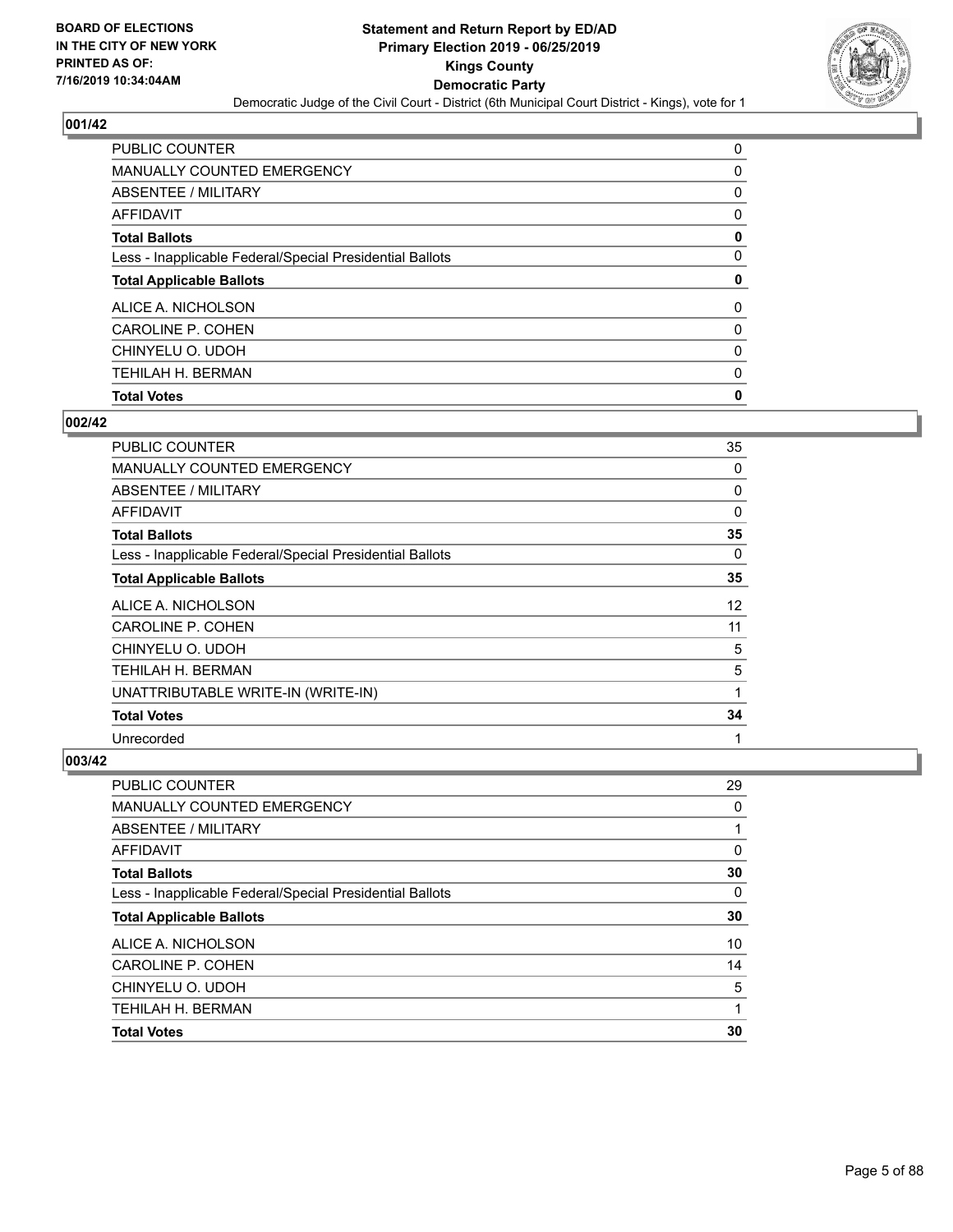

| <b>PUBLIC COUNTER</b>                                    | 32       |
|----------------------------------------------------------|----------|
| <b>MANUALLY COUNTED EMERGENCY</b>                        | 0        |
| ABSENTEE / MILITARY                                      | 3        |
| AFFIDAVIT                                                | 0        |
| <b>Total Ballots</b>                                     | 35       |
| Less - Inapplicable Federal/Special Presidential Ballots | $\Omega$ |
| <b>Total Applicable Ballots</b>                          | 35       |
| ALICE A. NICHOLSON                                       | 16       |
| CAROLINE P. COHEN                                        | 10       |
| CHINYELU O. UDOH                                         | 4        |
| <b>TEHILAH H. BERMAN</b>                                 | 5        |
| <b>Total Votes</b>                                       | 35       |

## **005/42**

| PUBLIC COUNTER                                           | 50             |
|----------------------------------------------------------|----------------|
| MANUALLY COUNTED EMERGENCY                               | 0              |
| ABSENTEE / MILITARY                                      | 3              |
| AFFIDAVIT                                                | $\Omega$       |
| <b>Total Ballots</b>                                     | 53             |
| Less - Inapplicable Federal/Special Presidential Ballots | 0              |
| <b>Total Applicable Ballots</b>                          | 53             |
| ALICE A. NICHOLSON                                       | 8              |
| <b>CAROLINE P. COHEN</b>                                 | 23             |
| CHINYELU O. UDOH                                         | 9              |
| TEHILAH H. BERMAN                                        | 11             |
| <b>Total Votes</b>                                       | 51             |
| Unrecorded                                               | $\overline{2}$ |

| PUBLIC COUNTER                                           | 67 |
|----------------------------------------------------------|----|
| MANUALLY COUNTED EMERGENCY                               | 0  |
| ABSENTEE / MILITARY                                      | 5  |
| AFFIDAVIT                                                | 0  |
| <b>Total Ballots</b>                                     | 72 |
| Less - Inapplicable Federal/Special Presidential Ballots | 0  |
| <b>Total Applicable Ballots</b>                          | 72 |
| ALICE A. NICHOLSON                                       | 18 |
| CAROLINE P. COHEN                                        | 33 |
| CHINYELU O. UDOH                                         | 14 |
| TEHILAH H. BERMAN                                        | 5  |
| UNATTRIBUTABLE WRITE-IN (WRITE-IN)                       | 1  |
| <b>Total Votes</b>                                       | 71 |
| Unrecorded                                               | 1  |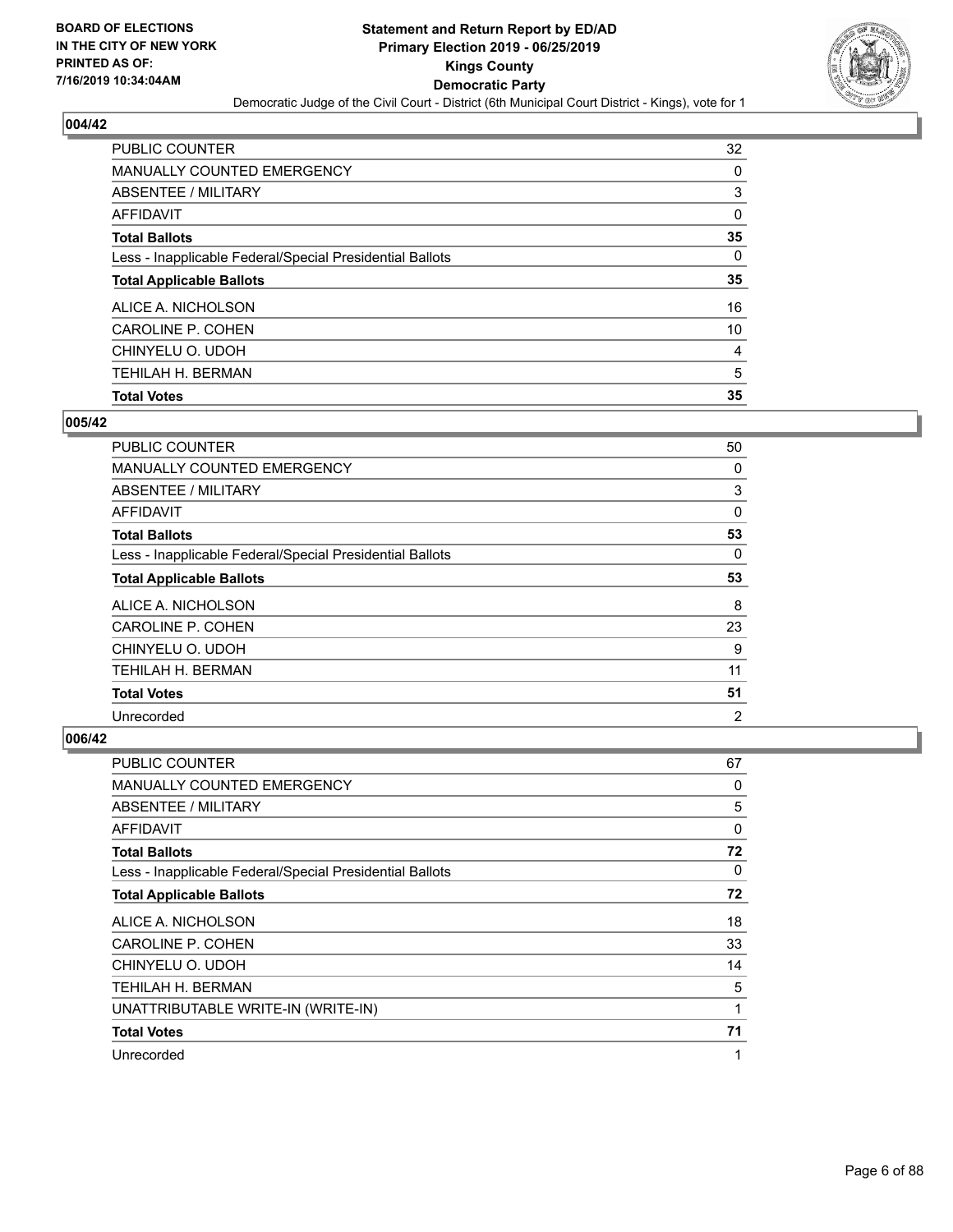

| <b>PUBLIC COUNTER</b>                                    | 48 |
|----------------------------------------------------------|----|
| <b>MANUALLY COUNTED EMERGENCY</b>                        | 0  |
| ABSENTEE / MILITARY                                      |    |
| <b>AFFIDAVIT</b>                                         | 0  |
| <b>Total Ballots</b>                                     | 49 |
| Less - Inapplicable Federal/Special Presidential Ballots | 0  |
| <b>Total Applicable Ballots</b>                          | 49 |
| ALICE A. NICHOLSON                                       | 17 |
| <b>CAROLINE P. COHEN</b>                                 | 18 |
| CHINYELU O. UDOH                                         | 11 |
| <b>TEHILAH H. BERMAN</b>                                 | 2  |
| <b>Total Votes</b>                                       | 48 |
| Unrecorded                                               | 1  |

#### **008/42**

| <b>PUBLIC COUNTER</b>                                    | 45 |
|----------------------------------------------------------|----|
| MANUALLY COUNTED EMERGENCY                               | 0  |
| ABSENTEE / MILITARY                                      | 4  |
| AFFIDAVIT                                                | 0  |
| <b>Total Ballots</b>                                     | 49 |
| Less - Inapplicable Federal/Special Presidential Ballots | 0  |
| <b>Total Applicable Ballots</b>                          | 49 |
| ALICE A. NICHOLSON                                       | 18 |
| <b>CAROLINE P. COHEN</b>                                 | 15 |
| CHINYELU O. UDOH                                         | 11 |
| TEHILAH H. BERMAN                                        | 2  |
| <b>Total Votes</b>                                       | 46 |
| Unrecorded                                               | 3  |

| <b>PUBLIC COUNTER</b>                                    | 33 |
|----------------------------------------------------------|----|
| <b>MANUALLY COUNTED EMERGENCY</b>                        | 0  |
| ABSENTEE / MILITARY                                      | 1  |
| AFFIDAVIT                                                | 0  |
| <b>Total Ballots</b>                                     | 34 |
| Less - Inapplicable Federal/Special Presidential Ballots | 0  |
| <b>Total Applicable Ballots</b>                          | 34 |
| ALICE A. NICHOLSON                                       | 13 |
| <b>CAROLINE P. COHEN</b>                                 | 10 |
| CHINYELU O. UDOH                                         | 6  |
| TEHILAH H. BERMAN                                        | 4  |
| <b>Total Votes</b>                                       | 33 |
| Unrecorded                                               | 1  |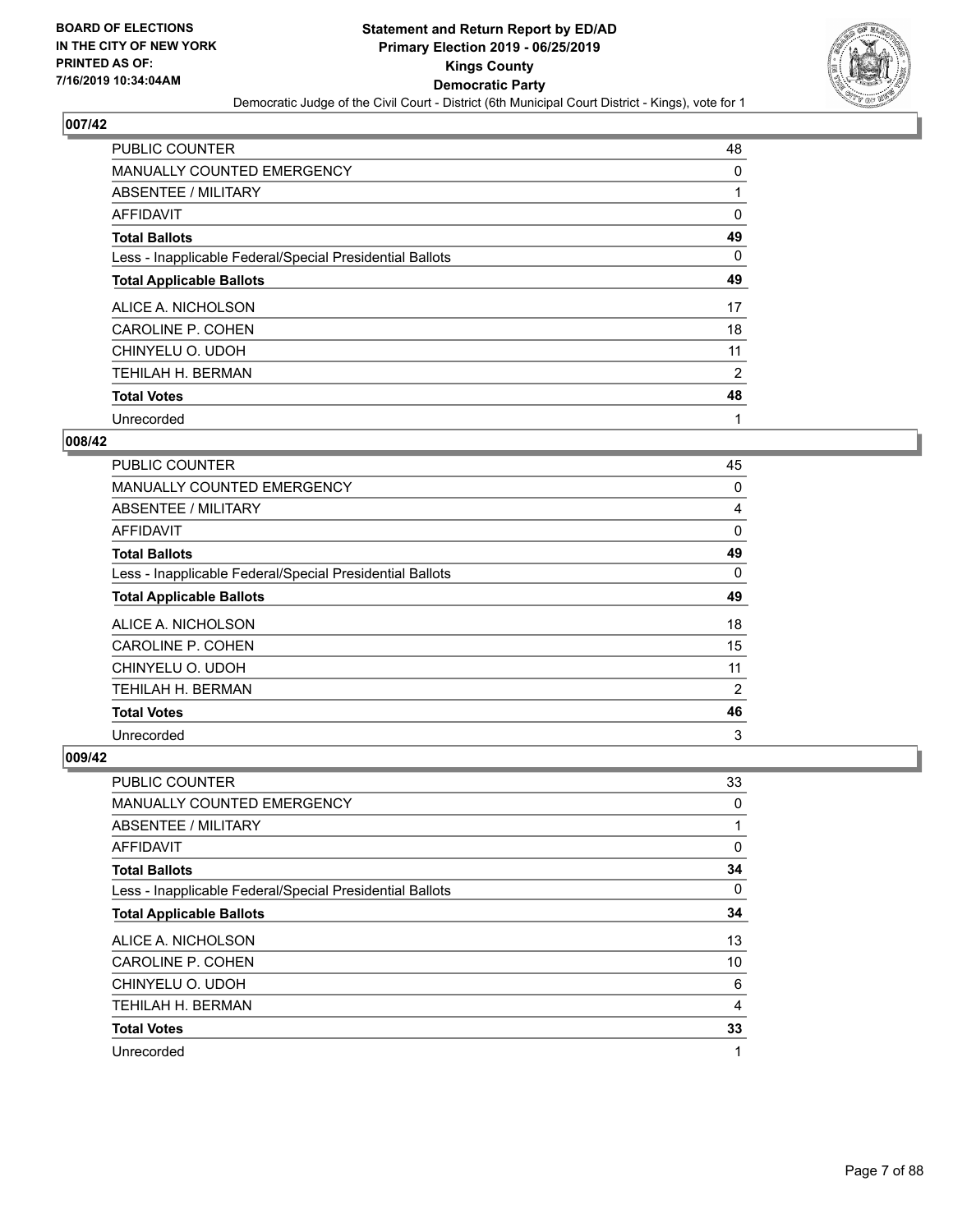

| <b>PUBLIC COUNTER</b>                                    | 52             |
|----------------------------------------------------------|----------------|
| <b>MANUALLY COUNTED EMERGENCY</b>                        | 0              |
| ABSENTEE / MILITARY                                      |                |
| <b>AFFIDAVIT</b>                                         | 0              |
| <b>Total Ballots</b>                                     | 53             |
| Less - Inapplicable Federal/Special Presidential Ballots | 0              |
| <b>Total Applicable Ballots</b>                          | 53             |
| ALICE A. NICHOLSON                                       | 21             |
| <b>CAROLINE P. COHEN</b>                                 | 10             |
| CHINYELU O. UDOH                                         | 16             |
| TEHILAH H. BERMAN                                        | 4              |
| <b>Total Votes</b>                                       | 51             |
| Unrecorded                                               | $\overline{2}$ |

## **011/42**

| <b>PUBLIC COUNTER</b>                                    | 41       |
|----------------------------------------------------------|----------|
| MANUALLY COUNTED EMERGENCY                               | 0        |
| ABSENTEE / MILITARY                                      | 2        |
| <b>AFFIDAVIT</b>                                         | 0        |
| <b>Total Ballots</b>                                     | 43       |
| Less - Inapplicable Federal/Special Presidential Ballots | $\Omega$ |
| <b>Total Applicable Ballots</b>                          | 43       |
| ALICE A. NICHOLSON                                       | 14       |
| <b>CAROLINE P. COHEN</b>                                 | 14       |
| CHINYELU O. UDOH                                         | 6        |
| TEHILAH H. BERMAN                                        | 3        |
| <b>Total Votes</b>                                       | 37       |
| Unrecorded                                               | 6        |

| PUBLIC COUNTER                                           | 28             |
|----------------------------------------------------------|----------------|
| MANUALLY COUNTED EMERGENCY                               | 0              |
| ABSENTEE / MILITARY                                      | 2              |
| AFFIDAVIT                                                | 0              |
| <b>Total Ballots</b>                                     | 30             |
| Less - Inapplicable Federal/Special Presidential Ballots | $\Omega$       |
| <b>Total Applicable Ballots</b>                          | 30             |
| ALICE A. NICHOLSON                                       | 10             |
| CAROLINE P. COHEN                                        | 6              |
| CHINYELU O. UDOH                                         | 7              |
| <b>TEHILAH H. BERMAN</b>                                 | 5              |
| <b>Total Votes</b>                                       | 28             |
| Unrecorded                                               | $\overline{2}$ |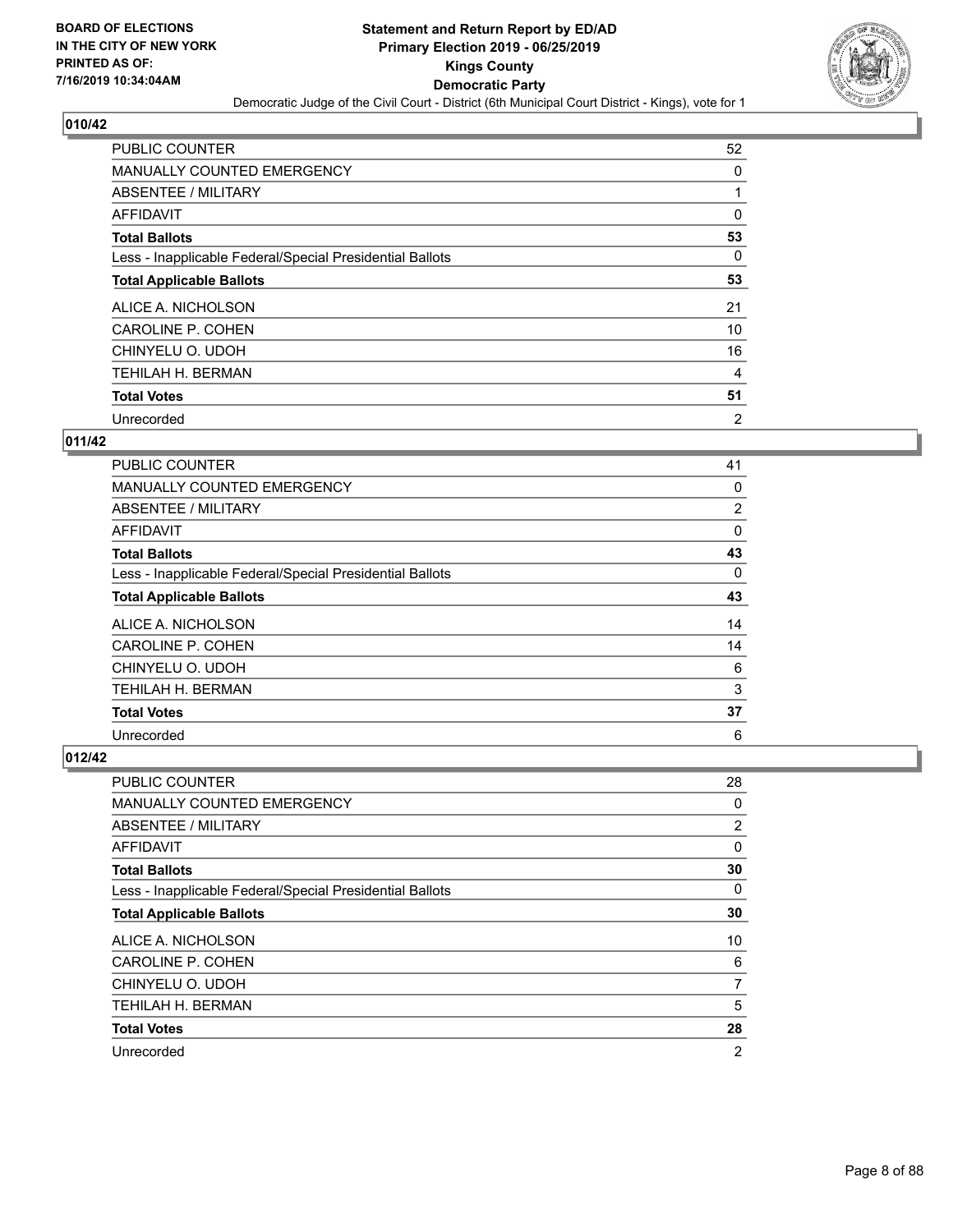

| <b>PUBLIC COUNTER</b>                                    | 36 |
|----------------------------------------------------------|----|
| <b>MANUALLY COUNTED EMERGENCY</b>                        | 0  |
| ABSENTEE / MILITARY                                      |    |
| <b>AFFIDAVIT</b>                                         | 0  |
| <b>Total Ballots</b>                                     | 37 |
| Less - Inapplicable Federal/Special Presidential Ballots | 0  |
| <b>Total Applicable Ballots</b>                          | 37 |
| ALICE A. NICHOLSON                                       | 13 |
| <b>CAROLINE P. COHEN</b>                                 | 11 |
| CHINYELU O. UDOH                                         | 5  |
| TEHILAH H. BERMAN                                        | 5  |
| <b>Total Votes</b>                                       | 34 |
| Unrecorded                                               | 3  |

#### **014/42**

| <b>PUBLIC COUNTER</b>                                    | 38 |
|----------------------------------------------------------|----|
| <b>MANUALLY COUNTED EMERGENCY</b>                        | 0  |
| ABSENTEE / MILITARY                                      | 4  |
| <b>AFFIDAVIT</b>                                         | 0  |
| <b>Total Ballots</b>                                     | 42 |
| Less - Inapplicable Federal/Special Presidential Ballots | 0  |
| <b>Total Applicable Ballots</b>                          | 42 |
| ALICE A. NICHOLSON                                       | 10 |
| CAROLINE P. COHEN                                        | 6  |
| CHINYELU O. UDOH                                         | 17 |
| TEHILAH H. BERMAN                                        | 5  |
| <b>Total Votes</b>                                       | 38 |
| Unrecorded                                               | 4  |

| PUBLIC COUNTER                                           | 52             |
|----------------------------------------------------------|----------------|
| <b>MANUALLY COUNTED EMERGENCY</b>                        | 0              |
| ABSENTEE / MILITARY                                      | 2              |
| AFFIDAVIT                                                | 0              |
| <b>Total Ballots</b>                                     | 54             |
| Less - Inapplicable Federal/Special Presidential Ballots | 0              |
| <b>Total Applicable Ballots</b>                          | 54             |
| ALICE A. NICHOLSON                                       | 23             |
| CAROLINE P. COHEN                                        | 21             |
|                                                          |                |
| CHINYELU O. UDOH                                         | 8              |
| <b>TEHILAH H. BERMAN</b>                                 | $\overline{2}$ |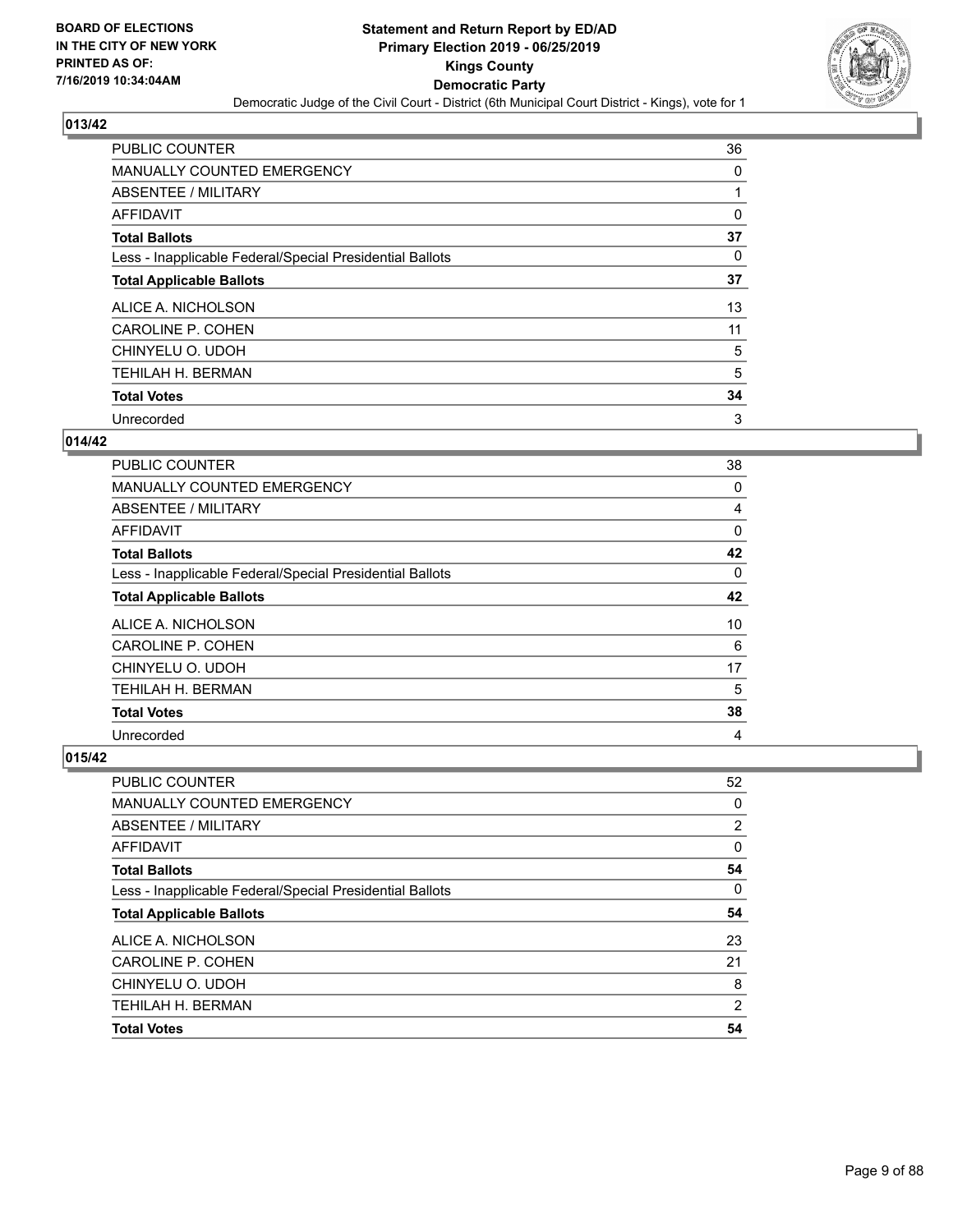

| <b>PUBLIC COUNTER</b>                                    | 39             |
|----------------------------------------------------------|----------------|
| <b>MANUALLY COUNTED EMERGENCY</b>                        | 0              |
| ABSENTEE / MILITARY                                      | 8              |
| <b>AFFIDAVIT</b>                                         | 0              |
| <b>Total Ballots</b>                                     | 47             |
| Less - Inapplicable Federal/Special Presidential Ballots | 0              |
| <b>Total Applicable Ballots</b>                          | 47             |
| ALICE A. NICHOLSON                                       | 26             |
| <b>CAROLINE P. COHEN</b>                                 | 7              |
| CHINYELU O. UDOH                                         | 8              |
| TEHILAH H. BERMAN                                        | 4              |
| <b>Total Votes</b>                                       | 45             |
| Unrecorded                                               | $\overline{2}$ |

#### **017/42**

| <b>PUBLIC COUNTER</b>                                    | 13             |
|----------------------------------------------------------|----------------|
| MANUALLY COUNTED EMERGENCY                               | 0              |
| ABSENTEE / MILITARY                                      | 1              |
| <b>AFFIDAVIT</b>                                         | 0              |
| <b>Total Ballots</b>                                     | 14             |
| Less - Inapplicable Federal/Special Presidential Ballots | $\Omega$       |
| <b>Total Applicable Ballots</b>                          | 14             |
| ALICE A. NICHOLSON                                       | 5              |
| <b>CAROLINE P. COHEN</b>                                 | 3              |
| CHINYELU O. UDOH                                         | 4              |
| TEHILAH H. BERMAN                                        | $\mathbf{0}$   |
| <b>Total Votes</b>                                       | 12             |
| Unrecorded                                               | $\overline{2}$ |

| PUBLIC COUNTER                                           | 45       |
|----------------------------------------------------------|----------|
| MANUALLY COUNTED EMERGENCY                               | 0        |
| ABSENTEE / MILITARY                                      | 1        |
| AFFIDAVIT                                                | 0        |
| <b>Total Ballots</b>                                     | 46       |
| Less - Inapplicable Federal/Special Presidential Ballots | $\Omega$ |
| <b>Total Applicable Ballots</b>                          | 46       |
| ALICE A. NICHOLSON                                       | 10       |
| CAROLINE P. COHEN                                        | 15       |
| CHINYELU O. UDOH                                         | 5        |
| TEHILAH H. BERMAN                                        | 15       |
| <b>Total Votes</b>                                       | 45       |
| Unrecorded                                               | 1        |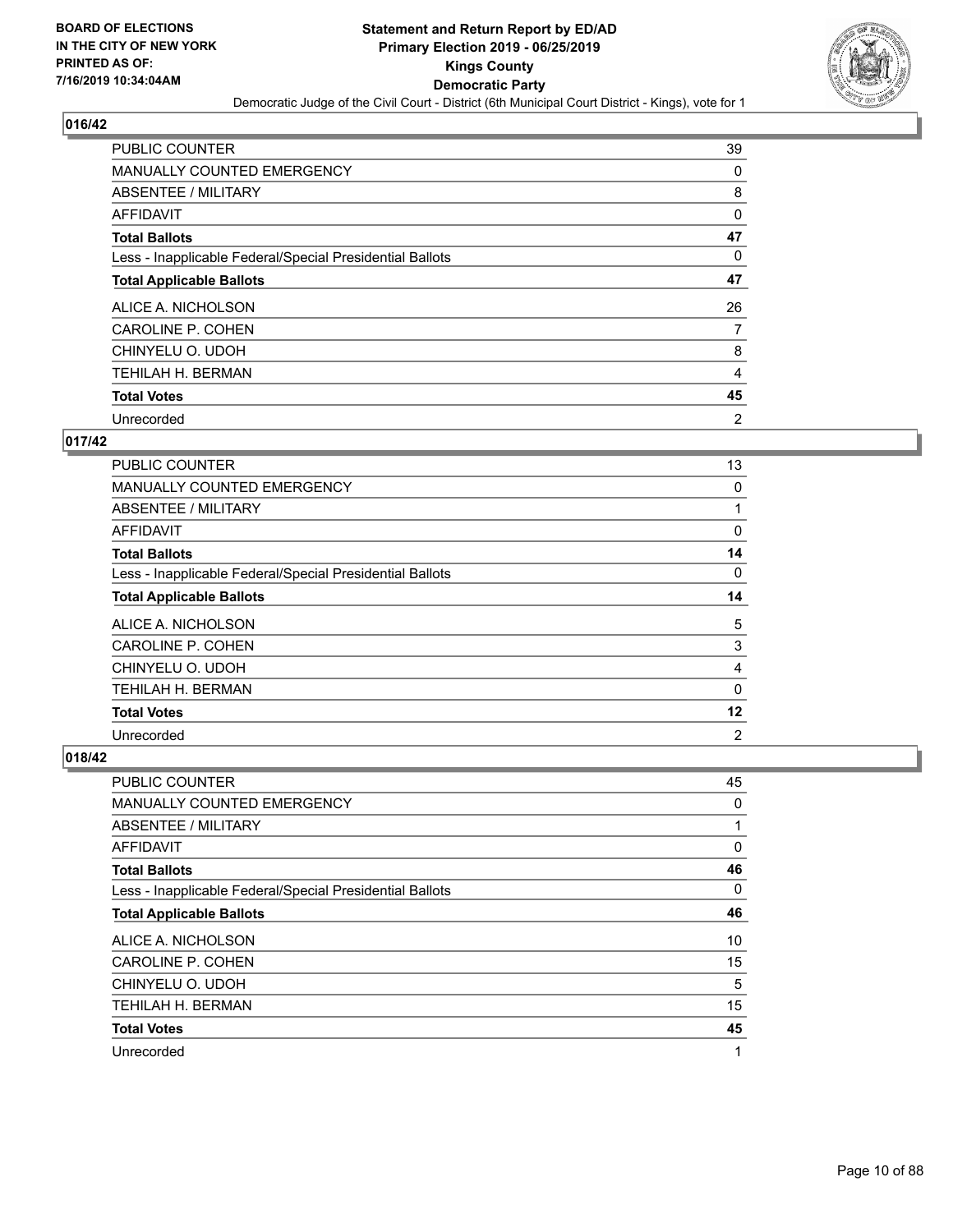

| <b>PUBLIC COUNTER</b>                                    | 15             |
|----------------------------------------------------------|----------------|
| <b>MANUALLY COUNTED EMERGENCY</b>                        | 0              |
| ABSENTEE / MILITARY                                      | 0              |
| <b>AFFIDAVIT</b>                                         | 0              |
| <b>Total Ballots</b>                                     | 15             |
| Less - Inapplicable Federal/Special Presidential Ballots | 0              |
| <b>Total Applicable Ballots</b>                          | 15             |
| ALICE A. NICHOLSON                                       | 6              |
| <b>CAROLINE P. COHEN</b>                                 | 4              |
| CHINYELU O. UDOH                                         |                |
| TEHILAH H. BERMAN                                        | 2              |
| <b>Total Votes</b>                                       | 13             |
| Unrecorded                                               | $\overline{2}$ |

#### **020/42**

| <b>PUBLIC COUNTER</b>                                    | 35       |
|----------------------------------------------------------|----------|
| MANUALLY COUNTED EMERGENCY                               | 0        |
| ABSENTEE / MILITARY                                      | $\Omega$ |
| AFFIDAVIT                                                | $\Omega$ |
| <b>Total Ballots</b>                                     | 35       |
| Less - Inapplicable Federal/Special Presidential Ballots | 0        |
| <b>Total Applicable Ballots</b>                          | 35       |
| ALICE A. NICHOLSON                                       | 11       |
| CAROLINE P. COHEN                                        | 11       |
| CHINYELU O. UDOH                                         | 11       |
| <b>TEHILAH H. BERMAN</b>                                 | 2        |
| <b>Total Votes</b>                                       | 35       |

| PUBLIC COUNTER                                           | 39       |
|----------------------------------------------------------|----------|
| MANUALLY COUNTED EMERGENCY                               | 0        |
| ABSENTEE / MILITARY                                      | 1        |
| AFFIDAVIT                                                | 0        |
| <b>Total Ballots</b>                                     | 40       |
| Less - Inapplicable Federal/Special Presidential Ballots | $\Omega$ |
| <b>Total Applicable Ballots</b>                          | 40       |
| ALICE A. NICHOLSON                                       | 12       |
| CAROLINE P. COHEN                                        | 13       |
| CHINYELU O. UDOH                                         | 9        |
| TEHILAH H. BERMAN                                        | 3        |
| <b>Total Votes</b>                                       | 37       |
| Unrecorded                                               | 3        |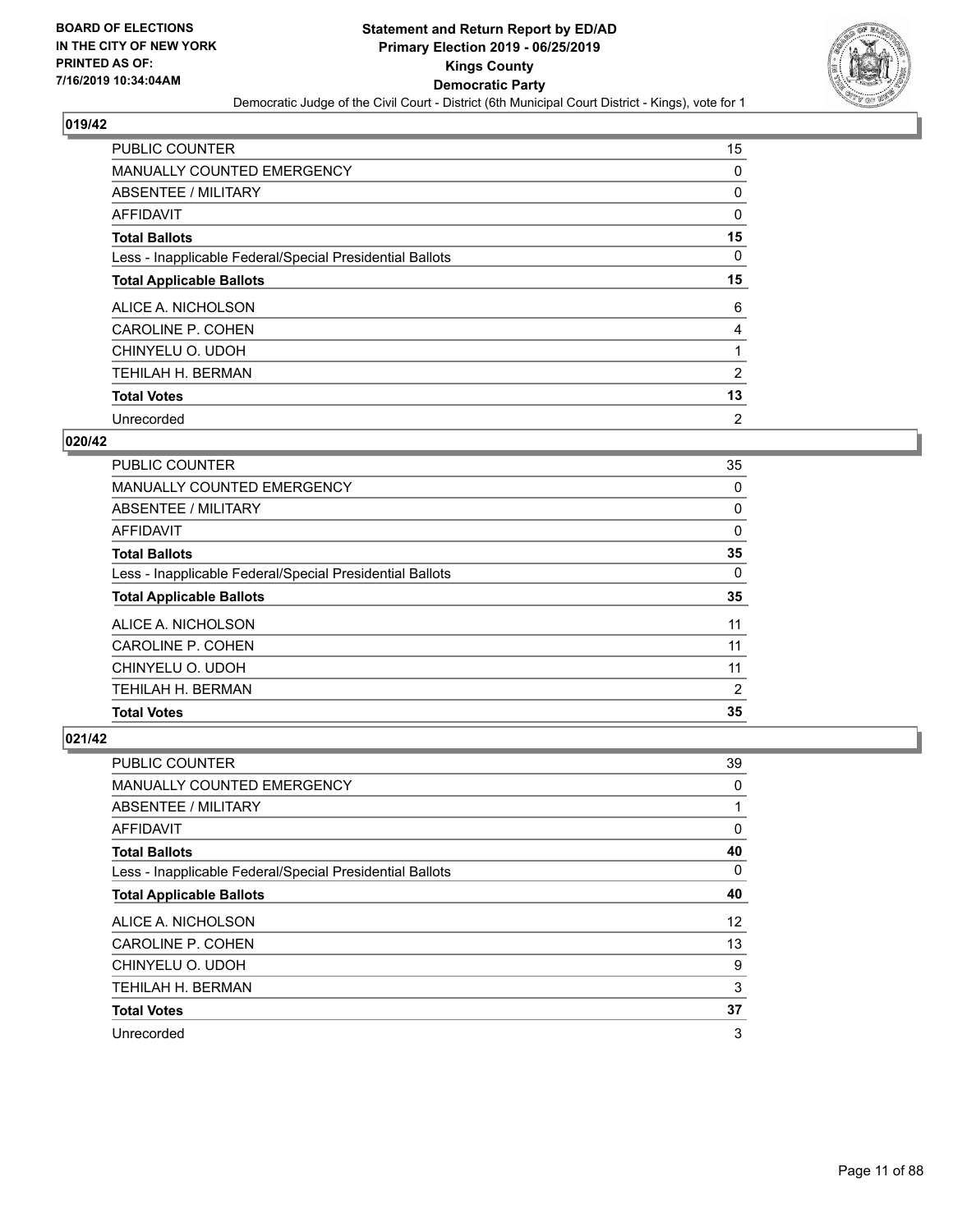

| PUBLIC COUNTER                                           | 51 |
|----------------------------------------------------------|----|
| <b>MANUALLY COUNTED EMERGENCY</b>                        | 0  |
| ABSENTEE / MILITARY                                      | 2  |
| AFFIDAVIT                                                | 0  |
| <b>Total Ballots</b>                                     | 53 |
| Less - Inapplicable Federal/Special Presidential Ballots | 0  |
| <b>Total Applicable Ballots</b>                          | 53 |
| ALICE A. NICHOLSON                                       | 25 |
| CAROLINE P. COHEN                                        | 11 |
| CHINYELU O. UDOH                                         | 15 |
| <b>TEHILAH H. BERMAN</b>                                 | 2  |
| <b>Total Votes</b>                                       | 53 |

## **023/42**

| PUBLIC COUNTER                                           | 40 |
|----------------------------------------------------------|----|
| MANUALLY COUNTED EMERGENCY                               | 0  |
| ABSENTEE / MILITARY                                      | 0  |
| AFFIDAVIT                                                | 0  |
| <b>Total Ballots</b>                                     | 40 |
| Less - Inapplicable Federal/Special Presidential Ballots | 0  |
| <b>Total Applicable Ballots</b>                          | 40 |
| ALICE A. NICHOLSON                                       | 3  |
| <b>CAROLINE P. COHEN</b>                                 | 20 |
| CHINYELU O. UDOH                                         | 5  |
| TEHILAH H. BERMAN                                        | 10 |
| <b>Total Votes</b>                                       | 38 |
| Unrecorded                                               | 2  |

| <b>PUBLIC COUNTER</b>                                    | 62       |
|----------------------------------------------------------|----------|
| <b>MANUALLY COUNTED EMERGENCY</b>                        | 0        |
| ABSENTEE / MILITARY                                      | 0        |
| <b>AFFIDAVIT</b>                                         | 0        |
| <b>Total Ballots</b>                                     | 62       |
| Less - Inapplicable Federal/Special Presidential Ballots | $\Omega$ |
| <b>Total Applicable Ballots</b>                          | 62       |
| ALICE A. NICHOLSON                                       | 9        |
| <b>CAROLINE P. COHEN</b>                                 | 21       |
| CHINYELU O. UDOH                                         | 4        |
| TEHILAH H. BERMAN                                        | 15       |
| MONIQUE CHANDLER-WATERMAN (WRITE-IN)                     | 5        |
| UNATTRIBUTABLE WRITE-IN (WRITE-IN)                       | 4        |
| <b>Total Votes</b>                                       | 58       |
| Unrecorded                                               | 4        |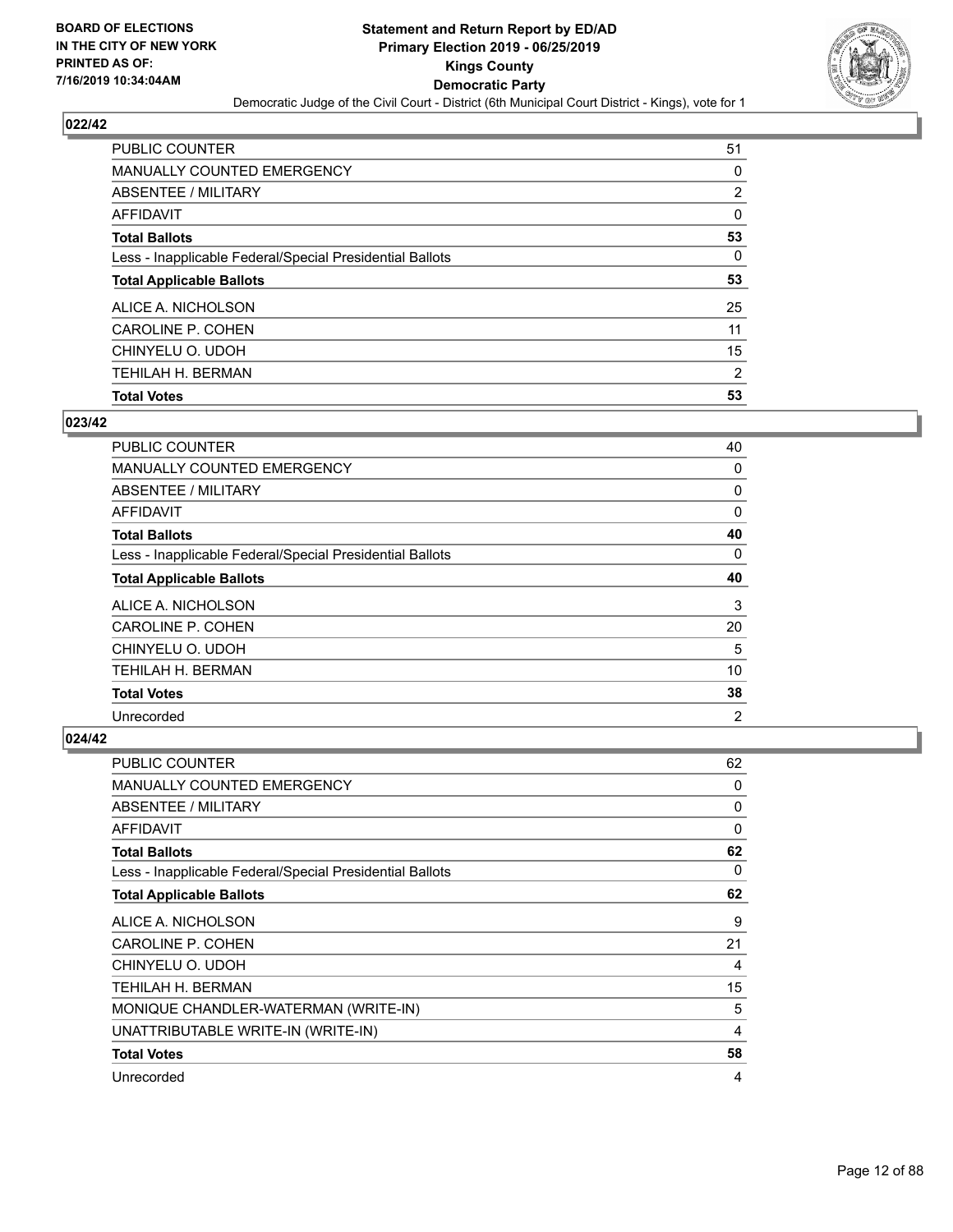

| <b>PUBLIC COUNTER</b>                                    | 71             |
|----------------------------------------------------------|----------------|
| MANUALLY COUNTED EMERGENCY                               | 0              |
| ABSENTEE / MILITARY                                      | $\overline{7}$ |
| AFFIDAVIT                                                |                |
| <b>Total Ballots</b>                                     | 79             |
| Less - Inapplicable Federal/Special Presidential Ballots | 0              |
| <b>Total Applicable Ballots</b>                          | 79             |
| ALICE A. NICHOLSON                                       | 14             |
| <b>CAROLINE P. COHEN</b>                                 | 38             |
| CHINYELU O. UDOH                                         | 5              |
| TEHILAH H. BERMAN                                        | 20             |
| FARAH N. LOUIS (WRITE-IN)                                |                |
| <b>Total Votes</b>                                       | 78             |
|                                                          |                |

#### **026/42**

| <b>PUBLIC COUNTER</b>                                    | 31       |
|----------------------------------------------------------|----------|
| <b>MANUALLY COUNTED EMERGENCY</b>                        | 0        |
| ABSENTEE / MILITARY                                      | 2        |
| AFFIDAVIT                                                | 0        |
| <b>Total Ballots</b>                                     | 33       |
| Less - Inapplicable Federal/Special Presidential Ballots | $\Omega$ |
| <b>Total Applicable Ballots</b>                          | 33       |
| ALICE A. NICHOLSON                                       | 10       |
| <b>CAROLINE P. COHEN</b>                                 | 16       |
| CHINYELU O. UDOH                                         | 5        |
| TEHILAH H. BERMAN                                        | 1        |
| <b>Total Votes</b>                                       | 32       |
| Unrecorded                                               | 1        |

| <b>PUBLIC COUNTER</b>                                    | 23 |
|----------------------------------------------------------|----|
| MANUALLY COUNTED EMERGENCY                               | 0  |
| ABSENTEE / MILITARY                                      | 4  |
| AFFIDAVIT                                                |    |
| <b>Total Ballots</b>                                     | 28 |
| Less - Inapplicable Federal/Special Presidential Ballots | 0  |
| <b>Total Applicable Ballots</b>                          | 28 |
| ALICE A. NICHOLSON                                       | 11 |
| CAROLINE P. COHEN                                        | 8  |
| CHINYELU O. UDOH                                         | 5  |
| TEHILAH H. BERMAN                                        | 3  |
| <b>Total Votes</b>                                       | 27 |
| Unrecorded                                               | 1  |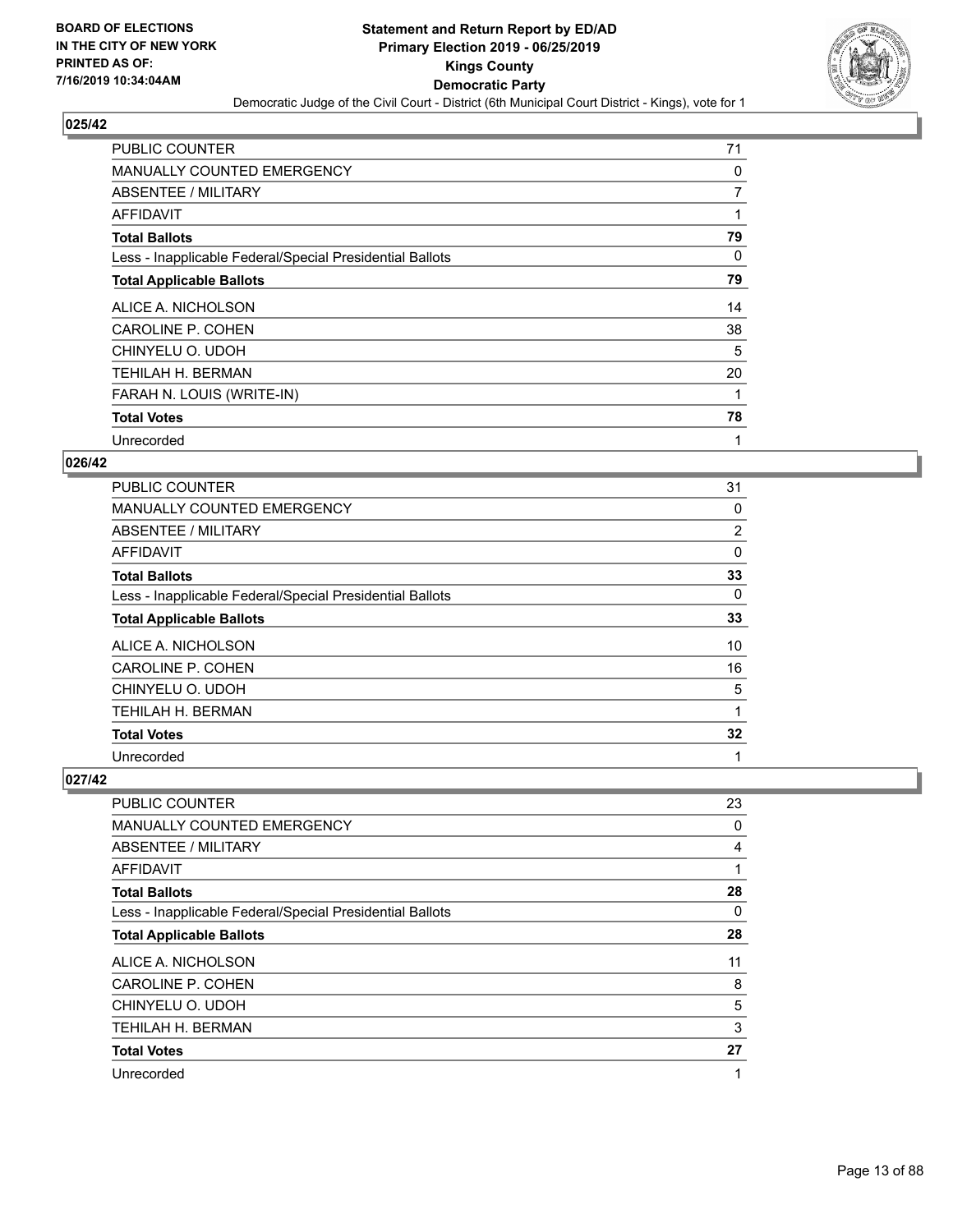

| <b>PUBLIC COUNTER</b>                                    | 39             |
|----------------------------------------------------------|----------------|
| <b>MANUALLY COUNTED EMERGENCY</b>                        | 0              |
| ABSENTEE / MILITARY                                      | 8              |
| <b>AFFIDAVIT</b>                                         | 0              |
| <b>Total Ballots</b>                                     | 47             |
| Less - Inapplicable Federal/Special Presidential Ballots | 0              |
| <b>Total Applicable Ballots</b>                          | 47             |
| ALICE A. NICHOLSON                                       | 15             |
| <b>CAROLINE P. COHEN</b>                                 | 10             |
| CHINYELU O. UDOH                                         | 12             |
| <b>TEHILAH H. BERMAN</b>                                 | 8              |
| <b>Total Votes</b>                                       | 45             |
| Unrecorded                                               | $\overline{2}$ |

## **029/42**

| <b>PUBLIC COUNTER</b>                                    | 39             |
|----------------------------------------------------------|----------------|
| <b>MANUALLY COUNTED EMERGENCY</b>                        | 0              |
| ABSENTEE / MILITARY                                      |                |
| AFFIDAVIT                                                | 0              |
| <b>Total Ballots</b>                                     | 40             |
| Less - Inapplicable Federal/Special Presidential Ballots | 0              |
| <b>Total Applicable Ballots</b>                          | 40             |
| ALICE A. NICHOLSON                                       | 12             |
| <b>CAROLINE P. COHEN</b>                                 | 12             |
| CHINYELU O. UDOH                                         | $\overline{7}$ |
| <b>TEHILAH H. BERMAN</b>                                 | 5              |
| <b>Total Votes</b>                                       | 36             |
| Unrecorded                                               | 4              |

| <b>PUBLIC COUNTER</b>                                    | 82             |
|----------------------------------------------------------|----------------|
| <b>MANUALLY COUNTED EMERGENCY</b>                        | 0              |
| ABSENTEE / MILITARY                                      | $\overline{2}$ |
| AFFIDAVIT                                                | 0              |
| <b>Total Ballots</b>                                     | 84             |
| Less - Inapplicable Federal/Special Presidential Ballots | 0              |
| <b>Total Applicable Ballots</b>                          | 84             |
| ALICE A. NICHOLSON                                       | 31             |
| CAROLINE P. COHEN                                        | 28             |
| CHINYELU O. UDOH                                         | 13             |
| TEHILAH H. BERMAN                                        | 10             |
| <b>Total Votes</b>                                       | 82             |
| Unrecorded                                               | $\overline{2}$ |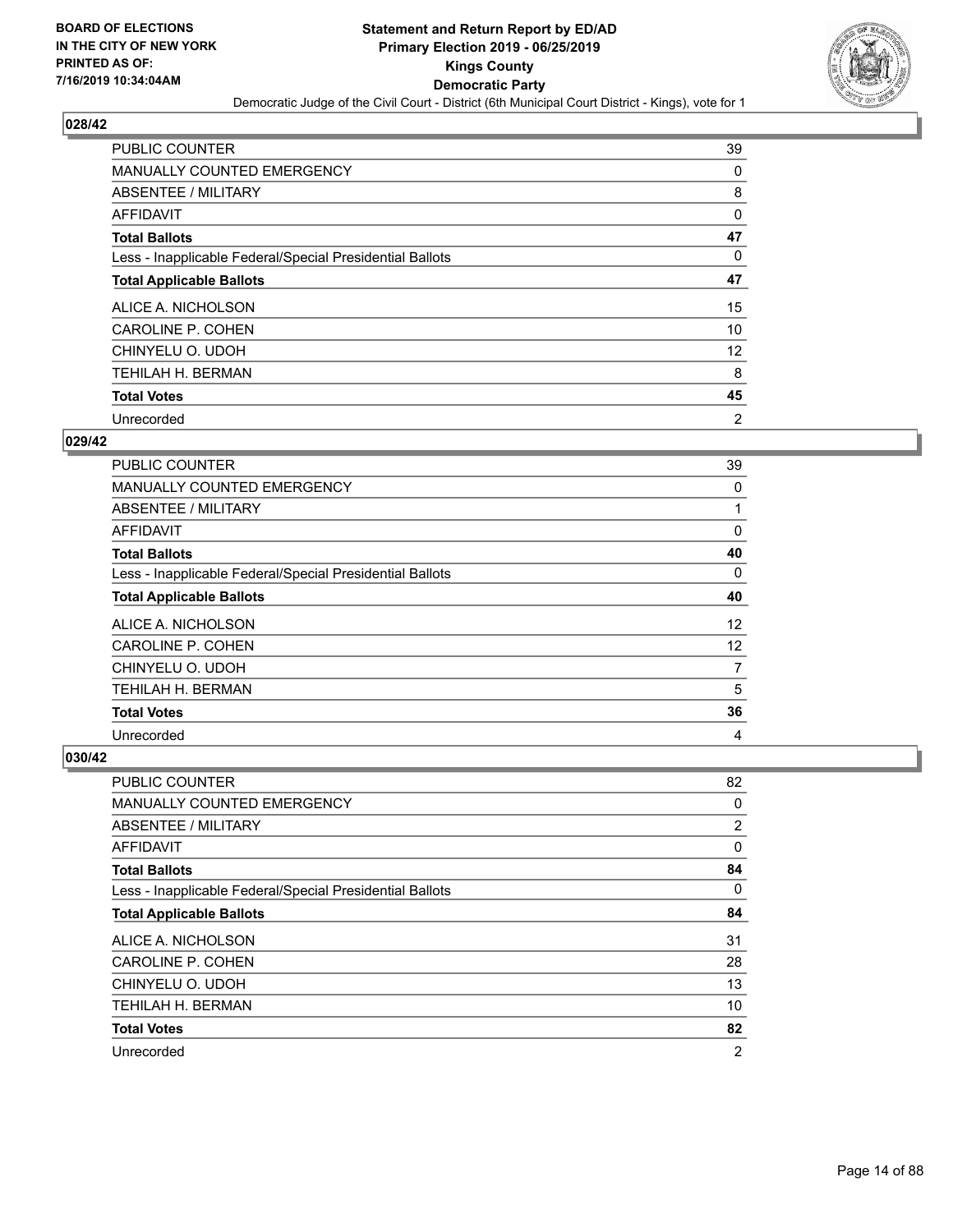

| PUBLIC COUNTER                                           | 38       |
|----------------------------------------------------------|----------|
| <b>MANUALLY COUNTED EMERGENCY</b>                        | $\Omega$ |
| ABSENTEE / MILITARY                                      | 3        |
| AFFIDAVIT                                                |          |
| <b>Total Ballots</b>                                     | 42       |
| Less - Inapplicable Federal/Special Presidential Ballots | $\Omega$ |
| <b>Total Applicable Ballots</b>                          | 42       |
| ALICE A. NICHOLSON                                       | 14       |
| <b>CAROLINE P. COHEN</b>                                 | 13       |
| CHINYELU O. UDOH                                         | 8        |
| <b>TEHILAH H. BERMAN</b>                                 | 7        |
| <b>Total Votes</b>                                       | 42       |

## **032/42**

| PUBLIC COUNTER                                           | 16 |
|----------------------------------------------------------|----|
| <b>MANUALLY COUNTED EMERGENCY</b>                        | 0  |
| ABSENTEE / MILITARY                                      | 2  |
| AFFIDAVIT                                                | 0  |
| <b>Total Ballots</b>                                     | 18 |
| Less - Inapplicable Federal/Special Presidential Ballots | 0  |
| <b>Total Applicable Ballots</b>                          | 18 |
| ALICE A. NICHOLSON                                       | 5  |
| CAROLINE P. COHEN                                        | 8  |
| CHINYELU O. UDOH                                         | 4  |
| TEHILAH H. BERMAN                                        |    |
| <b>Total Votes</b>                                       | 18 |
|                                                          |    |

| 3              |
|----------------|
| 0              |
| 0              |
| 0              |
| 3              |
| 0              |
| 3              |
| 0              |
| $\overline{2}$ |
|                |
| $\Omega$       |
| 3              |
|                |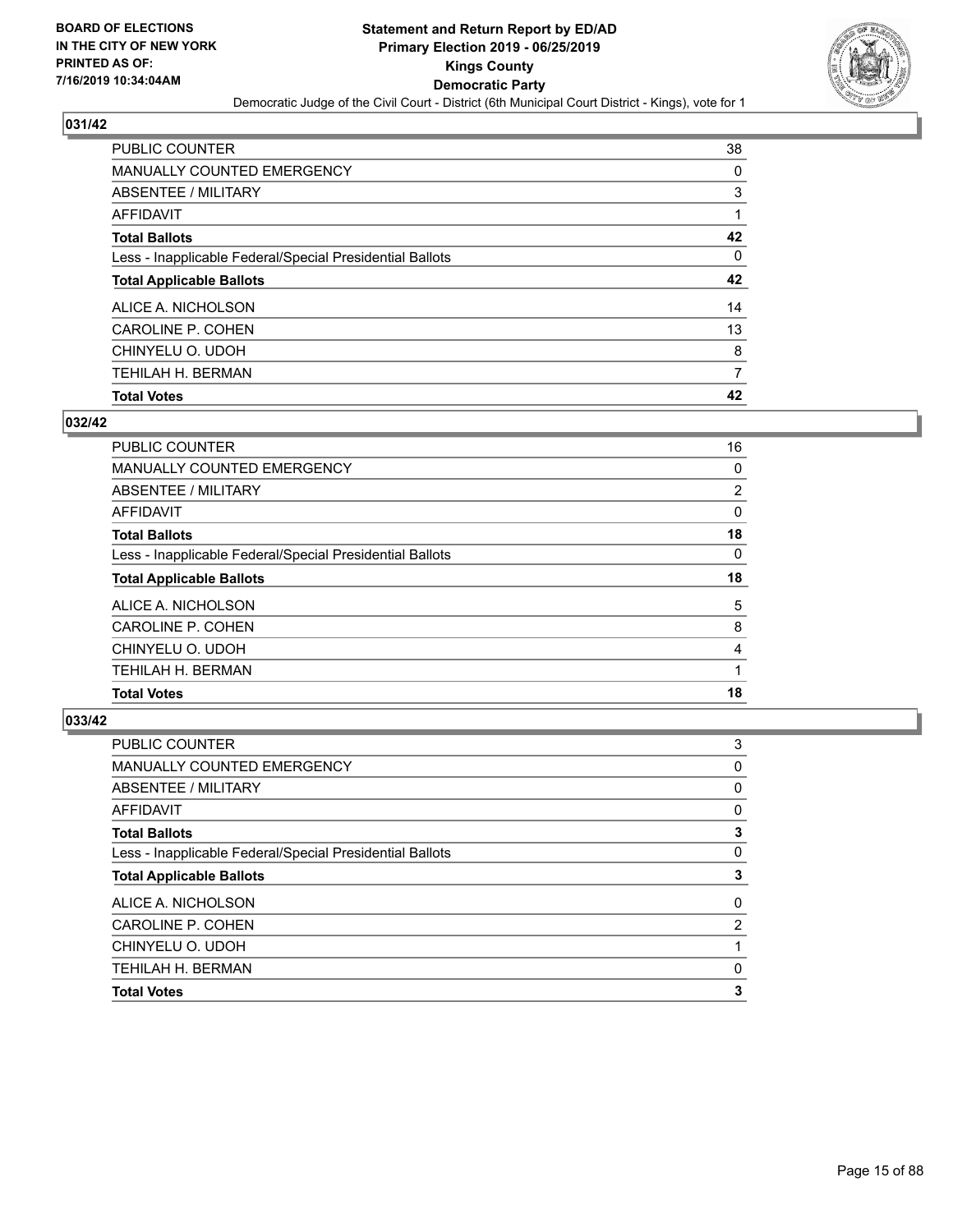

| <b>PUBLIC COUNTER</b>                                    | 68             |
|----------------------------------------------------------|----------------|
| <b>MANUALLY COUNTED EMERGENCY</b>                        | 0              |
| ABSENTEE / MILITARY                                      | 2              |
| <b>AFFIDAVIT</b>                                         | 5              |
| <b>Total Ballots</b>                                     | 75             |
| Less - Inapplicable Federal/Special Presidential Ballots | 0              |
| <b>Total Applicable Ballots</b>                          | 75             |
| ALICE A. NICHOLSON                                       | 4              |
| <b>CAROLINE P. COHEN</b>                                 | 56             |
| CHINYELU O. UDOH                                         | 3              |
| <b>TEHILAH H. BERMAN</b>                                 | 10             |
| <b>Total Votes</b>                                       | 73             |
| Unrecorded                                               | $\overline{2}$ |

#### **035/42**

| <b>PUBLIC COUNTER</b>                                    | 88 |
|----------------------------------------------------------|----|
| <b>MANUALLY COUNTED EMERGENCY</b>                        | 0  |
| ABSENTEE / MILITARY                                      | 4  |
| <b>AFFIDAVIT</b>                                         | 0  |
| <b>Total Ballots</b>                                     | 92 |
| Less - Inapplicable Federal/Special Presidential Ballots | 0  |
| <b>Total Applicable Ballots</b>                          | 92 |
| ALICE A. NICHOLSON                                       | 13 |
| <b>CAROLINE P. COHEN</b>                                 | 57 |
| CHINYELU O. UDOH                                         | 9  |
| TEHILAH H. BERMAN                                        | 10 |
| <b>Total Votes</b>                                       | 89 |
| Unrecorded                                               | 3  |

| PUBLIC COUNTER                                           | 128            |
|----------------------------------------------------------|----------------|
| <b>MANUALLY COUNTED EMERGENCY</b>                        | 0              |
| ABSENTEE / MILITARY                                      | 5              |
| AFFIDAVIT                                                | $\overline{2}$ |
| <b>Total Ballots</b>                                     | 135            |
| Less - Inapplicable Federal/Special Presidential Ballots | $\Omega$       |
| <b>Total Applicable Ballots</b>                          | 135            |
| ALICE A. NICHOLSON                                       | 11             |
| <b>CAROLINE P. COHEN</b>                                 | 53             |
| CHINYELU O. UDOH                                         | 12             |
| TEHILAH H. BERMAN                                        | 48             |
| EL HOFFMAN (WRITE-IN)                                    | 1              |
| <b>Total Votes</b>                                       | 125            |
| Unrecorded                                               | 10             |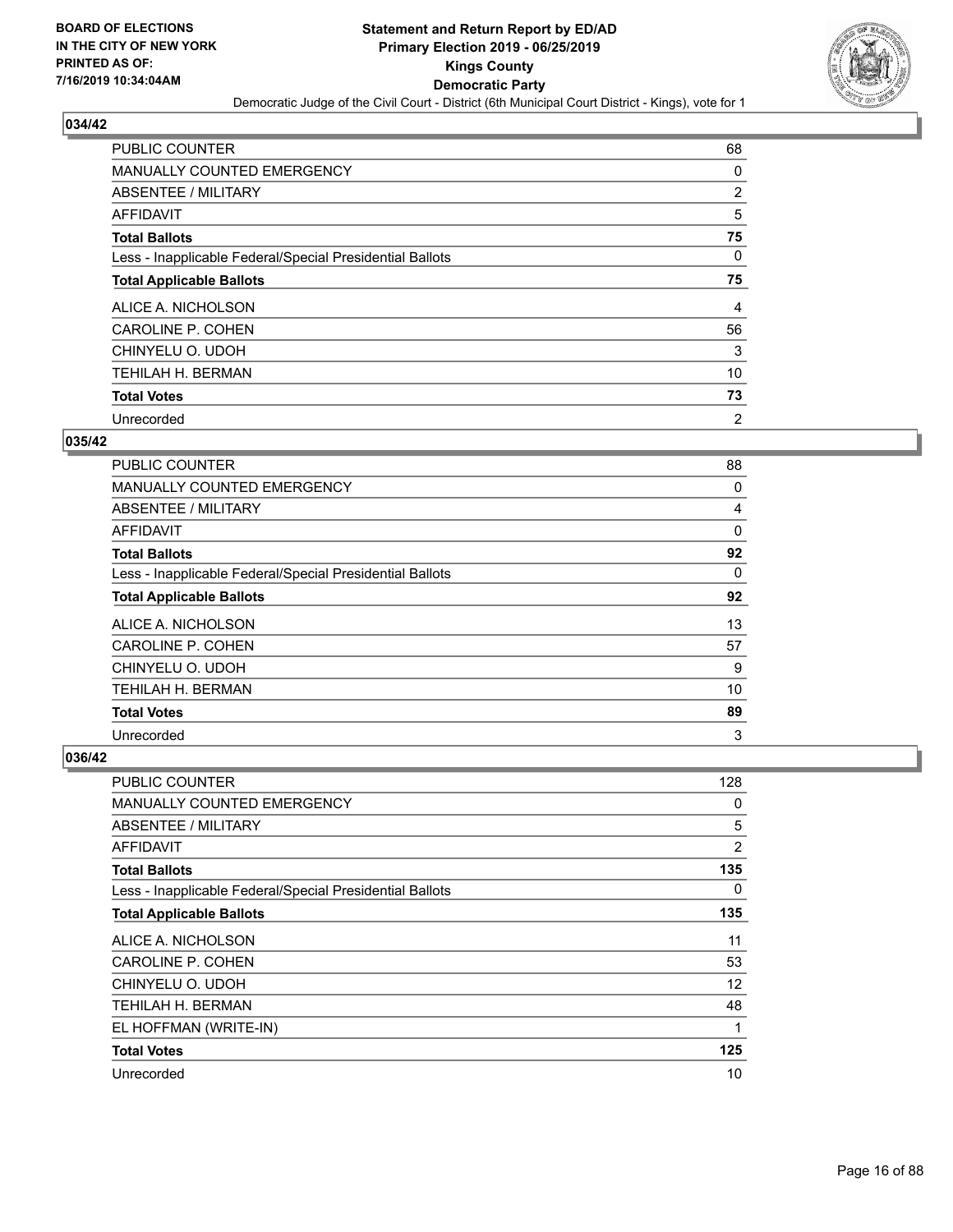

| <b>PUBLIC COUNTER</b>                                    | 61 |
|----------------------------------------------------------|----|
| MANUALLY COUNTED EMERGENCY                               | 0  |
| ABSENTEE / MILITARY                                      |    |
| AFFIDAVIT                                                | 0  |
| <b>Total Ballots</b>                                     | 62 |
| Less - Inapplicable Federal/Special Presidential Ballots | 0  |
| <b>Total Applicable Ballots</b>                          | 62 |
| ALICE A. NICHOLSON                                       | 12 |
| CAROLINE P. COHEN                                        | 21 |
| CHINYELU O. UDOH                                         | 6  |
| TEHILAH H. BERMAN                                        | 20 |
| OLIVIA SOHMER (WRITE-IN)                                 | 1  |
| <b>Total Votes</b>                                       | 60 |
| Unrecorded                                               | 2  |

#### **038/42**

| <b>PUBLIC COUNTER</b>                                    | 135 |
|----------------------------------------------------------|-----|
| <b>MANUALLY COUNTED EMERGENCY</b>                        | 0   |
| ABSENTEE / MILITARY                                      | 5   |
| AFFIDAVIT                                                | 0   |
| <b>Total Ballots</b>                                     | 140 |
| Less - Inapplicable Federal/Special Presidential Ballots | 0   |
| <b>Total Applicable Ballots</b>                          | 140 |
| ALICE A. NICHOLSON                                       | 1   |
| <b>CAROLINE P. COHEN</b>                                 | 77  |
| CHINYELU O. UDOH                                         | 4   |
| TEHILAH H. BERMAN                                        | 42  |
| MARC SWEET (WRITE-IN)                                    | 1   |
| <b>Total Votes</b>                                       | 125 |
| Unrecorded                                               | 15  |

| <b>PUBLIC COUNTER</b>                                    | 108      |
|----------------------------------------------------------|----------|
| <b>MANUALLY COUNTED EMERGENCY</b>                        | 0        |
| ABSENTEE / MILITARY                                      | 5        |
| <b>AFFIDAVIT</b>                                         | 1        |
| <b>Total Ballots</b>                                     | 114      |
| Less - Inapplicable Federal/Special Presidential Ballots | $\Omega$ |
| <b>Total Applicable Ballots</b>                          | 114      |
| ALICE A. NICHOLSON                                       | 43       |
| <b>CAROLINE P. COHEN</b>                                 | 22       |
| CHINYELU O. UDOH                                         | 16       |
| <b>TEHILAH H. BERMAN</b>                                 | 14       |
| <b>Total Votes</b>                                       | 95       |
| Unrecorded                                               | 19       |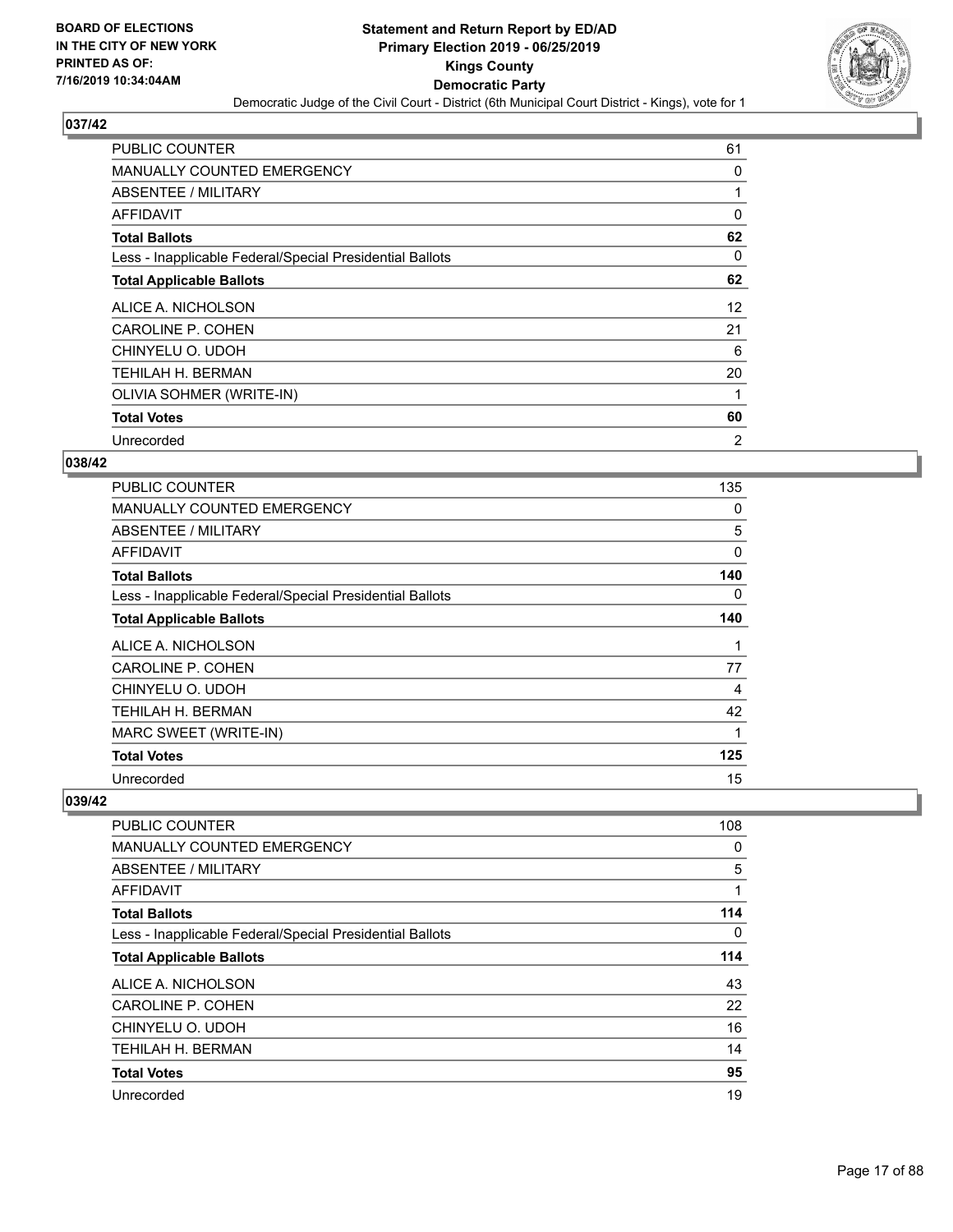

| <b>PUBLIC COUNTER</b>                                    | 140      |
|----------------------------------------------------------|----------|
| <b>MANUALLY COUNTED EMERGENCY</b>                        | 0        |
| <b>ABSENTEE / MILITARY</b>                               | 0        |
| AFFIDAVIT                                                | $\Omega$ |
| <b>Total Ballots</b>                                     | 140      |
| Less - Inapplicable Federal/Special Presidential Ballots | 0        |
| <b>Total Applicable Ballots</b>                          | 140      |
| ALICE A. NICHOLSON                                       | 37       |
| <b>CAROLINE P. COHEN</b>                                 | 41       |
| CHINYELU O. UDOH                                         | 30       |
| TEHILAH H. BERMAN                                        | 17       |
| ALDANE PALMER (WRITE-IN)                                 | 1        |
| <b>Total Votes</b>                                       | 126      |
| Unrecorded                                               | 14       |

#### **041/42**

| <b>PUBLIC COUNTER</b>                                    | 116 |
|----------------------------------------------------------|-----|
| <b>MANUALLY COUNTED EMERGENCY</b>                        | 0   |
| ABSENTEE / MILITARY                                      | 5   |
| AFFIDAVIT                                                | 0   |
| <b>Total Ballots</b>                                     | 121 |
| Less - Inapplicable Federal/Special Presidential Ballots | 0   |
| <b>Total Applicable Ballots</b>                          | 121 |
| ALICE A. NICHOLSON                                       | 41  |
| <b>CAROLINE P. COHEN</b>                                 | 24  |
| CHINYELU O. UDOH                                         | 25  |
| <b>TEHILAH H. BERMAN</b>                                 | 12  |
| <b>Total Votes</b>                                       | 102 |
| Unrecorded                                               | 19  |

| <b>PUBLIC COUNTER</b>                                    | 111 |
|----------------------------------------------------------|-----|
| <b>MANUALLY COUNTED EMERGENCY</b>                        | 0   |
| ABSENTEE / MILITARY                                      | 3   |
| AFFIDAVIT                                                | 0   |
| <b>Total Ballots</b>                                     | 114 |
| Less - Inapplicable Federal/Special Presidential Ballots | 0   |
| <b>Total Applicable Ballots</b>                          | 114 |
| ALICE A. NICHOLSON                                       | 39  |
| <b>CAROLINE P. COHEN</b>                                 | 27  |
| CHINYELU O. UDOH                                         | 31  |
| <b>TEHILAH H. BERMAN</b>                                 | 9   |
| <b>Total Votes</b>                                       | 106 |
| Unrecorded                                               | 8   |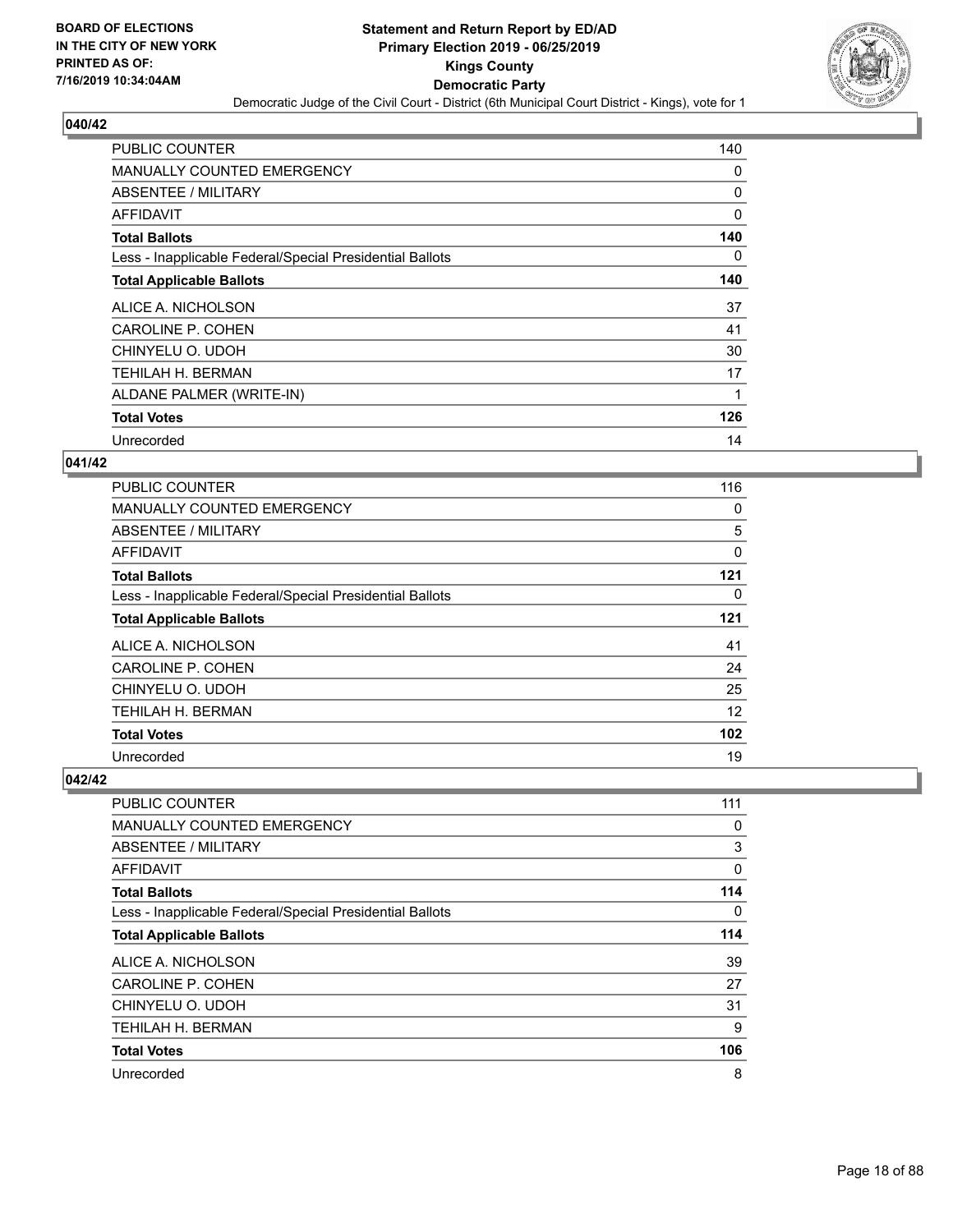

| <b>PUBLIC COUNTER</b>                                    | 88 |
|----------------------------------------------------------|----|
| MANUALLY COUNTED EMERGENCY                               | 0  |
| ABSENTEE / MILITARY                                      | 7  |
| <b>AFFIDAVIT</b>                                         | 0  |
| <b>Total Ballots</b>                                     | 95 |
| Less - Inapplicable Federal/Special Presidential Ballots | 0  |
| <b>Total Applicable Ballots</b>                          | 95 |
| ALICE A. NICHOLSON                                       | 23 |
| <b>CAROLINE P. COHEN</b>                                 | 25 |
| CHINYELU O. UDOH                                         | 29 |
| TEHILAH H. BERMAN                                        | 6  |
| <b>Total Votes</b>                                       | 83 |
| Unrecorded                                               | 12 |

#### **044/42**

| <b>PUBLIC COUNTER</b>                                    | 56 |
|----------------------------------------------------------|----|
| MANUALLY COUNTED EMERGENCY                               | 0  |
| ABSENTEE / MILITARY                                      |    |
| <b>AFFIDAVIT</b>                                         | 0  |
| <b>Total Ballots</b>                                     | 57 |
| Less - Inapplicable Federal/Special Presidential Ballots | 0  |
| <b>Total Applicable Ballots</b>                          | 57 |
| ALICE A. NICHOLSON                                       | 20 |
| <b>CAROLINE P. COHEN</b>                                 | 25 |
| CHINYELU O. UDOH                                         | 5  |
| TEHILAH H. BERMAN                                        | 3  |
| <b>Total Votes</b>                                       | 53 |
| Unrecorded                                               | 4  |

| PUBLIC COUNTER                                           | 94       |
|----------------------------------------------------------|----------|
| MANUALLY COUNTED EMERGENCY                               | 0        |
| ABSENTEE / MILITARY                                      | 0        |
| AFFIDAVIT                                                | 0        |
| <b>Total Ballots</b>                                     | 94       |
| Less - Inapplicable Federal/Special Presidential Ballots | $\Omega$ |
| <b>Total Applicable Ballots</b>                          | 94       |
| ALICE A. NICHOLSON                                       | 35       |
| CAROLINE P. COHEN                                        | 23       |
| CHINYELU O. UDOH                                         | 23       |
| <b>TEHILAH H. BERMAN</b>                                 | 3        |
| <b>Total Votes</b>                                       | 84       |
| Unrecorded                                               | 10       |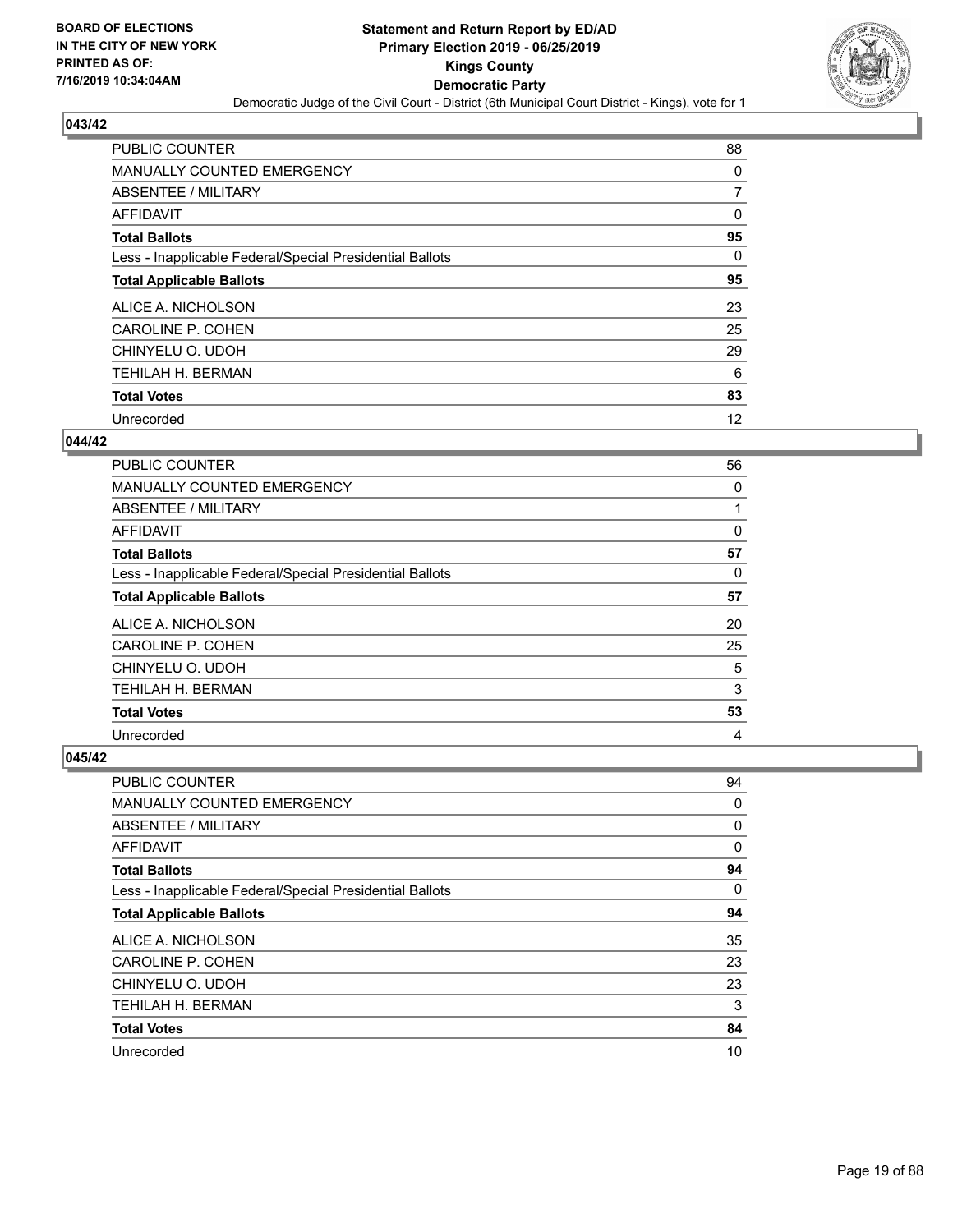

| <b>PUBLIC COUNTER</b>                                    | 153 |
|----------------------------------------------------------|-----|
| MANUALLY COUNTED EMERGENCY                               | 0   |
| ABSENTEE / MILITARY                                      | 2   |
| AFFIDAVIT                                                | 1   |
| <b>Total Ballots</b>                                     | 156 |
| Less - Inapplicable Federal/Special Presidential Ballots | 0   |
| <b>Total Applicable Ballots</b>                          | 156 |
| ALICE A. NICHOLSON                                       | 34  |
| <b>CAROLINE P. COHEN</b>                                 | 44  |
| CHINYELU O. UDOH                                         | 49  |
| <b>TEHILAH H. BERMAN</b>                                 | 17  |
| <b>Total Votes</b>                                       | 144 |
| Unrecorded                                               | 12  |

#### **047/42**

| PUBLIC COUNTER                                           | 106      |
|----------------------------------------------------------|----------|
| <b>MANUALLY COUNTED EMERGENCY</b>                        | $\Omega$ |
| ABSENTEE / MILITARY                                      |          |
| <b>AFFIDAVIT</b>                                         | 0        |
| <b>Total Ballots</b>                                     | 107      |
| Less - Inapplicable Federal/Special Presidential Ballots | 0        |
| <b>Total Applicable Ballots</b>                          | 107      |
| ALICE A. NICHOLSON                                       | 34       |
| CAROLINE P. COHEN                                        | 40       |
| CHINYELU O. UDOH                                         | 10       |
| <b>TEHILAH H. BERMAN</b>                                 | 9        |
| <b>Total Votes</b>                                       | 93       |
| Unrecorded                                               | 14       |

| <b>PUBLIC COUNTER</b>                                    | 115 |
|----------------------------------------------------------|-----|
| <b>MANUALLY COUNTED EMERGENCY</b>                        | 0   |
| ABSENTEE / MILITARY                                      | 4   |
| AFFIDAVIT                                                | 0   |
| <b>Total Ballots</b>                                     | 119 |
| Less - Inapplicable Federal/Special Presidential Ballots | 0   |
| <b>Total Applicable Ballots</b>                          | 119 |
| ALICE A. NICHOLSON                                       | 27  |
| <b>CAROLINE P. COHEN</b>                                 | 64  |
| CHINYELU O. UDOH                                         | 9   |
| TEHILAH H. BERMAN                                        | 11  |
| <b>Total Votes</b>                                       | 111 |
| Unrecorded                                               | 8   |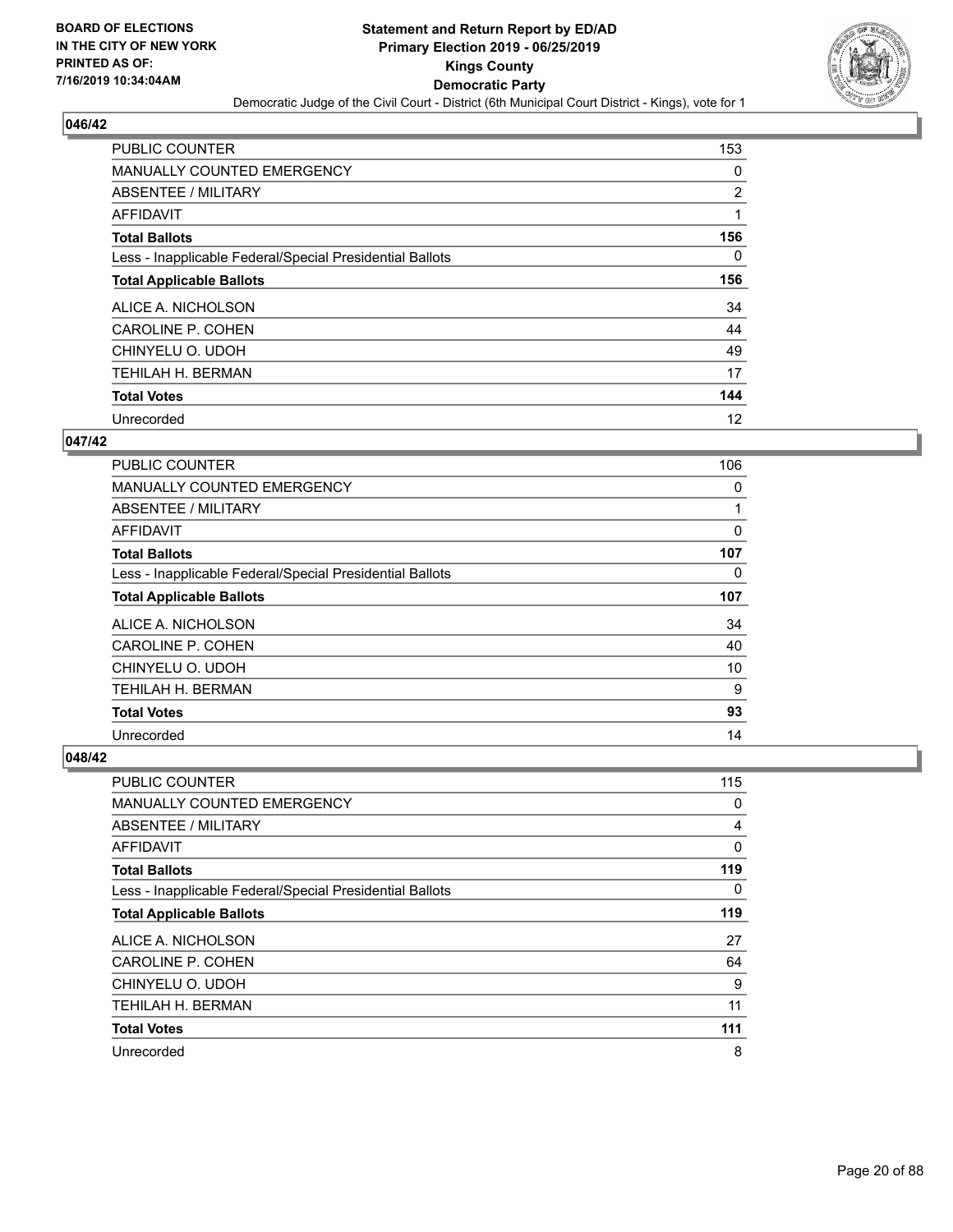

| <b>PUBLIC COUNTER</b>                                    | 112 |
|----------------------------------------------------------|-----|
| <b>MANUALLY COUNTED EMERGENCY</b>                        | 0   |
| ABSENTEE / MILITARY                                      |     |
| AFFIDAVIT                                                | 0   |
| <b>Total Ballots</b>                                     | 113 |
| Less - Inapplicable Federal/Special Presidential Ballots | 0   |
| <b>Total Applicable Ballots</b>                          | 113 |
| ALICE A. NICHOLSON                                       | 18  |
| <b>CAROLINE P. COHEN</b>                                 | 65  |
| CHINYELU O. UDOH                                         | 13  |
| TEHILAH H. BERMAN                                        | 8   |
| <b>Total Votes</b>                                       | 104 |
| Unrecorded                                               | 9   |

#### **050/42**

| <b>PUBLIC COUNTER</b>                                    | 112 |
|----------------------------------------------------------|-----|
| <b>MANUALLY COUNTED EMERGENCY</b>                        | 0   |
| ABSENTEE / MILITARY                                      | 3   |
| <b>AFFIDAVIT</b>                                         | 0   |
| <b>Total Ballots</b>                                     | 115 |
| Less - Inapplicable Federal/Special Presidential Ballots | 0   |
| <b>Total Applicable Ballots</b>                          | 115 |
| ALICE A. NICHOLSON                                       | 43  |
| <b>CAROLINE P. COHEN</b>                                 | 39  |
| CHINYELU O. UDOH                                         | 13  |
| <b>TEHILAH H. BERMAN</b>                                 | 9   |
| <b>Total Votes</b>                                       | 104 |
| Unrecorded                                               | 11  |

| PUBLIC COUNTER                                           | 61       |
|----------------------------------------------------------|----------|
| MANUALLY COUNTED EMERGENCY                               | 0        |
| ABSENTEE / MILITARY                                      | 2        |
| AFFIDAVIT                                                | 0        |
| <b>Total Ballots</b>                                     | 63       |
| Less - Inapplicable Federal/Special Presidential Ballots | $\Omega$ |
| <b>Total Applicable Ballots</b>                          | 63       |
| ALICE A. NICHOLSON                                       | 14       |
| CAROLINE P. COHEN                                        | 23       |
| CHINYELU O. UDOH                                         | 4        |
| TEHILAH H. BERMAN                                        | 17       |
| <b>Total Votes</b>                                       | 58       |
| Unrecorded                                               | 5        |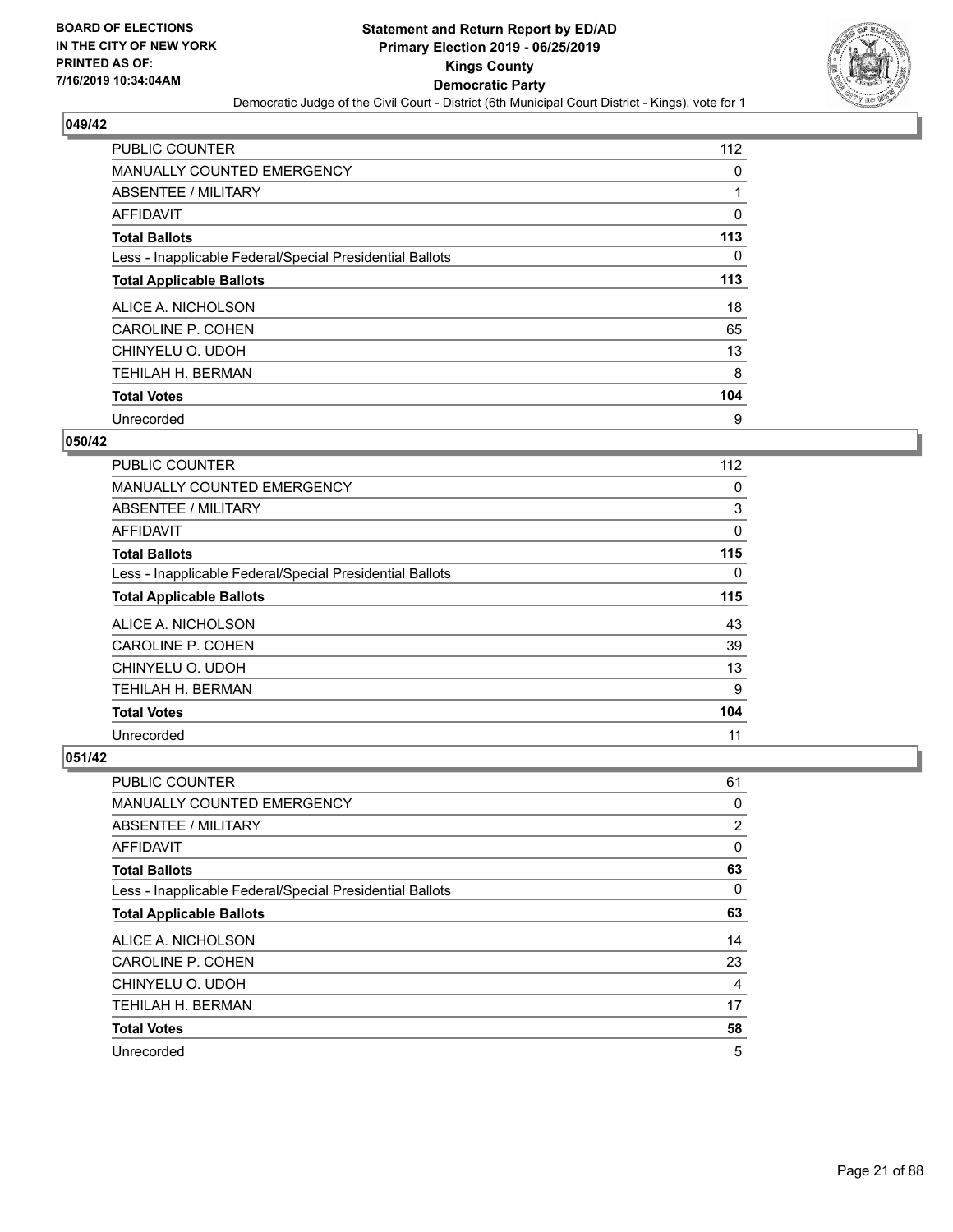

| <b>PUBLIC COUNTER</b>                                    | 83 |
|----------------------------------------------------------|----|
| MANUALLY COUNTED EMERGENCY                               | 0  |
| ABSENTEE / MILITARY                                      | 4  |
| <b>AFFIDAVIT</b>                                         | 0  |
| <b>Total Ballots</b>                                     | 87 |
| Less - Inapplicable Federal/Special Presidential Ballots | 0  |
| <b>Total Applicable Ballots</b>                          | 87 |
| ALICE A. NICHOLSON                                       | 32 |
| <b>CAROLINE P. COHEN</b>                                 | 21 |
| CHINYELU O. UDOH                                         | 12 |
| TEHILAH H. BERMAN                                        | 11 |
| <b>Total Votes</b>                                       | 76 |
| Unrecorded                                               | 11 |

#### **053/42**

| <b>PUBLIC COUNTER</b>                                    | 69           |
|----------------------------------------------------------|--------------|
| <b>MANUALLY COUNTED EMERGENCY</b>                        | 0            |
| ABSENTEE / MILITARY                                      | 0            |
| AFFIDAVIT                                                | $\mathbf{0}$ |
| <b>Total Ballots</b>                                     | 69           |
| Less - Inapplicable Federal/Special Presidential Ballots | $\Omega$     |
| <b>Total Applicable Ballots</b>                          | 69           |
| ALICE A. NICHOLSON                                       | 7            |
| CAROLINE P. COHEN                                        | 31           |
| CHINYELU O. UDOH                                         | 16           |
| TEHILAH H. BERMAN                                        | 4            |
| JASMINE ROGERS (WRITE-IN)                                | 1            |
| <b>Total Votes</b>                                       | 59           |
| Unrecorded                                               | 10           |

| <b>PUBLIC COUNTER</b>                                    | 116            |
|----------------------------------------------------------|----------------|
| MANUALLY COUNTED EMERGENCY                               | 0              |
| ABSENTEE / MILITARY                                      | 4              |
| AFFIDAVIT                                                | 0              |
| <b>Total Ballots</b>                                     | 120            |
| Less - Inapplicable Federal/Special Presidential Ballots | 0              |
| <b>Total Applicable Ballots</b>                          | 120            |
| ALICE A. NICHOLSON                                       | 35             |
| CAROLINE P. COHEN                                        | 46             |
| CHINYELU O. UDOH                                         | 25             |
| TEHILAH H. BERMAN                                        | $\overline{4}$ |
| <b>Total Votes</b>                                       | 110            |
| Unrecorded                                               | 10             |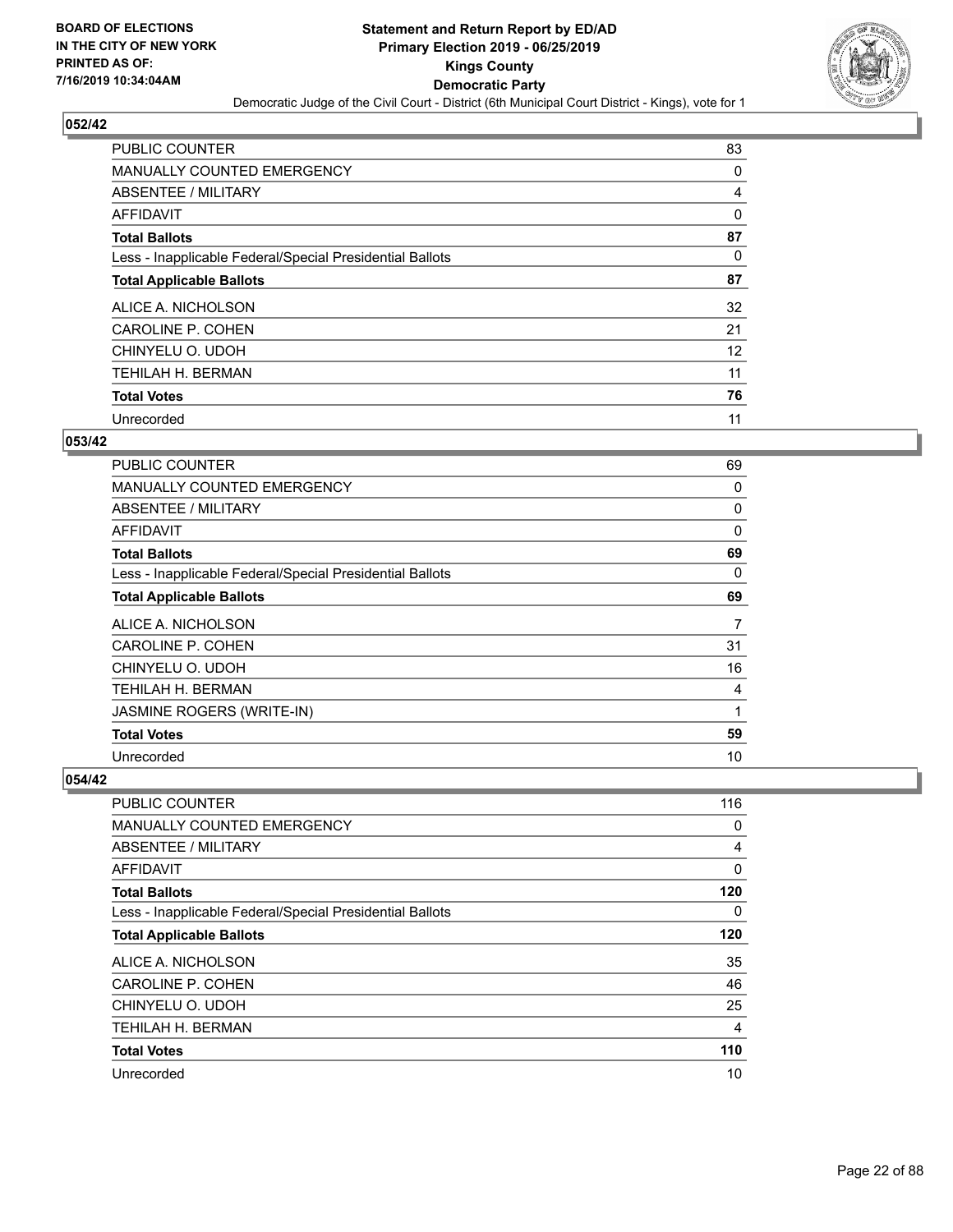

| <b>PUBLIC COUNTER</b>                                    | 83             |
|----------------------------------------------------------|----------------|
| MANUALLY COUNTED EMERGENCY                               | 0              |
| ABSENTEE / MILITARY                                      | $\overline{2}$ |
| AFFIDAVIT                                                | 0              |
| <b>Total Ballots</b>                                     | 85             |
| Less - Inapplicable Federal/Special Presidential Ballots | 0              |
| <b>Total Applicable Ballots</b>                          | 85             |
| ALICE A. NICHOLSON                                       | 26             |
| CAROLINE P. COHEN                                        | 41             |
| CHINYELU O. UDOH                                         | 13             |
| TEHILAH H. BERMAN                                        | 2              |
| UNATTRIBUTABLE WRITE-IN (WRITE-IN)                       | 1              |
| <b>Total Votes</b>                                       | 83             |
| Unrecorded                                               | $\overline{2}$ |

## **056/42**

| <b>PUBLIC COUNTER</b>                                    | 99  |
|----------------------------------------------------------|-----|
| MANUALLY COUNTED EMERGENCY                               | 0   |
| ABSENTEE / MILITARY                                      | 2   |
| AFFIDAVIT                                                | 0   |
| <b>Total Ballots</b>                                     | 101 |
| Less - Inapplicable Federal/Special Presidential Ballots | 0   |
| <b>Total Applicable Ballots</b>                          | 101 |
| ALICE A. NICHOLSON                                       | 26  |
| <b>CAROLINE P. COHEN</b>                                 | 40  |
| CHINYELU O. UDOH                                         | 21  |
| TEHILAH H. BERMAN                                        | 9   |
| <b>Total Votes</b>                                       | 96  |
| Unrecorded                                               | 5   |

| <b>PUBLIC COUNTER</b>                                    | 106 |
|----------------------------------------------------------|-----|
| MANUALLY COUNTED EMERGENCY                               | 0   |
| ABSENTEE / MILITARY                                      | 2   |
| AFFIDAVIT                                                | 0   |
| <b>Total Ballots</b>                                     | 108 |
| Less - Inapplicable Federal/Special Presidential Ballots | 0   |
| <b>Total Applicable Ballots</b>                          | 108 |
| ALICE A. NICHOLSON                                       | 33  |
| CAROLINE P. COHEN                                        | 28  |
| CHINYELU O. UDOH                                         | 21  |
| TEHILAH H. BERMAN                                        | 10  |
| <b>Total Votes</b>                                       | 92  |
| Unrecorded                                               | 16  |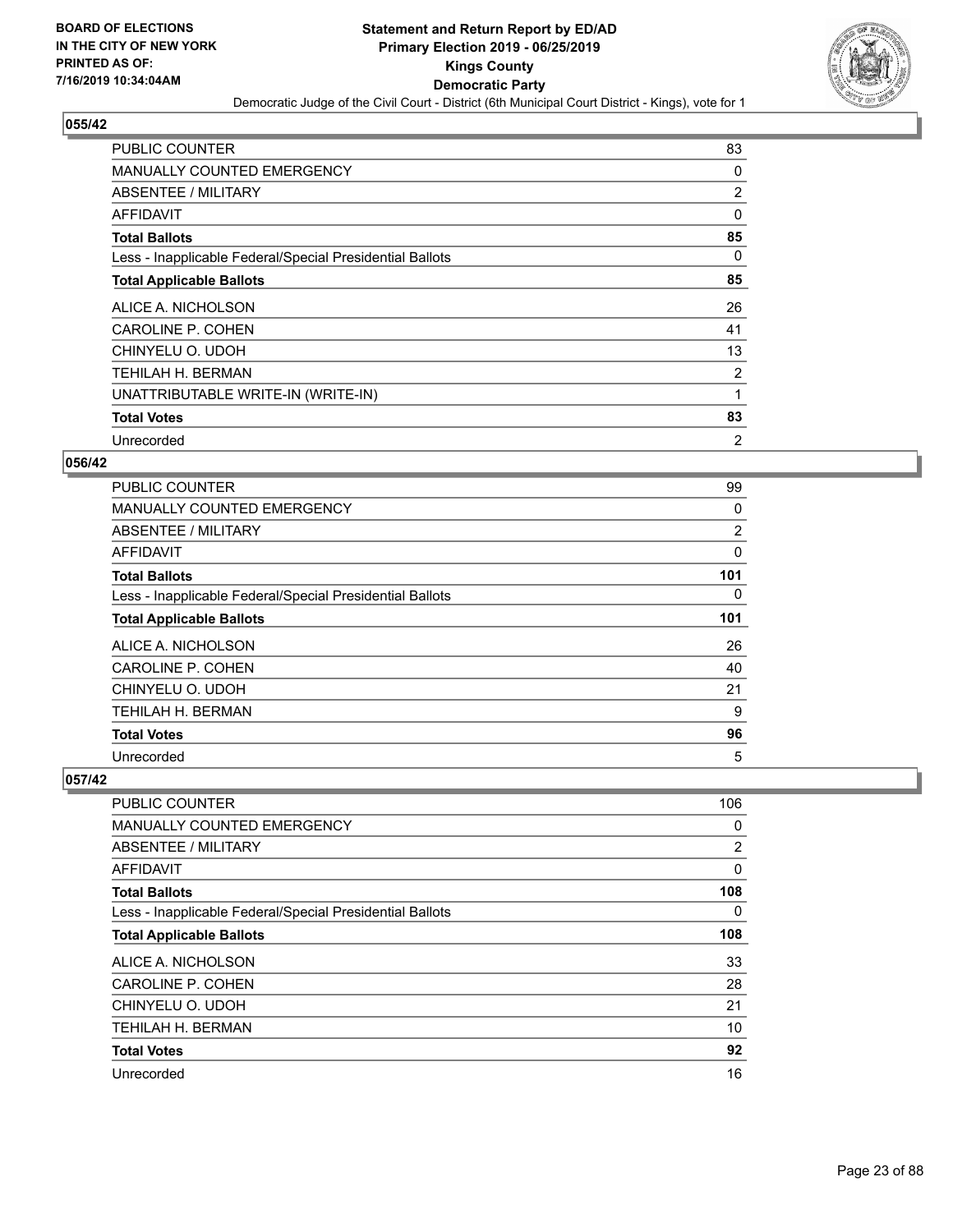

| <b>PUBLIC COUNTER</b>                                    | 74 |
|----------------------------------------------------------|----|
| MANUALLY COUNTED EMERGENCY                               | 0  |
| ABSENTEE / MILITARY                                      |    |
| AFFIDAVIT                                                | 0  |
| <b>Total Ballots</b>                                     | 75 |
| Less - Inapplicable Federal/Special Presidential Ballots | 0  |
| <b>Total Applicable Ballots</b>                          | 75 |
| ALICE A. NICHOLSON                                       | 20 |
| <b>CAROLINE P. COHEN</b>                                 | 27 |
| CHINYELU O. UDOH                                         | 15 |
| TEHILAH H. BERMAN                                        | 8  |
| <b>Total Votes</b>                                       | 70 |
| Unrecorded                                               | 5  |

#### **059/42**

| <b>PUBLIC COUNTER</b>                                    | 27 |
|----------------------------------------------------------|----|
| MANUALLY COUNTED EMERGENCY                               | 0  |
| ABSENTEE / MILITARY                                      |    |
| <b>AFFIDAVIT</b>                                         | 0  |
| <b>Total Ballots</b>                                     | 28 |
| Less - Inapplicable Federal/Special Presidential Ballots | 0  |
| <b>Total Applicable Ballots</b>                          | 28 |
| ALICE A. NICHOLSON                                       |    |
| <b>CAROLINE P. COHEN</b>                                 | 19 |
| CHINYELU O. UDOH                                         | 0  |
| TEHILAH H. BERMAN                                        | 8  |
| <b>Total Votes</b>                                       | 28 |

| <b>PUBLIC COUNTER</b>                                    | 72             |
|----------------------------------------------------------|----------------|
| MANUALLY COUNTED EMERGENCY                               | 0              |
| ABSENTEE / MILITARY                                      | 3              |
| AFFIDAVIT                                                | $\overline{2}$ |
| <b>Total Ballots</b>                                     | 77             |
| Less - Inapplicable Federal/Special Presidential Ballots | 0              |
| <b>Total Applicable Ballots</b>                          | 77             |
| ALICE A. NICHOLSON                                       | 9              |
| CAROLINE P. COHEN                                        | 28             |
| CHINYELU O. UDOH                                         | $\overline{2}$ |
| <b>TEHILAH H. BERMAN</b>                                 | 23             |
| RICHARD MILLER (WRITE-IN)                                | 1              |
| <b>Total Votes</b>                                       | 63             |
| Unrecorded                                               | 14             |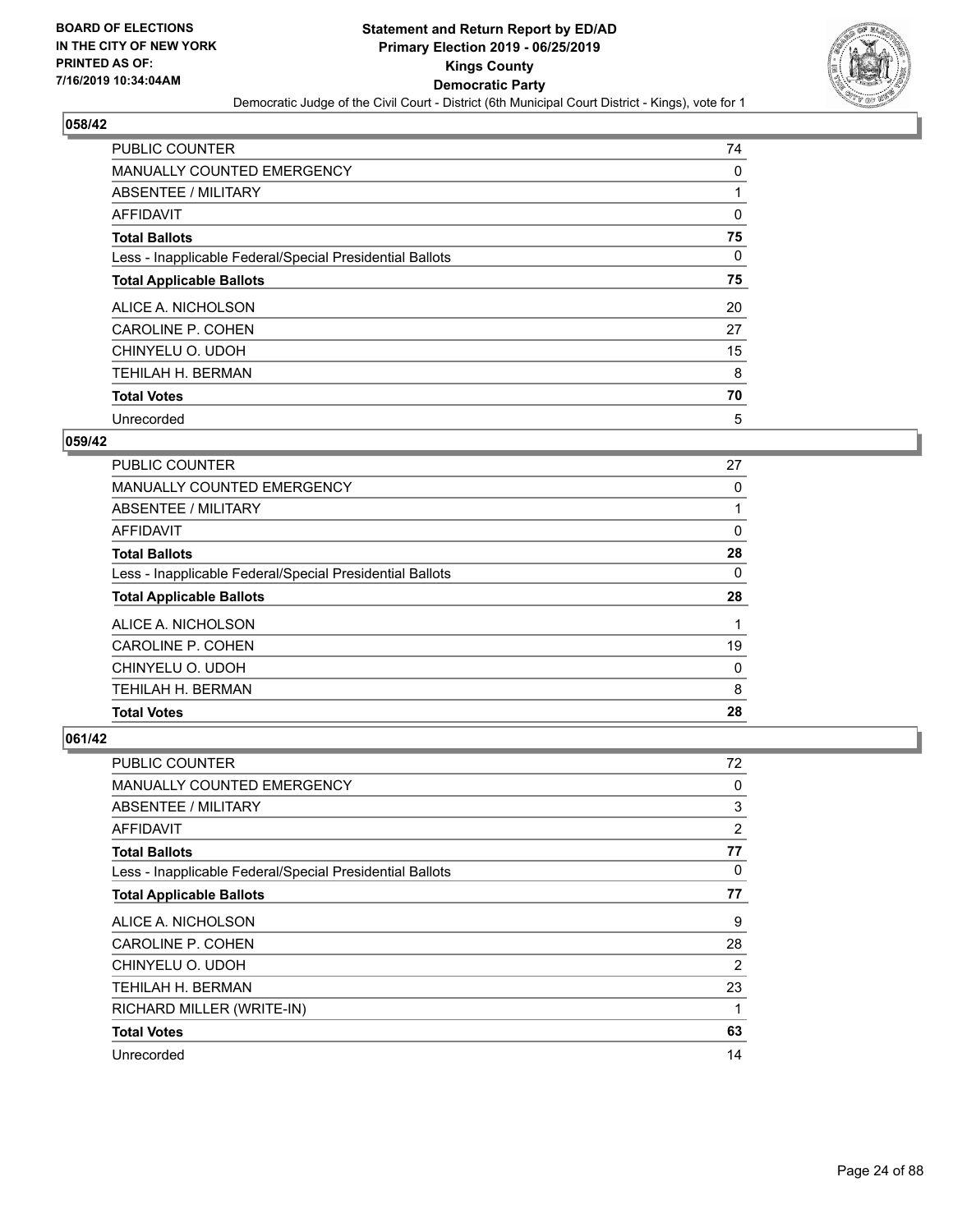

| <b>PUBLIC COUNTER</b>                                    | 123      |
|----------------------------------------------------------|----------|
| MANUALLY COUNTED EMERGENCY                               | 0        |
| ABSENTEE / MILITARY                                      | 3        |
| AFFIDAVIT                                                | 0        |
| <b>Total Ballots</b>                                     | 126      |
| Less - Inapplicable Federal/Special Presidential Ballots | 0        |
| <b>Total Applicable Ballots</b>                          | 126      |
| ALICE A. NICHOLSON                                       | $\Omega$ |
| <b>CAROLINE P. COHEN</b>                                 | 63       |
| CHINYELU O. UDOH                                         | 5        |
| <b>TEHILAH H. BERMAN</b>                                 | 48       |
| <b>Total Votes</b>                                       | 116      |
| Unrecorded                                               | 10       |

#### **063/42**

| <b>PUBLIC COUNTER</b>                                    | 143 |
|----------------------------------------------------------|-----|
| <b>MANUALLY COUNTED EMERGENCY</b>                        | 0   |
| <b>ABSENTEE / MILITARY</b>                               | 2   |
| <b>AFFIDAVIT</b>                                         | 0   |
| <b>Total Ballots</b>                                     | 145 |
| Less - Inapplicable Federal/Special Presidential Ballots | 0   |
| <b>Total Applicable Ballots</b>                          | 145 |
| ALICE A. NICHOLSON                                       | 14  |
| <b>CAROLINE P. COHEN</b>                                 | 71  |
| CHINYELU O. UDOH                                         | 2   |
| TEHILAH H. BERMAN                                        | 48  |
| UNATTRIBUTABLE WRITE-IN (WRITE-IN)                       | 1   |
| <b>Total Votes</b>                                       | 136 |
| Unrecorded                                               | 9   |

| PUBLIC COUNTER                                           | 184      |
|----------------------------------------------------------|----------|
| MANUALLY COUNTED EMERGENCY                               | 0        |
| ABSENTEE / MILITARY                                      | 4        |
| AFFIDAVIT                                                | $\Omega$ |
| <b>Total Ballots</b>                                     | 188      |
| Less - Inapplicable Federal/Special Presidential Ballots | 0        |
| <b>Total Applicable Ballots</b>                          | 188      |
| ALICE A. NICHOLSON                                       |          |
| CAROLINE P. COHEN                                        | 115      |
| CHINYELU O. UDOH                                         | 1        |
| <b>TEHILAH H. BERMAN</b>                                 | 59       |
| <b>Total Votes</b>                                       | 176      |
| Unrecorded                                               | 12       |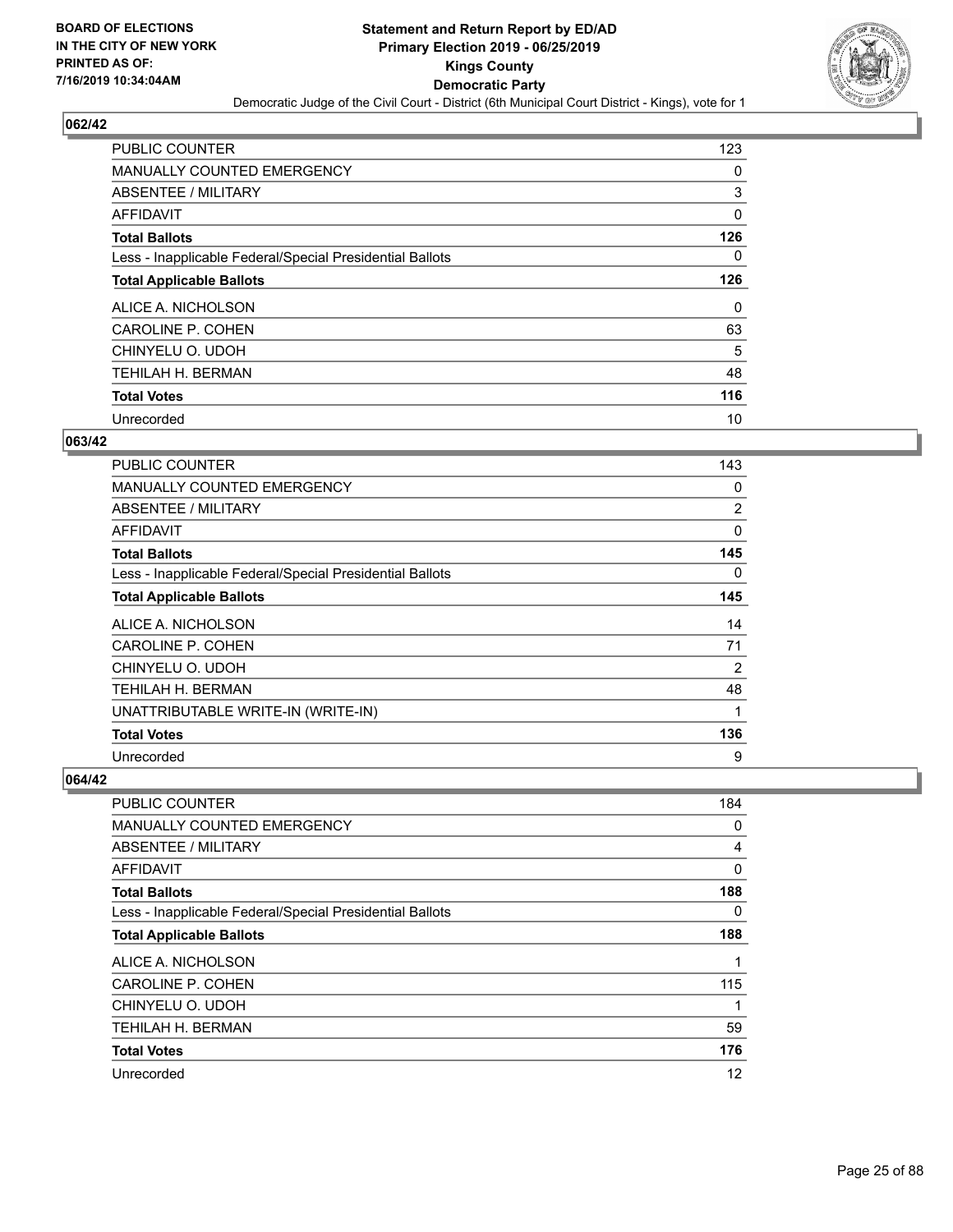

| <b>PUBLIC COUNTER</b>                                    | 124 |
|----------------------------------------------------------|-----|
| <b>MANUALLY COUNTED EMERGENCY</b>                        | 0   |
| ABSENTEE / MILITARY                                      | 2   |
| <b>AFFIDAVIT</b>                                         | 0   |
| <b>Total Ballots</b>                                     | 126 |
| Less - Inapplicable Federal/Special Presidential Ballots | 0   |
| <b>Total Applicable Ballots</b>                          | 126 |
| ALICE A. NICHOLSON                                       | 2   |
| <b>CAROLINE P. COHEN</b>                                 | 68  |
| CHINYELU O. UDOH                                         | 0   |
| <b>TEHILAH H. BERMAN</b>                                 | 40  |
| <b>Total Votes</b>                                       | 110 |
| Unrecorded                                               | 16  |

#### **068/42**

| <b>PUBLIC COUNTER</b>                                    | 24             |
|----------------------------------------------------------|----------------|
| MANUALLY COUNTED EMERGENCY                               | 0              |
| ABSENTEE / MILITARY                                      | 1              |
| AFFIDAVIT                                                | 0              |
| <b>Total Ballots</b>                                     | 25             |
| Less - Inapplicable Federal/Special Presidential Ballots | $\Omega$       |
| <b>Total Applicable Ballots</b>                          | 25             |
| ALICE A. NICHOLSON                                       | 11             |
| CAROLINE P. COHEN                                        | 4              |
| CHINYELU O. UDOH                                         | 6              |
| TEHILAH H. BERMAN                                        | $\overline{2}$ |
| <b>Total Votes</b>                                       | 23             |
| Unrecorded                                               | $\overline{2}$ |

| <b>PUBLIC COUNTER</b>                                    | 28 |
|----------------------------------------------------------|----|
| <b>MANUALLY COUNTED EMERGENCY</b>                        | 0  |
| ABSENTEE / MILITARY                                      | 5  |
| AFFIDAVIT                                                | 0  |
| <b>Total Ballots</b>                                     | 33 |
| Less - Inapplicable Federal/Special Presidential Ballots | 0  |
| <b>Total Applicable Ballots</b>                          | 33 |
| ALICE A. NICHOLSON                                       | 7  |
| <b>CAROLINE P. COHEN</b>                                 | 13 |
| CHINYELU O. UDOH                                         | 10 |
| TEHILAH H. BERMAN                                        | 2  |
| <b>Total Votes</b>                                       | 32 |
| Unrecorded                                               | 1  |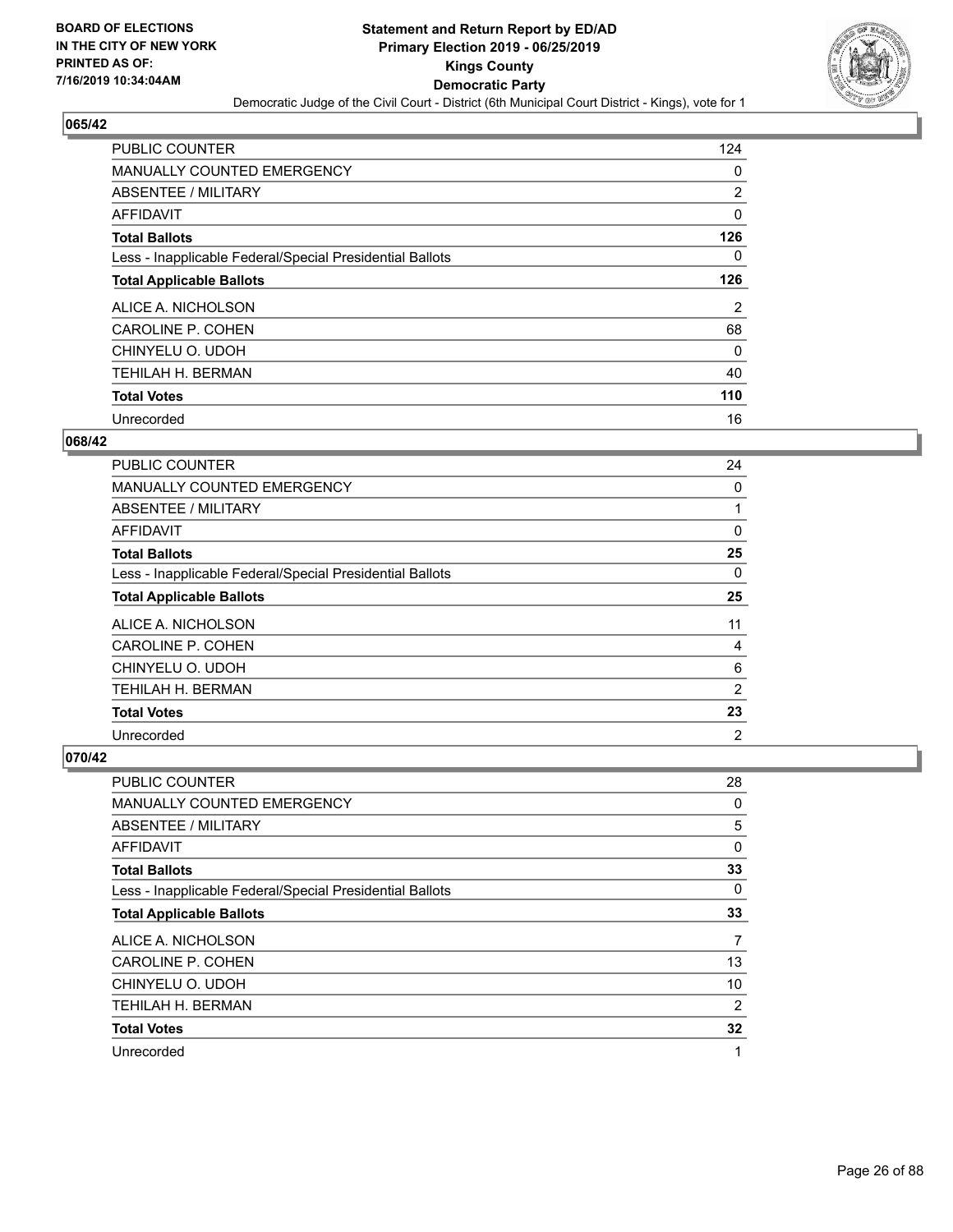

| <b>PUBLIC COUNTER</b>                                    | 118      |
|----------------------------------------------------------|----------|
| <b>MANUALLY COUNTED EMERGENCY</b>                        | 0        |
| ABSENTEE / MILITARY                                      | 0        |
| AFFIDAVIT                                                | 2        |
| <b>Total Ballots</b>                                     | 120      |
| Less - Inapplicable Federal/Special Presidential Ballots | $\Omega$ |
| <b>Total Applicable Ballots</b>                          | 120      |
| ALICE A. NICHOLSON                                       | 28       |
| <b>CAROLINE P. COHEN</b>                                 | 40       |
| CHINYELU O. UDOH                                         | 26       |
| TEHILAH H. BERMAN                                        | 9        |
| <b>Total Votes</b>                                       | 103      |
| Unrecorded                                               | 17       |

#### **072/42**

| PUBLIC COUNTER                                           | 45             |
|----------------------------------------------------------|----------------|
| MANUALLY COUNTED EMERGENCY                               | 0              |
| ABSENTEE / MILITARY                                      | $\overline{2}$ |
| AFFIDAVIT                                                | 1              |
| <b>Total Ballots</b>                                     | 48             |
| Less - Inapplicable Federal/Special Presidential Ballots | 0              |
| <b>Total Applicable Ballots</b>                          | 48             |
| ALICE A. NICHOLSON                                       | 13             |
| <b>CAROLINE P. COHEN</b>                                 | 15             |
| CHINYELU O. UDOH                                         | 13             |
| TEHILAH H. BERMAN                                        | 4              |
| UNATTRIBUTABLE WRITE-IN (WRITE-IN)                       | 1              |
| <b>Total Votes</b>                                       | 46             |
| Unrecorded                                               | 2              |

| <b>PUBLIC COUNTER</b>                                    | 132 |
|----------------------------------------------------------|-----|
| MANUALLY COUNTED EMERGENCY                               | 0   |
| ABSENTEE / MILITARY                                      |     |
| AFFIDAVIT                                                | 0   |
| <b>Total Ballots</b>                                     | 133 |
| Less - Inapplicable Federal/Special Presidential Ballots | 0   |
| <b>Total Applicable Ballots</b>                          | 133 |
| ALICE A. NICHOLSON                                       | 14  |
| CAROLINE P. COHEN                                        | 79  |
| CHINYELU O. UDOH                                         | 28  |
| TEHILAH H. BERMAN                                        | 3   |
| <b>Total Votes</b>                                       | 124 |
| Unrecorded                                               | 9   |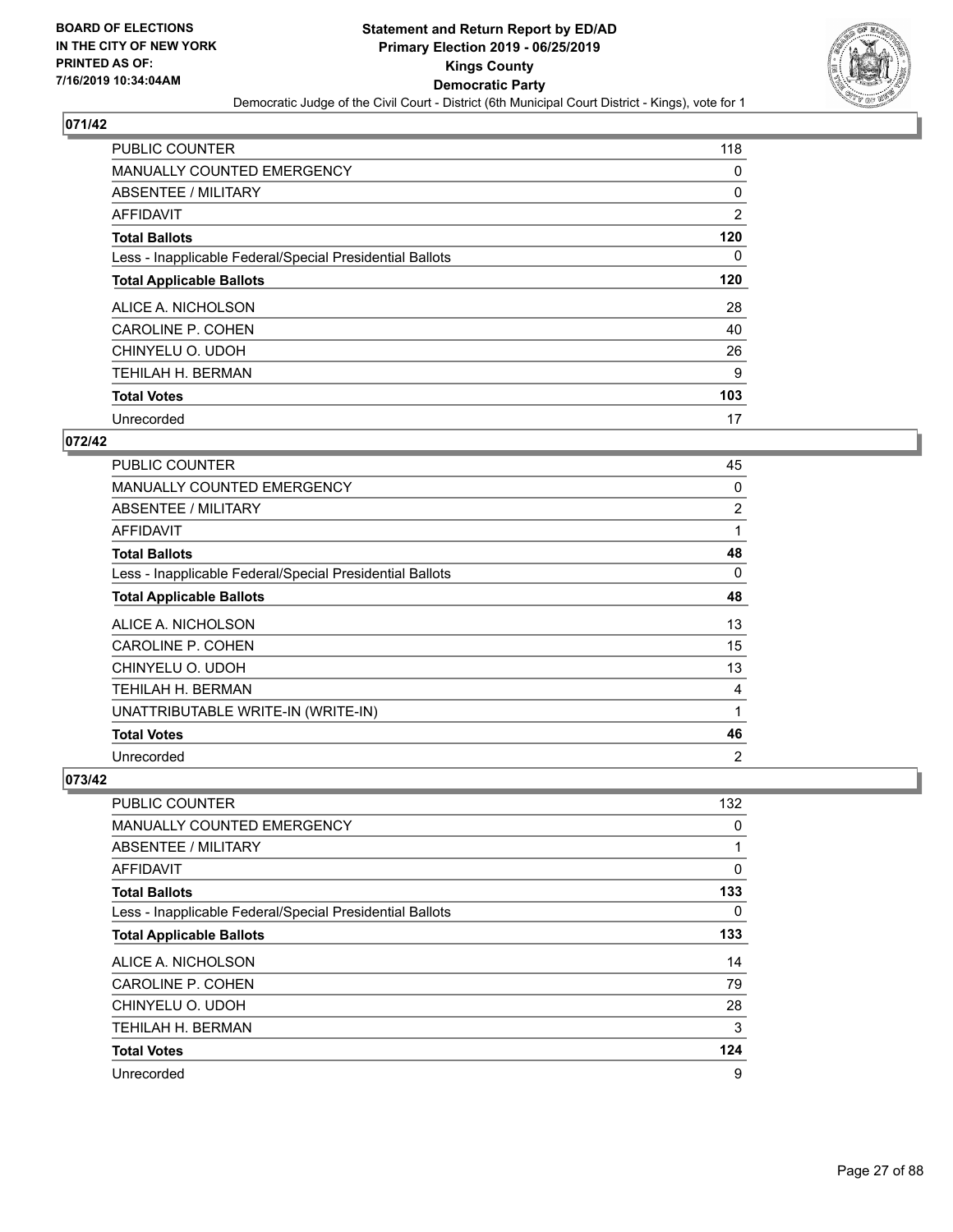

| <b>PUBLIC COUNTER</b>                                    | 87 |
|----------------------------------------------------------|----|
| MANUALLY COUNTED EMERGENCY                               | 0  |
| ABSENTEE / MILITARY                                      | 2  |
| <b>AFFIDAVIT</b>                                         |    |
| <b>Total Ballots</b>                                     | 90 |
| Less - Inapplicable Federal/Special Presidential Ballots | 0  |
| <b>Total Applicable Ballots</b>                          | 90 |
| ALICE A. NICHOLSON                                       | 23 |
| <b>CAROLINE P. COHEN</b>                                 | 29 |
| CHINYELU O. UDOH                                         | 23 |
| TEHILAH H. BERMAN                                        | 5  |
| <b>Total Votes</b>                                       | 80 |
| Unrecorded                                               | 10 |

#### **075/42**

| <b>PUBLIC COUNTER</b>                                    | 50       |
|----------------------------------------------------------|----------|
| <b>MANUALLY COUNTED EMERGENCY</b>                        | 0        |
| ABSENTEE / MILITARY                                      | 4        |
| AFFIDAVIT                                                | 0        |
| <b>Total Ballots</b>                                     | 54       |
| Less - Inapplicable Federal/Special Presidential Ballots | $\Omega$ |
| <b>Total Applicable Ballots</b>                          | 54       |
| ALICE A. NICHOLSON                                       | 14       |
| CAROLINE P. COHEN                                        | 25       |
| CHINYELU O. UDOH                                         | 7        |
| TEHILAH H. BERMAN                                        | 4        |
| <b>Total Votes</b>                                       | 50       |
| Unrecorded                                               | 4        |

| <b>PUBLIC COUNTER</b>                                    | 19 |
|----------------------------------------------------------|----|
| <b>MANUALLY COUNTED EMERGENCY</b>                        | 0  |
| ABSENTEE / MILITARY                                      | 2  |
| AFFIDAVIT                                                | 0  |
| <b>Total Ballots</b>                                     | 21 |
| Less - Inapplicable Federal/Special Presidential Ballots | 0  |
| <b>Total Applicable Ballots</b>                          | 21 |
| ALICE A. NICHOLSON                                       | 6  |
| CAROLINE P. COHEN                                        | 10 |
| CHINYELU O. UDOH                                         | 3  |
| <b>TEHILAH H. BERMAN</b>                                 | 1  |
| <b>Total Votes</b>                                       | 20 |
| Unrecorded                                               | 1  |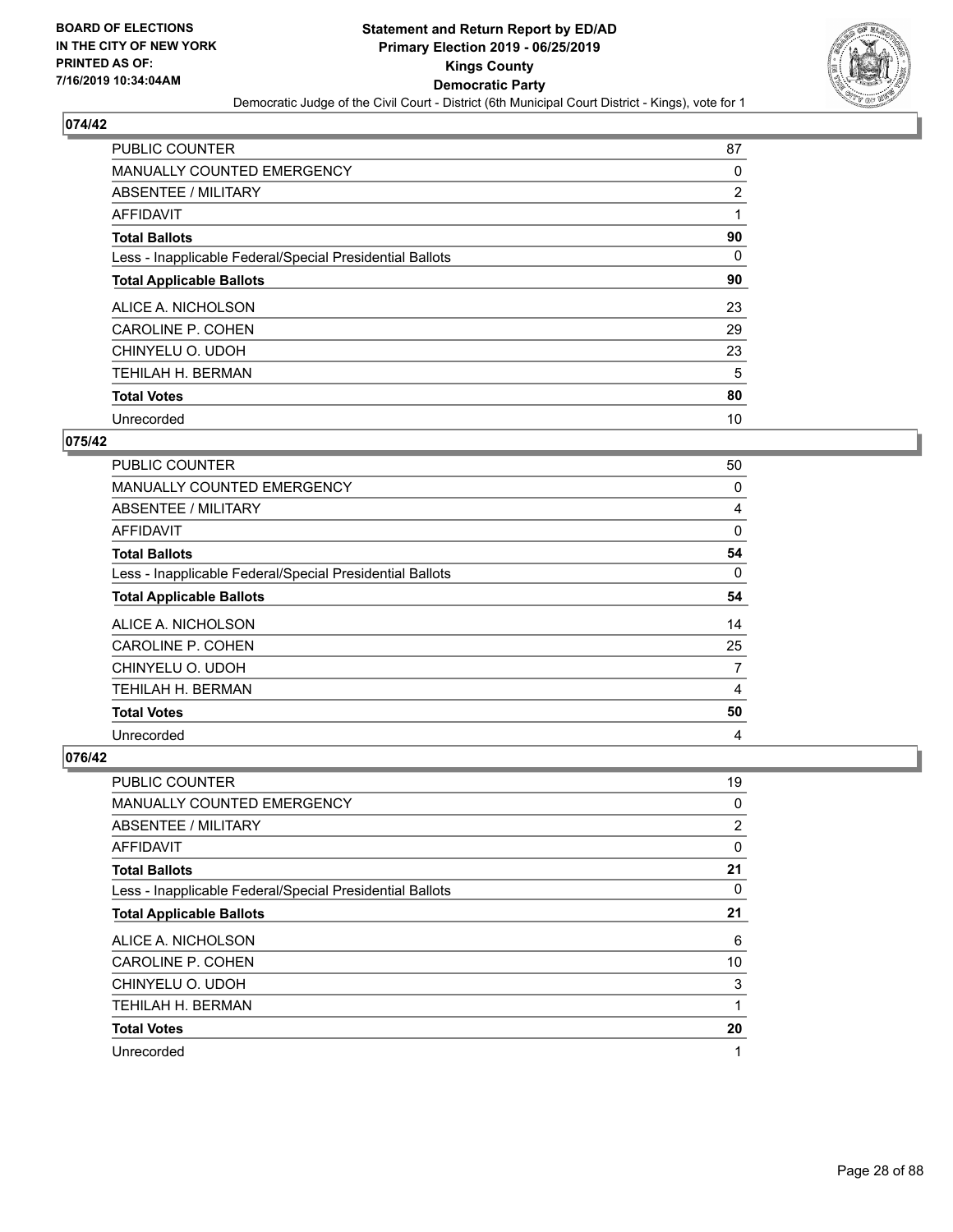

| <b>PUBLIC COUNTER</b>                                    | 40 |
|----------------------------------------------------------|----|
| MANUALLY COUNTED EMERGENCY                               | 0  |
| ABSENTEE / MILITARY                                      |    |
| <b>AFFIDAVIT</b>                                         |    |
| <b>Total Ballots</b>                                     | 42 |
| Less - Inapplicable Federal/Special Presidential Ballots | 0  |
| <b>Total Applicable Ballots</b>                          | 42 |
| ALICE A. NICHOLSON                                       | 12 |
| <b>CAROLINE P. COHEN</b>                                 | 3  |
| CHINYELU O. UDOH                                         | 17 |
| TEHILAH H. BERMAN                                        | 5  |
| <b>Total Votes</b>                                       | 37 |
| Unrecorded                                               | 5  |

#### **078/42**

| <b>PUBLIC COUNTER</b>                                    | 77             |
|----------------------------------------------------------|----------------|
| MANUALLY COUNTED EMERGENCY                               | 0              |
| ABSENTEE / MILITARY                                      |                |
| AFFIDAVIT                                                | 0              |
| <b>Total Ballots</b>                                     | 78             |
| Less - Inapplicable Federal/Special Presidential Ballots | $\Omega$       |
| <b>Total Applicable Ballots</b>                          | 78             |
| ALICE A. NICHOLSON                                       | 18             |
| <b>CAROLINE P. COHEN</b>                                 | 37             |
| CHINYELU O. UDOH                                         | 17             |
| TEHILAH H. BERMAN                                        | 4              |
| <b>Total Votes</b>                                       | 76             |
| Unrecorded                                               | $\overline{2}$ |

| PUBLIC COUNTER                                           | 44             |
|----------------------------------------------------------|----------------|
| <b>MANUALLY COUNTED EMERGENCY</b>                        | 0              |
| ABSENTEE / MILITARY                                      | 0              |
| AFFIDAVIT                                                | 0              |
| <b>Total Ballots</b>                                     | 44             |
| Less - Inapplicable Federal/Special Presidential Ballots | 0              |
| <b>Total Applicable Ballots</b>                          | 44             |
| ALICE A. NICHOLSON                                       | 13             |
| CAROLINE P. COHEN                                        | 24             |
| CHINYELU O. UDOH                                         | 5              |
| <b>TEHILAH H. BERMAN</b>                                 | $\overline{2}$ |
| <b>Total Votes</b>                                       | 44             |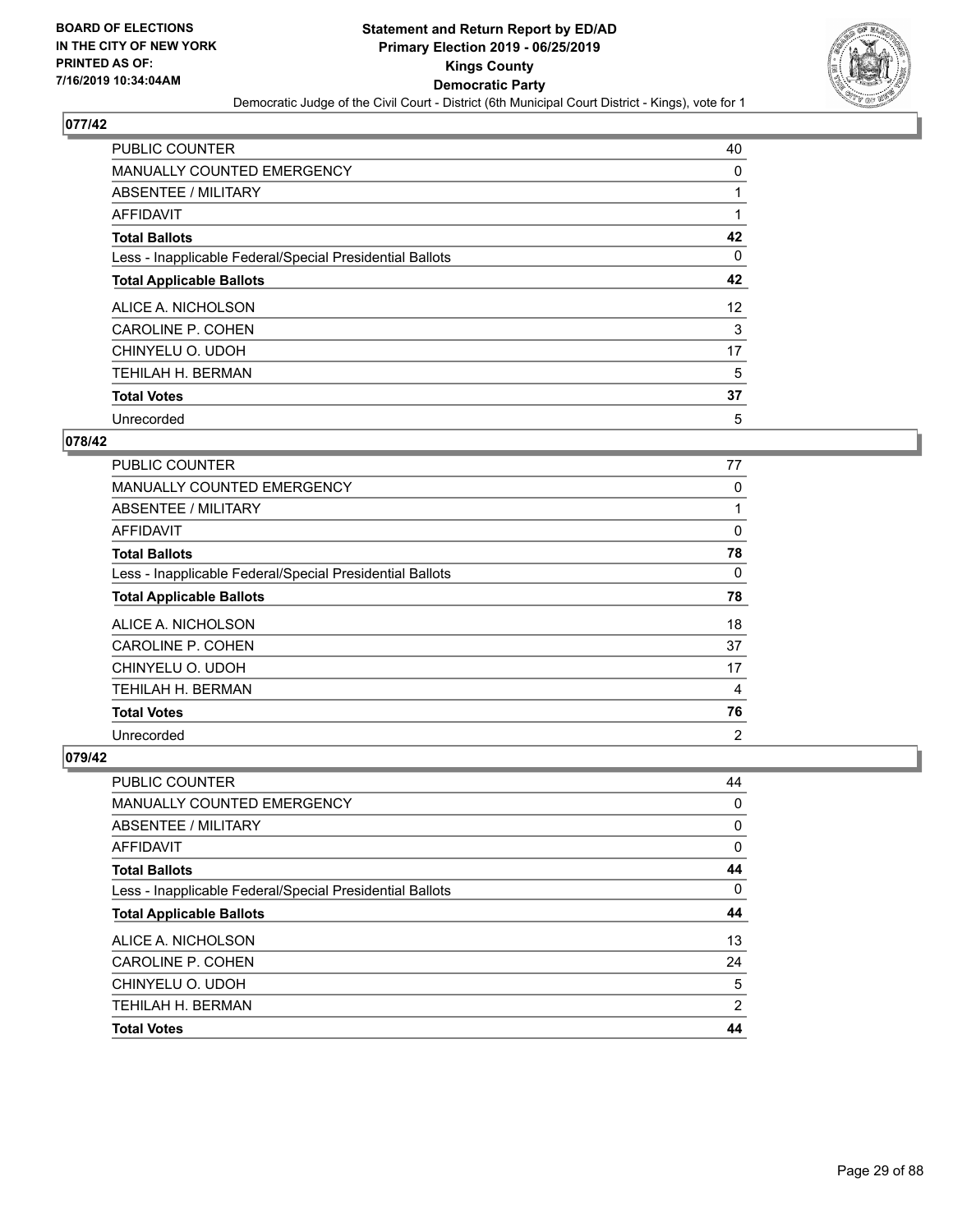

| <b>PUBLIC COUNTER</b>                                    | 98 |
|----------------------------------------------------------|----|
| MANUALLY COUNTED EMERGENCY                               | 0  |
| ABSENTEE / MILITARY                                      |    |
| AFFIDAVIT                                                | 0  |
| <b>Total Ballots</b>                                     | 99 |
| Less - Inapplicable Federal/Special Presidential Ballots | 0  |
| <b>Total Applicable Ballots</b>                          | 99 |
| ALICE A. NICHOLSON                                       | 30 |
| <b>CAROLINE P. COHEN</b>                                 | 32 |
| CHINYELU O. UDOH                                         | 24 |
| TEHILAH H. BERMAN                                        | 6  |
| <b>Total Votes</b>                                       | 92 |
| Unrecorded                                               | 7  |

#### **081/42**

| <b>PUBLIC COUNTER</b>                                    | 62       |
|----------------------------------------------------------|----------|
| MANUALLY COUNTED EMERGENCY                               | 0        |
| ABSENTEE / MILITARY                                      | 4        |
| AFFIDAVIT                                                | 0        |
| <b>Total Ballots</b>                                     | 66       |
| Less - Inapplicable Federal/Special Presidential Ballots | $\Omega$ |
| <b>Total Applicable Ballots</b>                          | 66       |
| ALICE A. NICHOLSON                                       | 19       |
| <b>CAROLINE P. COHEN</b>                                 | 23       |
| CHINYELU O. UDOH                                         | 11       |
| TEHILAH H. BERMAN                                        | 6        |
| <b>Total Votes</b>                                       | 59       |
| Unrecorded                                               | 7        |

| PUBLIC COUNTER                                           | 36 |
|----------------------------------------------------------|----|
| <b>MANUALLY COUNTED EMERGENCY</b>                        | 0  |
| ABSENTEE / MILITARY                                      | 0  |
| <b>AFFIDAVIT</b>                                         | 0  |
| <b>Total Ballots</b>                                     | 36 |
| Less - Inapplicable Federal/Special Presidential Ballots | 0  |
| <b>Total Applicable Ballots</b>                          | 36 |
| ALICE A. NICHOLSON                                       | 10 |
| <b>CAROLINE P. COHEN</b>                                 | 7  |
| CHINYELU O. UDOH                                         | 4  |
| TEHILAH H. BERMAN                                        | 9  |
| UNATTRIBUTABLE WRITE-IN (WRITE-IN)                       | 1  |
| <b>Total Votes</b>                                       | 31 |
| Unrecorded                                               | 5  |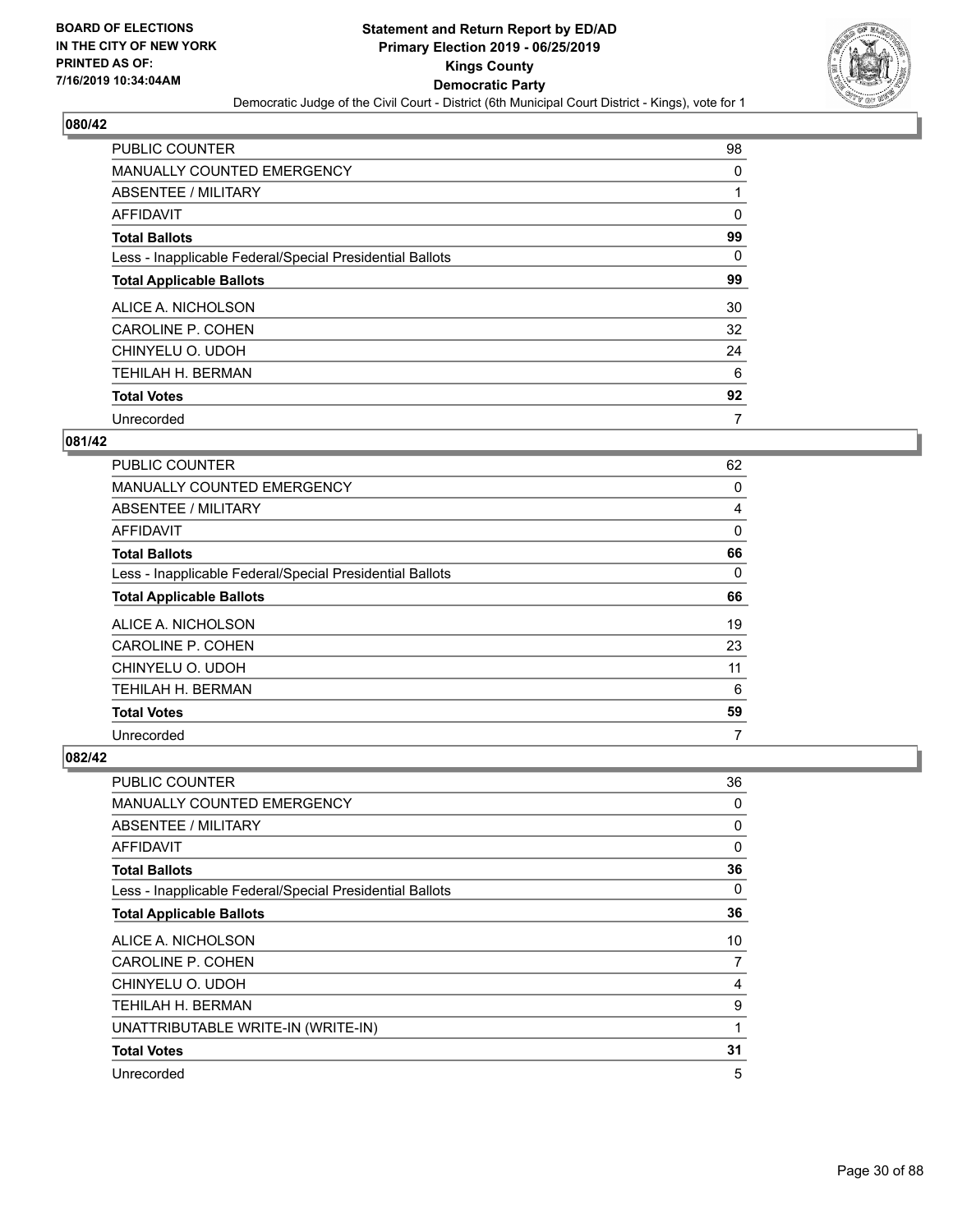

| <b>PUBLIC COUNTER</b>                                    | 43             |
|----------------------------------------------------------|----------------|
| MANUALLY COUNTED EMERGENCY                               | 0              |
| ABSENTEE / MILITARY                                      | 0              |
| <b>AFFIDAVIT</b>                                         | 0              |
| <b>Total Ballots</b>                                     | 43             |
| Less - Inapplicable Federal/Special Presidential Ballots | $\Omega$       |
| <b>Total Applicable Ballots</b>                          | 43             |
| ALICE A. NICHOLSON                                       | 15             |
| <b>CAROLINE P. COHEN</b>                                 | 12             |
| CHINYELU O. UDOH                                         | 10             |
| TEHILAH H. BERMAN                                        | 4              |
| <b>Total Votes</b>                                       | 41             |
| Unrecorded                                               | $\overline{2}$ |

#### **002/43**

| <b>PUBLIC COUNTER</b>                                    | 23       |
|----------------------------------------------------------|----------|
| <b>MANUALLY COUNTED EMERGENCY</b>                        | 0        |
| ABSENTEE / MILITARY                                      | 0        |
| AFFIDAVIT                                                | 0        |
| <b>Total Ballots</b>                                     | 23       |
| Less - Inapplicable Federal/Special Presidential Ballots | $\Omega$ |
| <b>Total Applicable Ballots</b>                          | 23       |
| ALICE A. NICHOLSON                                       | 7        |
| CAROLINE P. COHEN                                        | 10       |
| CHINYELU O. UDOH                                         | 5        |
| <b>TEHILAH H. BERMAN</b>                                 | 0        |
| <b>Total Votes</b>                                       | 22       |
| Unrecorded                                               | 1        |

| PUBLIC COUNTER                                           | 42             |
|----------------------------------------------------------|----------------|
| <b>MANUALLY COUNTED EMERGENCY</b>                        | 0              |
| ABSENTEE / MILITARY                                      | 0              |
| AFFIDAVIT                                                | 0              |
| <b>Total Ballots</b>                                     | 42             |
| Less - Inapplicable Federal/Special Presidential Ballots | 0              |
| <b>Total Applicable Ballots</b>                          | 42             |
| ALICE A. NICHOLSON                                       | 18             |
| CAROLINE P. COHEN                                        | 12             |
| CHINYELU O. UDOH                                         | 10             |
| <b>TEHILAH H. BERMAN</b>                                 | $\overline{2}$ |
| <b>Total Votes</b>                                       | 42             |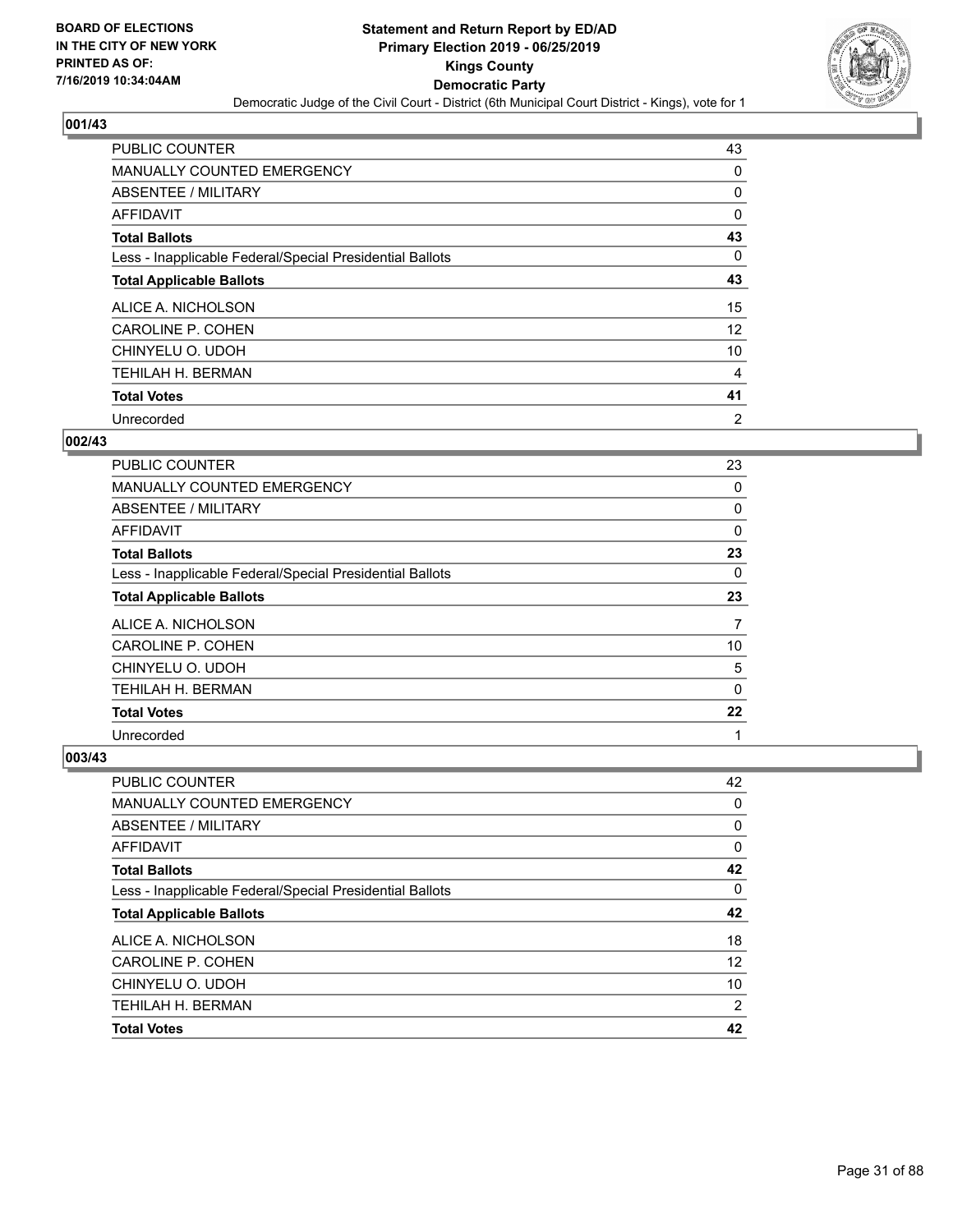

| <b>PUBLIC COUNTER</b>                                    | 43       |
|----------------------------------------------------------|----------|
| MANUALLY COUNTED EMERGENCY                               | 0        |
| ABSENTEE / MILITARY                                      | 5        |
| <b>AFFIDAVIT</b>                                         | 0        |
| <b>Total Ballots</b>                                     | 48       |
| Less - Inapplicable Federal/Special Presidential Ballots | $\Omega$ |
| <b>Total Applicable Ballots</b>                          | 48       |
| ALICE A. NICHOLSON                                       | 22       |
| <b>CAROLINE P. COHEN</b>                                 | 10       |
| CHINYELU O. UDOH                                         | 11       |
| TEHILAH H. BERMAN                                        | 4        |
| <b>Total Votes</b>                                       | 47       |
| Unrecorded                                               | 1        |

#### **005/43**

| PUBLIC COUNTER                                           | 28       |
|----------------------------------------------------------|----------|
| MANUALLY COUNTED EMERGENCY                               | 0        |
| ABSENTEE / MILITARY                                      | 2        |
| AFFIDAVIT                                                | 0        |
| <b>Total Ballots</b>                                     | 30       |
| Less - Inapplicable Federal/Special Presidential Ballots | $\Omega$ |
| <b>Total Applicable Ballots</b>                          | 30       |
| ALICE A. NICHOLSON                                       | 7        |
| <b>CAROLINE P. COHEN</b>                                 | 6        |
| CHINYELU O. UDOH                                         | 11       |
| <b>TEHILAH H. BERMAN</b>                                 | 3        |
| <b>Total Votes</b>                                       | 27       |
| Unrecorded                                               | 3        |

| <b>PUBLIC COUNTER</b>                                    | 50             |
|----------------------------------------------------------|----------------|
| <b>MANUALLY COUNTED EMERGENCY</b>                        | 0              |
| ABSENTEE / MILITARY                                      | 1              |
| AFFIDAVIT                                                | 0              |
| <b>Total Ballots</b>                                     | 51             |
| Less - Inapplicable Federal/Special Presidential Ballots | 0              |
| <b>Total Applicable Ballots</b>                          | 51             |
| ALICE A. NICHOLSON                                       | 17             |
| CAROLINE P. COHEN                                        | 16             |
| CHINYELU O. UDOH                                         | 13             |
| <b>TEHILAH H. BERMAN</b>                                 | $\overline{2}$ |
| <b>Total Votes</b>                                       | 48             |
| Unrecorded                                               | 3              |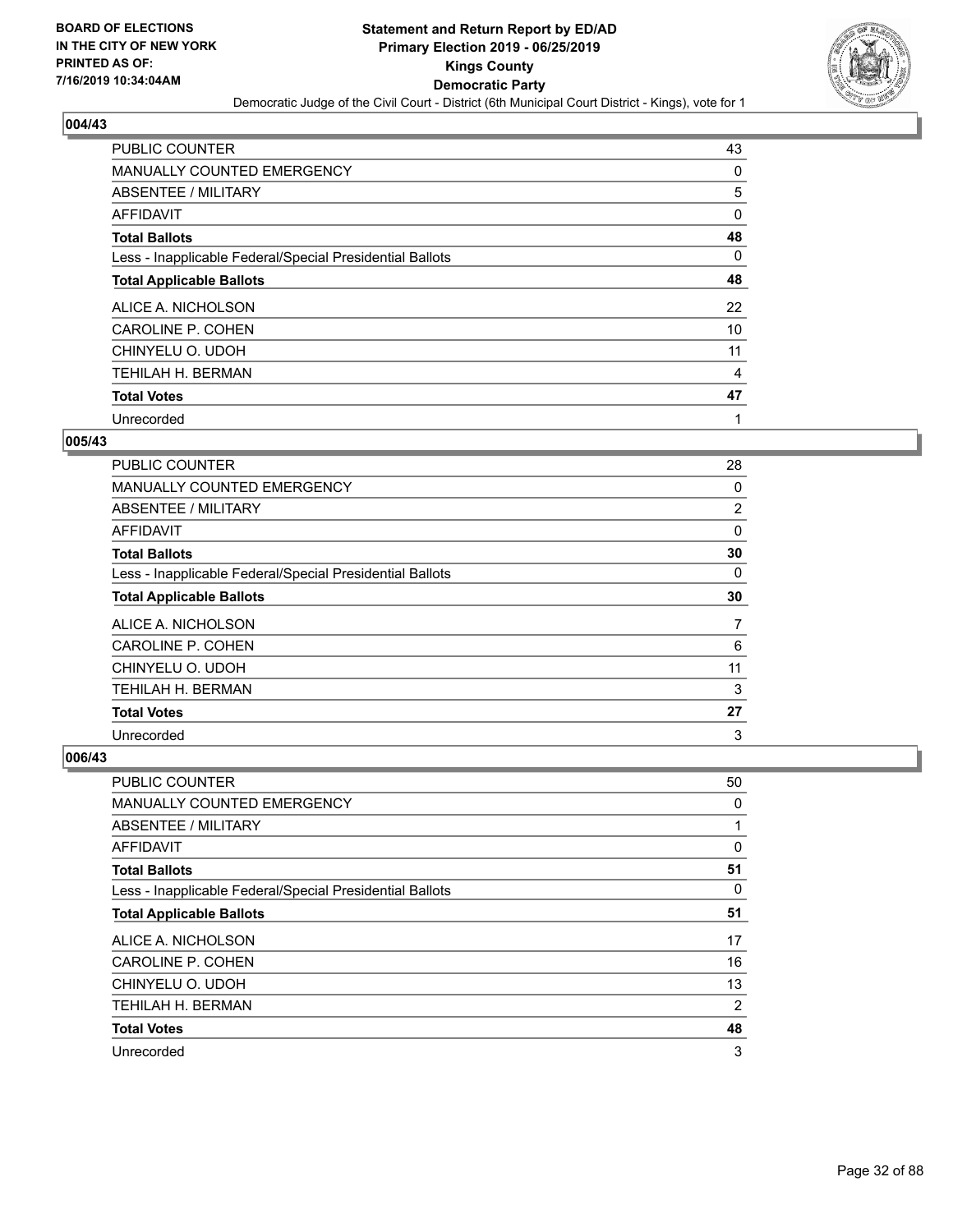

| PUBLIC COUNTER                                           | 47 |
|----------------------------------------------------------|----|
| MANUALLY COUNTED EMERGENCY                               | 0  |
| ABSENTEE / MILITARY                                      |    |
| <b>AFFIDAVIT</b>                                         | 0  |
| <b>Total Ballots</b>                                     | 48 |
| Less - Inapplicable Federal/Special Presidential Ballots | 0  |
| <b>Total Applicable Ballots</b>                          | 48 |
| ALICE A. NICHOLSON                                       | 15 |
| <b>CAROLINE P. COHEN</b>                                 | 18 |
| CHINYELU O. UDOH                                         | 12 |
| <b>TEHILAH H. BERMAN</b>                                 | 2  |
| <b>Total Votes</b>                                       | 47 |
| Unrecorded                                               | 1  |

#### **008/43**

| <b>PUBLIC COUNTER</b>                                    | 22 |
|----------------------------------------------------------|----|
| MANUALLY COUNTED EMERGENCY                               | 0  |
| ABSENTEE / MILITARY                                      | 0  |
| AFFIDAVIT                                                |    |
| <b>Total Ballots</b>                                     | 23 |
| Less - Inapplicable Federal/Special Presidential Ballots | 0  |
| <b>Total Applicable Ballots</b>                          | 23 |
|                                                          | 7  |
| ALICE A. NICHOLSON                                       |    |
| <b>CAROLINE P. COHEN</b>                                 | 8  |
| CHINYELU O. UDOH                                         | 5  |
| TEHILAH H. BERMAN                                        | 3  |

| PUBLIC COUNTER                                           | 31       |
|----------------------------------------------------------|----------|
| MANUALLY COUNTED EMERGENCY                               | 0        |
| ABSENTEE / MILITARY                                      | 1        |
| AFFIDAVIT                                                | 0        |
| <b>Total Ballots</b>                                     | 32       |
| Less - Inapplicable Federal/Special Presidential Ballots | $\Omega$ |
| <b>Total Applicable Ballots</b>                          | 32       |
| ALICE A. NICHOLSON                                       | 11       |
| CAROLINE P. COHEN                                        | 8        |
| CHINYELU O. UDOH                                         | 10       |
| TEHILAH H. BERMAN                                        | 2        |
| <b>Total Votes</b>                                       | 31       |
| Unrecorded                                               | 1        |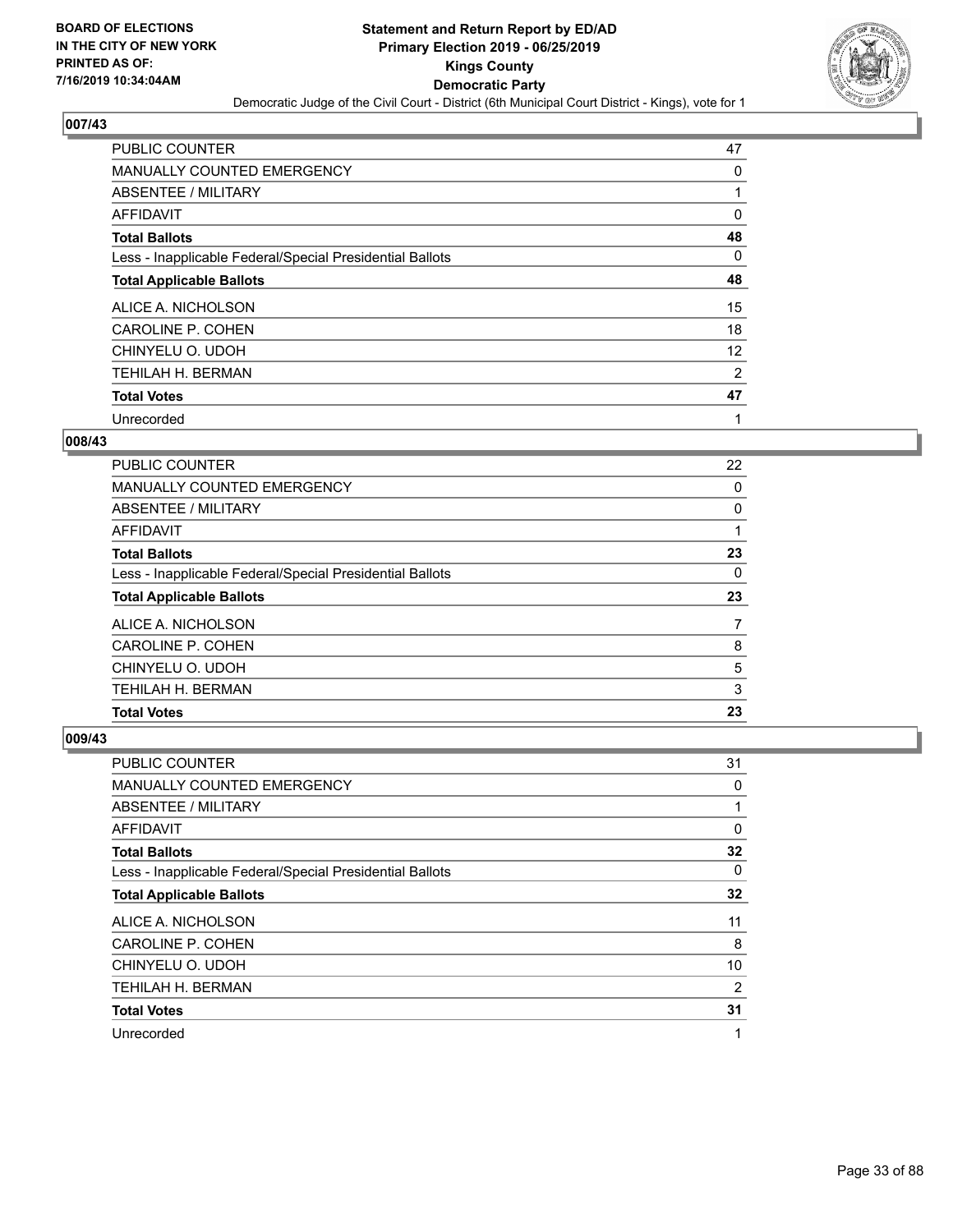

| <b>PUBLIC COUNTER</b>                                    | 21 |
|----------------------------------------------------------|----|
| MANUALLY COUNTED EMERGENCY                               | 0  |
| ABSENTEE / MILITARY                                      | 0  |
| AFFIDAVIT                                                | 0  |
| <b>Total Ballots</b>                                     | 21 |
| Less - Inapplicable Federal/Special Presidential Ballots | 0  |
| <b>Total Applicable Ballots</b>                          | 21 |
| ALICE A. NICHOLSON                                       | 12 |
| <b>CAROLINE P. COHEN</b>                                 | 6  |
| CHINYELU O. UDOH                                         |    |
| TEHILAH H. BERMAN                                        |    |
| <b>Total Votes</b>                                       | 20 |
| Unrecorded                                               | 1  |

#### **011/43**

| <b>PUBLIC COUNTER</b>                                    | 55 |
|----------------------------------------------------------|----|
| <b>MANUALLY COUNTED EMERGENCY</b>                        | 0  |
| ABSENTEE / MILITARY                                      | 3  |
| <b>AFFIDAVIT</b>                                         | 0  |
| <b>Total Ballots</b>                                     | 58 |
| Less - Inapplicable Federal/Special Presidential Ballots | 0  |
| <b>Total Applicable Ballots</b>                          | 58 |
| ALICE A. NICHOLSON                                       | 24 |
| <b>CAROLINE P. COHEN</b>                                 | 8  |
| CHINYELU O. UDOH                                         | 9  |
| TEHILAH H. BERMAN                                        | 12 |
| <b>Total Votes</b>                                       | 53 |
| Unrecorded                                               | 5  |

| PUBLIC COUNTER                                           | 67             |
|----------------------------------------------------------|----------------|
| MANUALLY COUNTED EMERGENCY                               | 0              |
| ABSENTEE / MILITARY                                      | 3              |
| AFFIDAVIT                                                | 1              |
| <b>Total Ballots</b>                                     | 71             |
| Less - Inapplicable Federal/Special Presidential Ballots | 0              |
| <b>Total Applicable Ballots</b>                          | 71             |
| ALICE A. NICHOLSON                                       | 18             |
| CAROLINE P. COHEN                                        | 21             |
| CHINYELU O. UDOH                                         | 26             |
| <b>TEHILAH H. BERMAN</b>                                 | 4              |
| <b>Total Votes</b>                                       | 69             |
| Unrecorded                                               | $\overline{2}$ |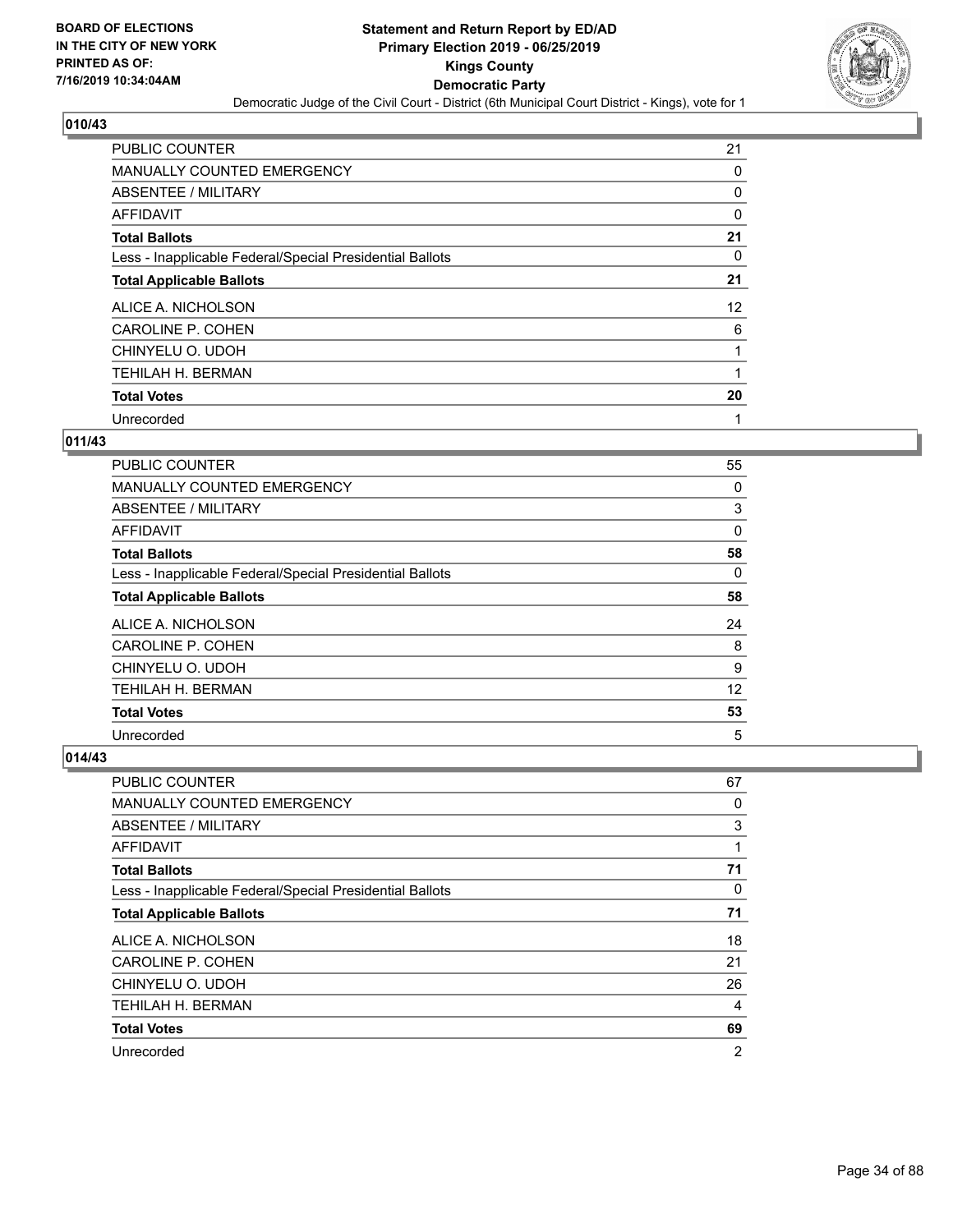

| <b>PUBLIC COUNTER</b>                                    | 32             |
|----------------------------------------------------------|----------------|
| MANUALLY COUNTED EMERGENCY                               | 0              |
| ABSENTEE / MILITARY                                      | 2              |
| <b>AFFIDAVIT</b>                                         | 0              |
| <b>Total Ballots</b>                                     | 34             |
| Less - Inapplicable Federal/Special Presidential Ballots | 0              |
| <b>Total Applicable Ballots</b>                          | 34             |
| ALICE A. NICHOLSON                                       | 8              |
| <b>CAROLINE P. COHEN</b>                                 | 10             |
| CHINYELU O. UDOH                                         | 11             |
| TEHILAH H. BERMAN                                        | 3              |
| <b>Total Votes</b>                                       | 32             |
| Unrecorded                                               | $\overline{2}$ |

#### **016/43**

| <b>PUBLIC COUNTER</b>                                    | 34       |
|----------------------------------------------------------|----------|
| MANUALLY COUNTED EMERGENCY                               | 0        |
| ABSENTEE / MILITARY                                      |          |
| <b>AFFIDAVIT</b>                                         | 0        |
| <b>Total Ballots</b>                                     | 35       |
| Less - Inapplicable Federal/Special Presidential Ballots | $\Omega$ |
| <b>Total Applicable Ballots</b>                          | 35       |
| ALICE A. NICHOLSON                                       | 10       |
| <b>CAROLINE P. COHEN</b>                                 | 5        |
| CHINYELU O. UDOH                                         | 10       |
| TEHILAH H. BERMAN                                        | 7        |
| <b>Total Votes</b>                                       | 32       |
| Unrecorded                                               | 3        |

| <b>PUBLIC COUNTER</b>                                    | 38 |
|----------------------------------------------------------|----|
| <b>MANUALLY COUNTED EMERGENCY</b>                        | 0  |
| ABSENTEE / MILITARY                                      | 2  |
| AFFIDAVIT                                                | 0  |
| <b>Total Ballots</b>                                     | 40 |
| Less - Inapplicable Federal/Special Presidential Ballots | 0  |
| <b>Total Applicable Ballots</b>                          | 40 |
| ALICE A. NICHOLSON                                       | 14 |
| CAROLINE P. COHEN                                        | 12 |
| CHINYELU O. UDOH                                         | 6  |
| <b>TEHILAH H. BERMAN</b>                                 | 7  |
| <b>Total Votes</b>                                       | 39 |
| Unrecorded                                               | 1  |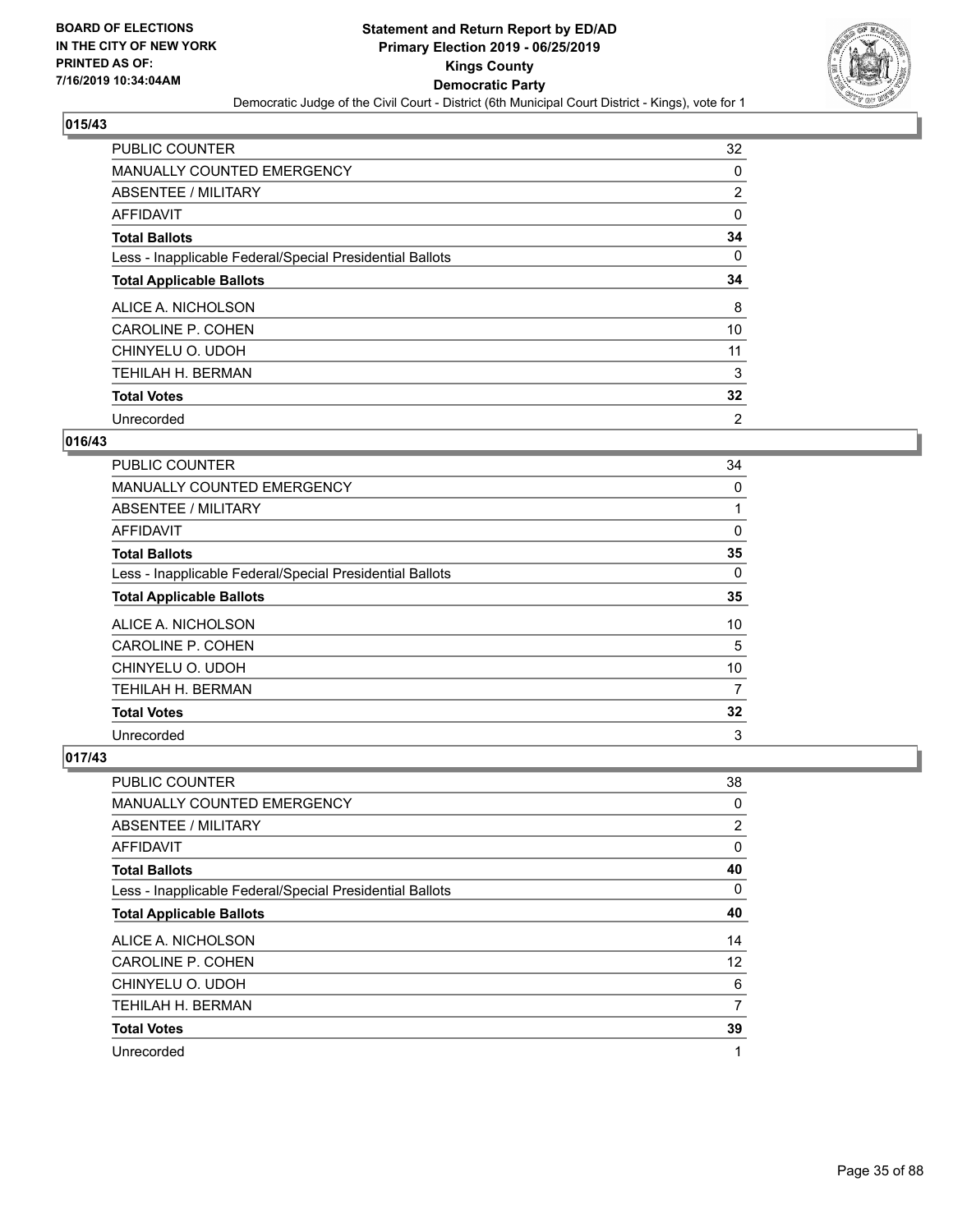

| <b>PUBLIC COUNTER</b>                                    | 51 |
|----------------------------------------------------------|----|
| MANUALLY COUNTED EMERGENCY                               | 0  |
| ABSENTEE / MILITARY                                      | 4  |
| <b>AFFIDAVIT</b>                                         |    |
| <b>Total Ballots</b>                                     | 56 |
| Less - Inapplicable Federal/Special Presidential Ballots | 0  |
| <b>Total Applicable Ballots</b>                          | 56 |
| ALICE A. NICHOLSON                                       | 17 |
| <b>CAROLINE P. COHEN</b>                                 | 21 |
| CHINYELU O. UDOH                                         | 8  |
| TEHILAH H. BERMAN                                        | 7  |
| <b>Total Votes</b>                                       | 53 |
| Unrecorded                                               | 3  |

#### **019/43**

| PUBLIC COUNTER                                           | 41       |
|----------------------------------------------------------|----------|
| MANUALLY COUNTED EMERGENCY                               | 0        |
| ABSENTEE / MILITARY                                      | 0        |
| <b>AFFIDAVIT</b>                                         | 0        |
| <b>Total Ballots</b>                                     | 41       |
| Less - Inapplicable Federal/Special Presidential Ballots | $\Omega$ |
| <b>Total Applicable Ballots</b>                          | 41       |
| ALICE A. NICHOLSON                                       | 19       |
| <b>CAROLINE P. COHEN</b>                                 | 11       |
| CHINYELU O. UDOH                                         | 5        |
| TEHILAH H. BERMAN                                        | 5        |
| <b>Total Votes</b>                                       | 40       |
| Unrecorded                                               | 1        |

| <b>PUBLIC COUNTER</b>                                    | 70       |
|----------------------------------------------------------|----------|
| <b>MANUALLY COUNTED EMERGENCY</b>                        | 0        |
| ABSENTEE / MILITARY                                      | 4        |
| AFFIDAVIT                                                | 0        |
| <b>Total Ballots</b>                                     | 74       |
| Less - Inapplicable Federal/Special Presidential Ballots | $\Omega$ |
| <b>Total Applicable Ballots</b>                          | 74       |
| ALICE A. NICHOLSON                                       | 32       |
| <b>CAROLINE P. COHEN</b>                                 | 18       |
| CHINYELU O. UDOH                                         | 19       |
| TEHILAH H. BERMAN                                        | 2        |
| <b>Total Votes</b>                                       | 71       |
| Unrecorded                                               | 3        |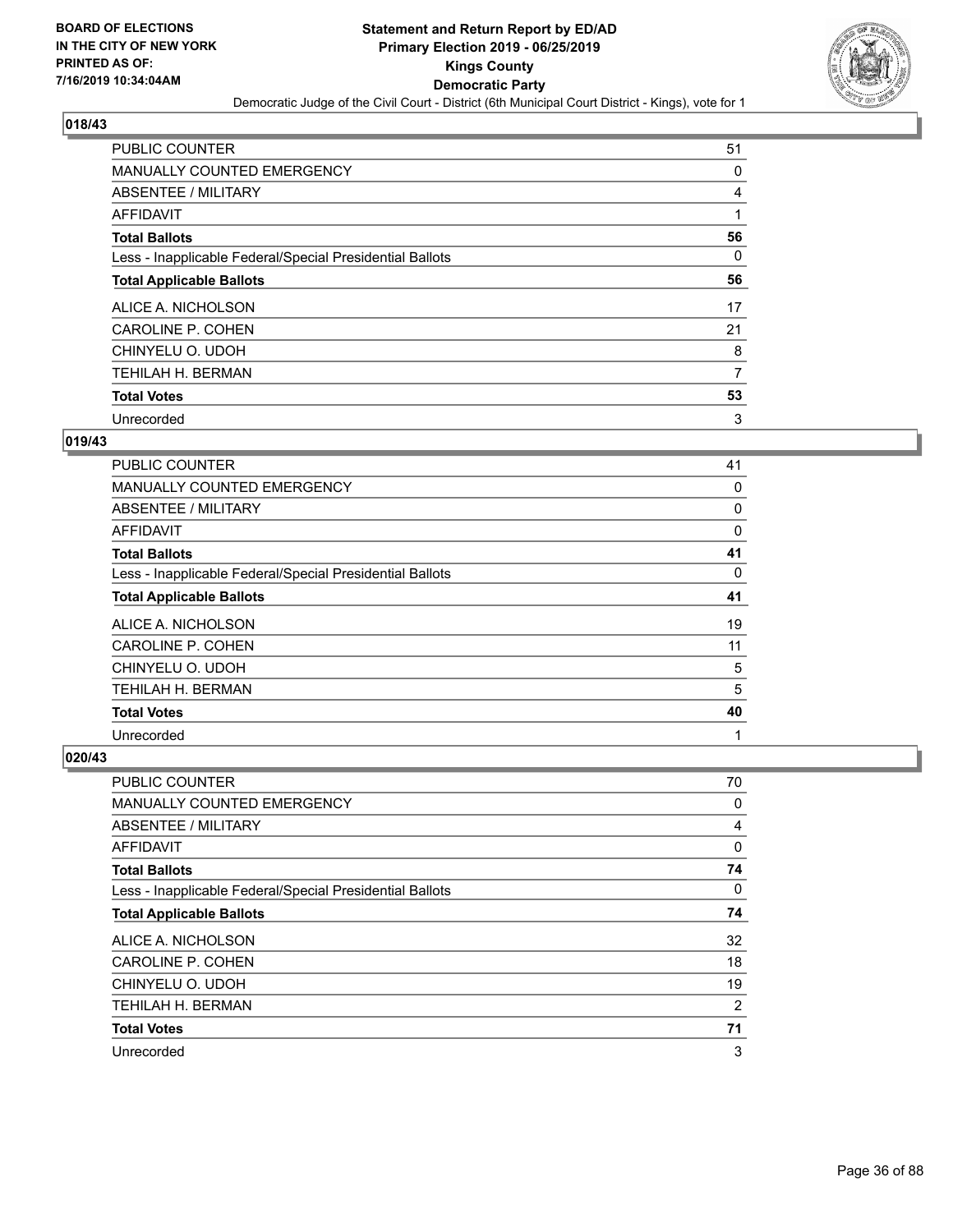

| <b>PUBLIC COUNTER</b>                                    | 64             |
|----------------------------------------------------------|----------------|
| <b>MANUALLY COUNTED EMERGENCY</b>                        | 0              |
| ABSENTEE / MILITARY                                      |                |
| AFFIDAVIT                                                | 0              |
| <b>Total Ballots</b>                                     | 65             |
| Less - Inapplicable Federal/Special Presidential Ballots | 0              |
| <b>Total Applicable Ballots</b>                          | 65             |
| ALICE A. NICHOLSON                                       | 34             |
| CAROLINE P. COHEN                                        | 6              |
| CHINYELU O. UDOH                                         | 20             |
| TEHILAH H. BERMAN                                        | 3              |
| <b>Total Votes</b>                                       | 63             |
| Unrecorded                                               | $\overline{2}$ |

## **022/43**

| PUBLIC COUNTER                                           | 38             |
|----------------------------------------------------------|----------------|
| MANUALLY COUNTED EMERGENCY                               | 0              |
| ABSENTEE / MILITARY                                      | 1              |
| AFFIDAVIT                                                | 0              |
| <b>Total Ballots</b>                                     | 39             |
| Less - Inapplicable Federal/Special Presidential Ballots | $\Omega$       |
| <b>Total Applicable Ballots</b>                          | 39             |
| ALICE A. NICHOLSON                                       | 23             |
| CAROLINE P. COHEN                                        | 3              |
| CHINYELU O. UDOH                                         | 8              |
| <b>TEHILAH H. BERMAN</b>                                 | 3              |
| <b>Total Votes</b>                                       | 37             |
| Unrecorded                                               | $\overline{2}$ |

| <b>PUBLIC COUNTER</b>                                    | 43 |
|----------------------------------------------------------|----|
| <b>MANUALLY COUNTED EMERGENCY</b>                        | 0  |
| ABSENTEE / MILITARY                                      | 4  |
| AFFIDAVIT                                                | 0  |
| <b>Total Ballots</b>                                     | 47 |
| Less - Inapplicable Federal/Special Presidential Ballots | 0  |
| <b>Total Applicable Ballots</b>                          | 47 |
| ALICE A. NICHOLSON                                       | 18 |
| CAROLINE P. COHEN                                        | 11 |
| CHINYELU O. UDOH                                         | 10 |
| <b>TEHILAH H. BERMAN</b>                                 | 7  |
| <b>Total Votes</b>                                       | 46 |
| Unrecorded                                               | 1  |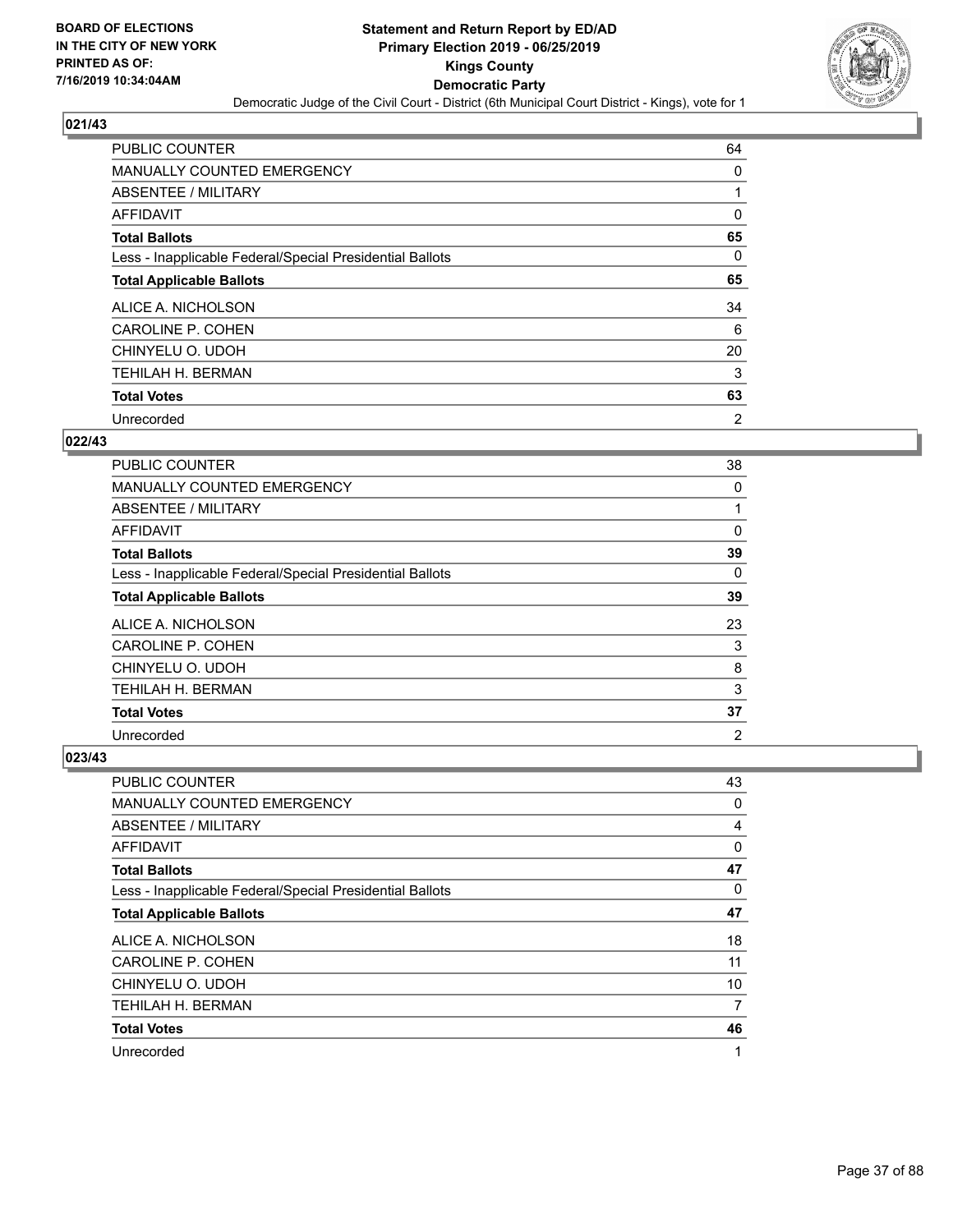

| <b>PUBLIC COUNTER</b>                                    | 41 |
|----------------------------------------------------------|----|
| MANUALLY COUNTED EMERGENCY                               | 0  |
| ABSENTEE / MILITARY                                      |    |
| AFFIDAVIT                                                | 0  |
| <b>Total Ballots</b>                                     | 42 |
| Less - Inapplicable Federal/Special Presidential Ballots | 0  |
| <b>Total Applicable Ballots</b>                          | 42 |
| ALICE A. NICHOLSON                                       | 12 |
| CAROLINE P. COHEN                                        | 17 |
| CHINYELU O. UDOH                                         | 8  |
| TEHILAH H. BERMAN                                        | 2  |
| CHARLES STAR (WRITE-IN)                                  | 1  |
| <b>Total Votes</b>                                       | 40 |
| Unrecorded                                               | 2  |

## **025/43**

| PUBLIC COUNTER                                           | 44 |
|----------------------------------------------------------|----|
| <b>MANUALLY COUNTED EMERGENCY</b>                        | 0  |
| ABSENTEE / MILITARY                                      | 3  |
| AFFIDAVIT                                                | 0  |
| <b>Total Ballots</b>                                     | 47 |
| Less - Inapplicable Federal/Special Presidential Ballots | 0  |
| <b>Total Applicable Ballots</b>                          | 47 |
| ALICE A. NICHOLSON                                       | 22 |
| CAROLINE P. COHEN                                        | 14 |
| CHINYELU O. UDOH                                         | 6  |
| TEHILAH H. BERMAN                                        | 4  |
| <b>Total Votes</b>                                       | 46 |
| Unrecorded                                               | 1  |

| <b>PUBLIC COUNTER</b>                                    | 75       |
|----------------------------------------------------------|----------|
| MANUALLY COUNTED EMERGENCY                               | 0        |
| ABSENTEE / MILITARY                                      | 0        |
| AFFIDAVIT                                                | $\Omega$ |
| <b>Total Ballots</b>                                     | 75       |
| Less - Inapplicable Federal/Special Presidential Ballots | $\Omega$ |
| <b>Total Applicable Ballots</b>                          | 75       |
| ALICE A. NICHOLSON                                       | 32       |
| <b>CAROLINE P. COHEN</b>                                 | 12       |
| CHINYELU O. UDOH                                         | 15       |
| <b>TEHILAH H. BERMAN</b>                                 | 10       |
| <b>Total Votes</b>                                       | 69       |
| Unrecorded                                               | 6        |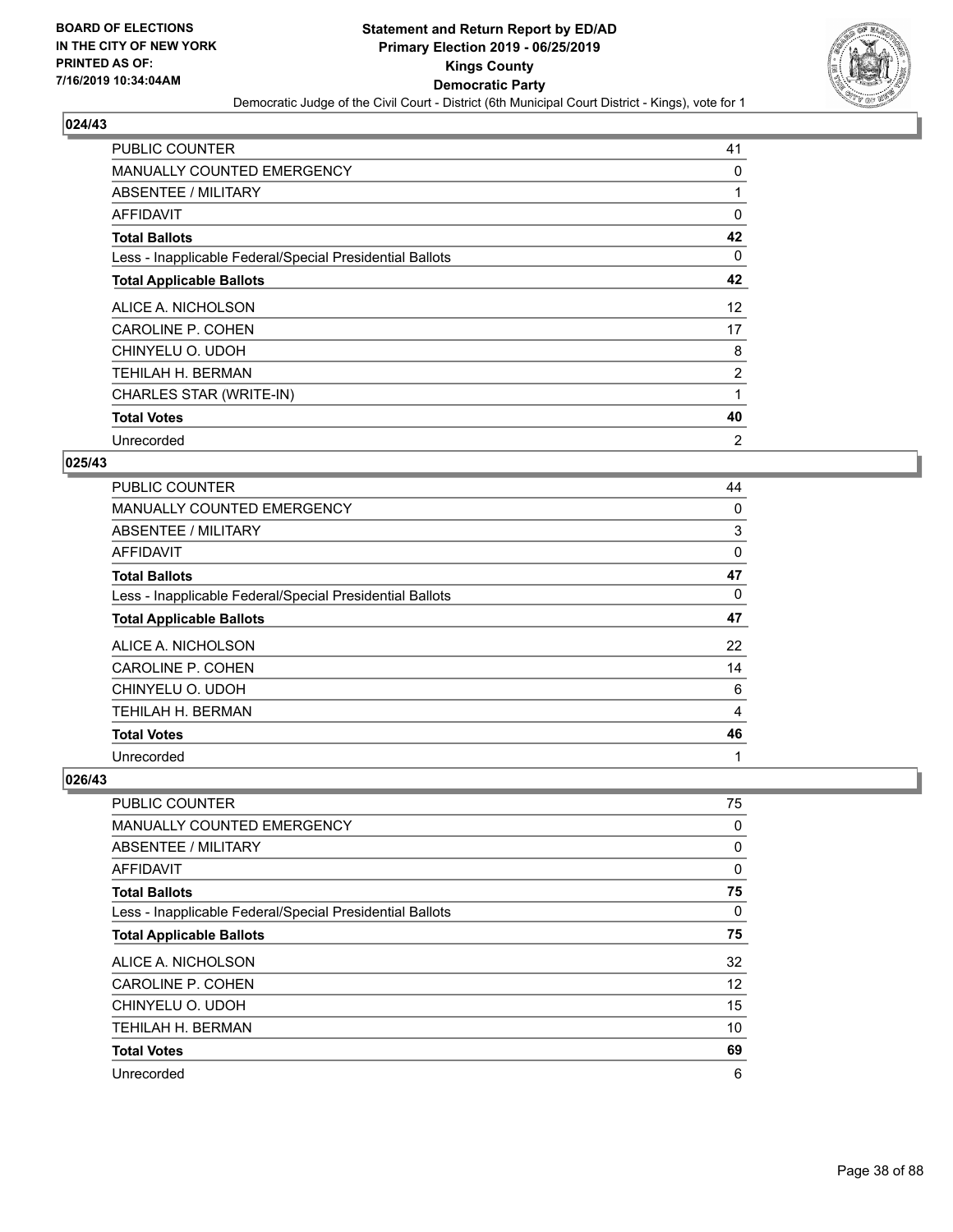

| <b>PUBLIC COUNTER</b>                                    | 62 |
|----------------------------------------------------------|----|
| <b>MANUALLY COUNTED EMERGENCY</b>                        | 0  |
| ABSENTEE / MILITARY                                      | 3  |
| AFFIDAVIT                                                | 2  |
| <b>Total Ballots</b>                                     | 67 |
| Less - Inapplicable Federal/Special Presidential Ballots | 0  |
| <b>Total Applicable Ballots</b>                          | 67 |
| ALICE A. NICHOLSON                                       | 24 |
| CAROLINE P. COHEN                                        | 10 |
| CHINYELU O. UDOH                                         | 17 |
| <b>TEHILAH H. BERMAN</b>                                 | 11 |
| <b>Total Votes</b>                                       | 62 |
| Unrecorded                                               | 5  |

## **028/43**

| <b>PUBLIC COUNTER</b>                                    | 50 |
|----------------------------------------------------------|----|
| MANUALLY COUNTED EMERGENCY                               | 0  |
| ABSENTEE / MILITARY                                      |    |
| <b>AFFIDAVIT</b>                                         | 0  |
| <b>Total Ballots</b>                                     | 51 |
| Less - Inapplicable Federal/Special Presidential Ballots | 0  |
| <b>Total Applicable Ballots</b>                          | 51 |
| ALICE A. NICHOLSON                                       | 29 |
| CAROLINE P. COHEN                                        | 7  |
| CHINYELU O. UDOH                                         | 11 |
| TEHILAH H. BERMAN                                        | 3  |
| <b>Total Votes</b>                                       | 50 |
| Unrecorded                                               | 1  |

| <b>PUBLIC COUNTER</b>                                    | 27 |
|----------------------------------------------------------|----|
| <b>MANUALLY COUNTED EMERGENCY</b>                        | 0  |
| ABSENTEE / MILITARY                                      | 0  |
| AFFIDAVIT                                                | 0  |
| <b>Total Ballots</b>                                     | 27 |
| Less - Inapplicable Federal/Special Presidential Ballots | 0  |
| <b>Total Applicable Ballots</b>                          | 27 |
| ALICE A. NICHOLSON                                       | 13 |
| CAROLINE P. COHEN                                        | 2  |
| CHINYELU O. UDOH                                         | 6  |
| <b>TEHILAH H. BERMAN</b>                                 | 4  |
| <b>Total Votes</b>                                       | 25 |
| Unrecorded                                               | 2  |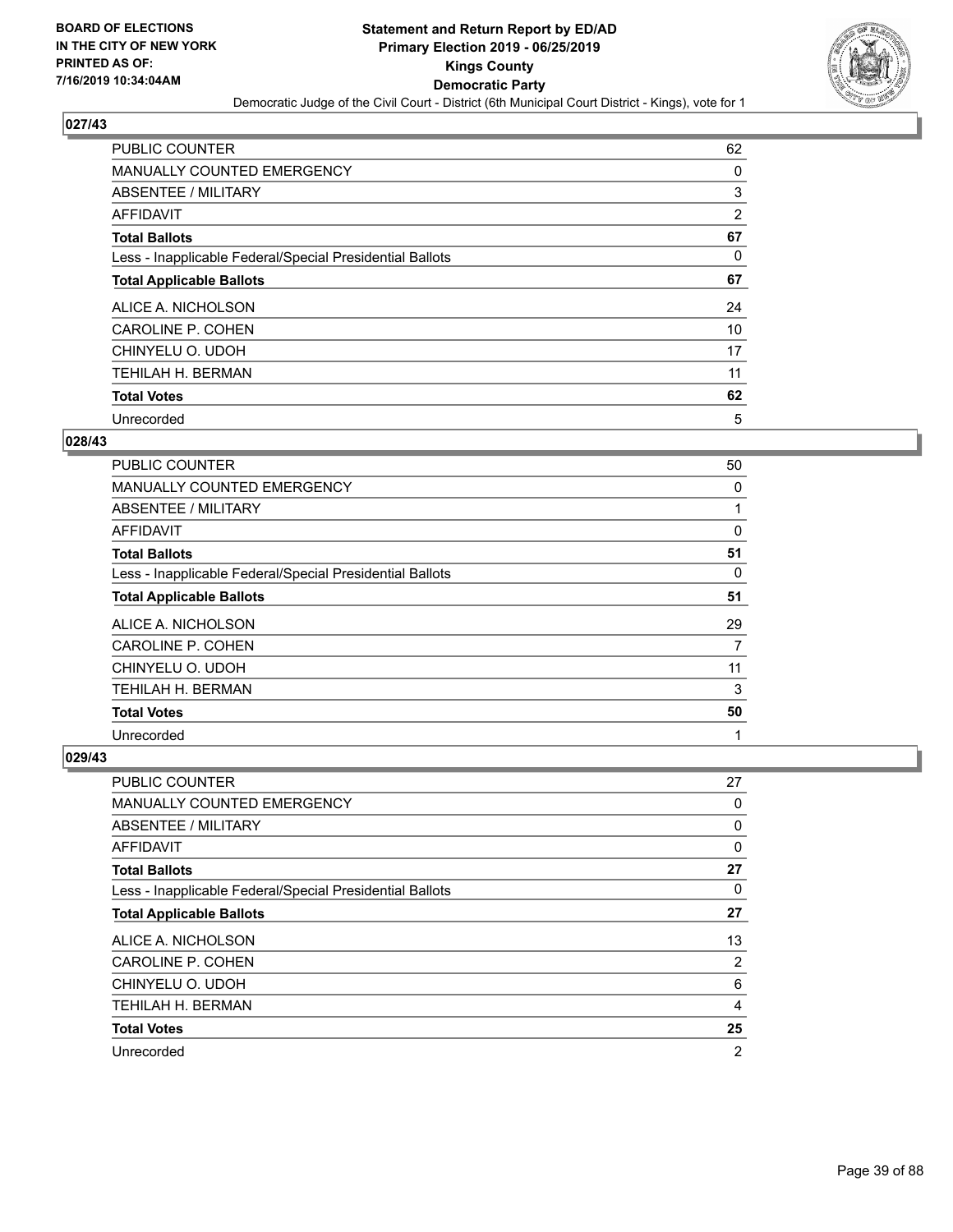

| <b>PUBLIC COUNTER</b>                                    | 44       |
|----------------------------------------------------------|----------|
| MANUALLY COUNTED EMERGENCY                               | 0        |
| ABSENTEE / MILITARY                                      | 2        |
| AFFIDAVIT                                                | $\Omega$ |
| <b>Total Ballots</b>                                     | 46       |
| Less - Inapplicable Federal/Special Presidential Ballots | $\Omega$ |
| <b>Total Applicable Ballots</b>                          | 46       |
| ALICE A. NICHOLSON                                       | 17       |
| CAROLINE P. COHEN                                        | 12       |
| CHINYELU O. UDOH                                         | 10       |
|                                                          |          |
| <b>TEHILAH H. BERMAN</b>                                 | 7        |

## **031/43**

| <b>PUBLIC COUNTER</b>                                    | 91           |
|----------------------------------------------------------|--------------|
| <b>MANUALLY COUNTED EMERGENCY</b>                        | 0            |
| ABSENTEE / MILITARY                                      | 0            |
| AFFIDAVIT                                                | $\mathbf{0}$ |
| <b>Total Ballots</b>                                     | 91           |
| Less - Inapplicable Federal/Special Presidential Ballots | 0            |
| <b>Total Applicable Ballots</b>                          | 91           |
| ALICE A. NICHOLSON                                       | 36           |
| <b>CAROLINE P. COHEN</b>                                 | 18           |
| CHINYELU O. UDOH                                         | 25           |
| <b>TEHILAH H. BERMAN</b>                                 | 8            |
| UNATTRIBUTABLE WRITE-IN (WRITE-IN)                       | 1            |
| <b>Total Votes</b>                                       | 88           |
| Unrecorded                                               | 3            |

| <b>PUBLIC COUNTER</b>                                    | 28             |
|----------------------------------------------------------|----------------|
| MANUALLY COUNTED EMERGENCY                               | 0              |
| ABSENTEE / MILITARY                                      | $\overline{2}$ |
| AFFIDAVIT                                                | 0              |
| <b>Total Ballots</b>                                     | 30             |
| Less - Inapplicable Federal/Special Presidential Ballots | 0              |
| <b>Total Applicable Ballots</b>                          | 30             |
| ALICE A. NICHOLSON                                       | 9              |
| CAROLINE P. COHEN                                        | 5              |
| CHINYELU O. UDOH                                         | 11             |
| <b>TEHILAH H. BERMAN</b>                                 | 3              |
| <b>Total Votes</b>                                       | 28             |
| Unrecorded                                               | 2              |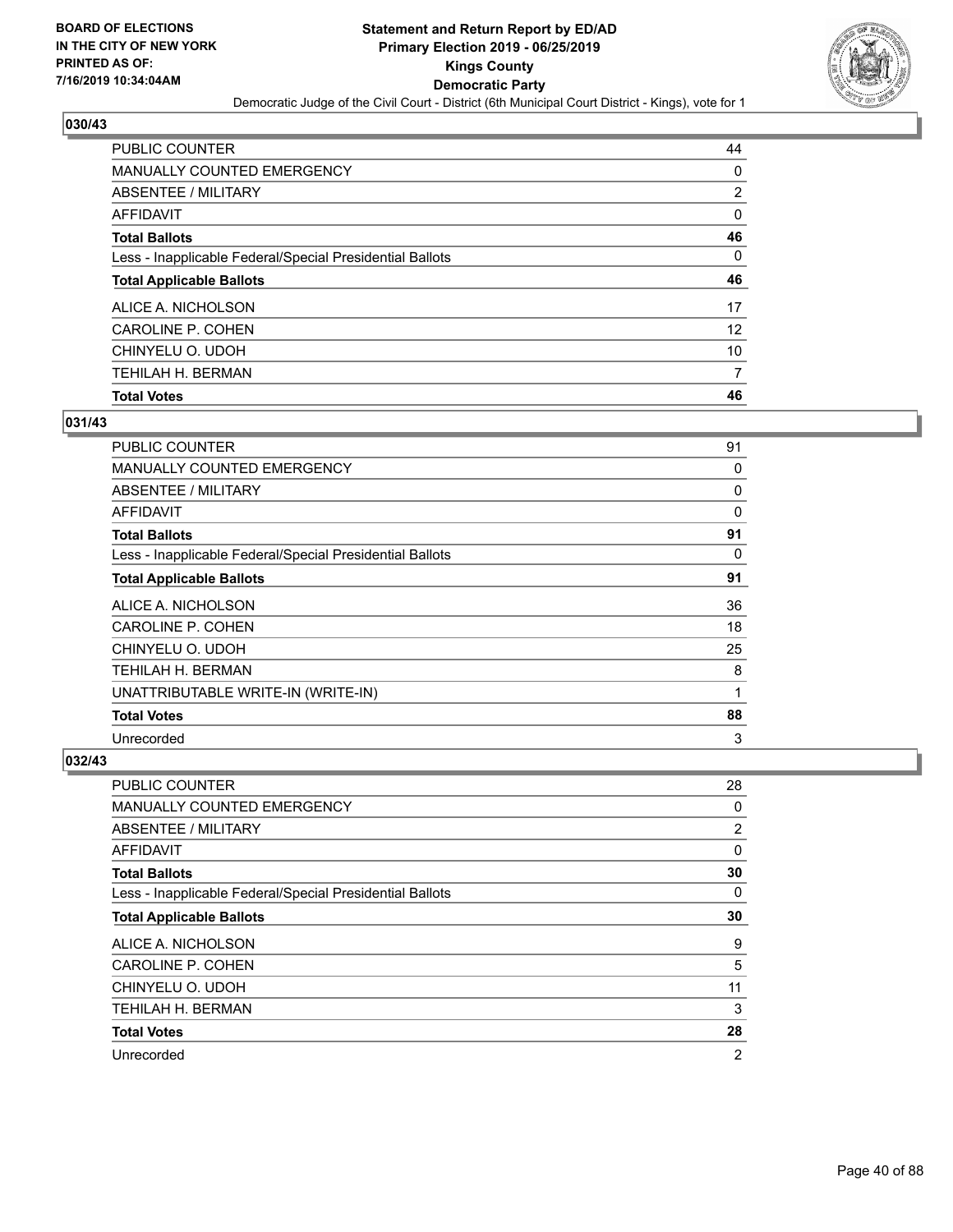

| <b>PUBLIC COUNTER</b>                                    | 67             |
|----------------------------------------------------------|----------------|
| <b>MANUALLY COUNTED EMERGENCY</b>                        | 0              |
| ABSENTEE / MILITARY                                      | $\overline{2}$ |
| AFFIDAVIT                                                | 0              |
| <b>Total Ballots</b>                                     | 69             |
| Less - Inapplicable Federal/Special Presidential Ballots | 0              |
| <b>Total Applicable Ballots</b>                          | 69             |
| ALICE A. NICHOLSON                                       | 24             |
| CAROLINE P. COHEN                                        | 9              |
| CHINYELU O. UDOH                                         | 19             |
| <b>TEHILAH H. BERMAN</b>                                 | 14             |
| <b>Total Votes</b>                                       | 66             |
| Unrecorded                                               | 3              |

## **034/43**

| PUBLIC COUNTER                                           | 29             |
|----------------------------------------------------------|----------------|
| MANUALLY COUNTED EMERGENCY                               | 0              |
| ABSENTEE / MILITARY                                      |                |
| AFFIDAVIT                                                | 0              |
| <b>Total Ballots</b>                                     | 30             |
| Less - Inapplicable Federal/Special Presidential Ballots | $\Omega$       |
| <b>Total Applicable Ballots</b>                          | 30             |
| ALICE A. NICHOLSON                                       | 12             |
| CAROLINE P. COHEN                                        |                |
| CHINYELU O. UDOH                                         | $\overline{7}$ |
| <b>TEHILAH H. BERMAN</b>                                 | 7              |
| <b>Total Votes</b>                                       | 27             |
| Unrecorded                                               | 3              |

| <b>PUBLIC COUNTER</b>                                    | 103 |
|----------------------------------------------------------|-----|
| <b>MANUALLY COUNTED EMERGENCY</b>                        | 0   |
| ABSENTEE / MILITARY                                      | 0   |
| AFFIDAVIT                                                | 0   |
| <b>Total Ballots</b>                                     | 103 |
| Less - Inapplicable Federal/Special Presidential Ballots | 0   |
| <b>Total Applicable Ballots</b>                          | 103 |
| ALICE A. NICHOLSON                                       | 34  |
| CAROLINE P. COHEN                                        | 25  |
| CHINYELU O. UDOH                                         | 28  |
| TEHILAH H. BERMAN                                        | 12  |
| <b>Total Votes</b>                                       | 99  |
| Unrecorded                                               | 4   |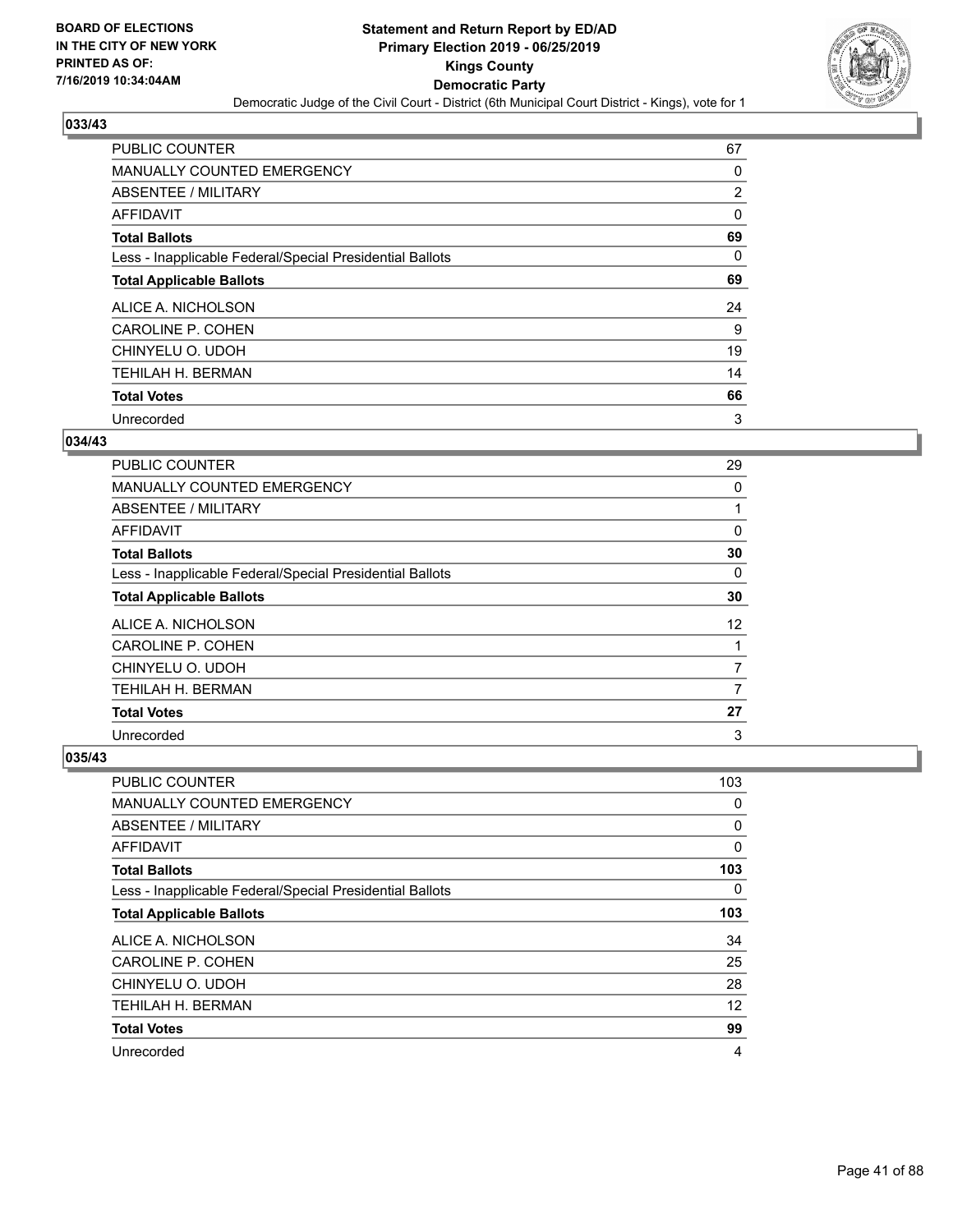

| <b>PUBLIC COUNTER</b>                                    | 64             |
|----------------------------------------------------------|----------------|
| <b>MANUALLY COUNTED EMERGENCY</b>                        | 0              |
| ABSENTEE / MILITARY                                      | 0              |
| <b>AFFIDAVIT</b>                                         | 0              |
| <b>Total Ballots</b>                                     | 64             |
| Less - Inapplicable Federal/Special Presidential Ballots | 0              |
| <b>Total Applicable Ballots</b>                          | 64             |
| ALICE A. NICHOLSON                                       | 21             |
| CAROLINE P. COHEN                                        | 18             |
| CHINYELU O. UDOH                                         | 11             |
| TEHILAH H. BERMAN                                        | 12             |
| <b>Total Votes</b>                                       | 62             |
| Unrecorded                                               | $\overline{2}$ |

## **037/43**

| <b>PUBLIC COUNTER</b>                                    | 49             |
|----------------------------------------------------------|----------------|
| MANUALLY COUNTED EMERGENCY                               | 0              |
| ABSENTEE / MILITARY                                      | 0              |
| <b>AFFIDAVIT</b>                                         | 0              |
| <b>Total Ballots</b>                                     | 49             |
| Less - Inapplicable Federal/Special Presidential Ballots | $\Omega$       |
| <b>Total Applicable Ballots</b>                          | 49             |
| ALICE A. NICHOLSON                                       | 21             |
| CAROLINE P. COHEN                                        | 14             |
| CHINYELU O. UDOH                                         | 5              |
| TEHILAH H. BERMAN                                        | 7              |
| <b>Total Votes</b>                                       | 47             |
| Unrecorded                                               | $\overline{2}$ |

| <b>PUBLIC COUNTER</b>                                    | 53             |
|----------------------------------------------------------|----------------|
| <b>MANUALLY COUNTED EMERGENCY</b>                        | 0              |
| <b>ABSENTEE / MILITARY</b>                               | $\overline{2}$ |
| AFFIDAVIT                                                | 0              |
| <b>Total Ballots</b>                                     | 55             |
| Less - Inapplicable Federal/Special Presidential Ballots | $\Omega$       |
| <b>Total Applicable Ballots</b>                          | 55             |
| ALICE A. NICHOLSON                                       | 29             |
| CAROLINE P. COHEN                                        | 6              |
| CHINYELU O. UDOH                                         | 11             |
| TEHILAH H. BERMAN                                        | 6              |
| <b>Total Votes</b>                                       | 52             |
| Unrecorded                                               | 3              |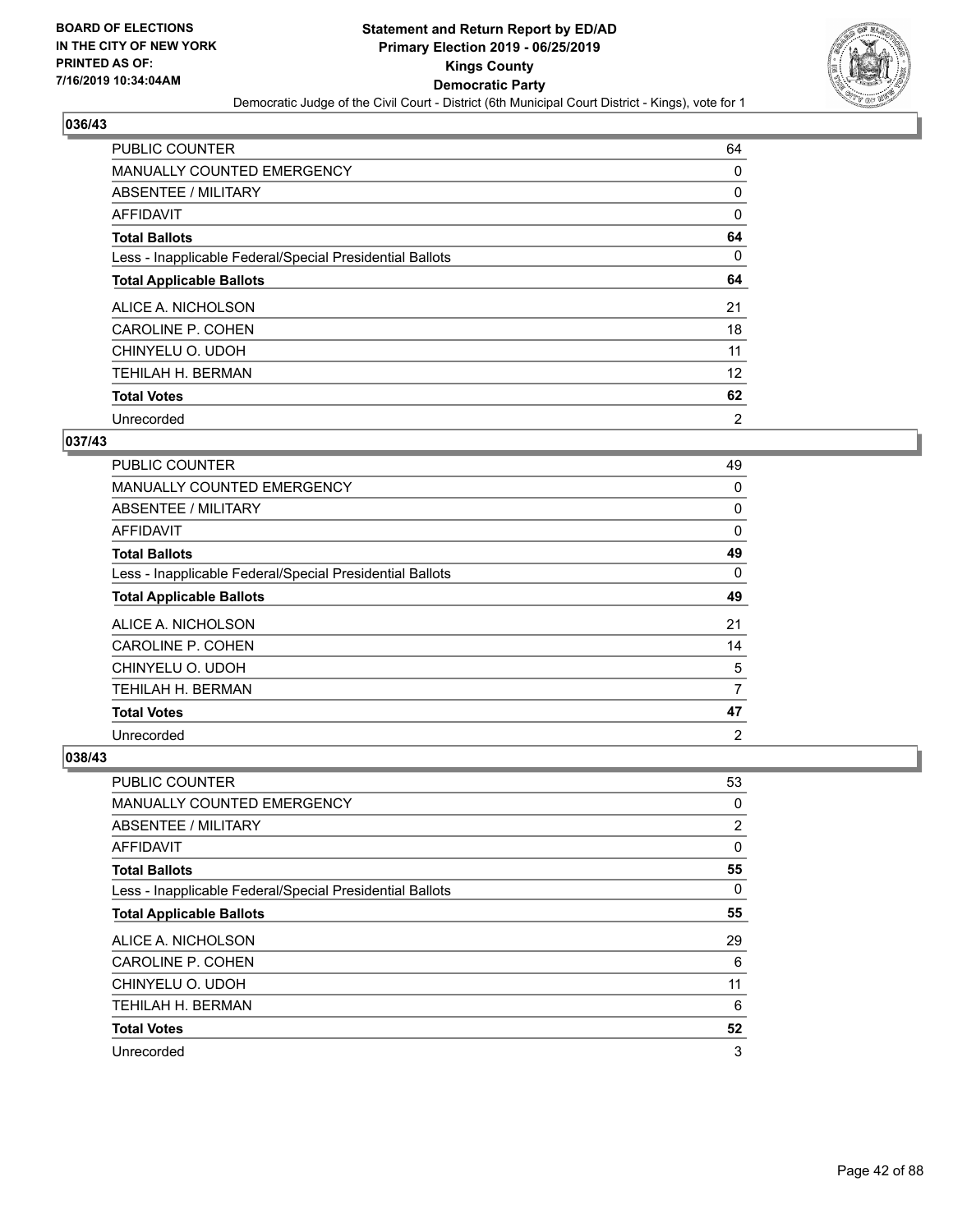

| <b>PUBLIC COUNTER</b>                                    | 31             |
|----------------------------------------------------------|----------------|
| MANUALLY COUNTED EMERGENCY                               | 0              |
| ABSENTEE / MILITARY                                      |                |
| AFFIDAVIT                                                | 0              |
| <b>Total Ballots</b>                                     | 32             |
| Less - Inapplicable Federal/Special Presidential Ballots | 0              |
| <b>Total Applicable Ballots</b>                          | 32             |
| ALICE A. NICHOLSON                                       | 15             |
| <b>CAROLINE P. COHEN</b>                                 | 3              |
| CHINYELU O. UDOH                                         | 8              |
| TEHILAH H. BERMAN                                        | $\overline{4}$ |
| <b>Total Votes</b>                                       | 30             |
| Unrecorded                                               | $\overline{2}$ |

## **040/43**

| PUBLIC COUNTER                                           | 64       |
|----------------------------------------------------------|----------|
| <b>MANUALLY COUNTED EMERGENCY</b>                        | 0        |
| ABSENTEE / MILITARY                                      | 1        |
| AFFIDAVIT                                                | $\Omega$ |
| <b>Total Ballots</b>                                     | 65       |
| Less - Inapplicable Federal/Special Presidential Ballots | 0        |
| <b>Total Applicable Ballots</b>                          | 65       |
| ALICE A. NICHOLSON                                       | 16       |
| <b>CAROLINE P. COHEN</b>                                 | 14       |
| CHINYELU O. UDOH                                         | 16       |
| TEHILAH H. BERMAN                                        | 14       |
| ALLAN RIFKIN (WRITE-IN)                                  | 1        |
| <b>Total Votes</b>                                       | 61       |
| Unrecorded                                               | 4        |

| PUBLIC COUNTER                                           | 70             |
|----------------------------------------------------------|----------------|
| MANUALLY COUNTED EMERGENCY                               | 0              |
| ABSENTEE / MILITARY                                      | 3              |
| AFFIDAVIT                                                | $\Omega$       |
| <b>Total Ballots</b>                                     | 73             |
| Less - Inapplicable Federal/Special Presidential Ballots | $\Omega$       |
| <b>Total Applicable Ballots</b>                          | 73             |
| ALICE A. NICHOLSON                                       | 24             |
| <b>CAROLINE P. COHEN</b>                                 | 21             |
| CHINYELU O. UDOH                                         | 23             |
| <b>TEHILAH H. BERMAN</b>                                 | 3              |
| <b>Total Votes</b>                                       | 71             |
| Unrecorded                                               | $\overline{2}$ |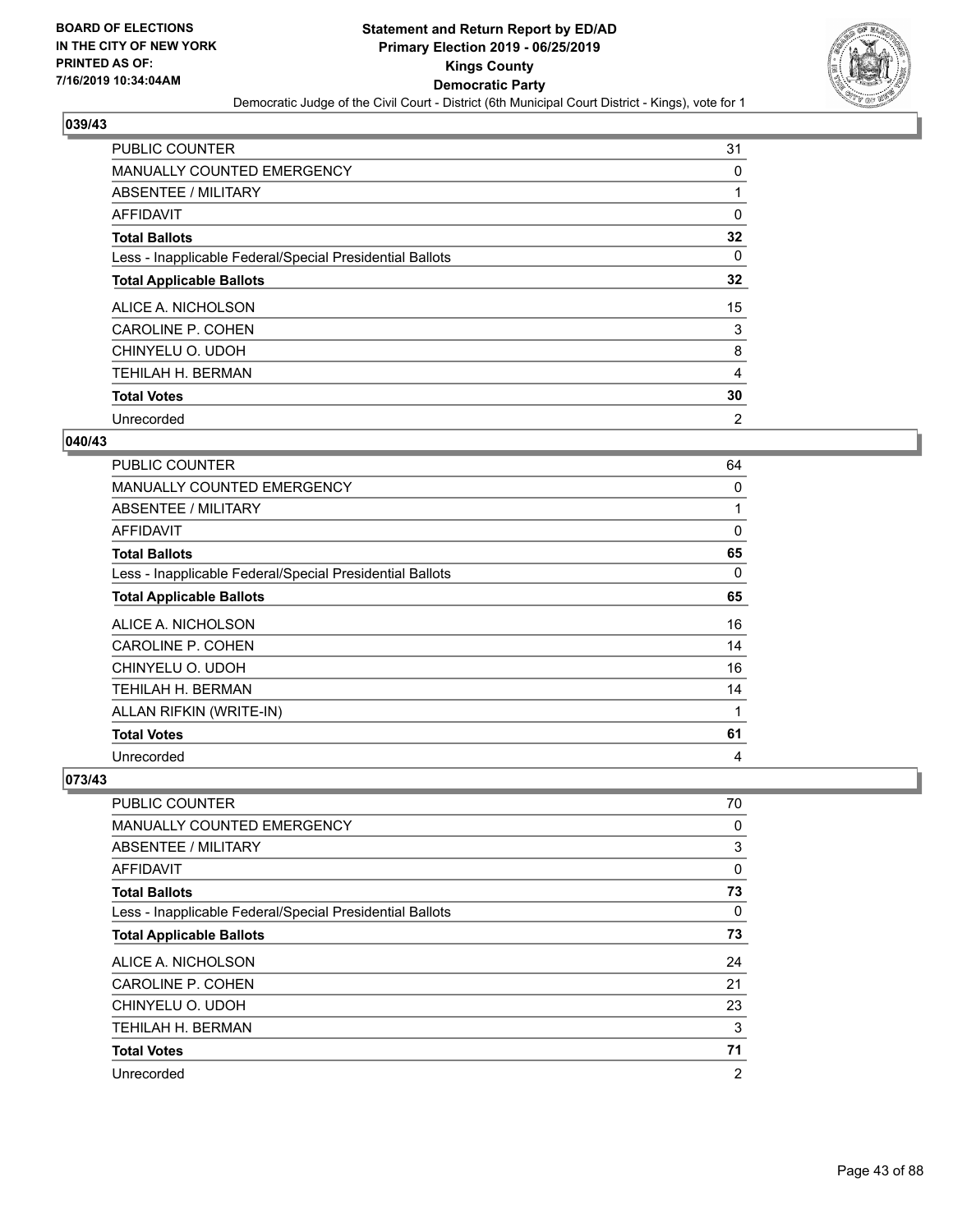

| PUBLIC COUNTER                                           | 28 |
|----------------------------------------------------------|----|
| <b>MANUALLY COUNTED EMERGENCY</b>                        |    |
| ABSENTEE / MILITARY                                      | 0  |
| AFFIDAVIT                                                | 0  |
| <b>Total Ballots</b>                                     | 29 |
| Less - Inapplicable Federal/Special Presidential Ballots | 0  |
| <b>Total Applicable Ballots</b>                          | 29 |
|                                                          |    |
| ALICE A. NICHOLSON                                       | 5  |
| CAROLINE P. COHEN                                        | 11 |
| CHINYELU O. UDOH                                         | 10 |
| <b>TEHILAH H. BERMAN</b>                                 | 3  |

## **075/43**

| PUBLIC COUNTER                                           | 83             |
|----------------------------------------------------------|----------------|
| <b>MANUALLY COUNTED EMERGENCY</b>                        | $\Omega$       |
| ABSENTEE / MILITARY                                      | 4              |
| AFFIDAVIT                                                | $\mathbf{0}$   |
| <b>Total Ballots</b>                                     | 87             |
| Less - Inapplicable Federal/Special Presidential Ballots | 0              |
| <b>Total Applicable Ballots</b>                          | 87             |
| ALICE A. NICHOLSON                                       | 40             |
| <b>CAROLINE P. COHEN</b>                                 | 20             |
| CHINYELU O. UDOH                                         | 18             |
| TEHILAH H. BERMAN                                        | 7              |
| <b>Total Votes</b>                                       | 85             |
| Unrecorded                                               | $\overline{2}$ |

| PUBLIC COUNTER                                           | 27                |
|----------------------------------------------------------|-------------------|
| <b>MANUALLY COUNTED EMERGENCY</b>                        | 0                 |
| ABSENTEE / MILITARY                                      | 1                 |
| AFFIDAVIT                                                | 0                 |
| <b>Total Ballots</b>                                     | 28                |
| Less - Inapplicable Federal/Special Presidential Ballots | 0                 |
| <b>Total Applicable Ballots</b>                          | 28                |
| ALICE A. NICHOLSON                                       | $12 \overline{ }$ |
| CAROLINE P. COHEN                                        | 4                 |
| CHINYELU O. UDOH                                         | 3                 |
| TEHILAH H. BERMAN                                        | 6                 |
| <b>Total Votes</b>                                       | 25                |
| Unrecorded                                               | 3                 |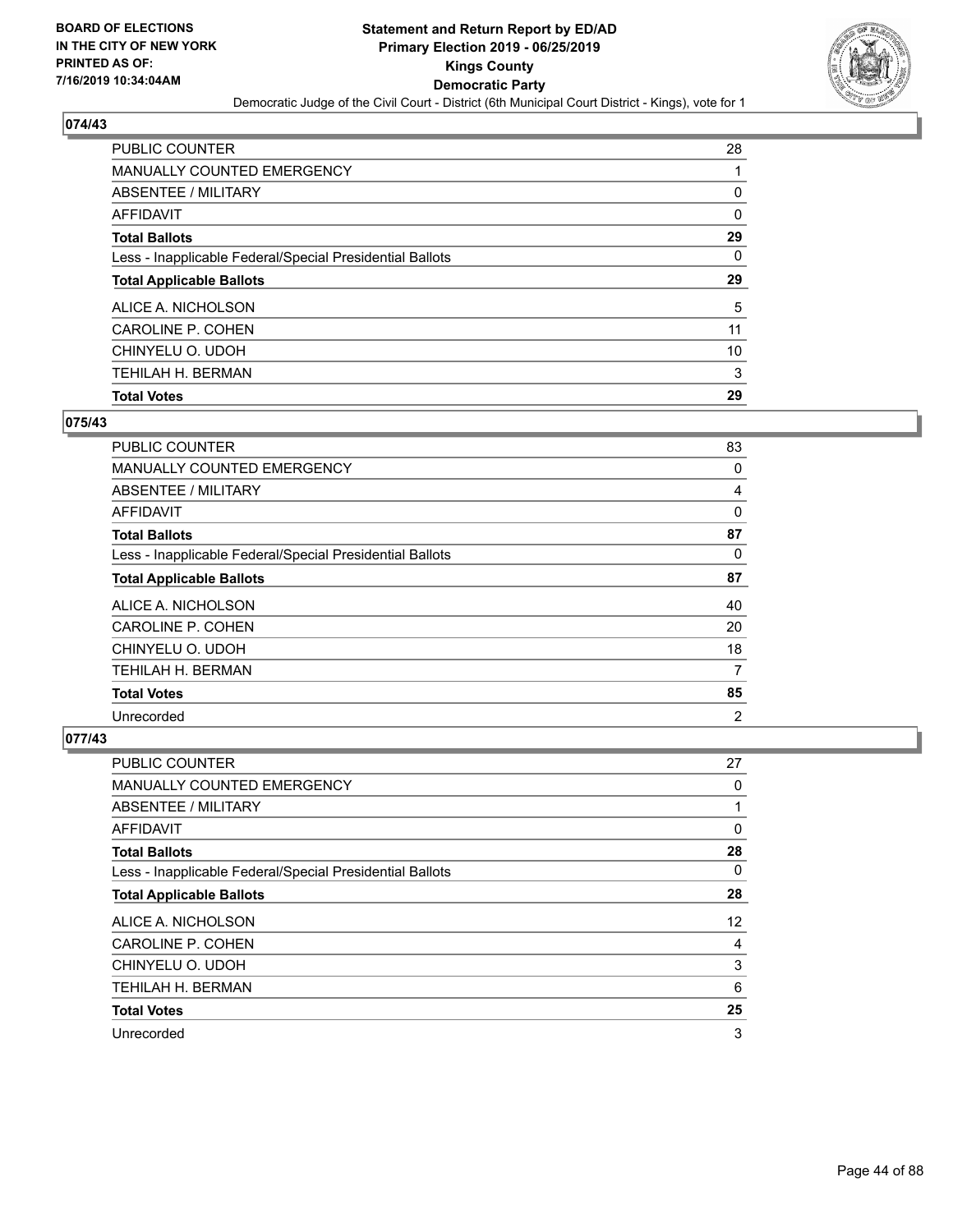

| <b>PUBLIC COUNTER</b>                                    | 19 |
|----------------------------------------------------------|----|
| <b>MANUALLY COUNTED EMERGENCY</b>                        | 0  |
| ABSENTEE / MILITARY                                      | 9  |
| AFFIDAVIT                                                | 3  |
| <b>Total Ballots</b>                                     | 31 |
| Less - Inapplicable Federal/Special Presidential Ballots | 0  |
| <b>Total Applicable Ballots</b>                          | 31 |
| ALICE A. NICHOLSON                                       | 11 |
| <b>CAROLINE P. COHEN</b>                                 | 7  |
| CHINYELU O. UDOH                                         |    |
| TEHILAH H. BERMAN                                        | 5  |
| <b>Total Votes</b>                                       | 30 |
| Unrecorded                                               | 1  |

## **080/43**

| PUBLIC COUNTER                                           | 37 |
|----------------------------------------------------------|----|
| MANUALLY COUNTED EMERGENCY                               | 0  |
| ABSENTEE / MILITARY                                      | 0  |
| AFFIDAVIT                                                | 0  |
| <b>Total Ballots</b>                                     | 37 |
| Less - Inapplicable Federal/Special Presidential Ballots | 0  |
| <b>Total Applicable Ballots</b>                          | 37 |
| ALICE A. NICHOLSON                                       | 14 |
| CAROLINE P. COHEN                                        | 11 |
| CHINYELU O. UDOH                                         | 7  |
| TEHILAH H. BERMAN                                        |    |
| <b>Total Votes</b>                                       | 33 |
| Unrecorded                                               | 4  |

| PUBLIC COUNTER                                           | 37             |
|----------------------------------------------------------|----------------|
| <b>MANUALLY COUNTED EMERGENCY</b>                        | 0              |
| ABSENTEE / MILITARY                                      | 2              |
| AFFIDAVIT                                                | 0              |
| <b>Total Ballots</b>                                     | 39             |
| Less - Inapplicable Federal/Special Presidential Ballots | 0              |
| <b>Total Applicable Ballots</b>                          | 39             |
| ALICE A. NICHOLSON                                       | 17             |
| CAROLINE P. COHEN                                        | 6              |
| CHINYELU O. UDOH                                         | 11             |
| TEHILAH H. BERMAN                                        | 3              |
| <b>Total Votes</b>                                       | 37             |
| Unrecorded                                               | $\overline{2}$ |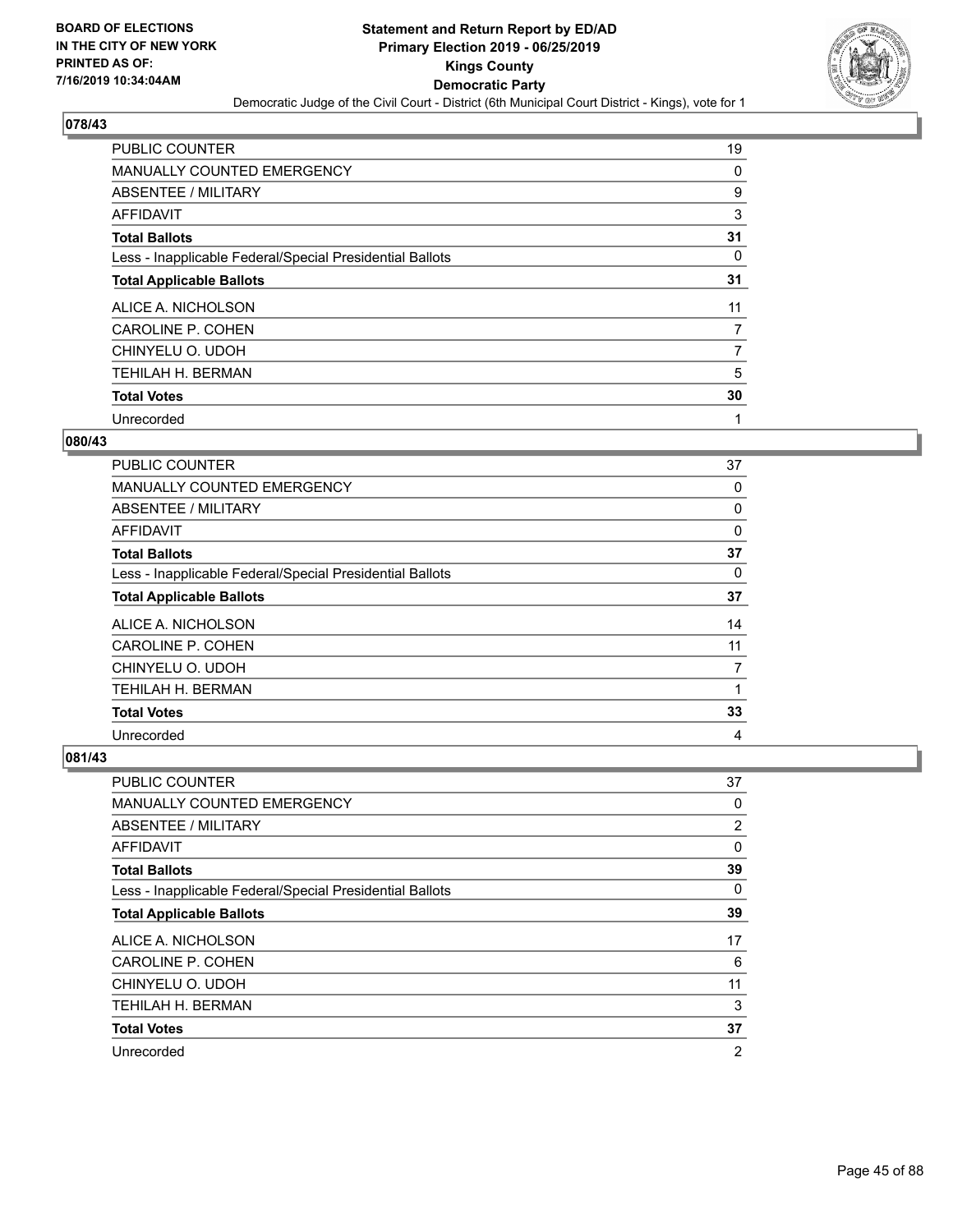

| <b>PUBLIC COUNTER</b>                                    | 36 |
|----------------------------------------------------------|----|
| <b>MANUALLY COUNTED EMERGENCY</b>                        | 0  |
| ABSENTEE / MILITARY                                      |    |
| <b>AFFIDAVIT</b>                                         |    |
| <b>Total Ballots</b>                                     | 38 |
| Less - Inapplicable Federal/Special Presidential Ballots | 0  |
| <b>Total Applicable Ballots</b>                          | 38 |
| ALICE A. NICHOLSON                                       | 16 |
| CAROLINE P. COHEN                                        | 11 |
| CHINYELU O. UDOH                                         | 6  |
| TEHILAH H. BERMAN                                        | 2  |
| <b>Total Votes</b>                                       | 35 |
| Unrecorded                                               | 3  |

## **083/43**

| PUBLIC COUNTER                                           | 22             |
|----------------------------------------------------------|----------------|
| <b>MANUALLY COUNTED EMERGENCY</b>                        | 0              |
| ABSENTEE / MILITARY                                      | 1              |
| AFFIDAVIT                                                | 0              |
| <b>Total Ballots</b>                                     | 23             |
| Less - Inapplicable Federal/Special Presidential Ballots | $\Omega$       |
| <b>Total Applicable Ballots</b>                          | 23             |
| ALICE A. NICHOLSON                                       | 10             |
| CAROLINE P. COHEN                                        | 4              |
| CHINYELU O. UDOH                                         | 4              |
| <b>TEHILAH H. BERMAN</b>                                 | $\overline{2}$ |
| <b>Total Votes</b>                                       | 20             |
| Unrecorded                                               | 3              |

| <b>PUBLIC COUNTER</b>                                    | 20             |
|----------------------------------------------------------|----------------|
| <b>MANUALLY COUNTED EMERGENCY</b>                        | 0              |
| ABSENTEE / MILITARY                                      | 0              |
| AFFIDAVIT                                                | 1              |
| <b>Total Ballots</b>                                     | 21             |
| Less - Inapplicable Federal/Special Presidential Ballots | 0              |
| <b>Total Applicable Ballots</b>                          | 21             |
| ALICE A. NICHOLSON                                       | 10             |
| CAROLINE P. COHEN                                        | 2              |
| CHINYELU O. UDOH                                         | 1              |
| <b>TEHILAH H. BERMAN</b>                                 | 6              |
| <b>Total Votes</b>                                       | 19             |
| Unrecorded                                               | $\overline{2}$ |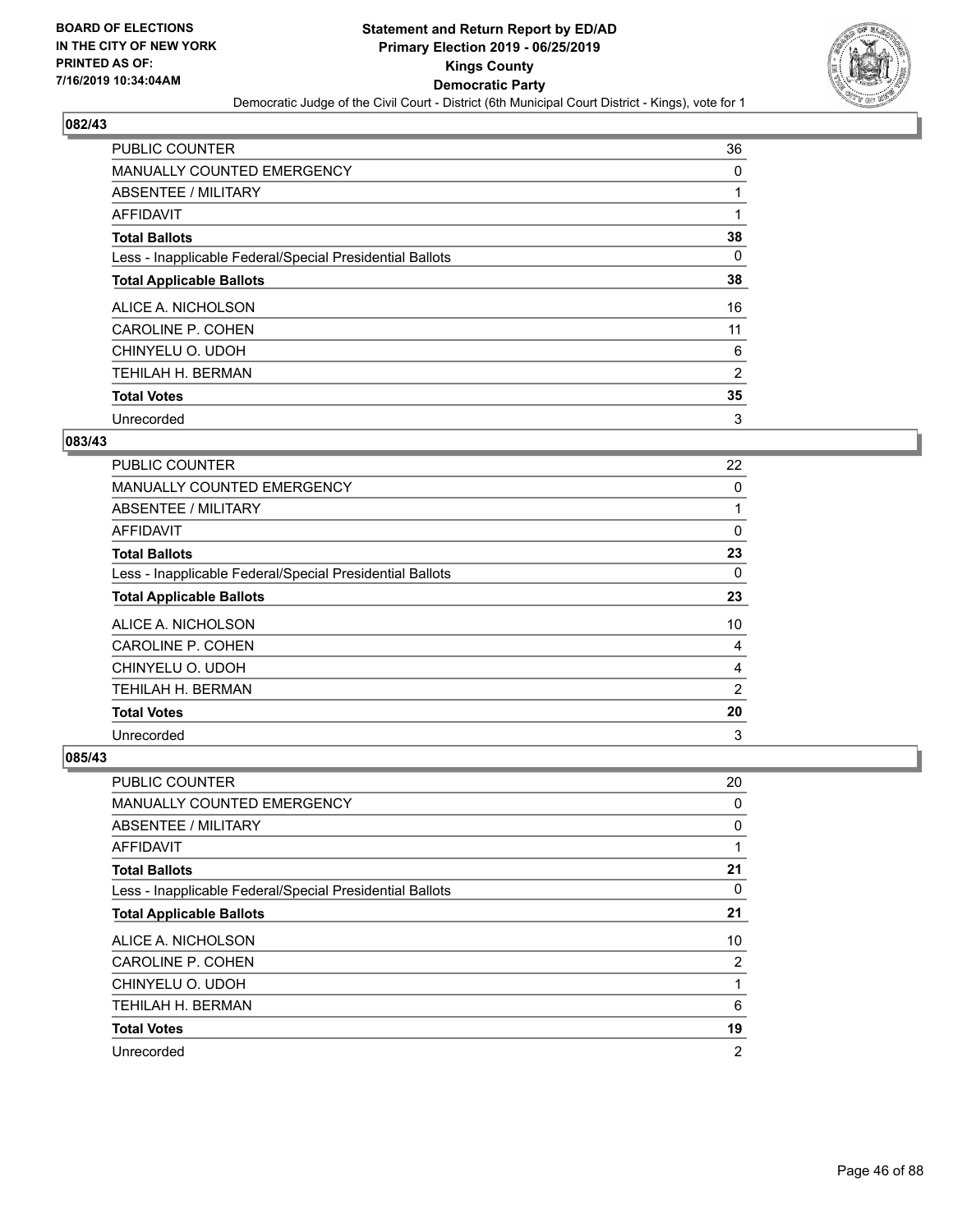

| <b>PUBLIC COUNTER</b>                                    | 61 |
|----------------------------------------------------------|----|
| MANUALLY COUNTED EMERGENCY                               | 0  |
| ABSENTEE / MILITARY                                      | 3  |
| AFFIDAVIT                                                | 0  |
| <b>Total Ballots</b>                                     | 64 |
| Less - Inapplicable Federal/Special Presidential Ballots | 0  |
| <b>Total Applicable Ballots</b>                          | 64 |
| ALICE A. NICHOLSON                                       | 9  |
| <b>CAROLINE P. COHEN</b>                                 | 39 |
| CHINYELU O. UDOH                                         | 5  |
| TEHILAH H. BERMAN                                        | 5  |
| BERNIE SANDERS (WRITE-IN)                                | 1  |
| <b>Total Votes</b>                                       | 59 |
| Unrecorded                                               | 5  |

## **026/44**

| <b>PUBLIC COUNTER</b>                                    | 85 |
|----------------------------------------------------------|----|
| <b>MANUALLY COUNTED EMERGENCY</b>                        | 0  |
| ABSENTEE / MILITARY                                      | 4  |
| AFFIDAVIT                                                | 0  |
| <b>Total Ballots</b>                                     | 89 |
| Less - Inapplicable Federal/Special Presidential Ballots | 0  |
| <b>Total Applicable Ballots</b>                          | 89 |
| ALICE A. NICHOLSON                                       | 10 |
| CAROLINE P. COHEN                                        | 27 |
| CHINYELU O. UDOH                                         | 6  |
| TEHILAH H. BERMAN                                        | 33 |
| <b>Total Votes</b>                                       | 76 |
| Unrecorded                                               | 13 |

| <b>PUBLIC COUNTER</b>                                    | 73 |
|----------------------------------------------------------|----|
| MANUALLY COUNTED EMERGENCY                               | 0  |
| ABSENTEE / MILITARY                                      | 2  |
| AFFIDAVIT                                                | 0  |
| <b>Total Ballots</b>                                     | 75 |
| Less - Inapplicable Federal/Special Presidential Ballots | 0  |
| <b>Total Applicable Ballots</b>                          | 75 |
| ALICE A. NICHOLSON                                       | 11 |
| CAROLINE P. COHEN                                        | 23 |
| CHINYELU O. UDOH                                         | 3  |
| TEHILAH H. BERMAN                                        | 36 |
| <b>Total Votes</b>                                       | 73 |
| Unrecorded                                               | 2  |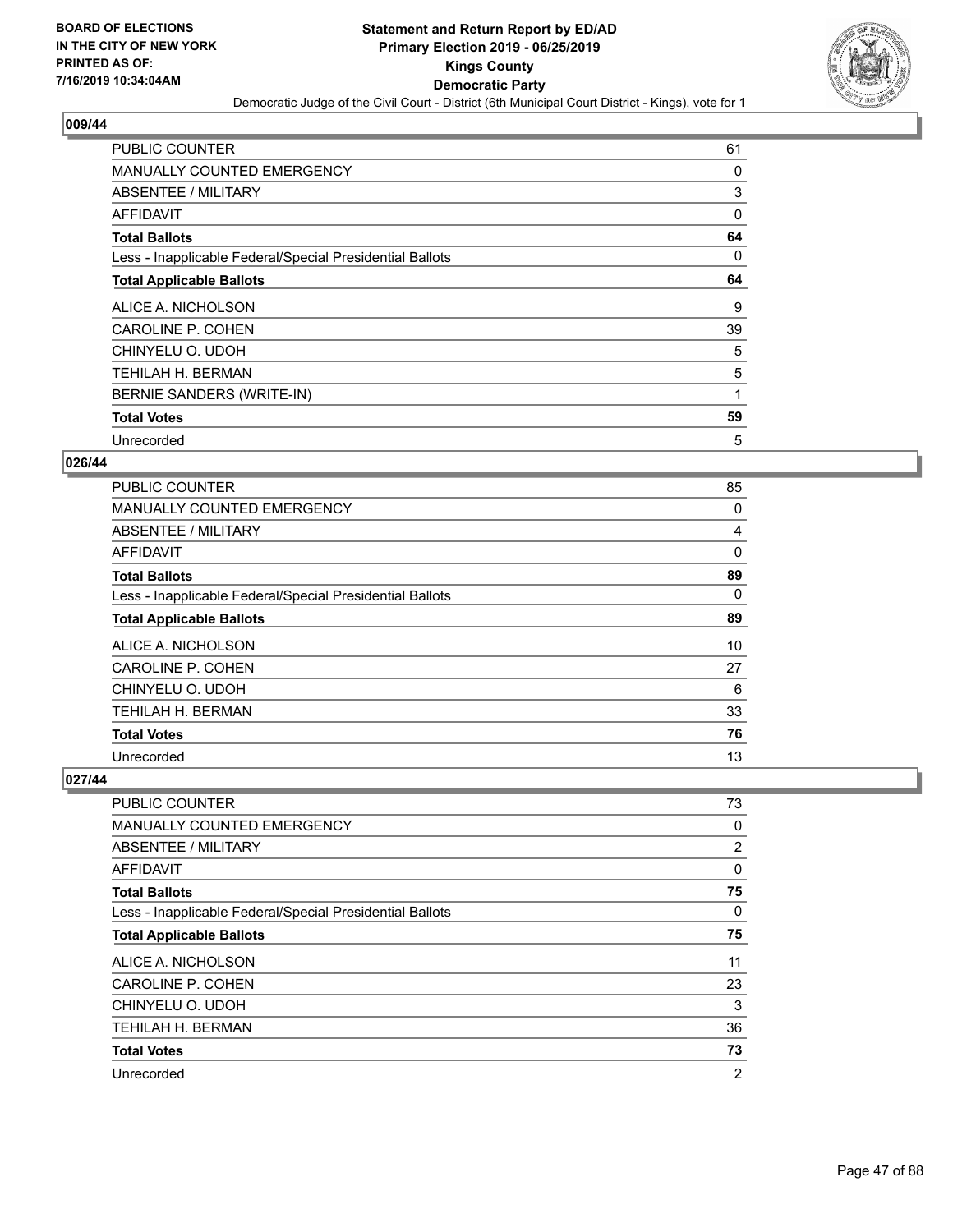

| <b>PUBLIC COUNTER</b>                                    | 36       |
|----------------------------------------------------------|----------|
| <b>MANUALLY COUNTED EMERGENCY</b>                        | 0        |
| ABSENTEE / MILITARY                                      |          |
| AFFIDAVIT                                                | $\Omega$ |
| <b>Total Ballots</b>                                     | 37       |
| Less - Inapplicable Federal/Special Presidential Ballots | 0        |
| <b>Total Applicable Ballots</b>                          | 37       |
| ALICE A. NICHOLSON                                       | 8        |
| <b>CAROLINE P. COHEN</b>                                 | 18       |
| CHINYELU O. UDOH                                         |          |
| TEHILAH H. BERMAN                                        | 8        |
| UNATTRIBUTABLE WRITE-IN (WRITE-IN)                       |          |
| <b>Total Votes</b>                                       | 36       |
| Unrecorded                                               | 1        |

## **029/44**

| PUBLIC COUNTER                                           | 34 |
|----------------------------------------------------------|----|
| MANUALLY COUNTED EMERGENCY                               | 0  |
| ABSENTEE / MILITARY                                      | 4  |
| AFFIDAVIT                                                | 0  |
| <b>Total Ballots</b>                                     | 38 |
| Less - Inapplicable Federal/Special Presidential Ballots | 0  |
| <b>Total Applicable Ballots</b>                          | 38 |
| ALICE A. NICHOLSON                                       | 5  |
| CAROLINE P. COHEN                                        | 14 |
| CHINYELU O. UDOH                                         | 5  |
| TEHILAH H. BERMAN                                        | 10 |
| <b>Total Votes</b>                                       | 34 |
| Unrecorded                                               | 4  |

| <b>PUBLIC COUNTER</b>                                    | 53 |
|----------------------------------------------------------|----|
| MANUALLY COUNTED EMERGENCY                               | 0  |
| ABSENTEE / MILITARY                                      |    |
| AFFIDAVIT                                                |    |
| <b>Total Ballots</b>                                     | 55 |
| Less - Inapplicable Federal/Special Presidential Ballots | 0  |
| <b>Total Applicable Ballots</b>                          | 55 |
| ALICE A. NICHOLSON                                       | 7  |
| CAROLINE P. COHEN                                        | 21 |
| CHINYELU O. UDOH                                         | 4  |
| TEHILAH H. BERMAN                                        | 20 |
| <b>Total Votes</b>                                       | 52 |
| Unrecorded                                               | 3  |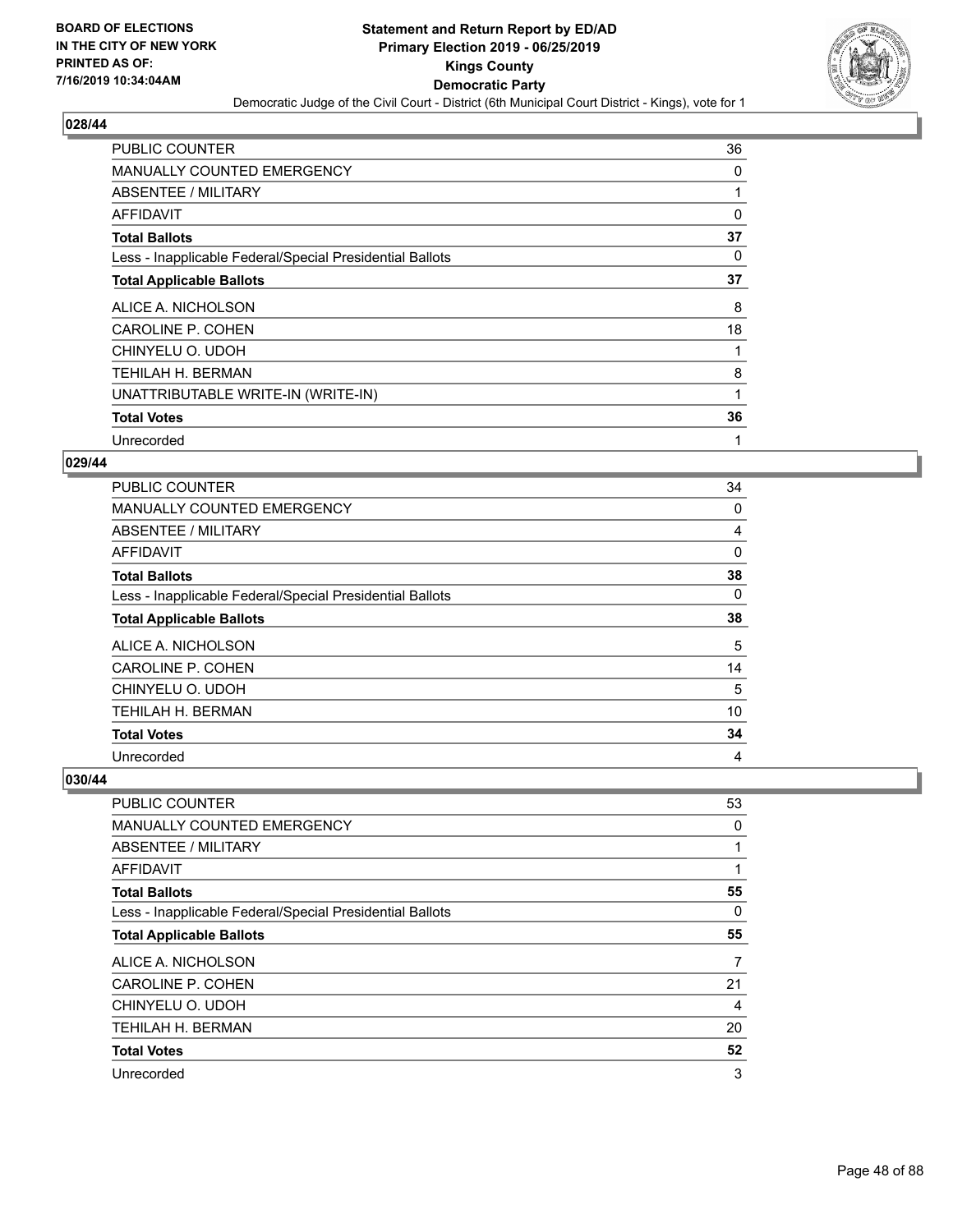

| <b>PUBLIC COUNTER</b>                                    | 132      |
|----------------------------------------------------------|----------|
| <b>MANUALLY COUNTED EMERGENCY</b>                        | 0        |
| ABSENTEE / MILITARY                                      | 3        |
| <b>AFFIDAVIT</b>                                         | 0        |
| <b>Total Ballots</b>                                     | 135      |
| Less - Inapplicable Federal/Special Presidential Ballots | $\Omega$ |
| <b>Total Applicable Ballots</b>                          | 135      |
| ALICE A. NICHOLSON                                       | 15       |
| CAROLINE P. COHEN                                        | 71       |
| CHINYELU O. UDOH                                         | 13       |
| TEHILAH H. BERMAN                                        | 34       |
| <b>Total Votes</b>                                       | 133      |
| Unrecorded                                               | 2        |

# **032/44**

| <b>PUBLIC COUNTER</b>                                    | 28             |
|----------------------------------------------------------|----------------|
| <b>MANUALLY COUNTED EMERGENCY</b>                        | 0              |
| ABSENTEE / MILITARY                                      | $\overline{2}$ |
| <b>AFFIDAVIT</b>                                         | 0              |
| <b>Total Ballots</b>                                     | 30             |
| Less - Inapplicable Federal/Special Presidential Ballots | 0              |
| <b>Total Applicable Ballots</b>                          | 30             |
| ALICE A. NICHOLSON                                       | $\Omega$       |
| CAROLINE P. COHEN                                        | 24             |
| CHINYELU O. UDOH                                         |                |
| TEHILAH H. BERMAN                                        | 5              |
| <b>Total Votes</b>                                       | 30             |

| <b>PUBLIC COUNTER</b>                                    | 109 |
|----------------------------------------------------------|-----|
| MANUALLY COUNTED EMERGENCY                               | 0   |
| ABSENTEE / MILITARY                                      | 2   |
| AFFIDAVIT                                                | 0   |
| <b>Total Ballots</b>                                     | 111 |
| Less - Inapplicable Federal/Special Presidential Ballots | 0   |
| <b>Total Applicable Ballots</b>                          | 111 |
| ALICE A. NICHOLSON                                       | 11  |
| CAROLINE P. COHEN                                        | 62  |
| CHINYELU O. UDOH                                         | 11  |
| TEHILAH H. BERMAN                                        | 23  |
| UNATTRIBUTABLE WRITE-IN (WRITE-IN)                       | 1   |
| <b>Total Votes</b>                                       | 108 |
| Unrecorded                                               | 3   |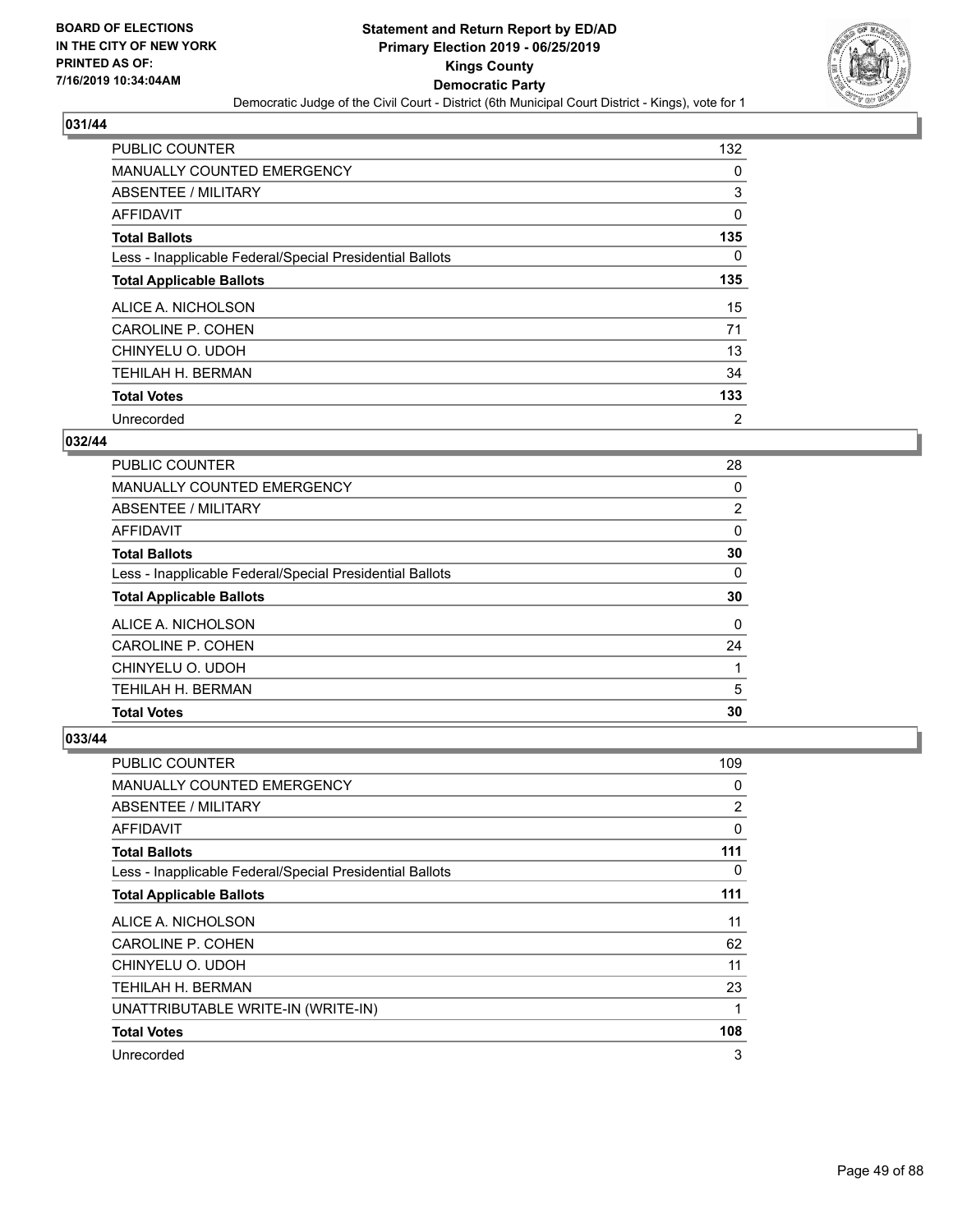

| <b>PUBLIC COUNTER</b>                                    | 43             |
|----------------------------------------------------------|----------------|
| MANUALLY COUNTED EMERGENCY                               | 0              |
| ABSENTEE / MILITARY                                      | $\overline{2}$ |
| <b>AFFIDAVIT</b>                                         | 0              |
| <b>Total Ballots</b>                                     | 45             |
| Less - Inapplicable Federal/Special Presidential Ballots | $\Omega$       |
| <b>Total Applicable Ballots</b>                          | 45             |
| ALICE A. NICHOLSON                                       | 8              |
| CAROLINE P. COHEN                                        | 14             |
| CHINYELU O. UDOH                                         | 4              |
| TEHILAH H. BERMAN                                        | 14             |
| MONIQUE CHANDLER-WATERMAN (WRITE-IN)                     | 2              |
| UNATTRIBUTABLE WRITE-IN (WRITE-IN)                       | 2              |
| <b>Total Votes</b>                                       | 44             |
| Unrecorded                                               | 1              |

## **035/44**

| <b>PUBLIC COUNTER</b>                                    | 77 |
|----------------------------------------------------------|----|
| <b>MANUALLY COUNTED EMERGENCY</b>                        | 0  |
| ABSENTEE / MILITARY                                      | 0  |
| <b>AFFIDAVIT</b>                                         | 3  |
| <b>Total Ballots</b>                                     | 80 |
| Less - Inapplicable Federal/Special Presidential Ballots | 0  |
| <b>Total Applicable Ballots</b>                          | 80 |
| ALICE A. NICHOLSON                                       | 13 |
| <b>CAROLINE P. COHEN</b>                                 | 39 |
| CHINYELU O. UDOH                                         | 14 |
| <b>TEHILAH H. BERMAN</b>                                 | 14 |
| <b>Total Votes</b>                                       | 80 |

| PUBLIC COUNTER                                           | 121      |
|----------------------------------------------------------|----------|
| MANUALLY COUNTED EMERGENCY                               | 0        |
| ABSENTEE / MILITARY                                      |          |
| AFFIDAVIT                                                | 0        |
| <b>Total Ballots</b>                                     | 122      |
| Less - Inapplicable Federal/Special Presidential Ballots | $\Omega$ |
| <b>Total Applicable Ballots</b>                          | 122      |
| ALICE A. NICHOLSON                                       | 12       |
| CAROLINE P. COHEN                                        | 62       |
| CHINYELU O. UDOH                                         | 26       |
| <b>TEHILAH H. BERMAN</b>                                 | 21       |
| <b>Total Votes</b>                                       | 121      |
| Unrecorded                                               | 1        |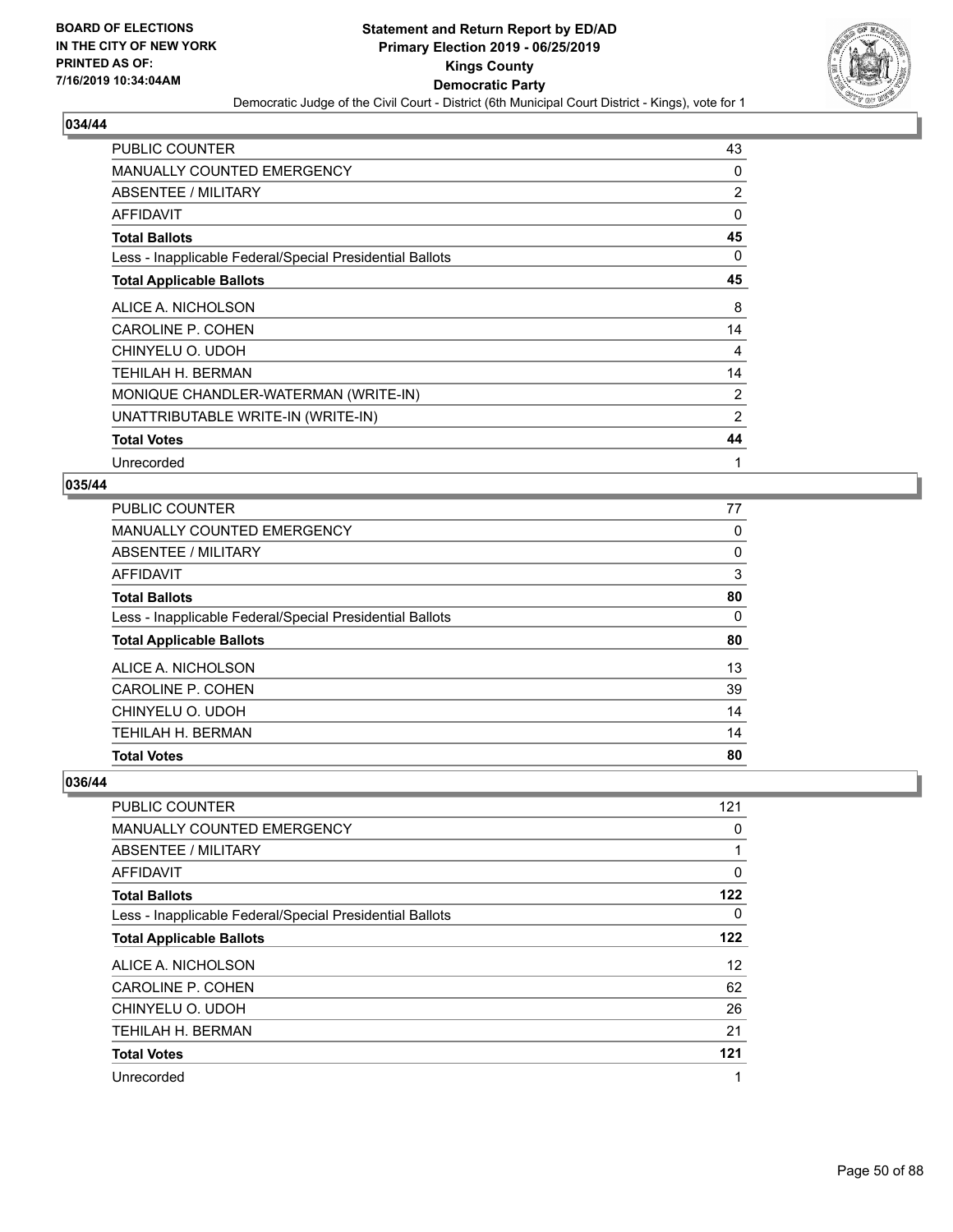

| <b>PUBLIC COUNTER</b>                                    | 24 |
|----------------------------------------------------------|----|
| <b>MANUALLY COUNTED EMERGENCY</b>                        | 0  |
| <b>ABSENTEE / MILITARY</b>                               | 3  |
| AFFIDAVIT                                                |    |
| <b>Total Ballots</b>                                     | 28 |
| Less - Inapplicable Federal/Special Presidential Ballots | 0  |
| <b>Total Applicable Ballots</b>                          | 28 |
| ALICE A. NICHOLSON                                       | 3  |
| CAROLINE P. COHEN                                        | 20 |
| CHINYELU O. UDOH                                         | 4  |
| <b>TEHILAH H. BERMAN</b>                                 | 1  |
| <b>Total Votes</b>                                       | 28 |

### **038/44**

| <b>PUBLIC COUNTER</b>                                    | 149          |
|----------------------------------------------------------|--------------|
| <b>MANUALLY COUNTED EMERGENCY</b>                        | 0            |
| ABSENTEE / MILITARY                                      | 4            |
| AFFIDAVIT                                                | $\mathbf{1}$ |
| <b>Total Ballots</b>                                     | 154          |
| Less - Inapplicable Federal/Special Presidential Ballots | 0            |
| <b>Total Applicable Ballots</b>                          | 154          |
| ALICE A. NICHOLSON                                       | 9            |
| CAROLINE P. COHEN                                        | 95           |
| CHINYELU O. UDOH                                         | 14           |
| TEHILAH H. BERMAN                                        | 32           |
| <b>Total Votes</b>                                       | 150          |
| Unrecorded                                               | 4            |

| PUBLIC COUNTER                                           | 37 |
|----------------------------------------------------------|----|
| <b>MANUALLY COUNTED EMERGENCY</b>                        | 0  |
| <b>ABSENTEE / MILITARY</b>                               |    |
| <b>AFFIDAVIT</b>                                         | 0  |
| <b>Total Ballots</b>                                     | 38 |
| Less - Inapplicable Federal/Special Presidential Ballots | 0  |
| <b>Total Applicable Ballots</b>                          | 38 |
| ALICE A. NICHOLSON                                       |    |
| <b>CAROLINE P. COHEN</b>                                 | 25 |
| CHINYELU O. UDOH                                         | 9  |
| TEHILAH H. BERMAN                                        | 3  |
| <b>Total Votes</b>                                       | 38 |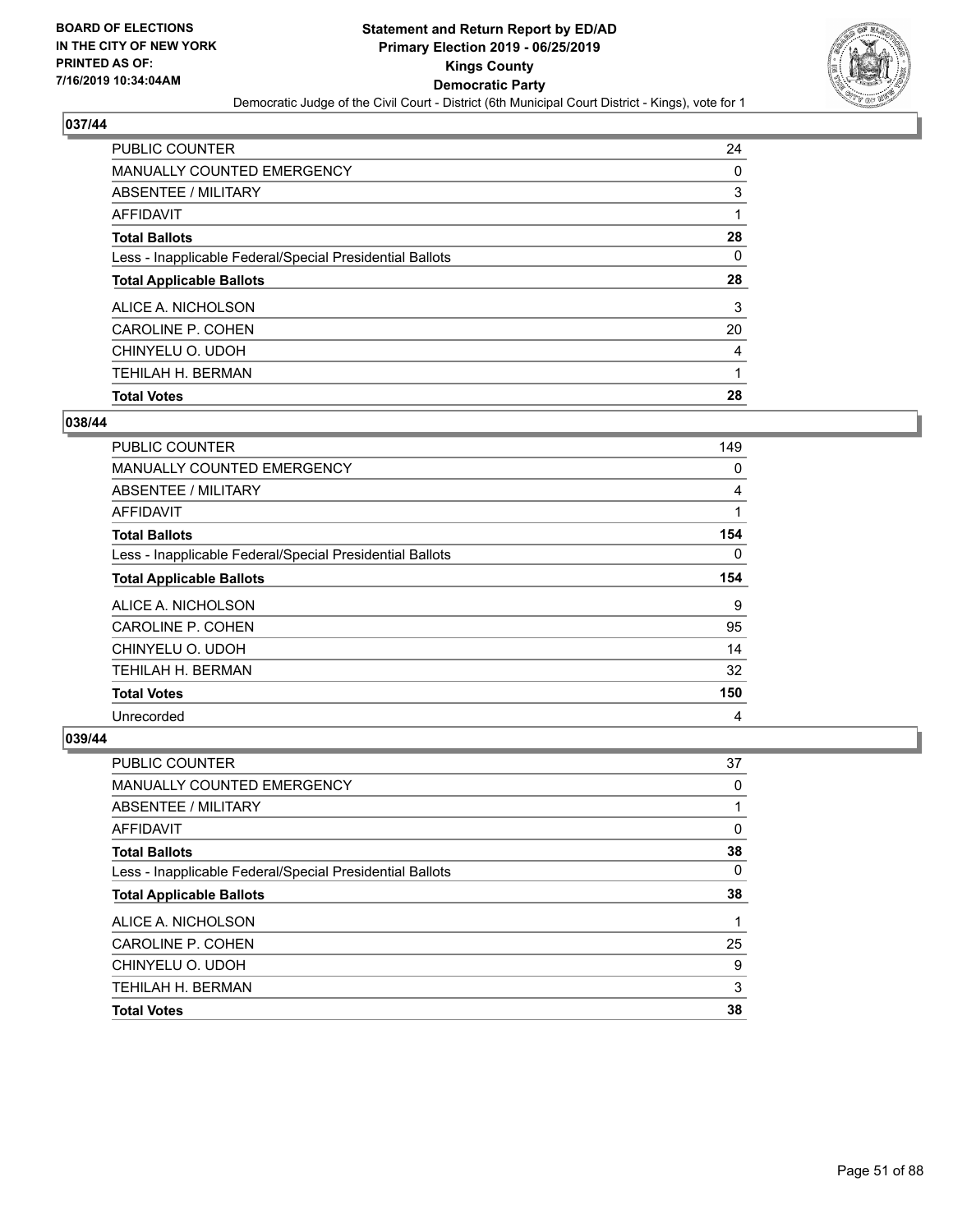

| <b>PUBLIC COUNTER</b>                                    |          |
|----------------------------------------------------------|----------|
| <b>MANUALLY COUNTED EMERGENCY</b>                        | 0        |
| ABSENTEE / MILITARY                                      | 0        |
| AFFIDAVIT                                                | 0        |
| <b>Total Ballots</b>                                     |          |
| Less - Inapplicable Federal/Special Presidential Ballots | 0        |
| <b>Total Applicable Ballots</b>                          |          |
| ALICE A. NICHOLSON                                       | $\Omega$ |
| CAROLINE P. COHEN                                        | 0        |
| CHINYELU O. UDOH                                         |          |
| <b>TEHILAH H. BERMAN</b>                                 | 0        |
| <b>Total Votes</b>                                       |          |

### **041/44**

| <b>PUBLIC COUNTER</b>                                    | 15             |
|----------------------------------------------------------|----------------|
| <b>MANUALLY COUNTED EMERGENCY</b>                        | 0              |
| ABSENTEE / MILITARY                                      | 0              |
| AFFIDAVIT                                                | 0              |
| <b>Total Ballots</b>                                     | 15             |
| Less - Inapplicable Federal/Special Presidential Ballots | 0              |
| <b>Total Applicable Ballots</b>                          | 15             |
| ALICE A. NICHOLSON                                       | $\overline{2}$ |
| CAROLINE P. COHEN                                        |                |
| CHINYELU O. UDOH                                         | 0              |
| TEHILAH H. BERMAN                                        | 12             |
| <b>Total Votes</b>                                       | 15             |
|                                                          |                |

| <b>PUBLIC COUNTER</b>                                    | 62       |
|----------------------------------------------------------|----------|
| <b>MANUALLY COUNTED EMERGENCY</b>                        | 0        |
| ABSENTEE / MILITARY                                      | 0        |
| AFFIDAVIT                                                | 0        |
| <b>Total Ballots</b>                                     | 62       |
| Less - Inapplicable Federal/Special Presidential Ballots | $\Omega$ |
| <b>Total Applicable Ballots</b>                          | 62       |
| ALICE A. NICHOLSON                                       | 11       |
| <b>CAROLINE P. COHEN</b>                                 | 38       |
| CHINYELU O. UDOH                                         | 5        |
| TEHILAH H. BERMAN                                        | 5        |
| <b>Total Votes</b>                                       | 59       |
| Unrecorded                                               | 3        |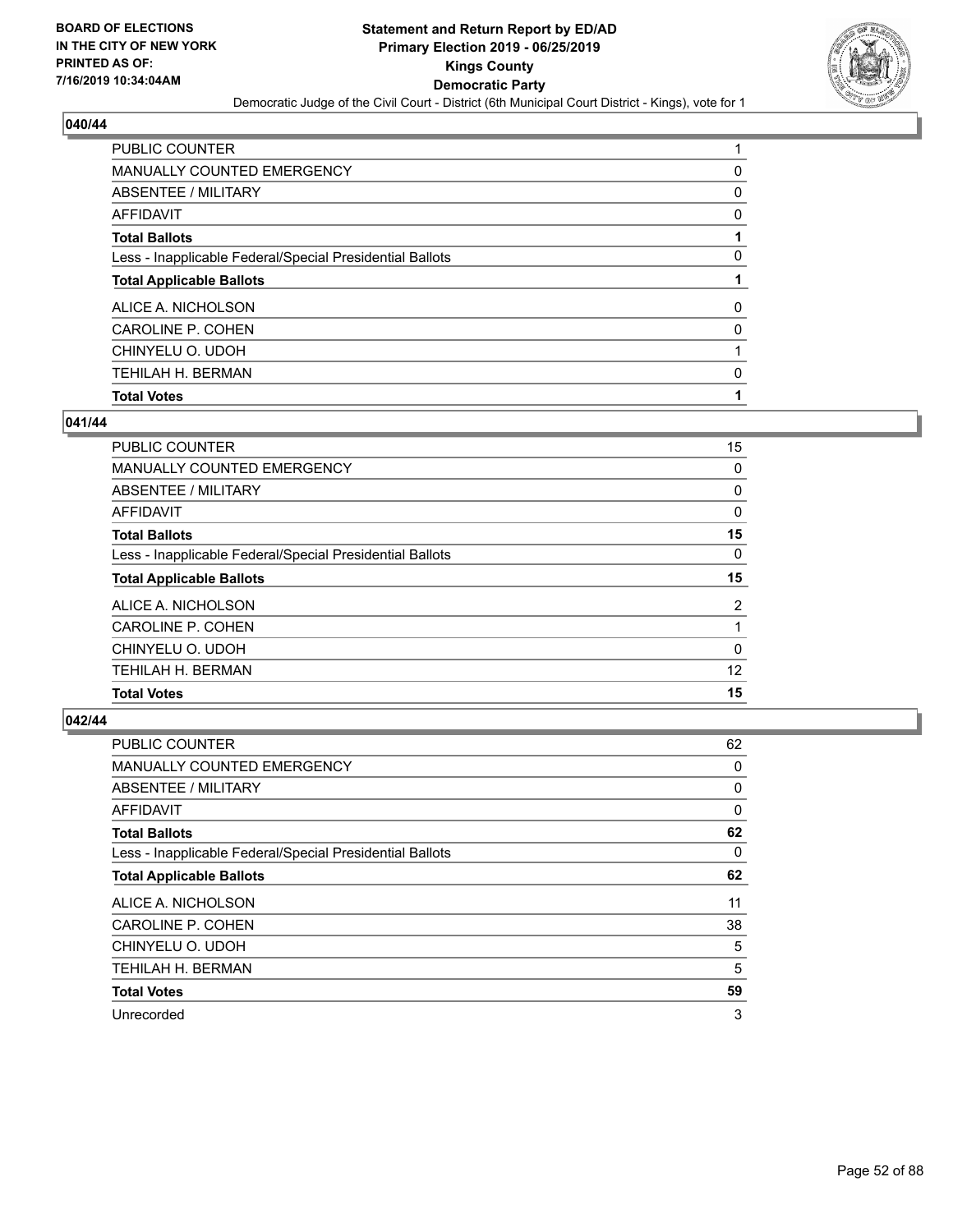

| <b>PUBLIC COUNTER</b>                                    | 60       |
|----------------------------------------------------------|----------|
| <b>MANUALLY COUNTED EMERGENCY</b>                        | 0        |
| ABSENTEE / MILITARY                                      | 0        |
| AFFIDAVIT                                                | $\Omega$ |
| <b>Total Ballots</b>                                     | 60       |
| Less - Inapplicable Federal/Special Presidential Ballots | 0        |
| <b>Total Applicable Ballots</b>                          | 60       |
| ALICE A. NICHOLSON                                       | 10       |
| CAROLINE P. COHEN                                        | 26       |
| CHINYELU O. UDOH                                         | 4        |
| <b>TEHILAH H. BERMAN</b>                                 | 20       |
| <b>Total Votes</b>                                       | 60       |

### **044/44**

| PUBLIC COUNTER                                           | 33             |
|----------------------------------------------------------|----------------|
| MANUALLY COUNTED EMERGENCY                               | 0              |
| ABSENTEE / MILITARY                                      | 0              |
| AFFIDAVIT                                                | 0              |
| <b>Total Ballots</b>                                     | 33             |
| Less - Inapplicable Federal/Special Presidential Ballots | 0              |
| <b>Total Applicable Ballots</b>                          | 33             |
| ALICE A. NICHOLSON                                       | 4              |
| CAROLINE P. COHEN                                        | 15             |
| CHINYELU O. UDOH                                         | 4              |
| TEHILAH H. BERMAN                                        | 8              |
| <b>Total Votes</b>                                       | 31             |
| Unrecorded                                               | $\overline{2}$ |

| PUBLIC COUNTER                                           | 55             |
|----------------------------------------------------------|----------------|
| MANUALLY COUNTED EMERGENCY                               | 0              |
| ABSENTEE / MILITARY                                      | 2              |
| AFFIDAVIT                                                | 0              |
| <b>Total Ballots</b>                                     | 57             |
| Less - Inapplicable Federal/Special Presidential Ballots | 0              |
| <b>Total Applicable Ballots</b>                          | 57             |
| ALICE A. NICHOLSON                                       | $\overline{2}$ |
| CAROLINE P. COHEN                                        | 36             |
| CHINYELU O. UDOH                                         | 13             |
| TEHILAH H. BERMAN                                        | 3              |
| <b>Total Votes</b>                                       | 54             |
| Unrecorded                                               | 3              |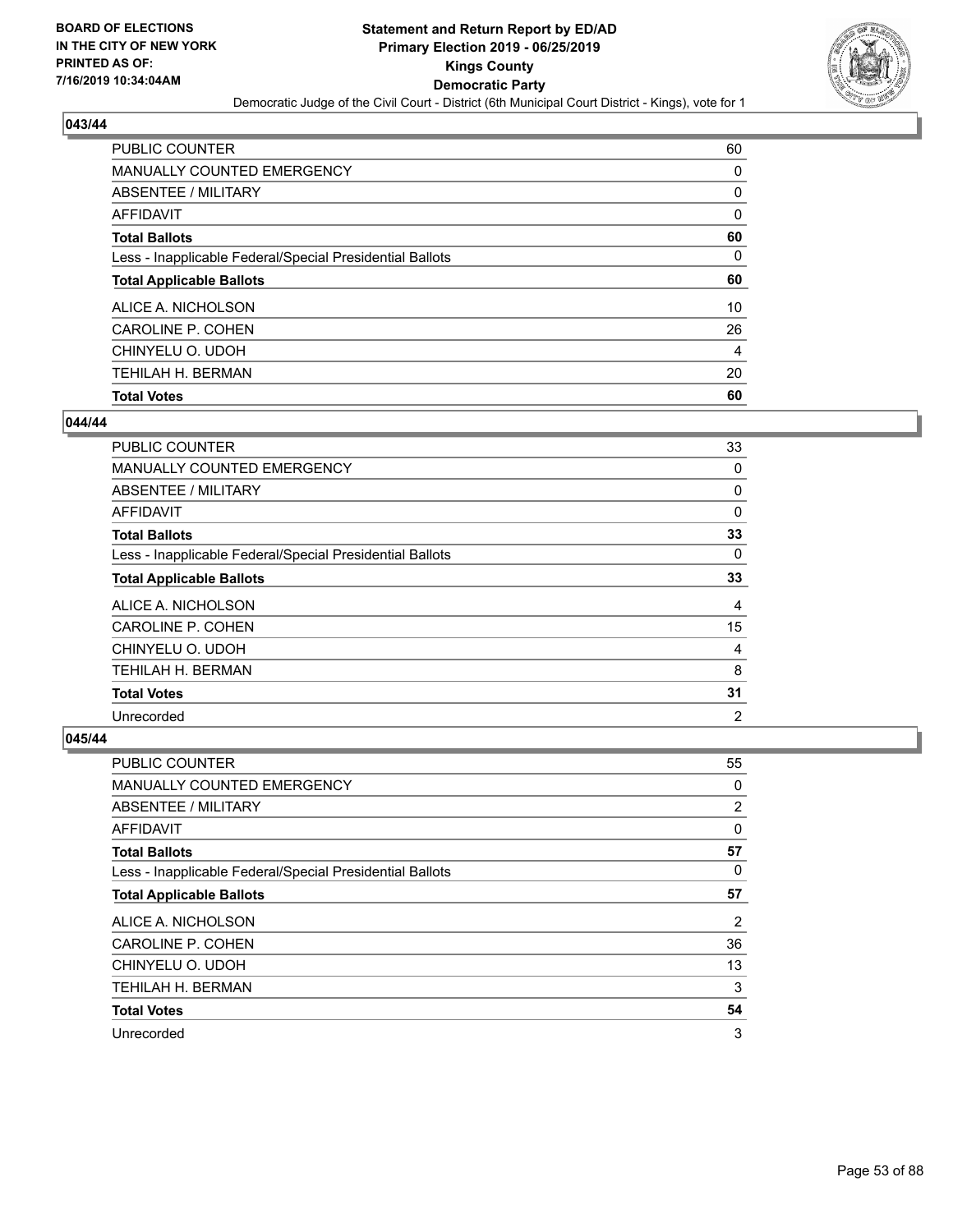

| <b>PUBLIC COUNTER</b>                                    | 34 |
|----------------------------------------------------------|----|
| <b>MANUALLY COUNTED EMERGENCY</b>                        | 0  |
| ABSENTEE / MILITARY                                      |    |
| <b>AFFIDAVIT</b>                                         | 0  |
| <b>Total Ballots</b>                                     | 35 |
| Less - Inapplicable Federal/Special Presidential Ballots | 0  |
| <b>Total Applicable Ballots</b>                          | 35 |
| ALICE A. NICHOLSON                                       | 5  |
| CAROLINE P. COHEN                                        | 22 |
| CHINYELU O. UDOH                                         | 4  |
| <b>TEHILAH H. BERMAN</b>                                 | 2  |
| <b>Total Votes</b>                                       | 33 |
| Unrecorded                                               | 2  |

## **047/44**

| <b>PUBLIC COUNTER</b>                                    | 7        |
|----------------------------------------------------------|----------|
| MANUALLY COUNTED EMERGENCY                               | 0        |
| ABSENTEE / MILITARY                                      | 0        |
| AFFIDAVIT                                                | 0        |
| <b>Total Ballots</b>                                     |          |
| Less - Inapplicable Federal/Special Presidential Ballots | 0        |
| <b>Total Applicable Ballots</b>                          |          |
| ALICE A. NICHOLSON                                       | $\Omega$ |
| CAROLINE P. COHEN                                        | 4        |
| CHINYELU O. UDOH                                         |          |
| TEHILAH H. BERMAN                                        | 2        |
| <b>Total Votes</b>                                       |          |

| PUBLIC COUNTER                                           | 49             |
|----------------------------------------------------------|----------------|
| MANUALLY COUNTED EMERGENCY                               | 0              |
| ABSENTEE / MILITARY                                      | 3              |
| AFFIDAVIT                                                | 1              |
| <b>Total Ballots</b>                                     | 53             |
| Less - Inapplicable Federal/Special Presidential Ballots | $\Omega$       |
| <b>Total Applicable Ballots</b>                          | 53             |
| ALICE A. NICHOLSON                                       | 11             |
| CAROLINE P. COHEN                                        | 23             |
| CHINYELU O. UDOH                                         | 8              |
| TEHILAH H. BERMAN                                        | 9              |
| <b>Total Votes</b>                                       | 51             |
| Unrecorded                                               | $\overline{2}$ |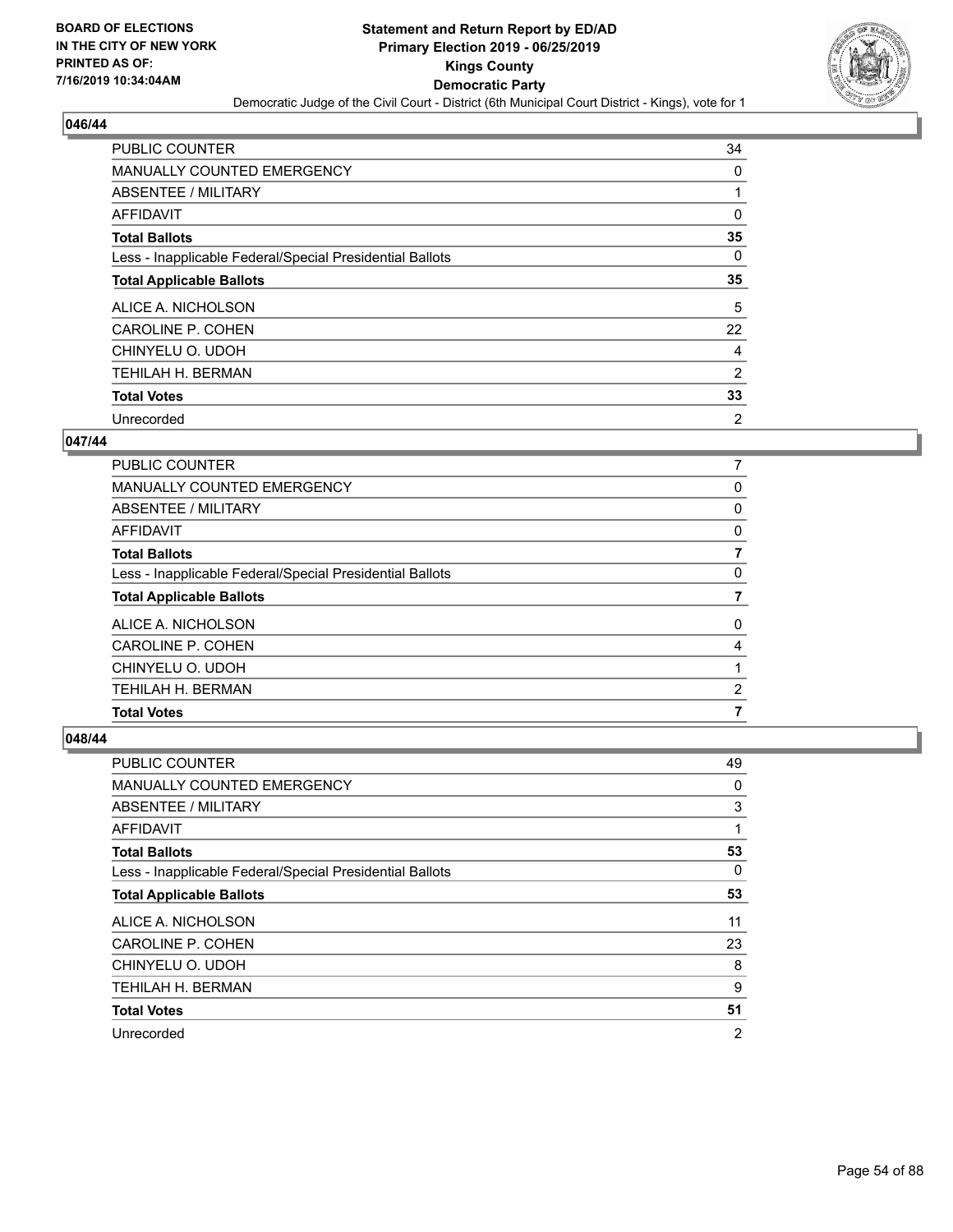

| <b>PUBLIC COUNTER</b>                                    | 62             |
|----------------------------------------------------------|----------------|
| <b>MANUALLY COUNTED EMERGENCY</b>                        | 0              |
| ABSENTEE / MILITARY                                      | 0              |
| <b>AFFIDAVIT</b>                                         | 0              |
| <b>Total Ballots</b>                                     | 62             |
| Less - Inapplicable Federal/Special Presidential Ballots | 0              |
| <b>Total Applicable Ballots</b>                          | 62             |
| ALICE A. NICHOLSON                                       | 2              |
| CAROLINE P. COHEN                                        | 41             |
| CHINYELU O. UDOH                                         | 14             |
| <b>TEHILAH H. BERMAN</b>                                 | 3              |
| <b>Total Votes</b>                                       | 60             |
| Unrecorded                                               | $\overline{2}$ |

## **050/44**

| <b>PUBLIC COUNTER</b>                                    | 57 |
|----------------------------------------------------------|----|
| MANUALLY COUNTED EMERGENCY                               | 0  |
| ABSENTEE / MILITARY                                      |    |
| <b>AFFIDAVIT</b>                                         | 0  |
| <b>Total Ballots</b>                                     | 58 |
| Less - Inapplicable Federal/Special Presidential Ballots | 0  |
| <b>Total Applicable Ballots</b>                          | 58 |
| ALICE A. NICHOLSON                                       | 8  |
| CAROLINE P. COHEN                                        | 39 |
| CHINYELU O. UDOH                                         | 7  |
| TEHILAH H. BERMAN                                        |    |
| <b>Total Votes</b>                                       | 55 |
| Unrecorded                                               | 3  |

| PUBLIC COUNTER                                           | 99           |
|----------------------------------------------------------|--------------|
| <b>MANUALLY COUNTED EMERGENCY</b>                        | 0            |
| ABSENTEE / MILITARY                                      | 0            |
| <b>AFFIDAVIT</b>                                         | $\mathbf{0}$ |
| <b>Total Ballots</b>                                     | 99           |
| Less - Inapplicable Federal/Special Presidential Ballots | 0            |
| <b>Total Applicable Ballots</b>                          | 99           |
| ALICE A. NICHOLSON                                       | 6            |
| <b>CAROLINE P. COHEN</b>                                 | 65           |
| CHINYELU O. UDOH                                         | 18           |
| TEHILAH H. BERMAN                                        | 4            |
| DANTE OLIVIA SMITH (WRITE-IN)                            | 1            |
| <b>Total Votes</b>                                       | 94           |
| Unrecorded                                               | 5            |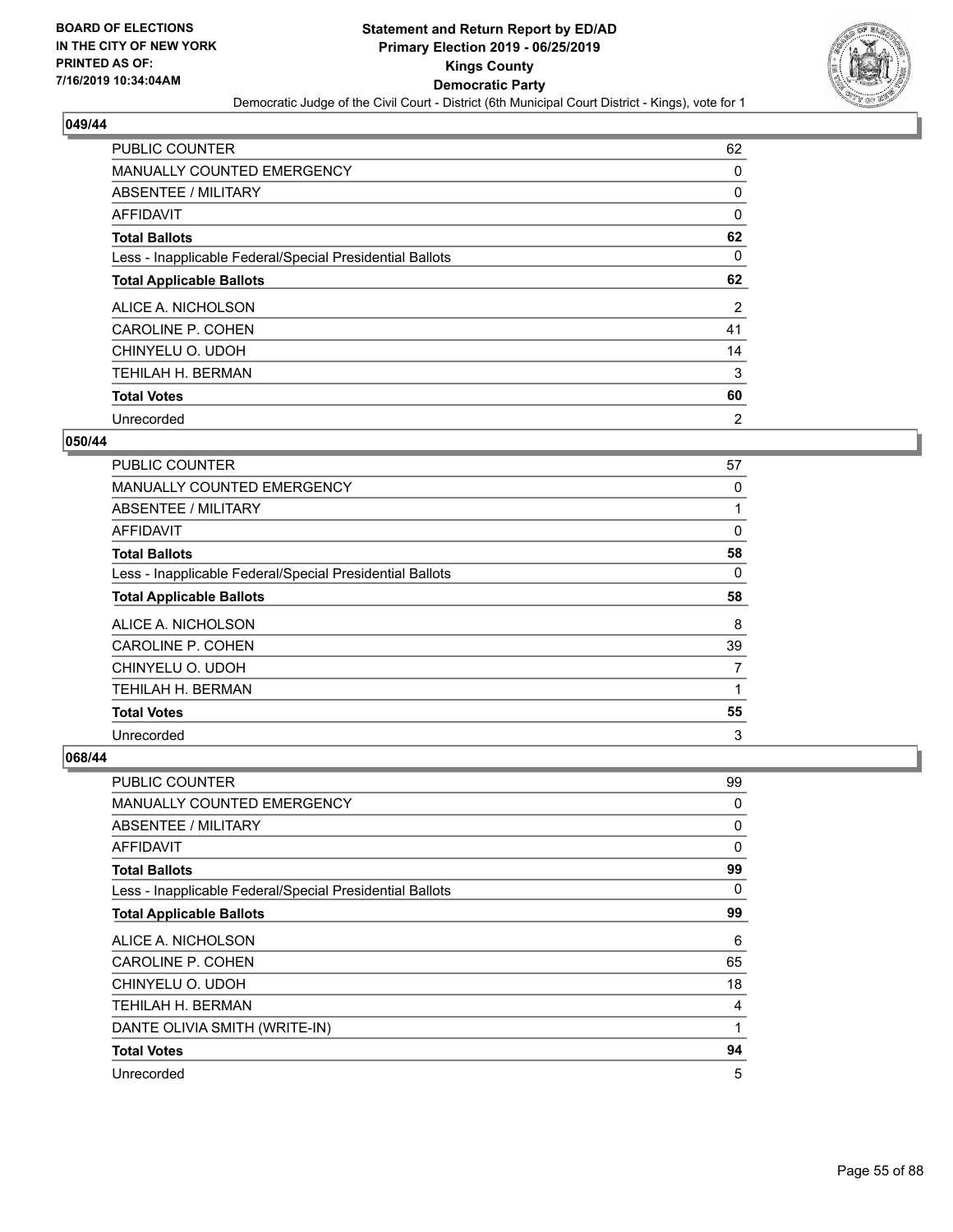

| <b>PUBLIC COUNTER</b>                                    | 52       |
|----------------------------------------------------------|----------|
| <b>MANUALLY COUNTED EMERGENCY</b>                        | 0        |
| ABSENTEE / MILITARY                                      | 2        |
| AFFIDAVIT                                                | $\Omega$ |
| <b>Total Ballots</b>                                     | 54       |
| Less - Inapplicable Federal/Special Presidential Ballots | 0        |
| <b>Total Applicable Ballots</b>                          | 54       |
|                                                          |          |
| ALICE A. NICHOLSON                                       | 3        |
| CAROLINE P. COHEN                                        | 35       |
| CHINYELU O. UDOH                                         | 12       |
| <b>TEHILAH H. BERMAN</b>                                 | 4        |

# **070/44**

| TEHILAH H. BERMAN<br>SUSAN L PRATT (WRITE-IN)            | 3<br>1 |
|----------------------------------------------------------|--------|
| CHINYELU O. UDOH                                         | 12     |
| CAROLINE P. COHEN                                        | 50     |
| ALICE A. NICHOLSON                                       | 1      |
| <b>Total Applicable Ballots</b>                          | 67     |
| Less - Inapplicable Federal/Special Presidential Ballots | 0      |
| <b>Total Ballots</b>                                     | 67     |
| AFFIDAVIT                                                | 0      |
| ABSENTEE / MILITARY                                      | 3      |
| MANUALLY COUNTED EMERGENCY                               | 0      |
| PUBLIC COUNTER                                           | 64     |

| PUBLIC COUNTER                                           | 86       |
|----------------------------------------------------------|----------|
| MANUALLY COUNTED EMERGENCY                               | 0        |
| ABSENTEE / MILITARY                                      | 1        |
| AFFIDAVIT                                                | 0        |
| <b>Total Ballots</b>                                     | 87       |
| Less - Inapplicable Federal/Special Presidential Ballots | $\Omega$ |
| <b>Total Applicable Ballots</b>                          | 87       |
| ALICE A. NICHOLSON                                       | 7        |
| CAROLINE P. COHEN                                        | 63       |
| CHINYELU O. UDOH                                         | 10       |
| TEHILAH H. BERMAN                                        | 3        |
| <b>Total Votes</b>                                       | 83       |
| Unrecorded                                               | 4        |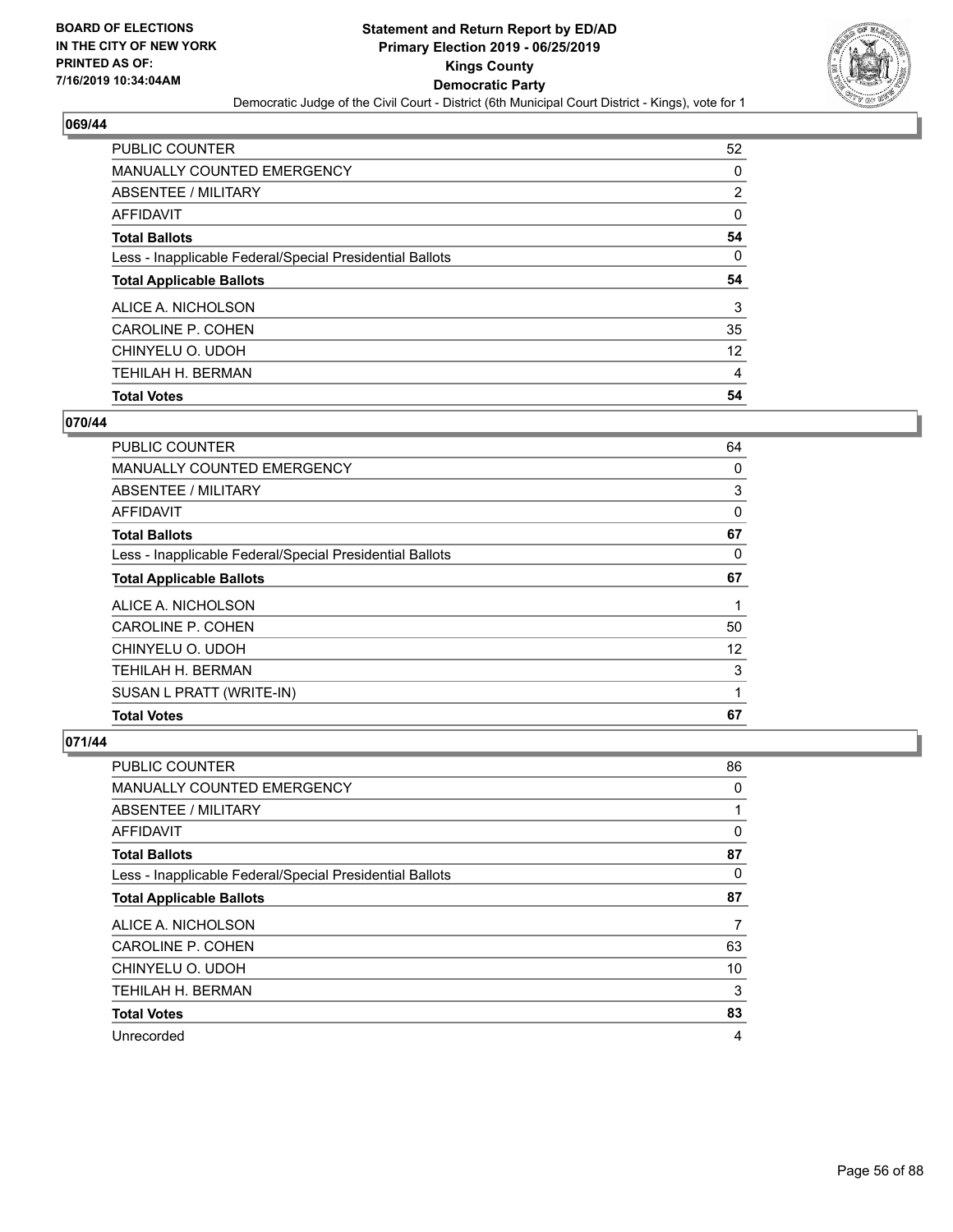

| <b>PUBLIC COUNTER</b>                                    | 82 |
|----------------------------------------------------------|----|
| <b>MANUALLY COUNTED EMERGENCY</b>                        | 0  |
| ABSENTEE / MILITARY                                      | 2  |
| AFFIDAVIT                                                |    |
| <b>Total Ballots</b>                                     | 85 |
| Less - Inapplicable Federal/Special Presidential Ballots | 0  |
| <b>Total Applicable Ballots</b>                          | 85 |
| ALICE A. NICHOLSON                                       | 8  |
| CAROLINE P. COHEN                                        | 57 |
| CHINYELU O. UDOH                                         | 19 |
| TEHILAH H. BERMAN                                        | 0  |
| <b>Total Votes</b>                                       | 84 |
| Unrecorded                                               | 1  |

# **073/44**

| PUBLIC COUNTER                                           | 86 |
|----------------------------------------------------------|----|
| <b>MANUALLY COUNTED EMERGENCY</b>                        | 0  |
| ABSENTEE / MILITARY                                      | 4  |
| AFFIDAVIT                                                | 0  |
| <b>Total Ballots</b>                                     | 90 |
| Less - Inapplicable Federal/Special Presidential Ballots | 0  |
| <b>Total Applicable Ballots</b>                          | 90 |
| ALICE A. NICHOLSON                                       | 7  |
| CAROLINE P. COHEN                                        | 57 |
| CHINYELU O. UDOH                                         | 20 |
| TEHILAH H. BERMAN                                        | 3  |
| <b>Total Votes</b>                                       | 87 |
| Unrecorded                                               | 3  |

| PUBLIC COUNTER                                           | 102      |
|----------------------------------------------------------|----------|
| MANUALLY COUNTED EMERGENCY                               | 0        |
| ABSENTEE / MILITARY                                      | 3        |
| AFFIDAVIT                                                | 1        |
| <b>Total Ballots</b>                                     | 106      |
| Less - Inapplicable Federal/Special Presidential Ballots | $\Omega$ |
| <b>Total Applicable Ballots</b>                          | 106      |
| ALICE A. NICHOLSON                                       | 13       |
| CAROLINE P. COHEN                                        | 65       |
| CHINYELU O. UDOH                                         | 13       |
| TEHILAH H. BERMAN                                        | 11       |
| <b>Total Votes</b>                                       | 102      |
| Unrecorded                                               | 4        |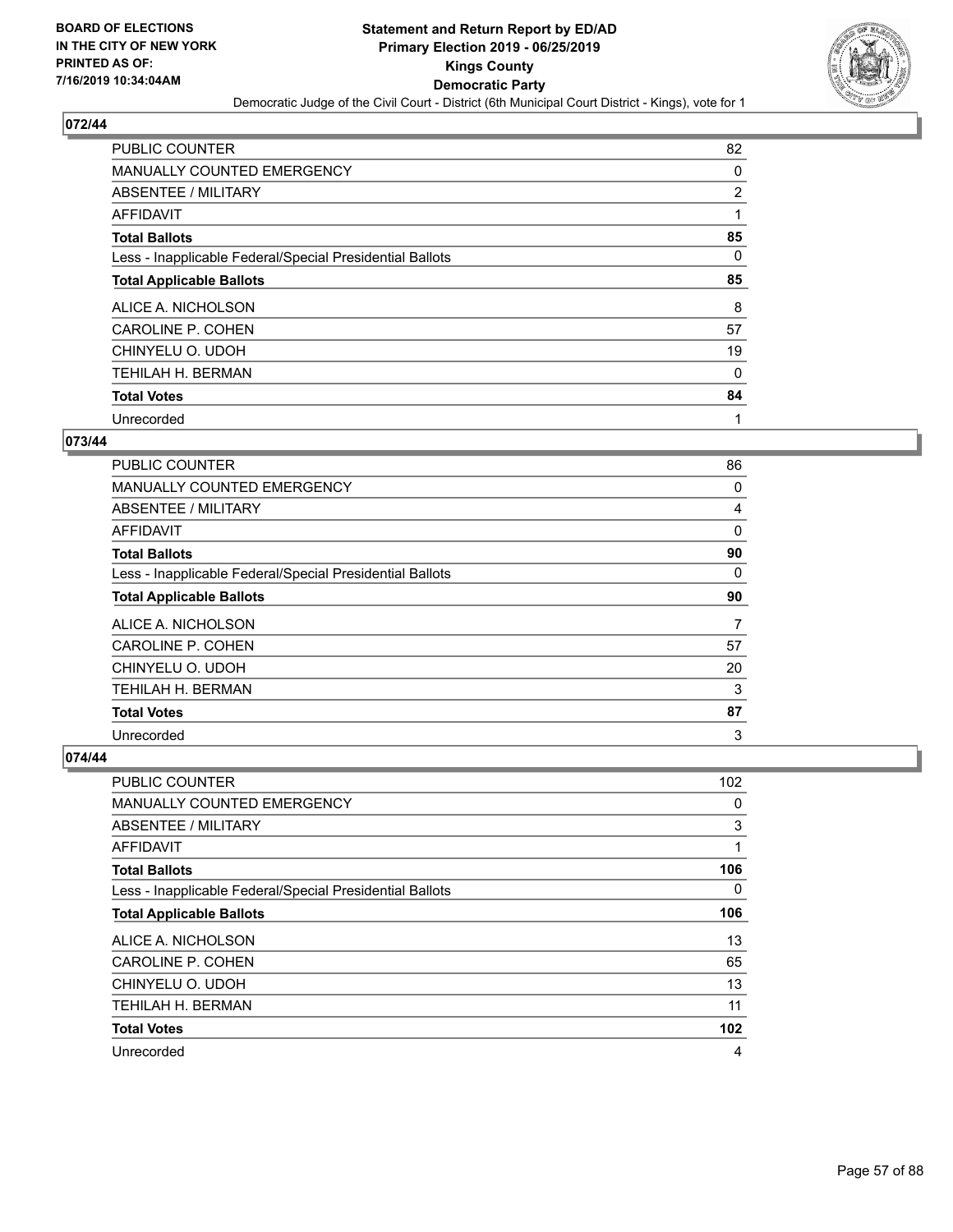

| <b>PUBLIC COUNTER</b>                                    | 90 |
|----------------------------------------------------------|----|
| <b>MANUALLY COUNTED EMERGENCY</b>                        | 0  |
| ABSENTEE / MILITARY                                      | 2  |
| <b>AFFIDAVIT</b>                                         | 0  |
| <b>Total Ballots</b>                                     | 92 |
| Less - Inapplicable Federal/Special Presidential Ballots | 0  |
| <b>Total Applicable Ballots</b>                          | 92 |
| ALICE A. NICHOLSON                                       | 8  |
| CAROLINE P. COHEN                                        | 54 |
| CHINYELU O. UDOH                                         | 20 |
| TEHILAH H. BERMAN                                        | 5  |
| <b>Total Votes</b>                                       | 87 |
| Unrecorded                                               | 5  |

## **076/44**

| PUBLIC COUNTER                                           | 107      |
|----------------------------------------------------------|----------|
| <b>MANUALLY COUNTED EMERGENCY</b>                        | 0        |
| ABSENTEE / MILITARY                                      | 2        |
| <b>AFFIDAVIT</b>                                         | 0        |
| <b>Total Ballots</b>                                     | 109      |
| Less - Inapplicable Federal/Special Presidential Ballots | $\Omega$ |
| <b>Total Applicable Ballots</b>                          | 109      |
| ALICE A. NICHOLSON                                       | 10       |
| <b>CAROLINE P. COHEN</b>                                 | 70       |
| CHINYELU O. UDOH                                         | 21       |
| TEHILAH H. BERMAN                                        | 5        |
| <b>Total Votes</b>                                       | 106      |
| Unrecorded                                               | 3        |

| <b>PUBLIC COUNTER</b>                                    | 91             |
|----------------------------------------------------------|----------------|
| <b>MANUALLY COUNTED EMERGENCY</b>                        | 0              |
| ABSENTEE / MILITARY                                      | $\overline{2}$ |
| AFFIDAVIT                                                | 1              |
| <b>Total Ballots</b>                                     | 94             |
| Less - Inapplicable Federal/Special Presidential Ballots | 0              |
| <b>Total Applicable Ballots</b>                          | 94             |
| ALICE A. NICHOLSON                                       | 9              |
| CAROLINE P. COHEN                                        | 49             |
| CHINYELU O. UDOH                                         | 27             |
| TEHILAH H. BERMAN                                        | 7              |
| <b>Total Votes</b>                                       | 92             |
| Unrecorded                                               | $\overline{2}$ |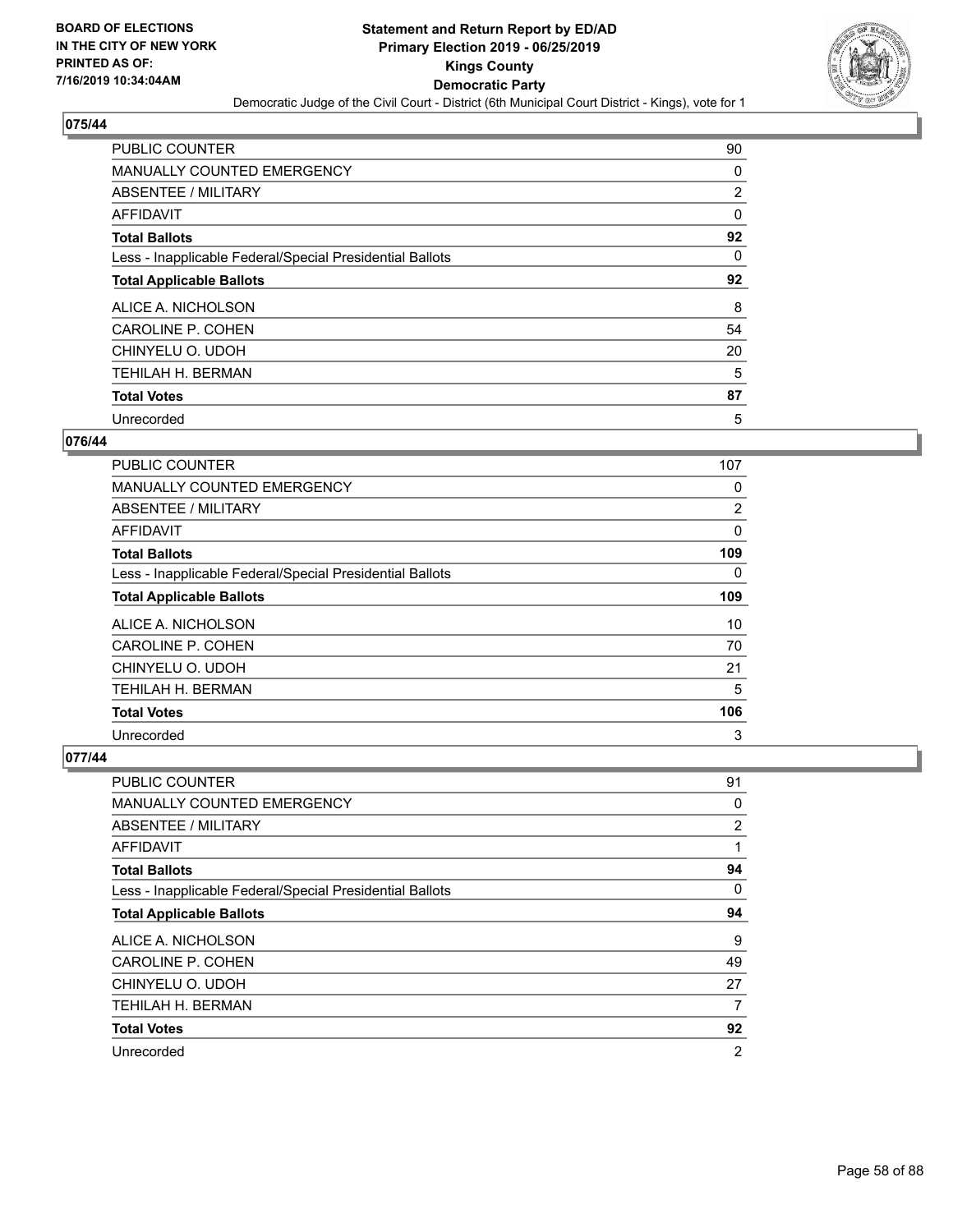

| <b>PUBLIC COUNTER</b>                                    | 135      |
|----------------------------------------------------------|----------|
| <b>MANUALLY COUNTED EMERGENCY</b>                        | 0        |
| ABSENTEE / MILITARY                                      | 0        |
| AFFIDAVIT                                                |          |
| <b>Total Ballots</b>                                     | 136      |
| Less - Inapplicable Federal/Special Presidential Ballots | $\Omega$ |
| <b>Total Applicable Ballots</b>                          | 136      |
| ALICE A. NICHOLSON                                       | 8        |
| <b>CAROLINE P. COHEN</b>                                 | 100      |
| CHINYELU O. UDOH                                         | 13       |
| TEHILAH H. BERMAN                                        | 10       |
| <b>Total Votes</b>                                       | 131      |
| Unrecorded                                               | 5        |

## **079/44**

| PUBLIC COUNTER                                           | 78             |
|----------------------------------------------------------|----------------|
| <b>MANUALLY COUNTED EMERGENCY</b>                        | 0              |
| ABSENTEE / MILITARY                                      | $\overline{2}$ |
| AFFIDAVIT                                                | 0              |
| <b>Total Ballots</b>                                     | 80             |
| Less - Inapplicable Federal/Special Presidential Ballots | $\Omega$       |
| <b>Total Applicable Ballots</b>                          | 80             |
| ALICE A. NICHOLSON                                       | 5              |
| CAROLINE P. COHEN                                        | 58             |
| CHINYELU O. UDOH                                         | 12             |
| TEHILAH H. BERMAN                                        | 4              |
| <b>Total Votes</b>                                       | 79             |
| Unrecorded                                               | 1              |

| <b>PUBLIC COUNTER</b>                                    | 86 |
|----------------------------------------------------------|----|
| MANUALLY COUNTED EMERGENCY                               | 0  |
| ABSENTEE / MILITARY                                      | 0  |
| AFFIDAVIT                                                | 0  |
| <b>Total Ballots</b>                                     | 86 |
| Less - Inapplicable Federal/Special Presidential Ballots | 0  |
| <b>Total Applicable Ballots</b>                          | 86 |
| ALICE A. NICHOLSON                                       | 3  |
| CAROLINE P. COHEN                                        | 57 |
| CHINYELU O. UDOH                                         | 19 |
| TEHILAH H. BERMAN                                        | 6  |
| <b>Total Votes</b>                                       | 85 |
| Unrecorded                                               | 1  |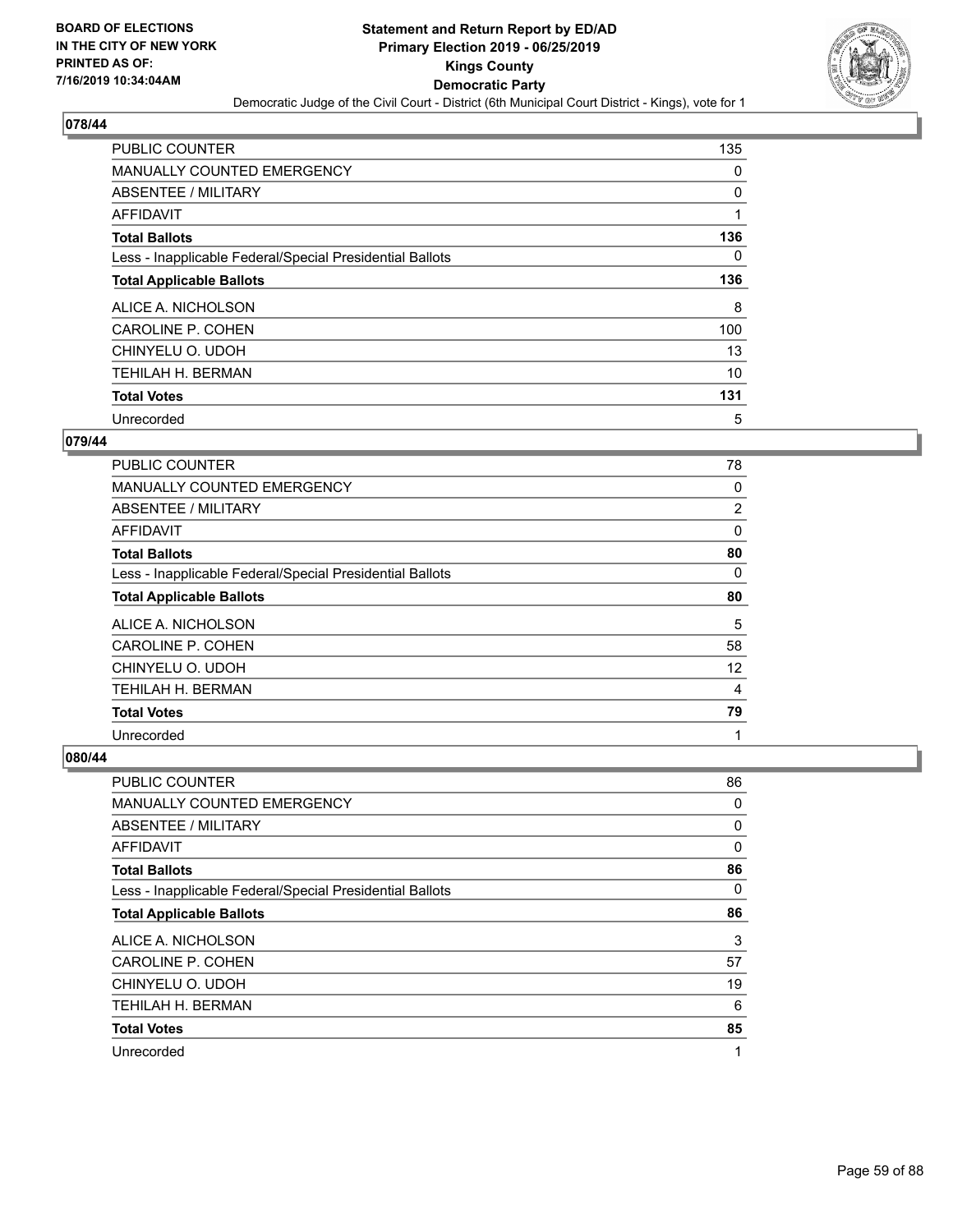

| PUBLIC COUNTER                                           | 35 |
|----------------------------------------------------------|----|
| MANUALLY COUNTED EMERGENCY                               | 0  |
| ABSENTEE / MILITARY                                      |    |
| AFFIDAVIT                                                |    |
| <b>Total Ballots</b>                                     | 37 |
| Less - Inapplicable Federal/Special Presidential Ballots | 0  |
| <b>Total Applicable Ballots</b>                          | 37 |
| ALICE A. NICHOLSON                                       | 7  |
|                                                          |    |
| CAROLINE P. COHEN                                        | 19 |
| CHINYELU O. UDOH                                         | 5  |
| TEHILAH H. BERMAN                                        | 3  |
| FARAH N. LOUIS (WRITE-IN)                                | 1  |
| <b>Total Votes</b>                                       | 35 |

## **084/44**

| PUBLIC COUNTER                                           | 51             |
|----------------------------------------------------------|----------------|
| <b>MANUALLY COUNTED EMERGENCY</b>                        | 0              |
| ABSENTEE / MILITARY                                      | $\overline{2}$ |
| AFFIDAVIT                                                | 0              |
| <b>Total Ballots</b>                                     | 53             |
| Less - Inapplicable Federal/Special Presidential Ballots | $\Omega$       |
| <b>Total Applicable Ballots</b>                          | 53             |
| ALICE A. NICHOLSON                                       | $\overline{2}$ |
| CAROLINE P. COHEN                                        | 33             |
| CHINYELU O. UDOH                                         | 13             |
| TEHILAH H. BERMAN                                        | 3              |
| <b>Total Votes</b>                                       | 51             |
| Unrecorded                                               | $\overline{2}$ |

| <b>PUBLIC COUNTER</b>                                    | 56 |
|----------------------------------------------------------|----|
| <b>MANUALLY COUNTED EMERGENCY</b>                        | 0  |
| ABSENTEE / MILITARY                                      | 2  |
| AFFIDAVIT                                                | 0  |
| <b>Total Ballots</b>                                     | 58 |
| Less - Inapplicable Federal/Special Presidential Ballots | 0  |
| <b>Total Applicable Ballots</b>                          | 58 |
| ALICE A. NICHOLSON                                       | 5  |
| <b>CAROLINE P. COHEN</b>                                 | 34 |
| CHINYELU O. UDOH                                         | 10 |
| TEHILAH H. BERMAN                                        | 5  |
| UNATTRIBUTABLE WRITE-IN (WRITE-IN)                       | 1  |
| <b>Total Votes</b>                                       | 55 |
| Unrecorded                                               | 3  |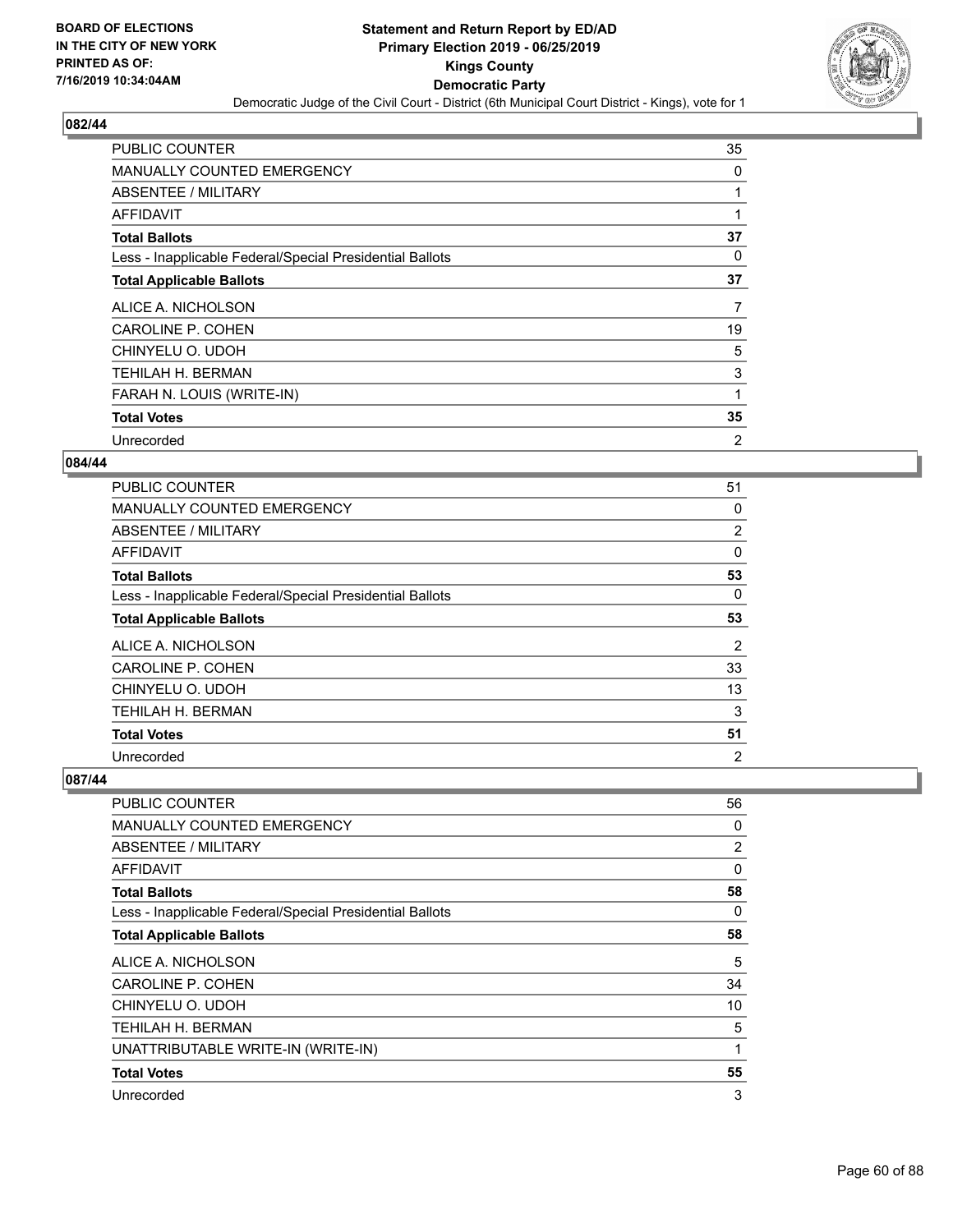

| <b>PUBLIC COUNTER</b>                                    | 37 |
|----------------------------------------------------------|----|
| <b>MANUALLY COUNTED EMERGENCY</b>                        | 0  |
| ABSENTEE / MILITARY                                      | 0  |
| <b>AFFIDAVIT</b>                                         | 0  |
| <b>Total Ballots</b>                                     | 37 |
| Less - Inapplicable Federal/Special Presidential Ballots | 0  |
| <b>Total Applicable Ballots</b>                          | 37 |
| ALICE A. NICHOLSON                                       | 6  |
| CAROLINE P. COHEN                                        | 15 |
| CHINYELU O. UDOH                                         | 5  |
| TEHILAH H. BERMAN                                        | 11 |
| <b>Total Votes</b>                                       | 37 |

## **092/44 COMBINED into: 084/44**

| PUBLIC COUNTER                                           | 0 |
|----------------------------------------------------------|---|
| MANUALLY COUNTED EMERGENCY                               | 0 |
| ABSENTEE / MILITARY                                      | 0 |
| AFFIDAVIT                                                | 0 |
| <b>Total Ballots</b>                                     | 0 |
| Less - Inapplicable Federal/Special Presidential Ballots | 0 |
| <b>Total Applicable Ballots</b>                          | 0 |
| ALICE A. NICHOLSON                                       | 0 |
| CAROLINE P. COHEN                                        | 0 |
| CHINYELU O. UDOH                                         | 0 |
| TEHILAH H. BERMAN                                        | 0 |
| <b>Total Votes</b>                                       | 0 |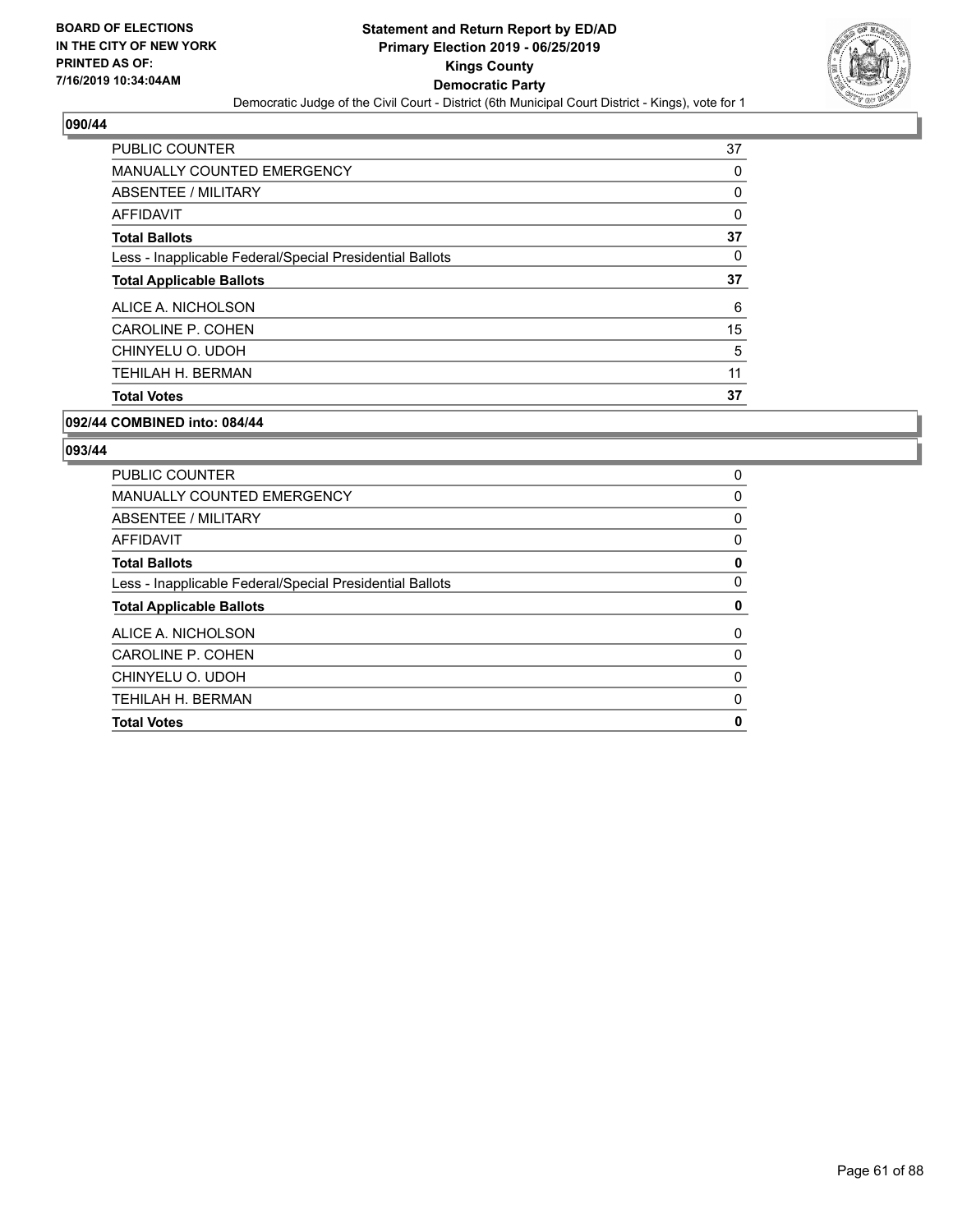

| <b>PUBLIC COUNTER</b>                                    | 33             |
|----------------------------------------------------------|----------------|
| <b>MANUALLY COUNTED EMERGENCY</b>                        | 0              |
| ABSENTEE / MILITARY                                      | 4              |
| AFFIDAVIT                                                | 0              |
| <b>Total Ballots</b>                                     | 37             |
| Less - Inapplicable Federal/Special Presidential Ballots | 0              |
| <b>Total Applicable Ballots</b>                          | 37             |
| ALICE A. NICHOLSON                                       | $\overline{2}$ |
| CAROLINE P. COHEN                                        | 12             |
| CHINYELU O. UDOH                                         |                |
| TEHILAH H. BERMAN                                        | 19             |
| <b>Total Votes</b>                                       | 34             |
| Unrecorded                                               | 3              |

### **055/48**

| <b>PUBLIC COUNTER</b>                                    | 55       |
|----------------------------------------------------------|----------|
| MANUALLY COUNTED EMERGENCY                               | 0        |
| ABSENTEE / MILITARY                                      | $\Omega$ |
| AFFIDAVIT                                                | $\Omega$ |
| <b>Total Ballots</b>                                     | 55       |
| Less - Inapplicable Federal/Special Presidential Ballots | 0        |
| <b>Total Applicable Ballots</b>                          | 55       |
| ALICE A. NICHOLSON                                       |          |
| CAROLINE P. COHEN                                        | 21       |
| CHINYELU O. UDOH                                         | 4        |
| TEHILAH H. BERMAN                                        | 29       |
| <b>Total Votes</b>                                       | 55       |

| PUBLIC COUNTER                                           | 108      |
|----------------------------------------------------------|----------|
| MANUALLY COUNTED EMERGENCY                               | 0        |
| ABSENTEE / MILITARY                                      | 2        |
| AFFIDAVIT                                                | 0        |
| <b>Total Ballots</b>                                     | 110      |
| Less - Inapplicable Federal/Special Presidential Ballots | $\Omega$ |
| <b>Total Applicable Ballots</b>                          | 110      |
| ALICE A. NICHOLSON                                       | 4        |
| CAROLINE P. COHEN                                        | 51       |
| CHINYELU O. UDOH                                         | 1        |
| TEHILAH H. BERMAN                                        | 37       |
| <b>Total Votes</b>                                       | 93       |
| Unrecorded                                               | 17       |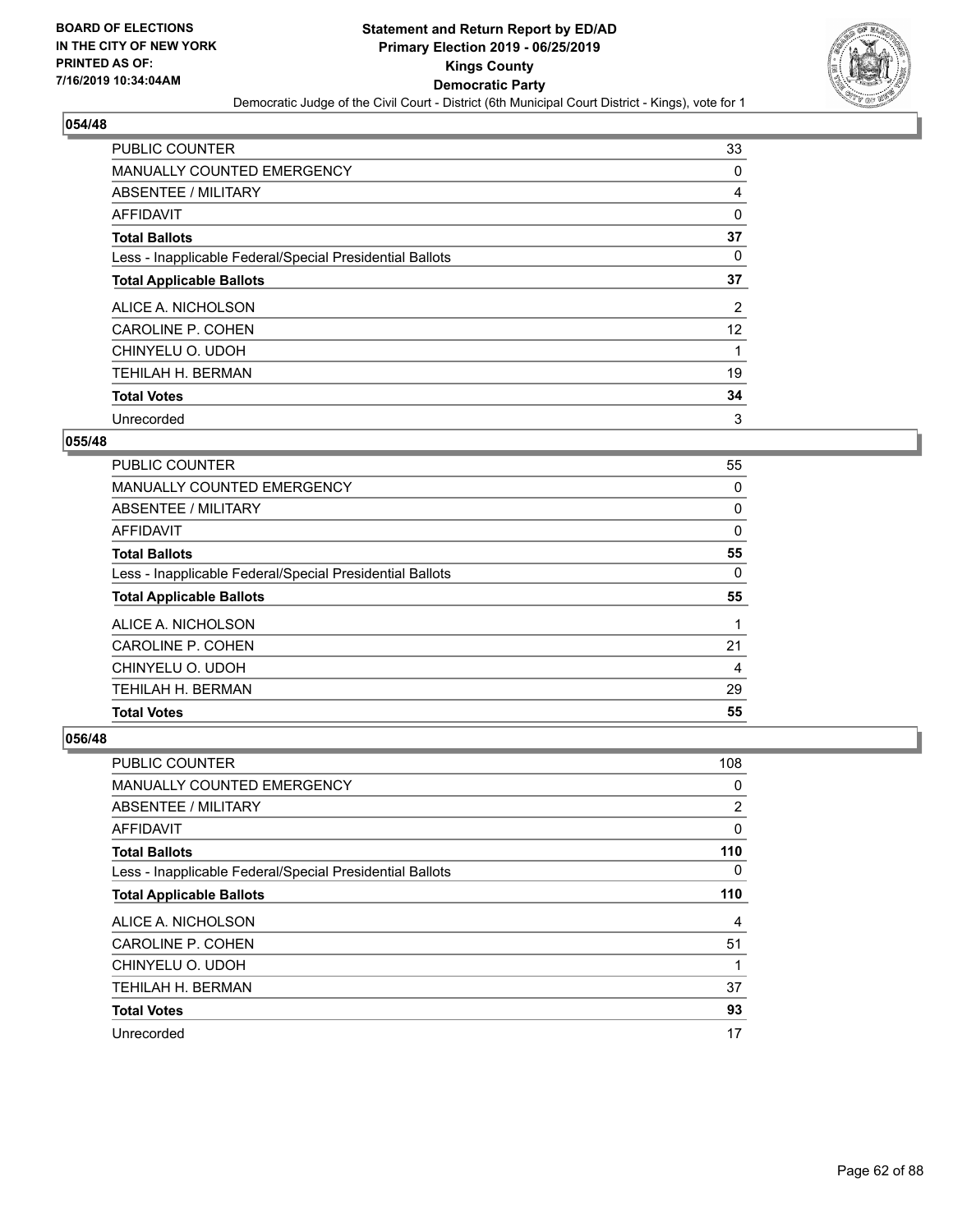

| PUBLIC COUNTER                                           | 20             |
|----------------------------------------------------------|----------------|
| <b>MANUALLY COUNTED EMERGENCY</b>                        | 0              |
| ABSENTEE / MILITARY                                      | 0              |
| AFFIDAVIT                                                | $\Omega$       |
| <b>Total Ballots</b>                                     | 20             |
| Less - Inapplicable Federal/Special Presidential Ballots | 0              |
| <b>Total Applicable Ballots</b>                          | 20             |
| ALICE A. NICHOLSON                                       | 1              |
| <b>CAROLINE P. COHEN</b>                                 | 7              |
| CHINYELU O. UDOH                                         | $\overline{2}$ |
| TEHILAH H. BERMAN                                        | 8              |
| FARAH N. LOUIS (WRITE-IN)                                | 1              |
| <b>Total Votes</b>                                       | 19             |
| Unrecorded                                               | 1              |

## **058/48**

| PUBLIC COUNTER                                           | 33             |
|----------------------------------------------------------|----------------|
| MANUALLY COUNTED EMERGENCY                               | 0              |
| ABSENTEE / MILITARY                                      | 2              |
| AFFIDAVIT                                                | 0              |
| <b>Total Ballots</b>                                     | 35             |
| Less - Inapplicable Federal/Special Presidential Ballots | 0              |
| <b>Total Applicable Ballots</b>                          | 35             |
| ALICE A. NICHOLSON                                       | $\overline{2}$ |
| CAROLINE P. COHEN                                        | 23             |
| CHINYELU O. UDOH                                         | 0              |
| TEHILAH H. BERMAN                                        | 9              |
| <b>Total Votes</b>                                       | 34             |
| Unrecorded                                               | 1              |

| <b>PUBLIC COUNTER</b>                                    | 29       |
|----------------------------------------------------------|----------|
| MANUALLY COUNTED EMERGENCY                               | $\Omega$ |
| <b>ABSENTEE / MILITARY</b>                               | 2        |
| AFFIDAVIT                                                | $\Omega$ |
| <b>Total Ballots</b>                                     | 31       |
| Less - Inapplicable Federal/Special Presidential Ballots | 0        |
| <b>Total Applicable Ballots</b>                          | 31       |
| ALICE A. NICHOLSON                                       |          |
| CAROLINE P. COHEN                                        | 16       |
| CHINYELU O. UDOH                                         | $\Omega$ |
| <b>TEHILAH H. BERMAN</b>                                 | 14       |
| <b>Total Votes</b>                                       | 31       |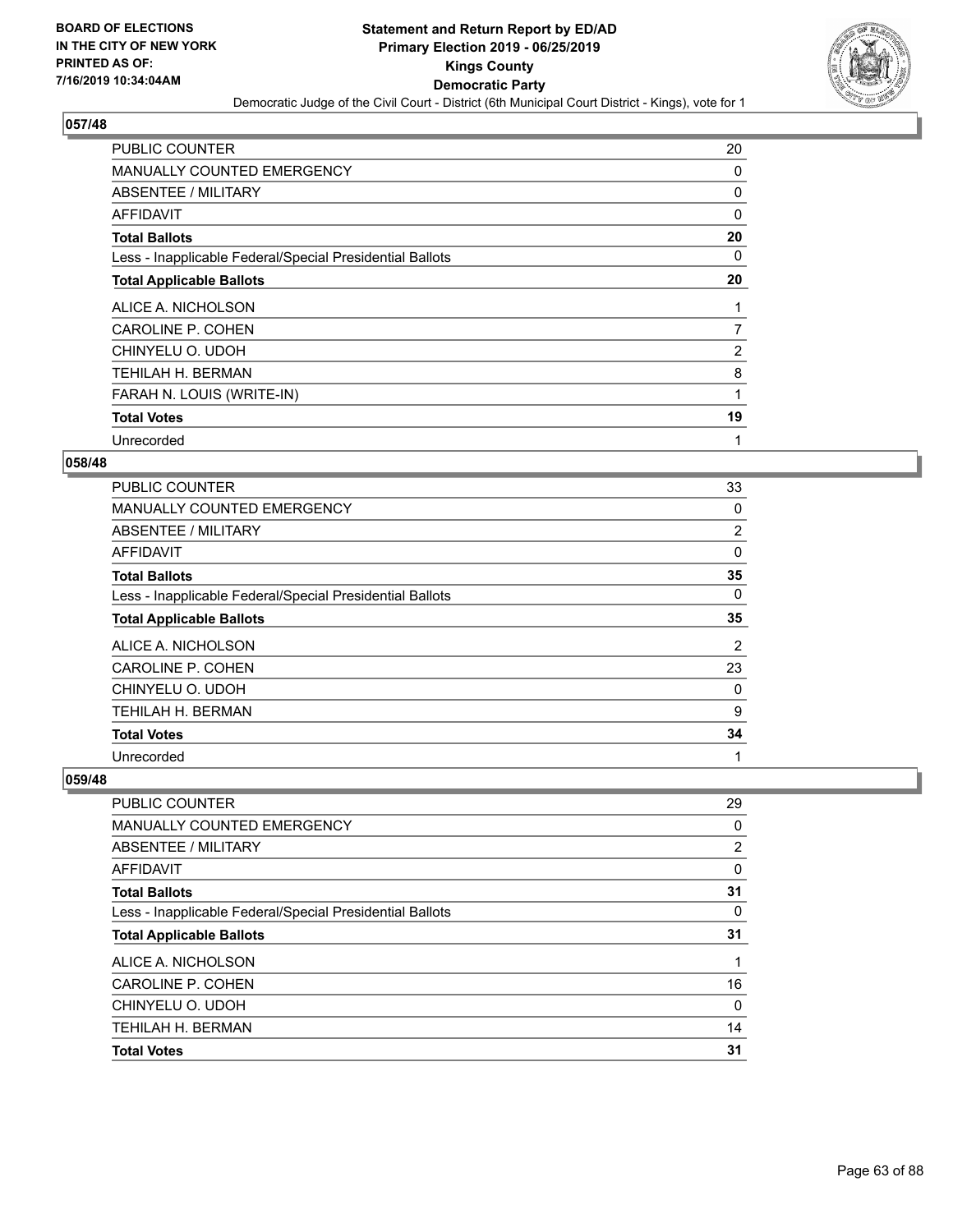

| <b>PUBLIC COUNTER</b>                                    | 52       |
|----------------------------------------------------------|----------|
| MANUALLY COUNTED EMERGENCY                               | $\Omega$ |
| ABSENTEE / MILITARY                                      |          |
| AFFIDAVIT                                                |          |
| <b>Total Ballots</b>                                     | 54       |
| Less - Inapplicable Federal/Special Presidential Ballots | 0        |
|                                                          |          |
| <b>Total Applicable Ballots</b>                          | 54       |
| ALICE A. NICHOLSON                                       |          |
| CAROLINE P. COHEN                                        | 21       |
| CHINYELU O. UDOH                                         | 1        |
| TEHILAH H. BERMAN                                        | 31       |

## **061/48**

| PUBLIC COUNTER                                           | 47       |
|----------------------------------------------------------|----------|
| MANUALLY COUNTED EMERGENCY                               | 0        |
| ABSENTEE / MILITARY                                      | 0        |
| AFFIDAVIT                                                | $\Omega$ |
| <b>Total Ballots</b>                                     | 47       |
| Less - Inapplicable Federal/Special Presidential Ballots | 0        |
| <b>Total Applicable Ballots</b>                          | 47       |
| ALICE A. NICHOLSON                                       | 3        |
| CAROLINE P. COHEN                                        | 20       |
| CHINYELU O. UDOH                                         | 0        |
| TEHILAH H. BERMAN                                        | 23       |
| <b>Total Votes</b>                                       | 46       |
| Unrecorded                                               | 1        |

| <b>PUBLIC COUNTER</b>                                    | 43             |
|----------------------------------------------------------|----------------|
| MANUALLY COUNTED EMERGENCY                               | 0              |
| ABSENTEE / MILITARY                                      | 3              |
| AFFIDAVIT                                                | 0              |
| <b>Total Ballots</b>                                     | 46             |
| Less - Inapplicable Federal/Special Presidential Ballots | 0              |
| <b>Total Applicable Ballots</b>                          | 46             |
| ALICE A. NICHOLSON                                       | 5              |
| CAROLINE P. COHEN                                        | 18             |
| CHINYELU O. UDOH                                         | 1              |
| TEHILAH H. BERMAN                                        | 18             |
| DEVORA FEIT (WRITE-IN)                                   | 2              |
| <b>Total Votes</b>                                       | 44             |
| Unrecorded                                               | $\overline{2}$ |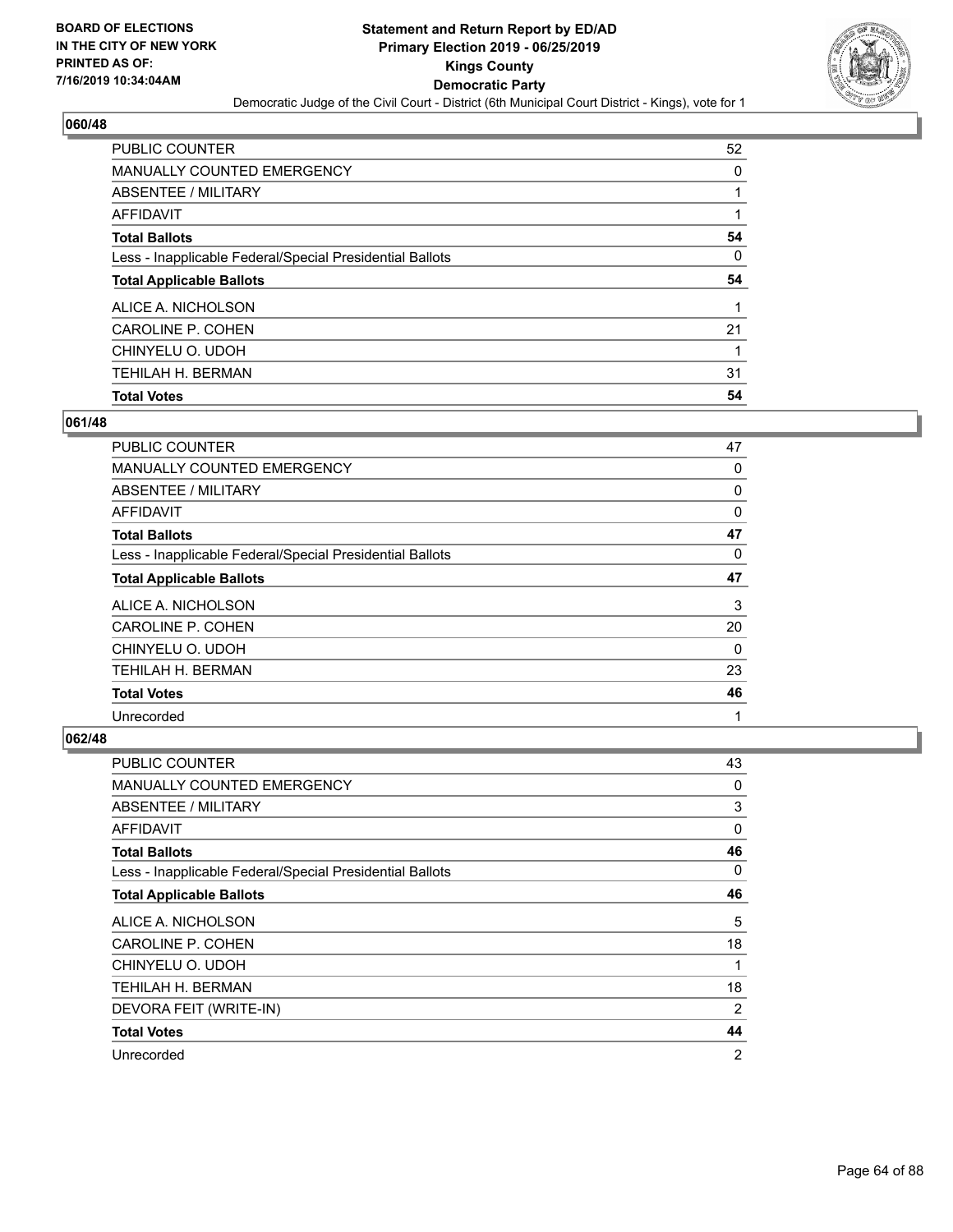

| PUBLIC COUNTER                                           | 74 |
|----------------------------------------------------------|----|
| <b>MANUALLY COUNTED EMERGENCY</b>                        | 0  |
| ABSENTEE / MILITARY                                      | 3  |
| AFFIDAVIT                                                | 1  |
| <b>Total Ballots</b>                                     | 78 |
| Less - Inapplicable Federal/Special Presidential Ballots | 0  |
| <b>Total Applicable Ballots</b>                          | 78 |
| ALICE A. NICHOLSON                                       | 9  |
| <b>CAROLINE P. COHEN</b>                                 | 23 |
| CHINYELU O. UDOH                                         | 8  |
| <b>TEHILAH H. BERMAN</b>                                 | 22 |
|                                                          |    |
| UNATTRIBUTABLE WRITE-IN (WRITE-IN)                       |    |
| <b>Total Votes</b>                                       | 63 |

| <b>PUBLIC COUNTER</b>                                    | 27             |
|----------------------------------------------------------|----------------|
| <b>MANUALLY COUNTED EMERGENCY</b>                        | 0              |
| ABSENTEE / MILITARY                                      | 3              |
| <b>AFFIDAVIT</b>                                         | $\Omega$       |
| <b>Total Ballots</b>                                     | 30             |
| Less - Inapplicable Federal/Special Presidential Ballots | 0              |
| <b>Total Applicable Ballots</b>                          | 30             |
| ALICE A. NICHOLSON                                       | 0              |
| <b>CAROLINE P. COHEN</b>                                 | 8              |
| CHINYELU O. UDOH                                         | 1              |
| TEHILAH H. BERMAN                                        | 16             |
| IAMA GIRSHEK (WRITE-IN)                                  | 1              |
| IAN D. GIRSHEK (WRITE-IN)                                | $\mathbf{1}$   |
| UNATTRIBUTABLE WRITE-IN (WRITE-IN)                       | 1              |
| <b>Total Votes</b>                                       | 28             |
| Unrecorded                                               | $\overline{2}$ |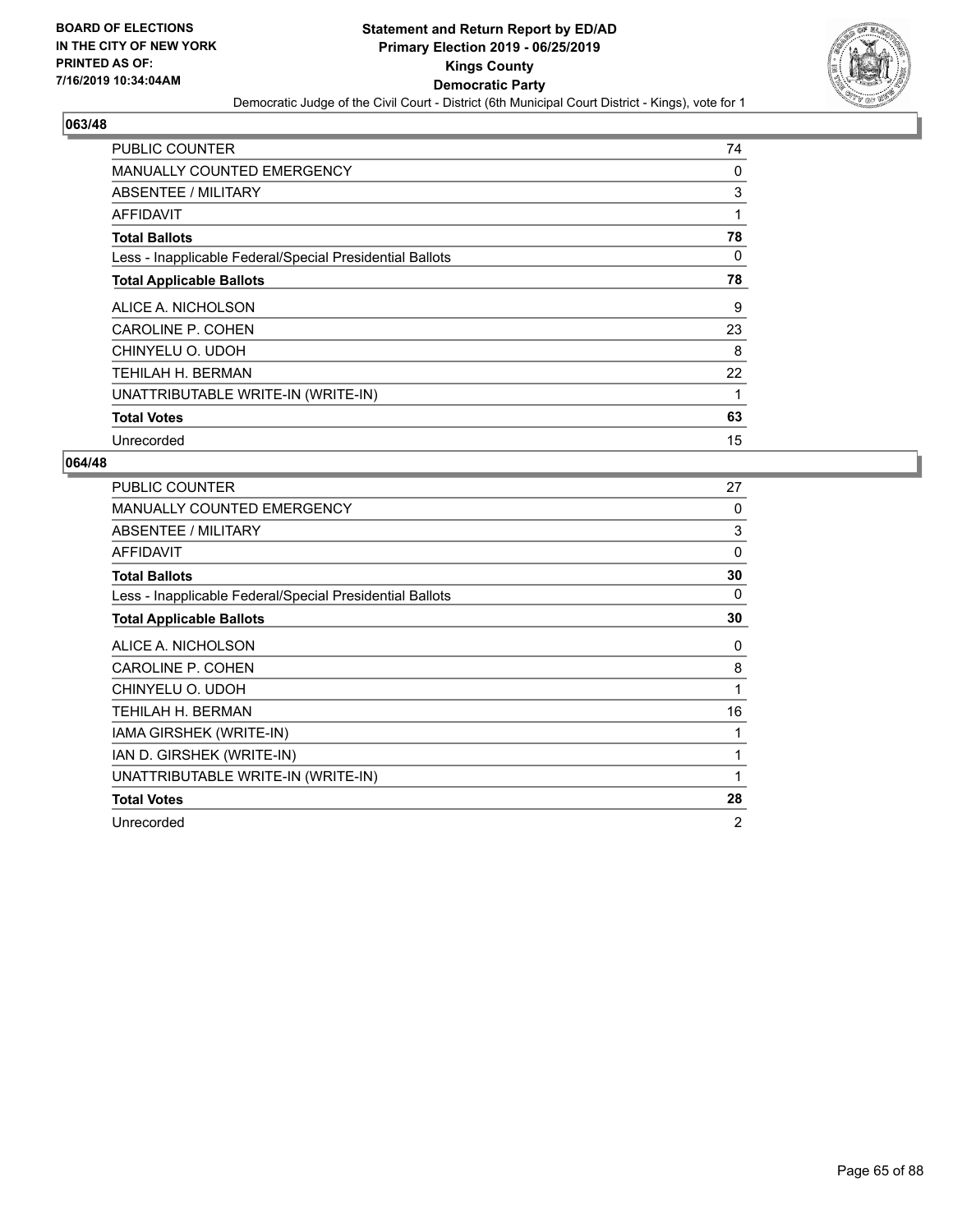

| PUBLIC COUNTER                                           | 27           |
|----------------------------------------------------------|--------------|
| <b>MANUALLY COUNTED EMERGENCY</b>                        | 0            |
| ABSENTEE / MILITARY                                      | 4            |
| AFFIDAVIT                                                | $\mathbf{0}$ |
| <b>Total Ballots</b>                                     | 31           |
| Less - Inapplicable Federal/Special Presidential Ballots | 0            |
| <b>Total Applicable Ballots</b>                          | 31           |
| ALICE A. NICHOLSON                                       | 4            |
| <b>CAROLINE P. COHEN</b>                                 | 7            |
|                                                          |              |
| CHINYELU O. UDOH                                         | 2            |
| TEHILAH H. BERMAN                                        | 16           |
| ELIZABETH WARREN (WRITE-IN)                              | 1            |
| <b>Total Votes</b>                                       | 30           |

## **066/48**

| <b>PUBLIC COUNTER</b>                                    | 18       |
|----------------------------------------------------------|----------|
| <b>MANUALLY COUNTED EMERGENCY</b>                        | 0        |
| ABSENTEE / MILITARY                                      |          |
| <b>AFFIDAVIT</b>                                         | 0        |
| <b>Total Ballots</b>                                     | 19       |
| Less - Inapplicable Federal/Special Presidential Ballots | 0        |
| <b>Total Applicable Ballots</b>                          | 19       |
| ALICE A. NICHOLSON                                       | $\Omega$ |
| CAROLINE P. COHEN                                        | 3        |
| CHINYELU O. UDOH                                         | $\Omega$ |
| TEHILAH H. BERMAN                                        | 16       |
| <b>Total Votes</b>                                       | 19       |

| <b>PUBLIC COUNTER</b>                                    | 63       |
|----------------------------------------------------------|----------|
| MANUALLY COUNTED EMERGENCY                               | 0        |
| ABSENTEE / MILITARY                                      | 3        |
| AFFIDAVIT                                                | $\Omega$ |
| <b>Total Ballots</b>                                     | 66       |
| Less - Inapplicable Federal/Special Presidential Ballots | 0        |
|                                                          |          |
| <b>Total Applicable Ballots</b>                          | 66       |
| ALICE A. NICHOLSON                                       | 6        |
| CAROLINE P. COHEN                                        | 27       |
| CHINYELU O. UDOH                                         | 2        |
| TEHILAH H. BERMAN                                        | 31       |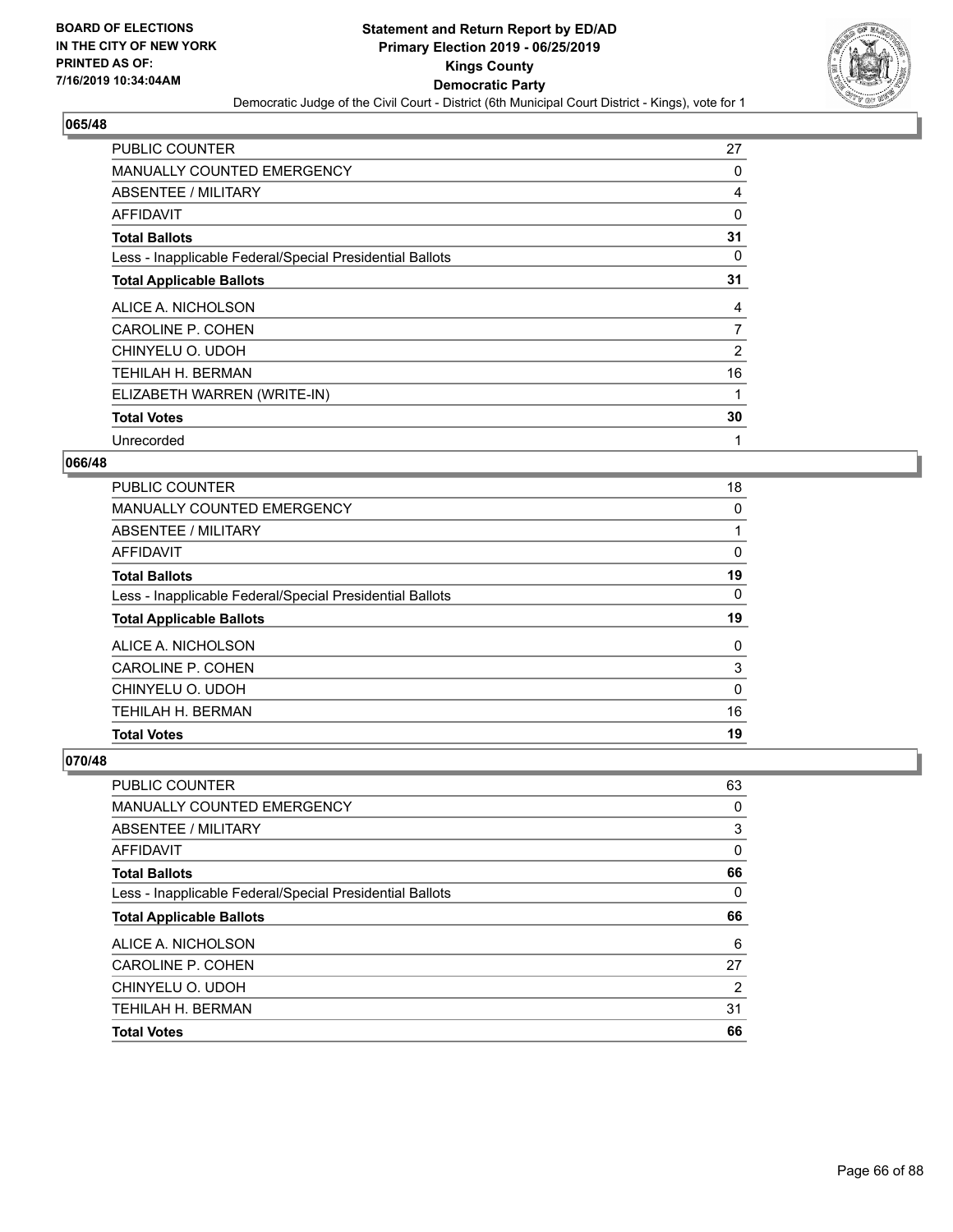

| PUBLIC COUNTER                                           | 55 |
|----------------------------------------------------------|----|
| MANUALLY COUNTED EMERGENCY                               | 0  |
| ABSENTEE / MILITARY                                      | 0  |
| AFFIDAVIT                                                | 0  |
| <b>Total Ballots</b>                                     | 55 |
| Less - Inapplicable Federal/Special Presidential Ballots | 0  |
| <b>Total Applicable Ballots</b>                          | 55 |
| ALICE A. NICHOLSON                                       | 5  |
| CAROLINE P. COHEN                                        | 31 |
| CHINYELU O. UDOH                                         | 14 |
| TEHILAH H. BERMAN                                        | 3  |
| FRED JONES (WRITE-IN)                                    | 1  |
| <b>Total Votes</b>                                       | 54 |
|                                                          |    |

## **064/52**

| PUBLIC COUNTER                                           | 78 |
|----------------------------------------------------------|----|
| <b>MANUALLY COUNTED EMERGENCY</b>                        | 0  |
| ABSENTEE / MILITARY                                      | 3  |
| AFFIDAVIT                                                | 1  |
| <b>Total Ballots</b>                                     | 82 |
| Less - Inapplicable Federal/Special Presidential Ballots | 0  |
| <b>Total Applicable Ballots</b>                          | 82 |
| ALICE A. NICHOLSON                                       | 8  |
| CAROLINE P. COHEN                                        | 50 |
| CHINYELU O. UDOH                                         | 10 |
| TEHILAH H. BERMAN                                        | 8  |
| <b>Total Votes</b>                                       | 76 |
| Unrecorded                                               | 6  |

| <b>PUBLIC COUNTER</b>                                    | 87 |
|----------------------------------------------------------|----|
| MANUALLY COUNTED EMERGENCY                               | 0  |
| ABSENTEE / MILITARY                                      | 0  |
| AFFIDAVIT                                                | 0  |
| <b>Total Ballots</b>                                     | 87 |
| Less - Inapplicable Federal/Special Presidential Ballots | 0  |
| <b>Total Applicable Ballots</b>                          | 87 |
| ALICE A. NICHOLSON                                       | 8  |
| <b>CAROLINE P. COHEN</b>                                 | 56 |
| CHINYELU O. UDOH                                         | 15 |
| <b>TEHILAH H. BERMAN</b>                                 | 7  |
| <b>Total Votes</b>                                       | 86 |
| Unrecorded                                               | 1  |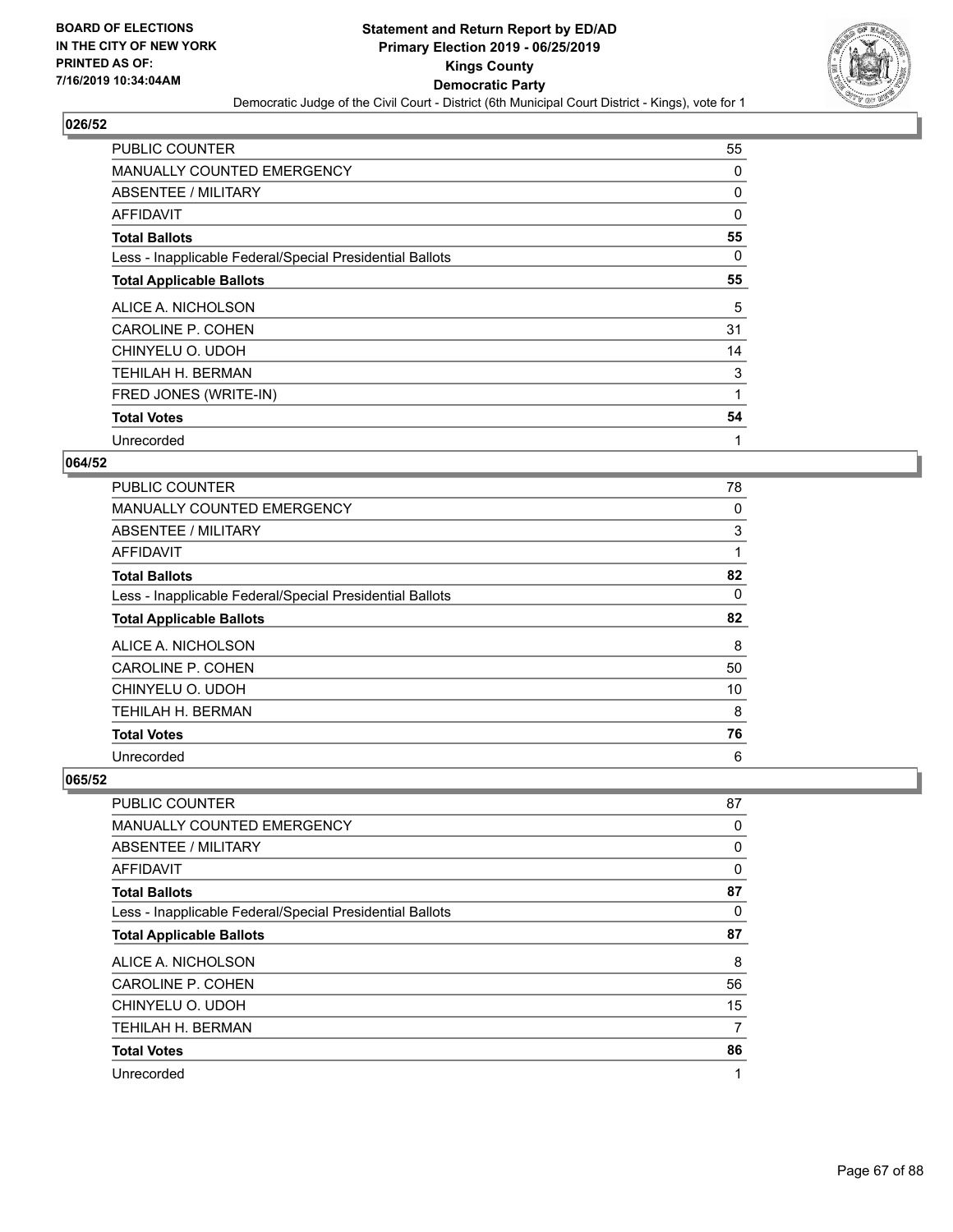

| <b>PUBLIC COUNTER</b>                                    | 96 |
|----------------------------------------------------------|----|
| <b>MANUALLY COUNTED EMERGENCY</b>                        | 0  |
| ABSENTEE / MILITARY                                      |    |
| AFFIDAVIT                                                | 0  |
| <b>Total Ballots</b>                                     | 97 |
| Less - Inapplicable Federal/Special Presidential Ballots | 0  |
|                                                          |    |
| <b>Total Applicable Ballots</b>                          | 97 |
| ALICE A. NICHOLSON                                       | 4  |
| CAROLINE P. COHEN                                        | 51 |
| CHINYELU O. UDOH                                         | 29 |
| <b>TEHILAH H. BERMAN</b>                                 | 13 |

## **067/52**

| PUBLIC COUNTER                                           | 65             |
|----------------------------------------------------------|----------------|
| <b>MANUALLY COUNTED EMERGENCY</b>                        | 0              |
| ABSENTEE / MILITARY                                      | $\overline{2}$ |
| AFFIDAVIT                                                | 0              |
| <b>Total Ballots</b>                                     | 67             |
| Less - Inapplicable Federal/Special Presidential Ballots | 0              |
| <b>Total Applicable Ballots</b>                          | 67             |
| ALICE A. NICHOLSON                                       | 4              |
| <b>CAROLINE P. COHEN</b>                                 | 34             |
| CHINYELU O. UDOH                                         | 12             |
| TEHILAH H. BERMAN                                        | 13             |
| <b>Total Votes</b>                                       | 63             |
| Unrecorded                                               | 4              |

| AFFIDAVIT<br><b>Total Ballots</b>                        | 0<br>113 |
|----------------------------------------------------------|----------|
| Less - Inapplicable Federal/Special Presidential Ballots | 0        |
| <b>Total Applicable Ballots</b>                          | 113      |
| ALICE A. NICHOLSON                                       | 11       |
| CAROLINE P. COHEN                                        | 77       |
| CHINYELU O. UDOH                                         | 14       |
| <b>TEHILAH H. BERMAN</b>                                 | 10       |
| ROBERT C NEWMAN (WRITE-IN)                               | 1        |
| <b>Total Votes</b>                                       | 113      |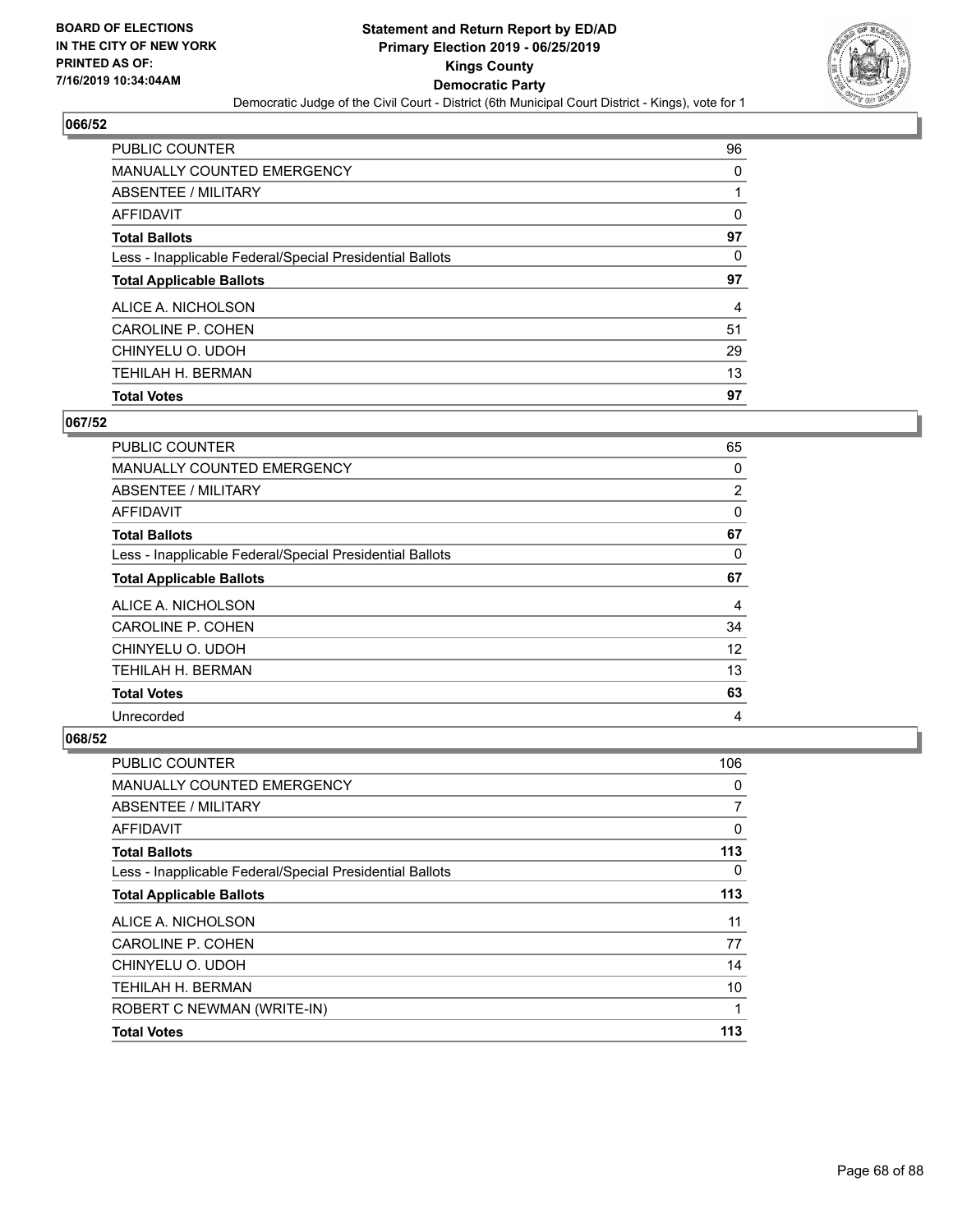

| PUBLIC COUNTER                                           | 99               |
|----------------------------------------------------------|------------------|
| MANUALLY COUNTED EMERGENCY                               | 0                |
| ABSENTEE / MILITARY                                      | 3                |
| AFFIDAVIT                                                | 0                |
| <b>Total Ballots</b>                                     | 102              |
| Less - Inapplicable Federal/Special Presidential Ballots | 0                |
| <b>Total Applicable Ballots</b>                          | 102 <sub>2</sub> |
| ALICE A. NICHOLSON                                       | 4                |
| <b>CAROLINE P. COHEN</b>                                 | 64               |
| CHINYELU O. UDOH                                         | 19               |
| <b>TEHILAH H. BERMAN</b>                                 | 8                |
| <b>Total Votes</b>                                       | 95               |
| Unrecorded                                               | 7                |

## **070/52**

| PUBLIC COUNTER                                           | 122            |
|----------------------------------------------------------|----------------|
| <b>MANUALLY COUNTED EMERGENCY</b>                        | $\Omega$       |
| ABSENTEE / MILITARY                                      | 2              |
| <b>AFFIDAVIT</b>                                         | 0              |
| <b>Total Ballots</b>                                     | 124            |
| Less - Inapplicable Federal/Special Presidential Ballots | 0              |
| <b>Total Applicable Ballots</b>                          | 124            |
| ALICE A. NICHOLSON                                       | 12             |
| <b>CAROLINE P. COHEN</b>                                 | 69             |
| CHINYELU O. UDOH                                         | 30             |
| TEHILAH H. BERMAN                                        | 11             |
| <b>Total Votes</b>                                       | 122            |
| Unrecorded                                               | $\overline{2}$ |

| PUBLIC COUNTER                                           | 101 |
|----------------------------------------------------------|-----|
| MANUALLY COUNTED EMERGENCY                               | 0   |
| ABSENTEE / MILITARY                                      | 2   |
| AFFIDAVIT                                                | 0   |
| <b>Total Ballots</b>                                     | 103 |
| Less - Inapplicable Federal/Special Presidential Ballots | 0   |
| <b>Total Applicable Ballots</b>                          | 103 |
| ALICE A. NICHOLSON                                       | 6   |
| CAROLINE P. COHEN                                        | 65  |
| CHINYELU O. UDOH                                         | 20  |
| TEHILAH H. BERMAN                                        | 9   |
| XMAYLA POE (WRITE-IN)                                    | 1   |
| <b>Total Votes</b>                                       | 101 |
| Unrecorded                                               | 2   |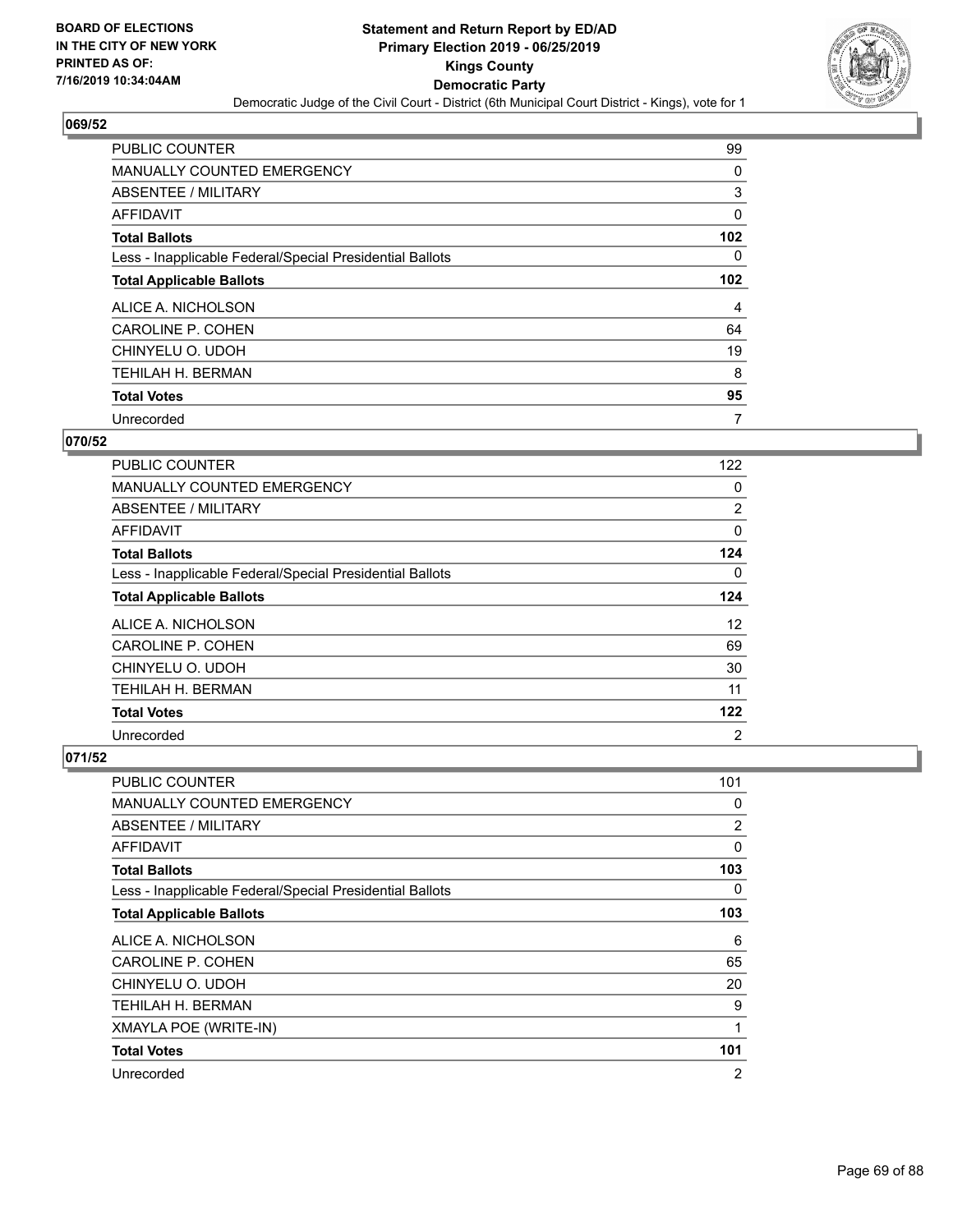

| PUBLIC COUNTER                                           | 61             |
|----------------------------------------------------------|----------------|
| <b>MANUALLY COUNTED EMERGENCY</b>                        | 0              |
| ABSENTEE / MILITARY                                      |                |
| <b>AFFIDAVIT</b>                                         |                |
| <b>Total Ballots</b>                                     | 63             |
| Less - Inapplicable Federal/Special Presidential Ballots | 0              |
| <b>Total Applicable Ballots</b>                          | 63             |
| ALICE A. NICHOLSON                                       | 5              |
| CAROLINE P. COHEN                                        | 30             |
| CHINYELU O. UDOH                                         | 18             |
| <b>TEHILAH H. BERMAN</b>                                 | 8              |
| <b>Total Votes</b>                                       | 61             |
| Unrecorded                                               | $\overline{2}$ |

## **073/52**

| <b>PUBLIC COUNTER</b>                                    | 79 |
|----------------------------------------------------------|----|
| <b>MANUALLY COUNTED EMERGENCY</b>                        | 0  |
| ABSENTEE / MILITARY                                      | 2  |
| <b>AFFIDAVIT</b>                                         | 0  |
| <b>Total Ballots</b>                                     | 81 |
| Less - Inapplicable Federal/Special Presidential Ballots | 0  |
| <b>Total Applicable Ballots</b>                          | 81 |
| ALICE A. NICHOLSON                                       | 13 |
| <b>CAROLINE P. COHEN</b>                                 | 35 |
| CHINYELU O. UDOH                                         | 23 |
| TEHILAH H. BERMAN                                        | 6  |
| <b>Total Votes</b>                                       | 77 |
| Unrecorded                                               | 4  |

| PUBLIC COUNTER                                           | 53           |
|----------------------------------------------------------|--------------|
| <b>MANUALLY COUNTED EMERGENCY</b>                        | 0            |
| ABSENTEE / MILITARY                                      | 4            |
| AFFIDAVIT                                                | $\mathbf{0}$ |
| <b>Total Ballots</b>                                     | 57           |
| Less - Inapplicable Federal/Special Presidential Ballots | 0            |
| <b>Total Applicable Ballots</b>                          | 57           |
| ALICE A. NICHOLSON                                       | 10           |
| <b>CAROLINE P. COHEN</b>                                 | 27           |
| CHINYELU O. UDOH                                         | 11           |
| TEHILAH H. BERMAN                                        | 7            |
| JENNIFER LEVY (WRITE-IN)                                 | 1            |
| <b>Total Votes</b>                                       | 56           |
| Unrecorded                                               | 1            |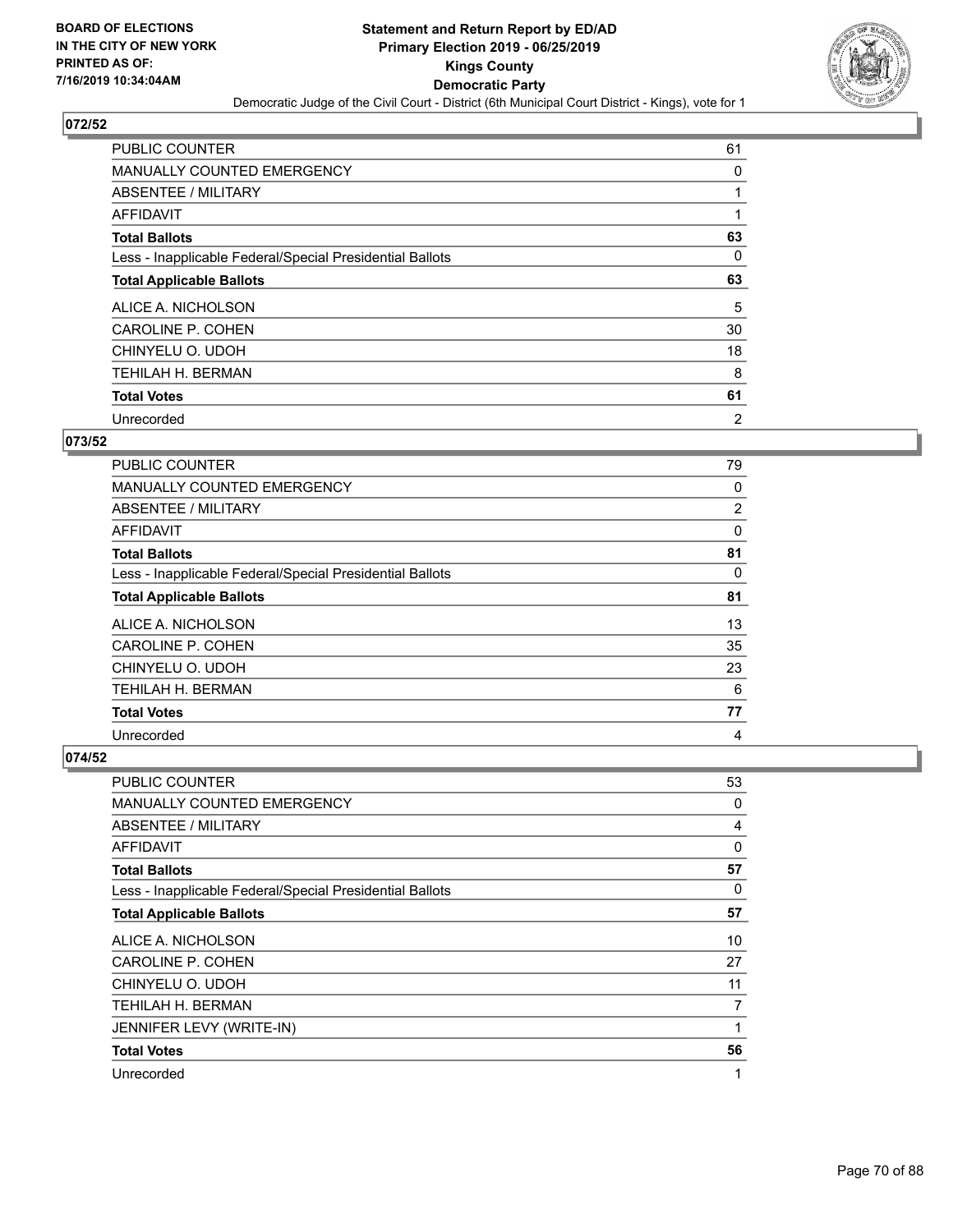

| PUBLIC COUNTER                                           | 91             |
|----------------------------------------------------------|----------------|
| MANUALLY COUNTED EMERGENCY                               | 0              |
| ABSENTEE / MILITARY                                      |                |
| AFFIDAVIT                                                | 0              |
| <b>Total Ballots</b>                                     | 92             |
| Less - Inapplicable Federal/Special Presidential Ballots | 0              |
| <b>Total Applicable Ballots</b>                          | 92             |
| ALICE A. NICHOLSON                                       | 16             |
| <b>CAROLINE P. COHEN</b>                                 | 37             |
| CHINYELU O. UDOH                                         | 28             |
| TEHILAH H. BERMAN                                        | 9              |
| <b>Total Votes</b>                                       | 90             |
| Unrecorded                                               | $\overline{2}$ |

# **076/52**

| PUBLIC COUNTER                                           | 40 |
|----------------------------------------------------------|----|
| <b>MANUALLY COUNTED EMERGENCY</b>                        | 0  |
| <b>ABSENTEE / MILITARY</b>                               | 1  |
| <b>AFFIDAVIT</b>                                         | 0  |
| <b>Total Ballots</b>                                     | 41 |
| Less - Inapplicable Federal/Special Presidential Ballots | 0  |
| <b>Total Applicable Ballots</b>                          | 41 |
| ALICE A. NICHOLSON                                       | 8  |
| <b>CAROLINE P. COHEN</b>                                 | 16 |
| CHINYELU O. UDOH                                         | 10 |
| TEHILAH H. BERMAN                                        | 5  |
| NOAH D. POWLEN (WRITE-IN)                                | 1  |
| <b>Total Votes</b>                                       | 40 |
| Unrecorded                                               | 1  |

| <b>PUBLIC COUNTER</b>                                    | 74 |
|----------------------------------------------------------|----|
| MANUALLY COUNTED EMERGENCY                               | 0  |
| <b>ABSENTEE / MILITARY</b>                               |    |
| AFFIDAVIT                                                | 0  |
| <b>Total Ballots</b>                                     | 75 |
| Less - Inapplicable Federal/Special Presidential Ballots | 0  |
| <b>Total Applicable Ballots</b>                          | 75 |
| ALICE A. NICHOLSON                                       | 7  |
| CAROLINE P. COHEN                                        | 39 |
| CHINYELU O. UDOH                                         | 14 |
| TEHILAH H. BERMAN                                        | 3  |
| UNATTRIBUTABLE WRITE-IN (WRITE-IN)                       | 1  |
| <b>Total Votes</b>                                       | 64 |
| Unrecorded                                               | 11 |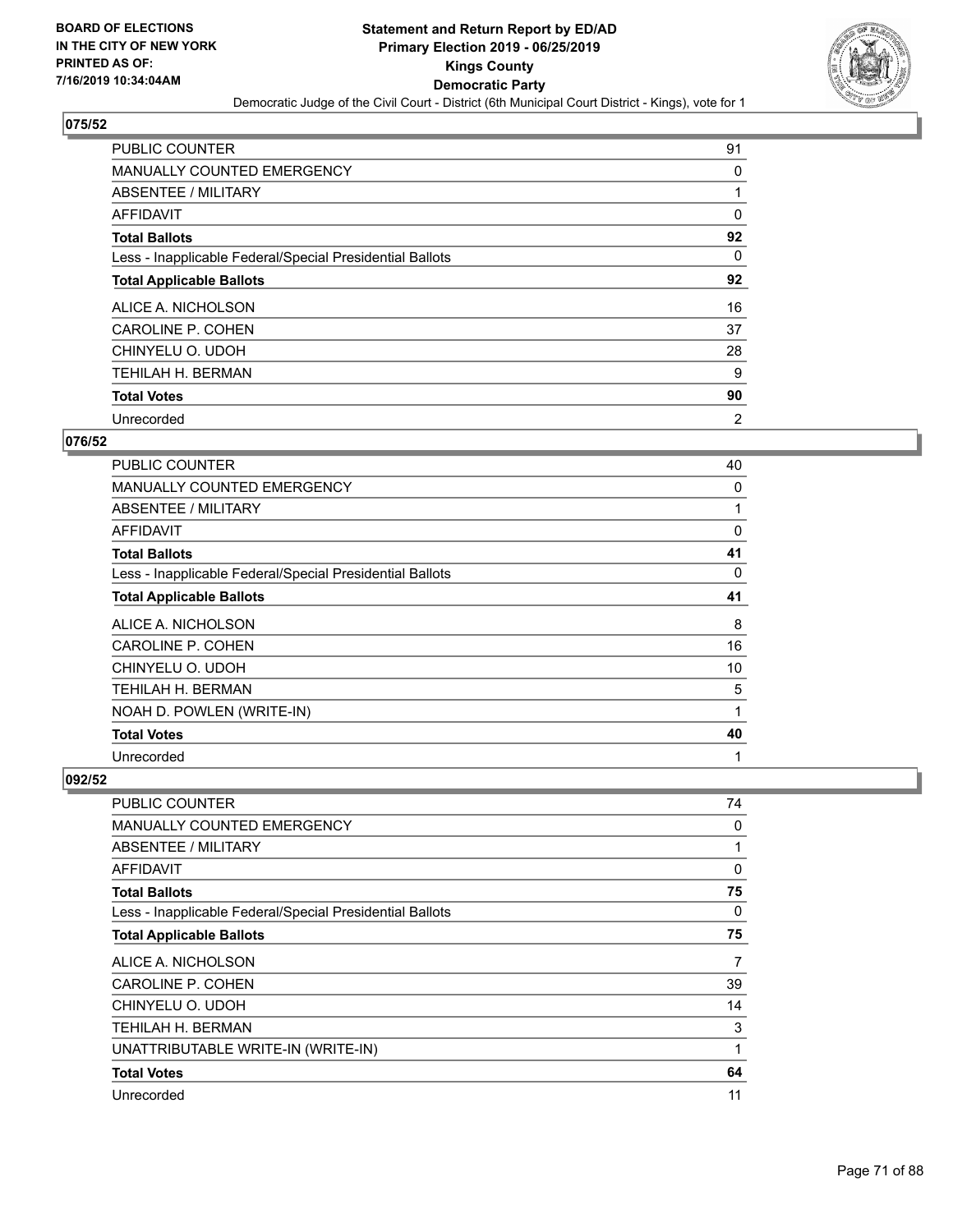

| <b>PUBLIC COUNTER</b>                                    | 66             |
|----------------------------------------------------------|----------------|
| <b>MANUALLY COUNTED EMERGENCY</b>                        | 0              |
| ABSENTEE / MILITARY                                      |                |
| AFFIDAVIT                                                | 0              |
| <b>Total Ballots</b>                                     | 67             |
| Less - Inapplicable Federal/Special Presidential Ballots | 0              |
| <b>Total Applicable Ballots</b>                          | 67             |
| ALICE A. NICHOLSON                                       | $\overline{2}$ |
| CAROLINE P. COHEN                                        | 40             |
| CHINYELU O. UDOH                                         | 15             |
| TEHILAH H. BERMAN                                        | 9              |
| <b>Total Votes</b>                                       | 66             |
| Unrecorded                                               | 1              |

## **103/52**

| <b>PUBLIC COUNTER</b>                                    | 86             |
|----------------------------------------------------------|----------------|
| MANUALLY COUNTED EMERGENCY                               | 0              |
| ABSENTEE / MILITARY                                      |                |
| <b>AFFIDAVIT</b>                                         | 0              |
| <b>Total Ballots</b>                                     | 87             |
| Less - Inapplicable Federal/Special Presidential Ballots | 0              |
| <b>Total Applicable Ballots</b>                          | 87             |
| ALICE A. NICHOLSON                                       | 9              |
| CAROLINE P. COHEN                                        | 59             |
| CHINYELU O. UDOH                                         | 11             |
| TEHILAH H. BERMAN                                        | 6              |
| <b>Total Votes</b>                                       | 85             |
| Unrecorded                                               | $\overline{2}$ |

| PUBLIC COUNTER                                           | 98  |
|----------------------------------------------------------|-----|
| MANUALLY COUNTED EMERGENCY                               | 0   |
| ABSENTEE / MILITARY                                      | 3   |
| AFFIDAVIT                                                | 1   |
| <b>Total Ballots</b>                                     | 102 |
| Less - Inapplicable Federal/Special Presidential Ballots | 0   |
| <b>Total Applicable Ballots</b>                          | 102 |
| ALICE A. NICHOLSON                                       | 15  |
| <b>CAROLINE P. COHEN</b>                                 | 49  |
| CHINYELU O. UDOH                                         | 27  |
| TEHILAH H. BERMAN                                        | 5   |
| LAURS JACOBSON (WRITE-IN)                                | 1   |
| <b>Total Votes</b>                                       | 97  |
| Unrecorded                                               | 5   |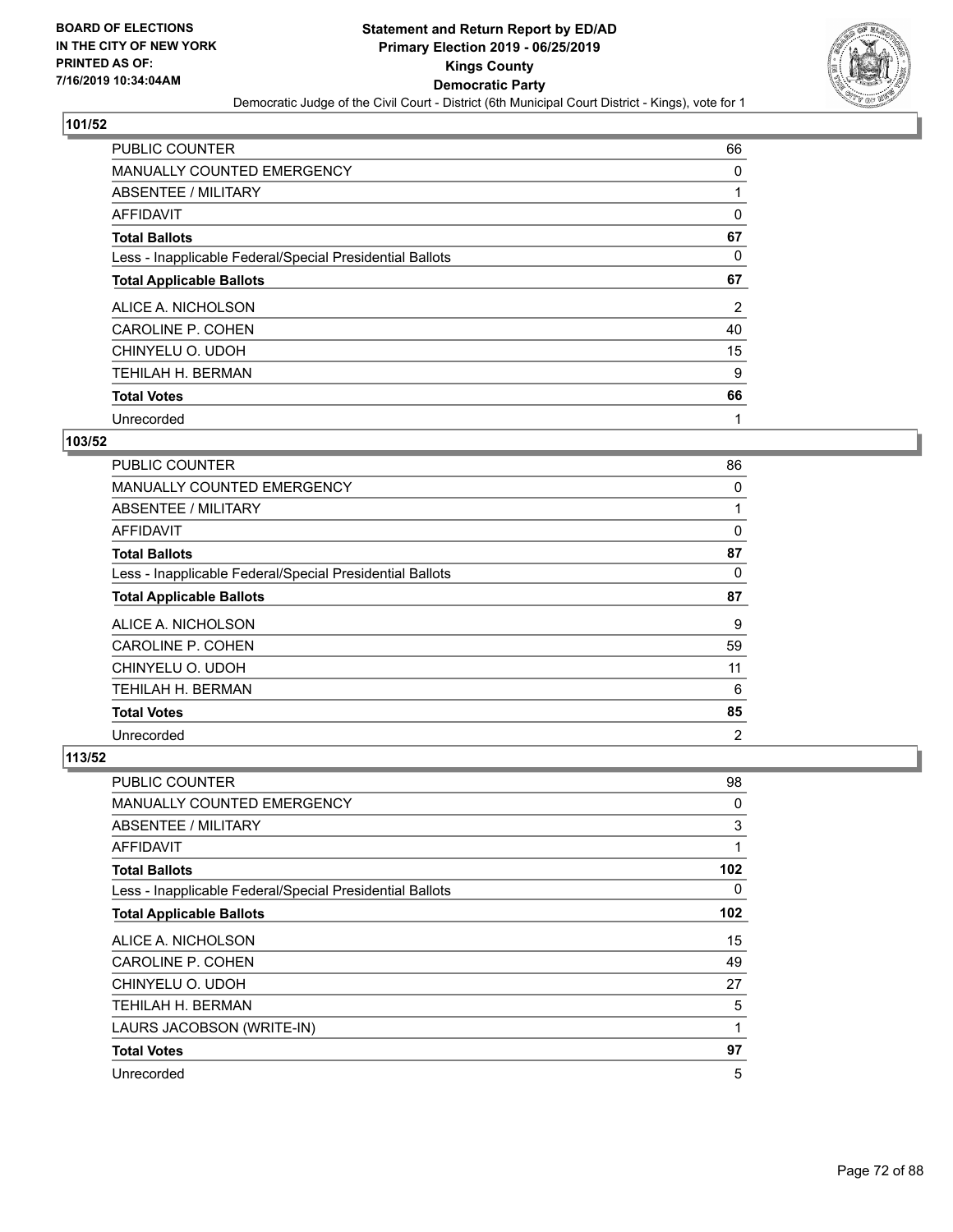

| <b>PUBLIC COUNTER</b>                                    | 23 |
|----------------------------------------------------------|----|
| <b>MANUALLY COUNTED EMERGENCY</b>                        | 0  |
| ABSENTEE / MILITARY                                      | 2  |
| AFFIDAVIT                                                |    |
| <b>Total Ballots</b>                                     | 26 |
| Less - Inapplicable Federal/Special Presidential Ballots | 0  |
| <b>Total Applicable Ballots</b>                          | 26 |
| ALICE A. NICHOLSON                                       | 10 |
| <b>CAROLINE P. COHEN</b>                                 | 8  |
| CHINYELU O. UDOH                                         | 5  |
| TEHILAH H. BERMAN                                        | 2  |
| <b>Total Votes</b>                                       | 25 |
| Unrecorded                                               | 1  |

#### **060/57**

| <b>PUBLIC COUNTER</b>                                    | 46       |
|----------------------------------------------------------|----------|
| <b>MANUALLY COUNTED EMERGENCY</b>                        | 0        |
| ABSENTEE / MILITARY                                      | 1        |
| <b>AFFIDAVIT</b>                                         | 0        |
| <b>Total Ballots</b>                                     | 47       |
| Less - Inapplicable Federal/Special Presidential Ballots | $\Omega$ |
| <b>Total Applicable Ballots</b>                          | 47       |
| ALICE A. NICHOLSON                                       | 11       |
| <b>CAROLINE P. COHEN</b>                                 | 16       |
| CHINYELU O. UDOH                                         | 13       |
| TEHILAH H. BERMAN                                        | 3        |
| SONIA SOTOMAYOR (WRITE-IN)                               | 1        |
| <b>Total Votes</b>                                       | 44       |
| Unrecorded                                               | 3        |

| <b>PUBLIC COUNTER</b>                                    | 65 |
|----------------------------------------------------------|----|
| MANUALLY COUNTED EMERGENCY                               | 0  |
| ABSENTEE / MILITARY                                      | 2  |
| AFFIDAVIT                                                | 2  |
| <b>Total Ballots</b>                                     | 69 |
| Less - Inapplicable Federal/Special Presidential Ballots | 0  |
| <b>Total Applicable Ballots</b>                          | 69 |
| ALICE A. NICHOLSON                                       | 15 |
| CAROLINE P. COHEN                                        | 31 |
| CHINYELU O. UDOH                                         | 16 |
| TEHILAH H. BERMAN                                        | 2  |
| ESPERANZA NIEMAS (WRITE-IN)                              | 1  |
| <b>Total Votes</b>                                       | 65 |
| Unrecorded                                               | 4  |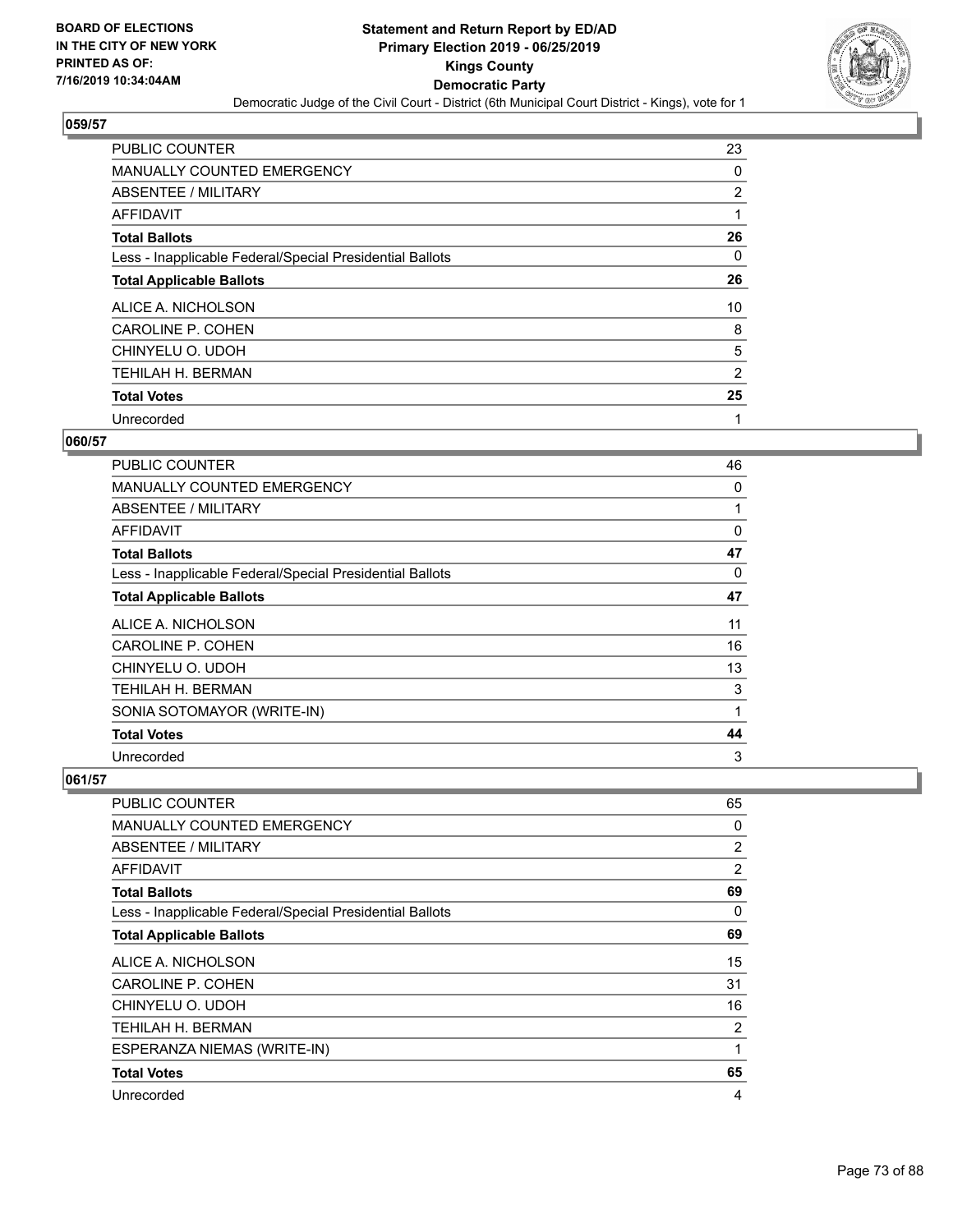

| <b>PUBLIC COUNTER</b>                                    | 72             |
|----------------------------------------------------------|----------------|
| <b>MANUALLY COUNTED EMERGENCY</b>                        | 0              |
| ABSENTEE / MILITARY                                      |                |
| AFFIDAVIT                                                |                |
| <b>Total Ballots</b>                                     | 74             |
| Less - Inapplicable Federal/Special Presidential Ballots | $\Omega$       |
| <b>Total Applicable Ballots</b>                          | 74             |
| ALICE A. NICHOLSON                                       | 17             |
| CAROLINE P. COHEN                                        | 36             |
| CHINYELU O. UDOH                                         | 14             |
| TEHILAH H. BERMAN                                        | 5              |
| <b>Total Votes</b>                                       | 72             |
| Unrecorded                                               | $\overline{2}$ |

### **064/57**

| <b>PUBLIC COUNTER</b>                                    | 82 |
|----------------------------------------------------------|----|
| MANUALLY COUNTED EMERGENCY                               | 0  |
| ABSENTEE / MILITARY                                      |    |
| <b>AFFIDAVIT</b>                                         | 0  |
| <b>Total Ballots</b>                                     | 83 |
| Less - Inapplicable Federal/Special Presidential Ballots | 0  |
| <b>Total Applicable Ballots</b>                          | 83 |
| ALICE A. NICHOLSON                                       | 11 |
| <b>CAROLINE P. COHEN</b>                                 | 41 |
| CHINYELU O. UDOH                                         | 24 |
| TEHILAH H. BERMAN                                        | 4  |
| <b>Total Votes</b>                                       | 80 |
| Unrecorded                                               | 3  |

| <b>PUBLIC COUNTER</b>                                    | 58                |
|----------------------------------------------------------|-------------------|
| <b>MANUALLY COUNTED EMERGENCY</b>                        | 0                 |
| ABSENTEE / MILITARY                                      | 0                 |
| AFFIDAVIT                                                | 0                 |
| <b>Total Ballots</b>                                     | 58                |
| Less - Inapplicable Federal/Special Presidential Ballots | 0                 |
| <b>Total Applicable Ballots</b>                          | 58                |
| ALICE A. NICHOLSON                                       | $12 \overline{ }$ |
| CAROLINE P. COHEN                                        | 28                |
| CHINYELU O. UDOH                                         | 15                |
| <b>TEHILAH H. BERMAN</b>                                 | 1                 |
| <b>Total Votes</b>                                       | 56                |
| Unrecorded                                               | $\overline{2}$    |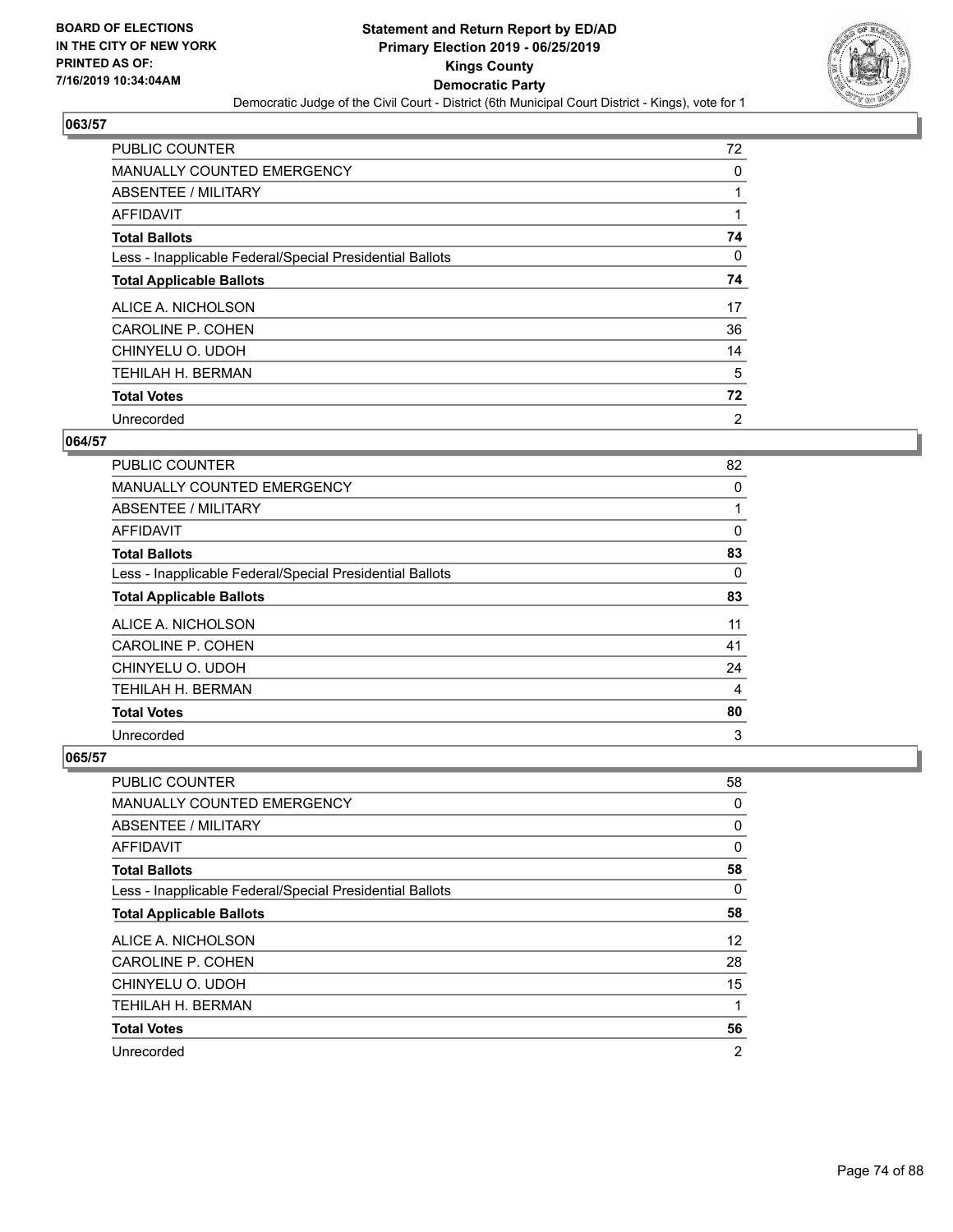

| <b>PUBLIC COUNTER</b>                                    | 44 |
|----------------------------------------------------------|----|
| MANUALLY COUNTED EMERGENCY                               | 0  |
| ABSENTEE / MILITARY                                      | 1  |
| <b>AFFIDAVIT</b>                                         | 0  |
| <b>Total Ballots</b>                                     | 45 |
| Less - Inapplicable Federal/Special Presidential Ballots | 0  |
| <b>Total Applicable Ballots</b>                          | 45 |
| ALICE A. NICHOLSON                                       | 12 |
| CAROLINE P. COHEN                                        | 18 |
| CHINYELU O. UDOH                                         | 8  |
| TEHILAH H. BERMAN                                        | 6  |
| UNCOUNTED WRITE-IN PER STATUTE (WRITE-IN)                | 1  |
| <b>Total Votes</b>                                       | 45 |

# **067/57**

| <b>PUBLIC COUNTER</b>                                    | 57       |
|----------------------------------------------------------|----------|
| <b>MANUALLY COUNTED EMERGENCY</b>                        | 0        |
| ABSENTEE / MILITARY                                      | $\Omega$ |
| AFFIDAVIT                                                | 0        |
| <b>Total Ballots</b>                                     | 57       |
| Less - Inapplicable Federal/Special Presidential Ballots | 0        |
| <b>Total Applicable Ballots</b>                          | 57       |
| ALICE A. NICHOLSON                                       | 17       |
| <b>CAROLINE P. COHEN</b>                                 | 21       |
| CHINYELU O. UDOH                                         | 16       |
| TEHILAH H. BERMAN                                        | 3        |
| <b>Total Votes</b>                                       | 57       |

| PUBLIC COUNTER                                           | 72 |
|----------------------------------------------------------|----|
| MANUALLY COUNTED EMERGENCY                               | 0  |
| ABSENTEE / MILITARY                                      | 0  |
| AFFIDAVIT                                                | 0  |
| <b>Total Ballots</b>                                     | 72 |
| Less - Inapplicable Federal/Special Presidential Ballots | 0  |
| <b>Total Applicable Ballots</b>                          | 72 |
| ALICE A. NICHOLSON                                       | 15 |
| CAROLINE P. COHEN                                        | 17 |
| CHINYELU O. UDOH                                         | 28 |
| <b>TEHILAH H. BERMAN</b>                                 | 7  |
| <b>Total Votes</b>                                       | 67 |
| Unrecorded                                               | 5  |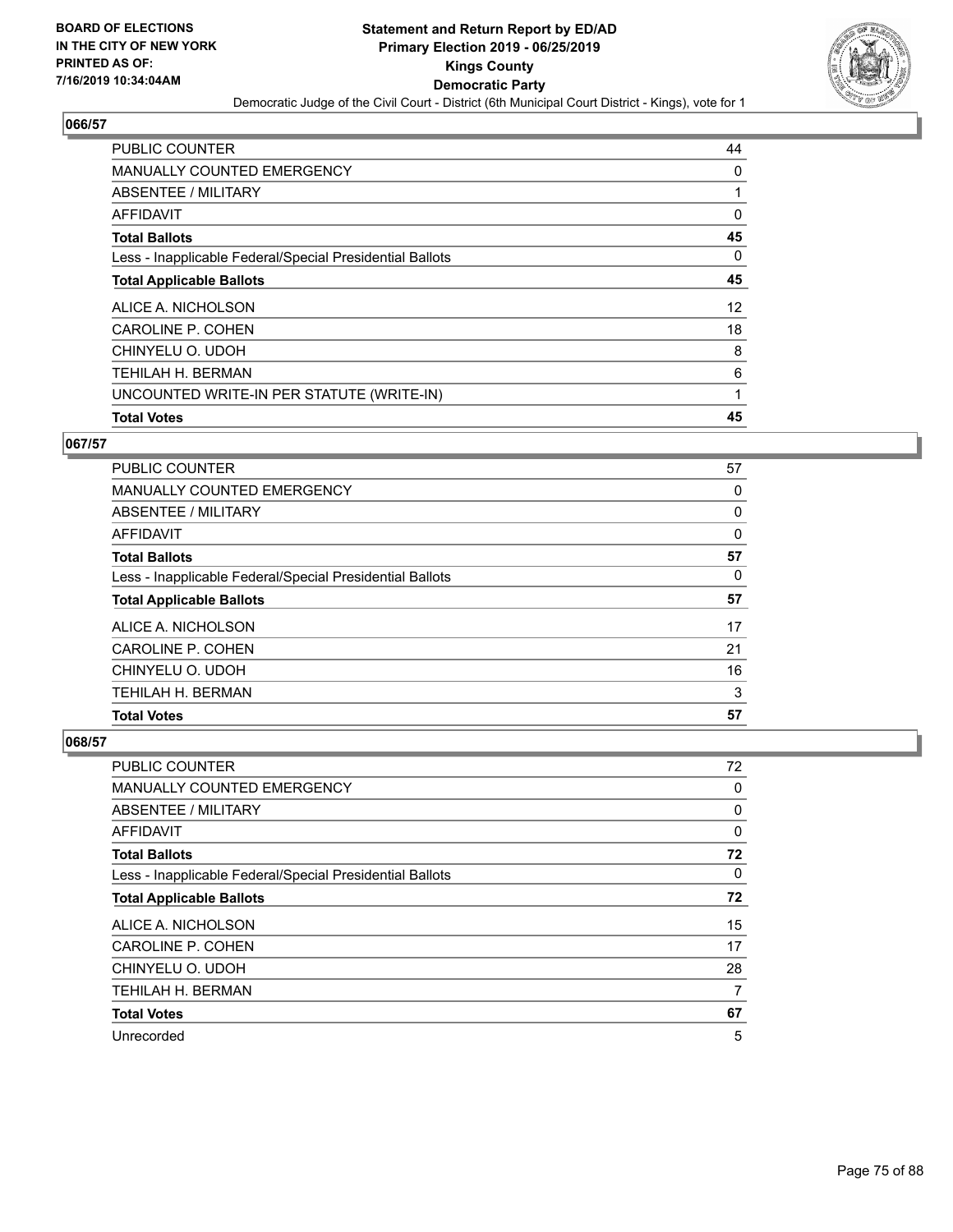

| <b>PUBLIC COUNTER</b>                                    | 72             |
|----------------------------------------------------------|----------------|
| <b>MANUALLY COUNTED EMERGENCY</b>                        | 0              |
| ABSENTEE / MILITARY                                      |                |
| <b>AFFIDAVIT</b>                                         |                |
| <b>Total Ballots</b>                                     | 74             |
| Less - Inapplicable Federal/Special Presidential Ballots | 0              |
| <b>Total Applicable Ballots</b>                          | 74             |
| ALICE A. NICHOLSON                                       | 15             |
| CAROLINE P. COHEN                                        | 32             |
| CHINYELU O. UDOH                                         | 16             |
| <b>TEHILAH H. BERMAN</b>                                 | 9              |
| <b>Total Votes</b>                                       | 72             |
| Unrecorded                                               | $\overline{2}$ |

# **070/57**

| <b>PUBLIC COUNTER</b>                                    | 70       |
|----------------------------------------------------------|----------|
| <b>MANUALLY COUNTED EMERGENCY</b>                        | 0        |
| ABSENTEE / MILITARY                                      | 0        |
| <b>AFFIDAVIT</b>                                         | 0        |
| <b>Total Ballots</b>                                     | 70       |
| Less - Inapplicable Federal/Special Presidential Ballots | $\Omega$ |
| <b>Total Applicable Ballots</b>                          | 70       |
| ALICE A. NICHOLSON                                       | 15       |
| <b>CAROLINE P. COHEN</b>                                 | 30       |
| CHINYELU O. UDOH                                         | 15       |
| TEHILAH H. BERMAN                                        | 6        |
| <b>Total Votes</b>                                       | 66       |
| Unrecorded                                               | 4        |

| <b>PUBLIC COUNTER</b>                                    | 55 |
|----------------------------------------------------------|----|
| MANUALLY COUNTED EMERGENCY                               | 0  |
| ABSENTEE / MILITARY                                      | 1  |
| AFFIDAVIT                                                | 0  |
| <b>Total Ballots</b>                                     | 56 |
| Less - Inapplicable Federal/Special Presidential Ballots | 0  |
| <b>Total Applicable Ballots</b>                          | 56 |
| ALICE A. NICHOLSON                                       | 6  |
| CAROLINE P. COHEN                                        | 28 |
| CHINYELU O. UDOH                                         | 16 |
| <b>TEHILAH H. BERMAN</b>                                 | 3  |
| <b>Total Votes</b>                                       | 53 |
| Unrecorded                                               | 3  |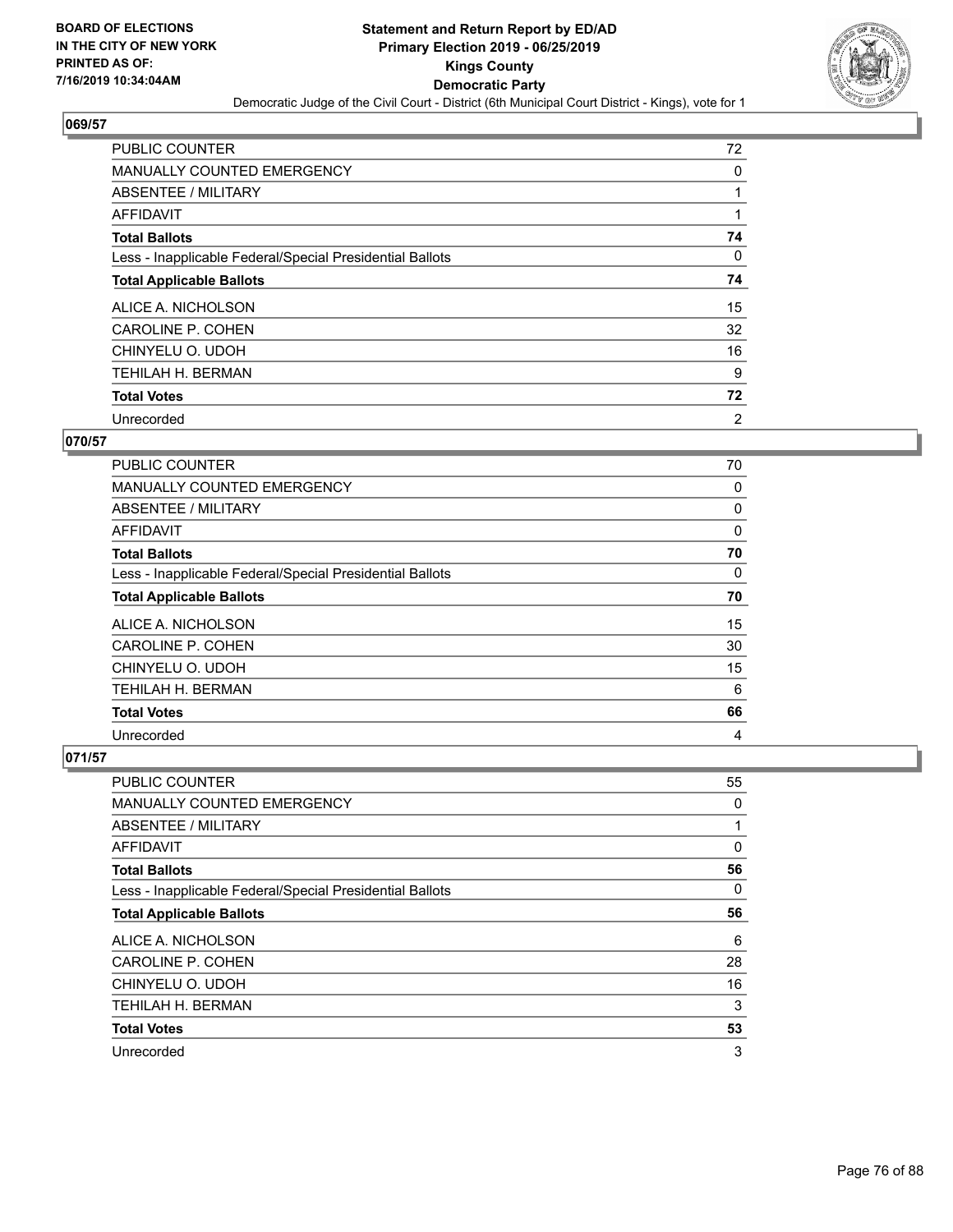

| <b>PUBLIC COUNTER</b>                                    | 61       |
|----------------------------------------------------------|----------|
| <b>MANUALLY COUNTED EMERGENCY</b>                        | 0        |
| ABSENTEE / MILITARY                                      | 25       |
| <b>AFFIDAVIT</b>                                         | $\Omega$ |
| <b>Total Ballots</b>                                     | 86       |
| Less - Inapplicable Federal/Special Presidential Ballots | $\Omega$ |
| <b>Total Applicable Ballots</b>                          | 86       |
| ALICE A. NICHOLSON                                       | 25       |
| CAROLINE P. COHEN                                        | 39       |
| CHINYELU O. UDOH                                         | 11       |
| TEHILAH H. BERMAN                                        | 7        |
| <b>Total Votes</b>                                       | 82       |
| Unrecorded                                               | 4        |

# **073/57**

| PUBLIC COUNTER                                           | 66 |
|----------------------------------------------------------|----|
| MANUALLY COUNTED EMERGENCY                               | 0  |
| ABSENTEE / MILITARY                                      | 1  |
| <b>AFFIDAVIT</b>                                         |    |
| <b>Total Ballots</b>                                     | 68 |
| Less - Inapplicable Federal/Special Presidential Ballots | 0  |
| <b>Total Applicable Ballots</b>                          | 68 |
| ALICE A. NICHOLSON                                       | 8  |
| CAROLINE P. COHEN                                        | 41 |
| CHINYELU O. UDOH                                         | 15 |
| TEHILAH H. BERMAN                                        | 3  |
| <b>Total Votes</b>                                       | 67 |
| Unrecorded                                               | 1  |

| <b>PUBLIC COUNTER</b>                                    | 88 |
|----------------------------------------------------------|----|
| MANUALLY COUNTED EMERGENCY                               | 0  |
| ABSENTEE / MILITARY                                      | 3  |
| AFFIDAVIT                                                | 1  |
| <b>Total Ballots</b>                                     | 92 |
| Less - Inapplicable Federal/Special Presidential Ballots | 0  |
| <b>Total Applicable Ballots</b>                          | 92 |
| ALICE A. NICHOLSON                                       | 19 |
| CAROLINE P. COHEN                                        | 46 |
| CHINYELU O. UDOH                                         | 18 |
| <b>TEHILAH H. BERMAN</b>                                 | 1  |
| <b>Total Votes</b>                                       | 84 |
| Unrecorded                                               | 8  |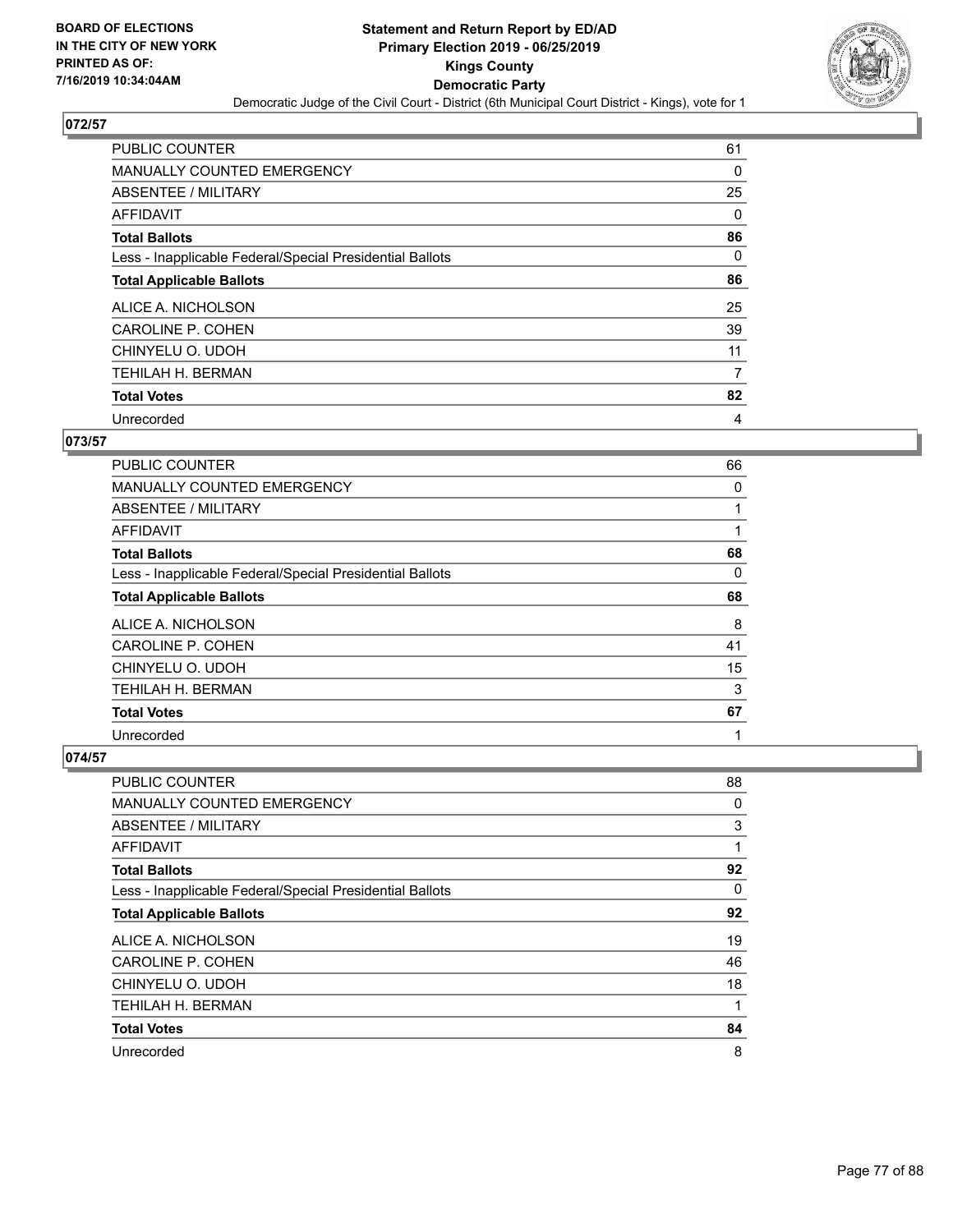

| <b>PUBLIC COUNTER</b>                                    | 93       |
|----------------------------------------------------------|----------|
| <b>MANUALLY COUNTED EMERGENCY</b>                        | 0        |
| ABSENTEE / MILITARY                                      | 0        |
| <b>AFFIDAVIT</b>                                         |          |
| <b>Total Ballots</b>                                     | 94       |
| Less - Inapplicable Federal/Special Presidential Ballots | $\Omega$ |
| <b>Total Applicable Ballots</b>                          | 94       |
| ALICE A. NICHOLSON                                       | 24       |
| CAROLINE P. COHEN                                        | 39       |
| CHINYELU O. UDOH                                         | 15       |
| TEHILAH H. BERMAN                                        | 9        |
| <b>Total Votes</b>                                       | 87       |
| Unrecorded                                               | 7        |

# **076/57**

| <b>PUBLIC COUNTER</b>                                    | 96           |
|----------------------------------------------------------|--------------|
| <b>MANUALLY COUNTED EMERGENCY</b>                        | 0            |
| ABSENTEE / MILITARY                                      | 1            |
| AFFIDAVIT                                                | $\mathbf{0}$ |
| <b>Total Ballots</b>                                     | 97           |
| Less - Inapplicable Federal/Special Presidential Ballots | 0            |
| <b>Total Applicable Ballots</b>                          | 97           |
| ALICE A. NICHOLSON                                       | 16           |
| <b>CAROLINE P. COHEN</b>                                 | 45           |
| CHINYELU O. UDOH                                         | 23           |
| TEHILAH H. BERMAN                                        | 3            |
| DENISE FELIX (WRITE-IN)                                  | 1            |
| <b>Total Votes</b>                                       | 88           |
| Unrecorded                                               | 9            |

| <b>PUBLIC COUNTER</b>                                    | 37 |
|----------------------------------------------------------|----|
| MANUALLY COUNTED EMERGENCY                               | 0  |
| ABSENTEE / MILITARY                                      | 0  |
| AFFIDAVIT                                                | 0  |
| <b>Total Ballots</b>                                     | 37 |
| Less - Inapplicable Federal/Special Presidential Ballots | 0  |
| <b>Total Applicable Ballots</b>                          | 37 |
| ALICE A. NICHOLSON                                       | 4  |
| CAROLINE P. COHEN                                        | 12 |
| CHINYELU O. UDOH                                         | 14 |
| TEHILAH H. BERMAN                                        | 5  |
| <b>Total Votes</b>                                       | 35 |
| Unrecorded                                               | 2  |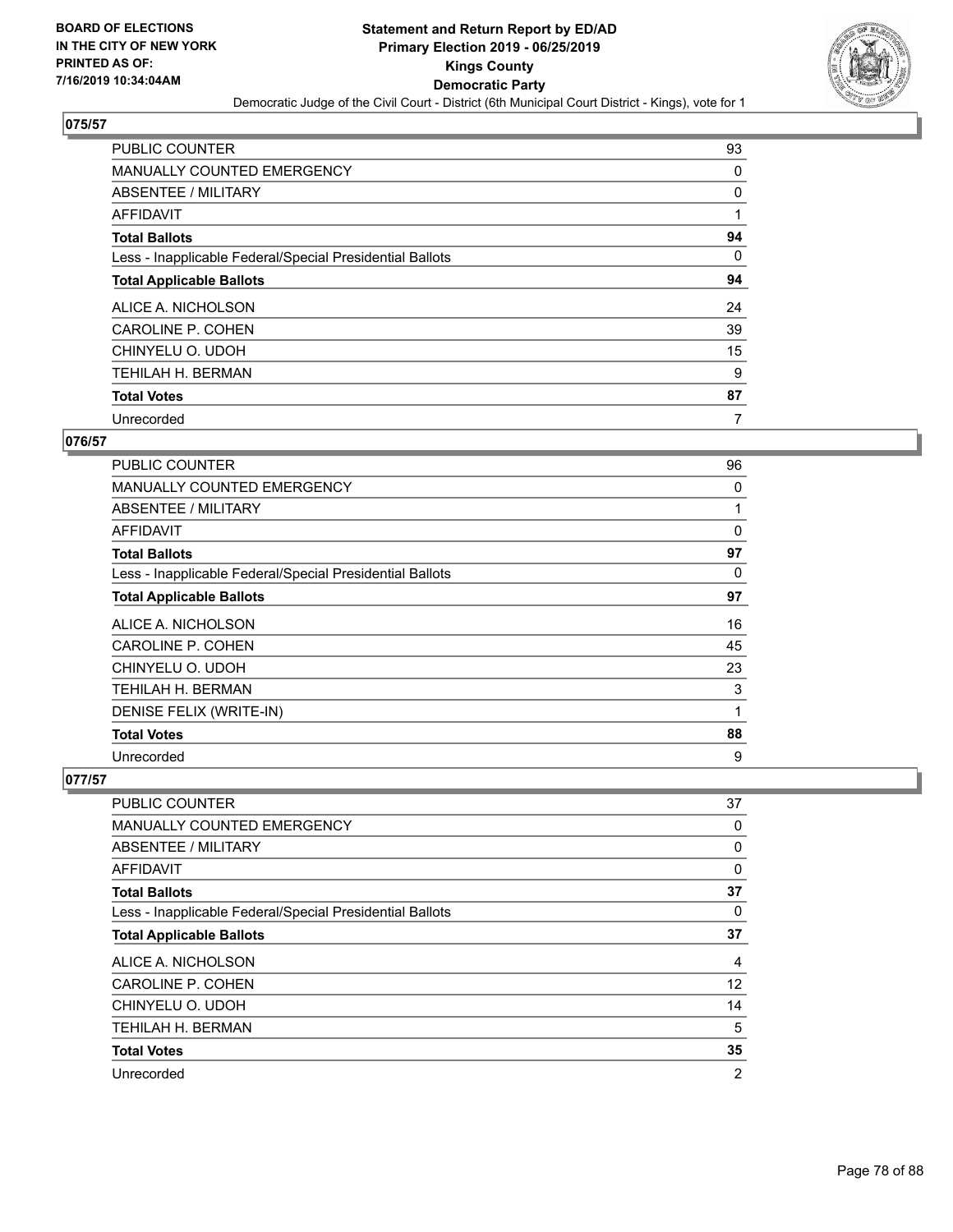

| <b>PUBLIC COUNTER</b>                                    | 90 |
|----------------------------------------------------------|----|
| MANUALLY COUNTED EMERGENCY                               | 0  |
| ABSENTEE / MILITARY                                      | 3  |
| AFFIDAVIT                                                | 1  |
| <b>Total Ballots</b>                                     | 94 |
| Less - Inapplicable Federal/Special Presidential Ballots | 0  |
| <b>Total Applicable Ballots</b>                          | 94 |
| ALICE A. NICHOLSON                                       | 19 |
| <b>CAROLINE P. COHEN</b>                                 | 45 |
| CHINYELU O. UDOH                                         | 20 |
| TEHILAH H. BERMAN                                        | 6  |
| <b>Total Votes</b>                                       | 90 |
| Unrecorded                                               | 4  |

### **079/57**

| PUBLIC COUNTER                                           | 68       |
|----------------------------------------------------------|----------|
| <b>MANUALLY COUNTED EMERGENCY</b>                        | 0        |
| ABSENTEE / MILITARY                                      | 2        |
| AFFIDAVIT                                                | $\Omega$ |
| <b>Total Ballots</b>                                     | 70       |
| Less - Inapplicable Federal/Special Presidential Ballots | 0        |
| <b>Total Applicable Ballots</b>                          | 70       |
| ALICE A. NICHOLSON                                       | 16       |
| <b>CAROLINE P. COHEN</b>                                 | 28       |
| CHINYELU O. UDOH                                         | 16       |
| TEHILAH H. BERMAN                                        | 4        |
| AMAZON CUOMO (WRITE-IN)                                  | 1        |
| <b>Total Votes</b>                                       | 65       |
| Unrecorded                                               | 5        |

| PUBLIC COUNTER                                           | 73             |
|----------------------------------------------------------|----------------|
| MANUALLY COUNTED EMERGENCY                               | 0              |
| ABSENTEE / MILITARY                                      | $\overline{2}$ |
| AFFIDAVIT                                                |                |
| <b>Total Ballots</b>                                     | 76             |
| Less - Inapplicable Federal/Special Presidential Ballots | $\Omega$       |
| <b>Total Applicable Ballots</b>                          | 76             |
| ALICE A. NICHOLSON                                       | 16             |
| CAROLINE P. COHEN                                        | 28             |
| CHINYELU O. UDOH                                         | 22             |
| <b>TEHILAH H. BERMAN</b>                                 | 9              |
| <b>Total Votes</b>                                       | 75             |
| Unrecorded                                               | 1              |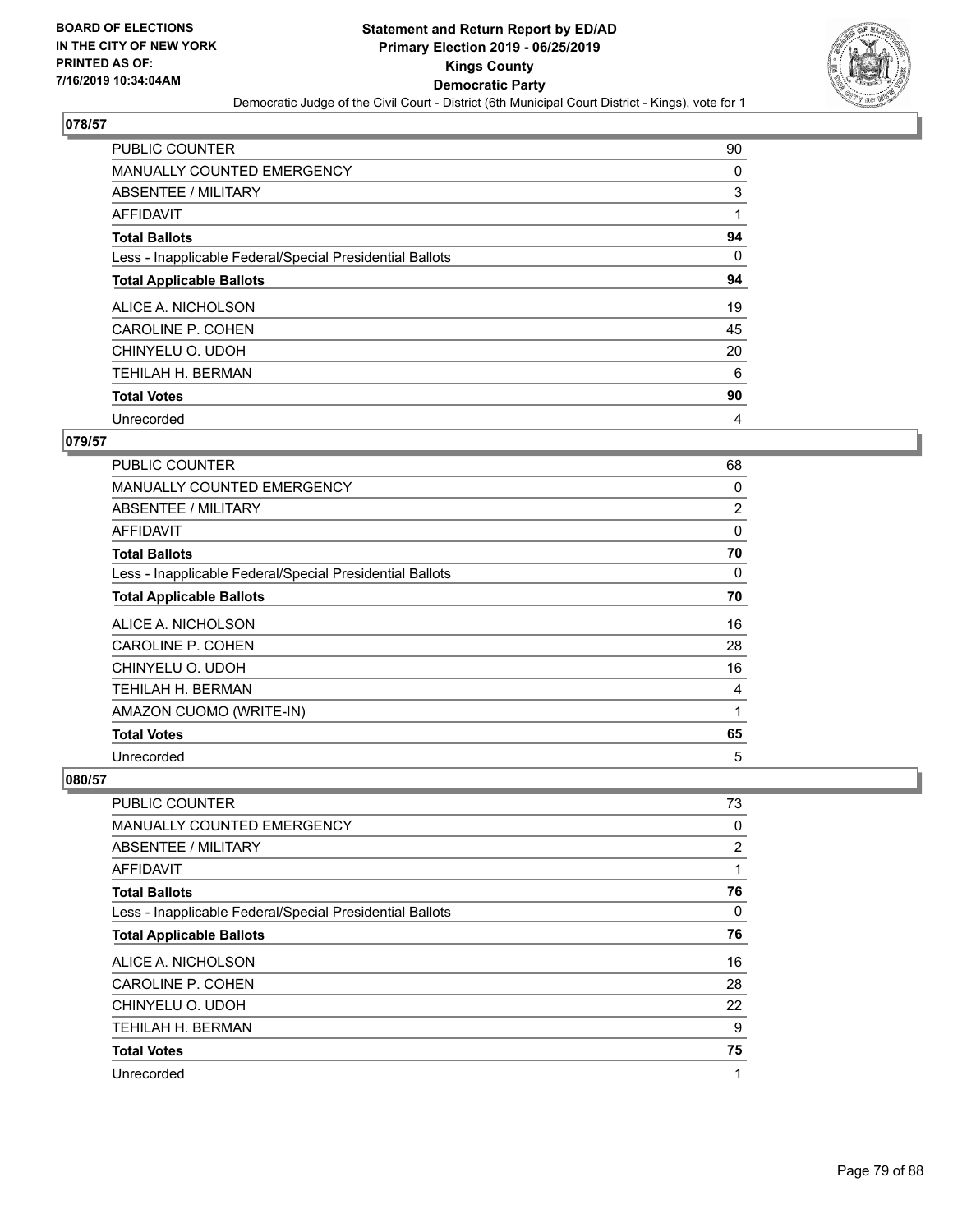

| <b>PUBLIC COUNTER</b>                                    | 43             |
|----------------------------------------------------------|----------------|
| <b>MANUALLY COUNTED EMERGENCY</b>                        | 0              |
| ABSENTEE / MILITARY                                      | $\overline{2}$ |
| AFFIDAVIT                                                | 0              |
| <b>Total Ballots</b>                                     | 45             |
| Less - Inapplicable Federal/Special Presidential Ballots | $\Omega$       |
| <b>Total Applicable Ballots</b>                          | 45             |
| ALICE A. NICHOLSON                                       | 10             |
| CAROLINE P. COHEN                                        | 15             |
| CHINYELU O. UDOH                                         | 14             |
| TEHILAH H. BERMAN                                        | 2              |
| <b>Total Votes</b>                                       | 41             |
| Unrecorded                                               | 4              |

### **083/57**

| <b>PUBLIC COUNTER</b>                                    | 38 |
|----------------------------------------------------------|----|
| <b>MANUALLY COUNTED EMERGENCY</b>                        | 0  |
| ABSENTEE / MILITARY                                      | 4  |
| AFFIDAVIT                                                | 0  |
| <b>Total Ballots</b>                                     | 42 |
| Less - Inapplicable Federal/Special Presidential Ballots | 0  |
| <b>Total Applicable Ballots</b>                          | 42 |
| ALICE A. NICHOLSON                                       | 13 |
| CAROLINE P. COHEN                                        | 13 |
| CHINYELU O. UDOH                                         | 14 |
| <b>TEHILAH H. BERMAN</b>                                 | 2  |
| <b>Total Votes</b>                                       | 42 |

| PUBLIC COUNTER                                           | 39             |
|----------------------------------------------------------|----------------|
| <b>MANUALLY COUNTED EMERGENCY</b>                        | 0              |
| ABSENTEE / MILITARY                                      | 2              |
| AFFIDAVIT                                                | 0              |
| <b>Total Ballots</b>                                     | 41             |
| Less - Inapplicable Federal/Special Presidential Ballots | 0              |
| <b>Total Applicable Ballots</b>                          | 41             |
| ALICE A. NICHOLSON                                       | 11             |
| CAROLINE P. COHEN                                        | 11             |
| CHINYELU O. UDOH                                         | 16             |
| TEHILAH H. BERMAN                                        | 1              |
| <b>Total Votes</b>                                       | 39             |
| Unrecorded                                               | $\overline{2}$ |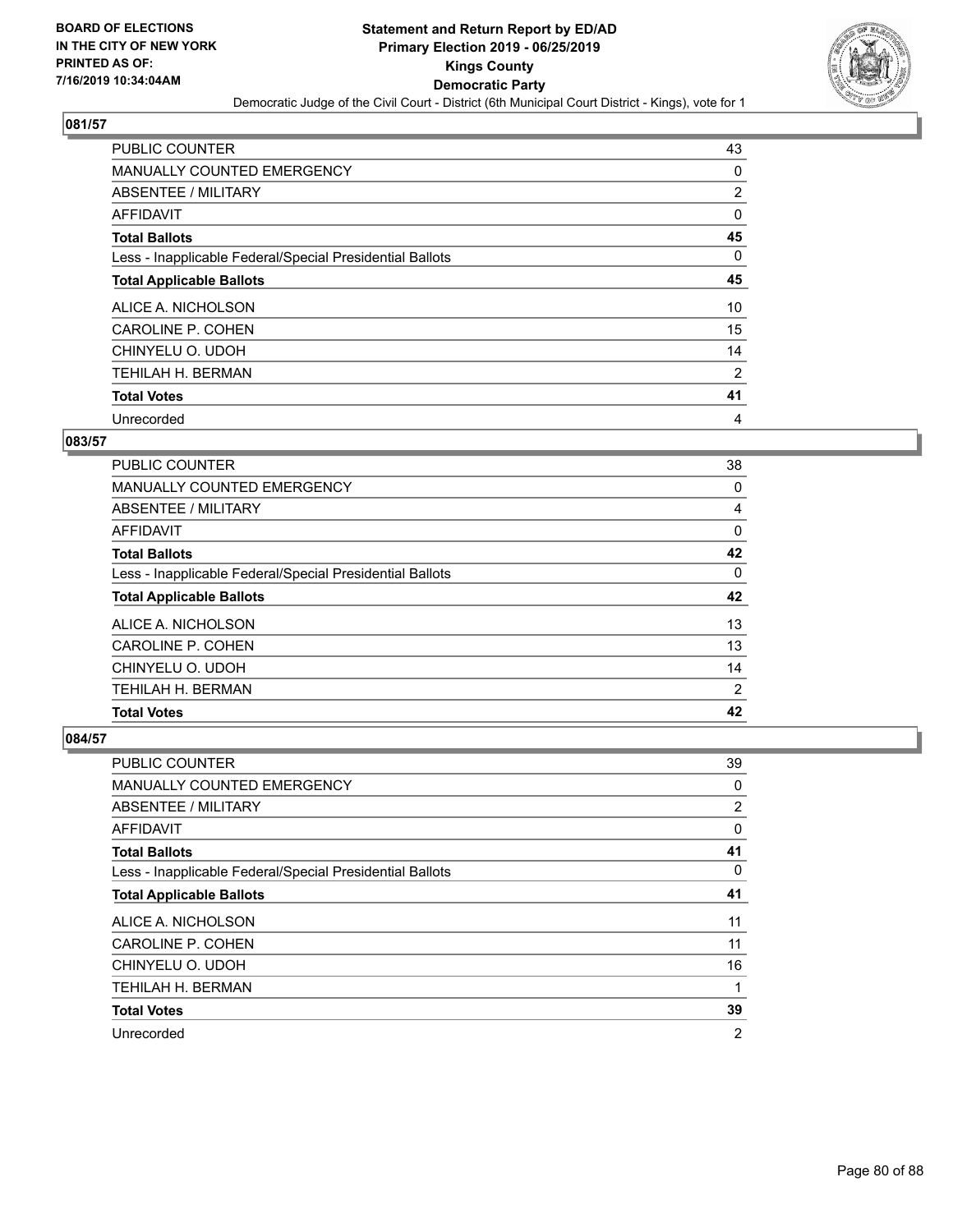

| <b>PUBLIC COUNTER</b>                                    | 46 |
|----------------------------------------------------------|----|
| <b>MANUALLY COUNTED EMERGENCY</b>                        | 0  |
| ABSENTEE / MILITARY                                      | 0  |
| AFFIDAVIT                                                | 1  |
| <b>Total Ballots</b>                                     | 47 |
| Less - Inapplicable Federal/Special Presidential Ballots | 0  |
| <b>Total Applicable Ballots</b>                          | 47 |
| ALICE A. NICHOLSON                                       | 13 |
| <b>CAROLINE P. COHEN</b>                                 | 18 |
| CHINYELU O. UDOH                                         | 8  |
| TEHILAH H. BERMAN                                        | 4  |
| AMY KLOBUCHAR (WRITE-IN)                                 |    |
| <b>Total Votes</b>                                       | 44 |
| Unrecorded                                               | 3  |

## **086/57**

| PUBLIC COUNTER                                           | 26             |
|----------------------------------------------------------|----------------|
| <b>MANUALLY COUNTED EMERGENCY</b>                        | 0              |
| ABSENTEE / MILITARY                                      | $\overline{2}$ |
| AFFIDAVIT                                                | 0              |
| <b>Total Ballots</b>                                     | 28             |
| Less - Inapplicable Federal/Special Presidential Ballots | $\Omega$       |
| <b>Total Applicable Ballots</b>                          | 28             |
| ALICE A. NICHOLSON                                       | 15             |
| CAROLINE P. COHEN                                        | 3              |
| CHINYELU O. UDOH                                         | 3              |
| TEHILAH H. BERMAN                                        | 5              |
| <b>Total Votes</b>                                       | 26             |
| Unrecorded                                               | $\overline{2}$ |

| PUBLIC COUNTER                                           | 74       |
|----------------------------------------------------------|----------|
| MANUALLY COUNTED EMERGENCY                               | $\Omega$ |
| ABSENTEE / MILITARY                                      | 2        |
| AFFIDAVIT                                                | $\Omega$ |
| <b>Total Ballots</b>                                     | 76       |
| Less - Inapplicable Federal/Special Presidential Ballots | $\Omega$ |
| <b>Total Applicable Ballots</b>                          | 76       |
| ALICE A. NICHOLSON                                       | 24       |
| CAROLINE P. COHEN                                        | 31       |
| CHINYELU O. UDOH                                         | 16       |
| <b>TEHILAH H. BERMAN</b>                                 | 5        |
| <b>Total Votes</b>                                       | 76       |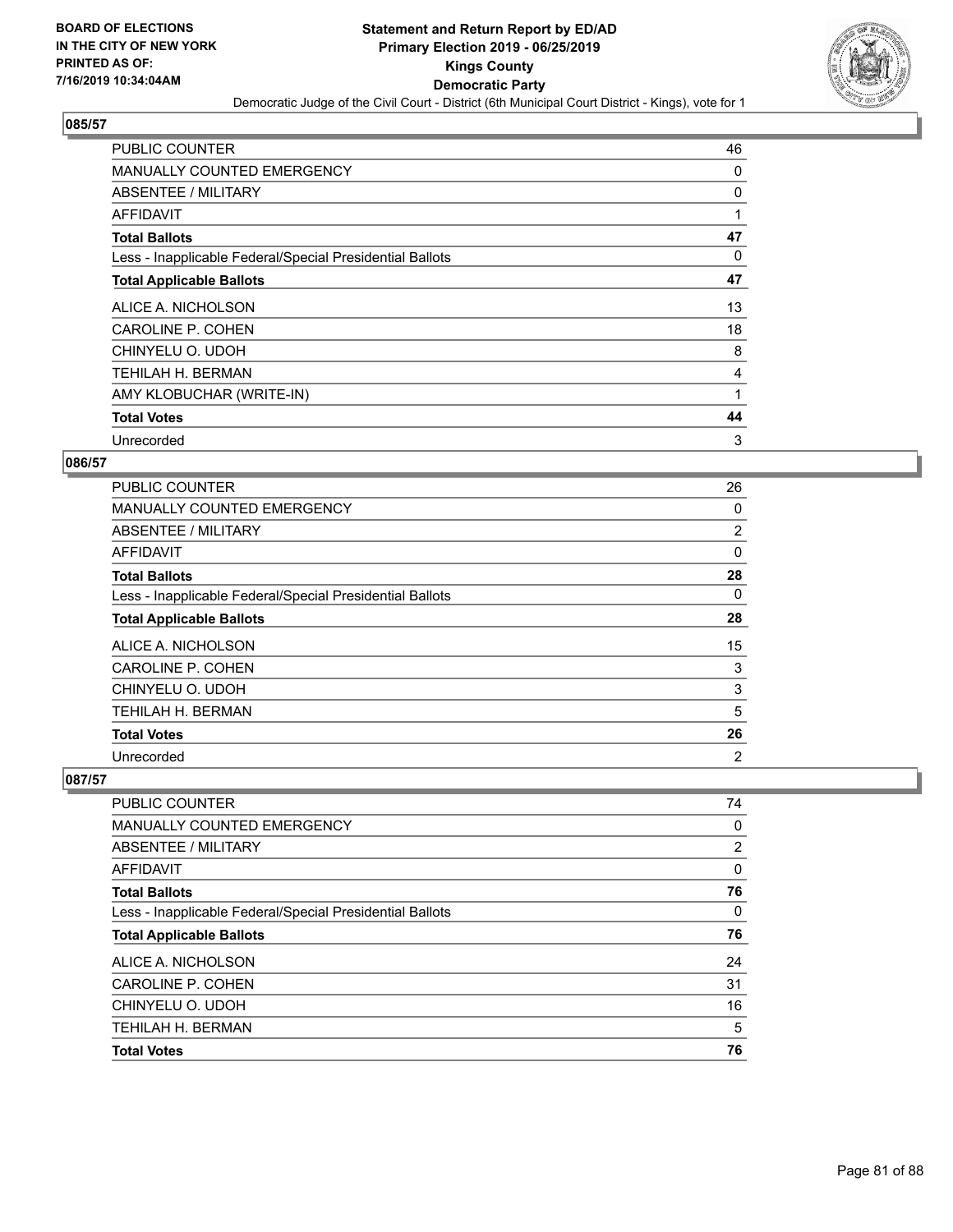

| <b>Total Votes</b>                                       | 35 |
|----------------------------------------------------------|----|
| TULSI GABBARD (WRITE-IN)                                 |    |
| <b>TEHILAH H. BERMAN</b>                                 | 3  |
| CHINYELU O. UDOH                                         | 9  |
| CAROLINE P. COHEN                                        | 11 |
| ALICE A. NICHOLSON                                       | 11 |
| <b>Total Applicable Ballots</b>                          | 35 |
| Less - Inapplicable Federal/Special Presidential Ballots | 0  |
| <b>Total Ballots</b>                                     | 35 |
| <b>AFFIDAVIT</b>                                         |    |
| ABSENTEE / MILITARY                                      | 0  |
| MANUALLY COUNTED EMERGENCY                               | 0  |
| <b>PUBLIC COUNTER</b>                                    | 34 |

### **089/57**

| <b>PUBLIC COUNTER</b>                                    | 46             |
|----------------------------------------------------------|----------------|
| <b>MANUALLY COUNTED EMERGENCY</b>                        | 0              |
| ABSENTEE / MILITARY                                      |                |
| AFFIDAVIT                                                | 0              |
| <b>Total Ballots</b>                                     | 47             |
| Less - Inapplicable Federal/Special Presidential Ballots | 0              |
| <b>Total Applicable Ballots</b>                          | 47             |
| ALICE A. NICHOLSON                                       | 11             |
| CAROLINE P. COHEN                                        | 9              |
| CHINYELU O. UDOH                                         | 19             |
| <b>TEHILAH H. BERMAN</b>                                 | 6              |
| <b>Total Votes</b>                                       | 45             |
| Unrecorded                                               | $\overline{2}$ |

| <b>PUBLIC COUNTER</b>                                    | 126 |
|----------------------------------------------------------|-----|
| <b>MANUALLY COUNTED EMERGENCY</b>                        | 0   |
| ABSENTEE / MILITARY                                      | 4   |
| AFFIDAVIT                                                | 0   |
| <b>Total Ballots</b>                                     | 130 |
| Less - Inapplicable Federal/Special Presidential Ballots | 0   |
| <b>Total Applicable Ballots</b>                          | 130 |
| ALICE A. NICHOLSON                                       | 53  |
| CAROLINE P. COHEN                                        | 22  |
| CHINYELU O. UDOH                                         | 28  |
| TEHILAH H. BERMAN                                        | 14  |
| <b>Total Votes</b>                                       | 117 |
| Unrecorded                                               | 13  |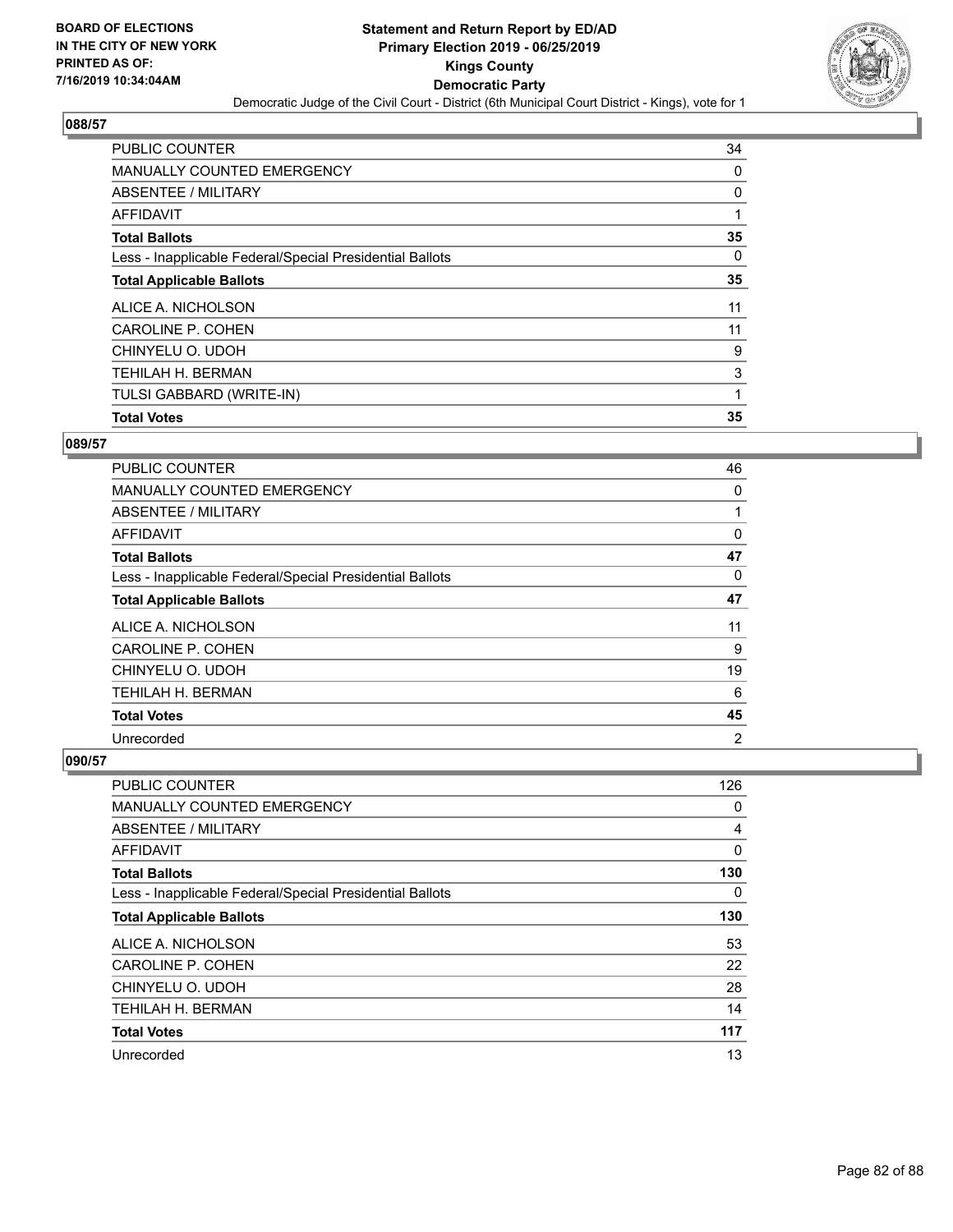

| <b>PUBLIC COUNTER</b>                                    | 67       |
|----------------------------------------------------------|----------|
| <b>MANUALLY COUNTED EMERGENCY</b>                        | 0        |
| ABSENTEE / MILITARY                                      |          |
| AFFIDAVIT                                                | 0        |
| <b>Total Ballots</b>                                     | 68       |
| Less - Inapplicable Federal/Special Presidential Ballots | $\Omega$ |
| <b>Total Applicable Ballots</b>                          | 68       |
| ALICE A. NICHOLSON                                       | 27       |
| CAROLINE P. COHEN                                        | 16       |
| CHINYELU O. UDOH                                         | 13       |
| TEHILAH H. BERMAN                                        | 8        |
| <b>Total Votes</b>                                       | 64       |
| Unrecorded                                               | 4        |

### **092/57**

| <b>PUBLIC COUNTER</b>                                    | 65 |
|----------------------------------------------------------|----|
| MANUALLY COUNTED EMERGENCY                               | 0  |
| ABSENTEE / MILITARY                                      | 4  |
| <b>AFFIDAVIT</b>                                         |    |
| <b>Total Ballots</b>                                     | 70 |
| Less - Inapplicable Federal/Special Presidential Ballots | 0  |
| <b>Total Applicable Ballots</b>                          | 70 |
| ALICE A. NICHOLSON                                       | 22 |
| CAROLINE P. COHEN                                        | 21 |
| CHINYELU O. UDOH                                         | 18 |
| TEHILAH H. BERMAN                                        | 5  |
| <b>Total Votes</b>                                       | 66 |
| Unrecorded                                               | 4  |

| <b>PUBLIC COUNTER</b>                                    | 54             |
|----------------------------------------------------------|----------------|
| <b>MANUALLY COUNTED EMERGENCY</b>                        | 0              |
| ABSENTEE / MILITARY                                      | 3              |
| AFFIDAVIT                                                | 0              |
| <b>Total Ballots</b>                                     | 57             |
| Less - Inapplicable Federal/Special Presidential Ballots | 0              |
| <b>Total Applicable Ballots</b>                          | 57             |
| ALICE A. NICHOLSON                                       | 18             |
| CAROLINE P. COHEN                                        | 16             |
| CHINYELU O. UDOH                                         | 16             |
| TEHILAH H. BERMAN                                        | 5              |
| <b>Total Votes</b>                                       | 55             |
| Unrecorded                                               | $\overline{2}$ |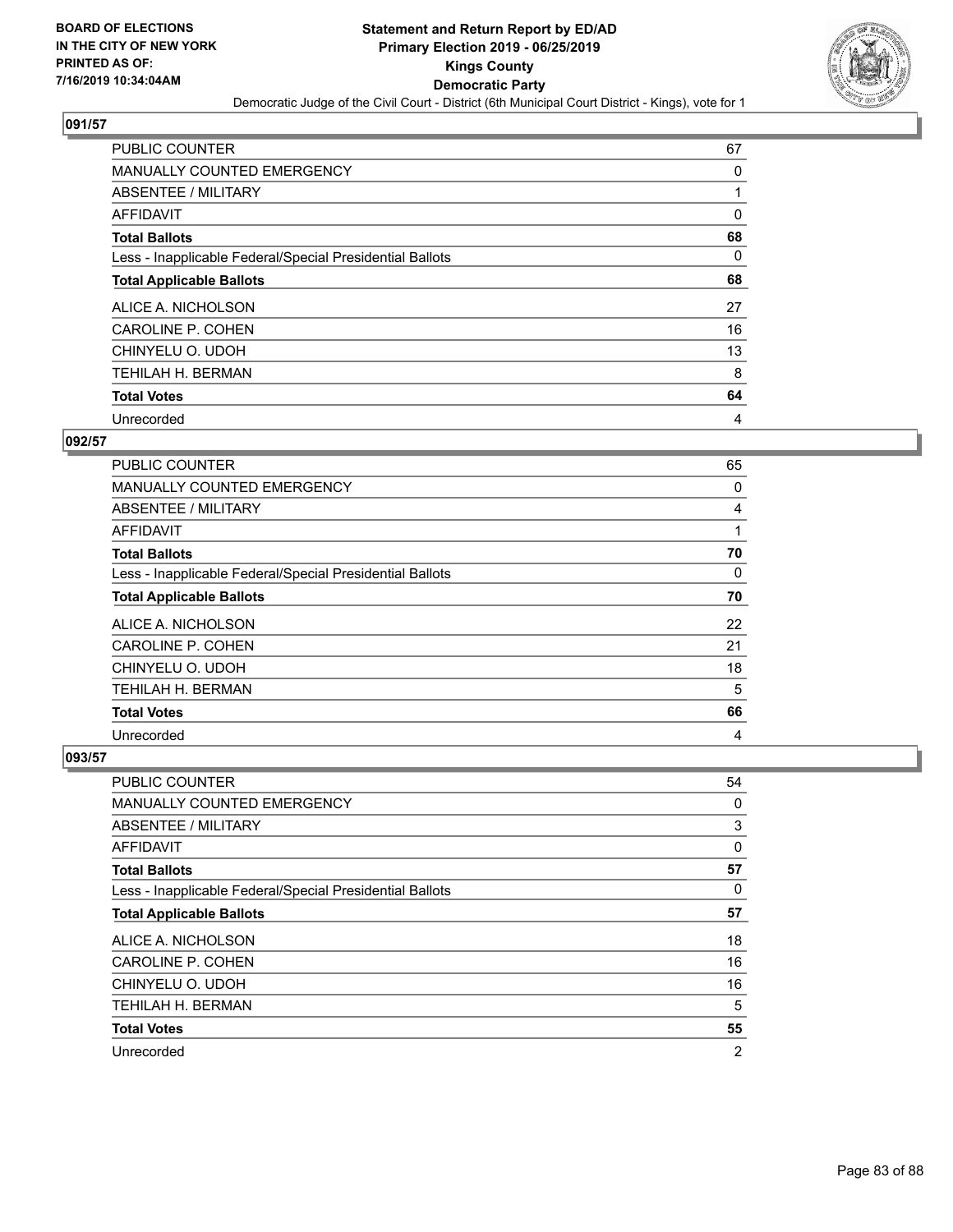

| <b>PUBLIC COUNTER</b>                                    | 53 |
|----------------------------------------------------------|----|
| MANUALLY COUNTED EMERGENCY                               | 0  |
| ABSENTEE / MILITARY                                      | 4  |
| AFFIDAVIT                                                | 0  |
| <b>Total Ballots</b>                                     | 57 |
| Less - Inapplicable Federal/Special Presidential Ballots | 0  |
| <b>Total Applicable Ballots</b>                          | 57 |
| ALICE A. NICHOLSON                                       | 31 |
| CAROLINE P. COHEN                                        | 15 |
| CHINYELU O. UDOH                                         | 7  |
| TEHILAH H. BERMAN                                        | 3  |
| <b>Total Votes</b>                                       | 56 |
| Unrecorded                                               | 1  |

#### **104/57**

| PUBLIC COUNTER                                           | 74       |
|----------------------------------------------------------|----------|
| <b>MANUALLY COUNTED EMERGENCY</b>                        | $\Omega$ |
| ABSENTEE / MILITARY                                      | 2        |
| <b>AFFIDAVIT</b>                                         | 2        |
| <b>Total Ballots</b>                                     | 78       |
| Less - Inapplicable Federal/Special Presidential Ballots | 0        |
| <b>Total Applicable Ballots</b>                          | 78       |
| ALICE A. NICHOLSON                                       | 13       |
| CAROLINE P. COHEN                                        | 40       |
| CHINYELU O. UDOH                                         | 11       |
| TEHILAH H. BERMAN                                        | 9        |
| <b>Total Votes</b>                                       | 73       |
| Unrecorded                                               | 5        |

| <b>PUBLIC COUNTER</b>                                    | 26 |
|----------------------------------------------------------|----|
| MANUALLY COUNTED EMERGENCY                               | 0  |
| ABSENTEE / MILITARY                                      | 3  |
| AFFIDAVIT                                                | 1  |
| <b>Total Ballots</b>                                     | 30 |
| Less - Inapplicable Federal/Special Presidential Ballots | 0  |
| <b>Total Applicable Ballots</b>                          | 30 |
| ALICE A. NICHOLSON                                       | 8  |
| CAROLINE P. COHEN                                        | 8  |
| CHINYELU O. UDOH                                         | 9  |
| <b>TEHILAH H. BERMAN</b>                                 | 4  |
| <b>Total Votes</b>                                       | 29 |
| Unrecorded                                               | 1  |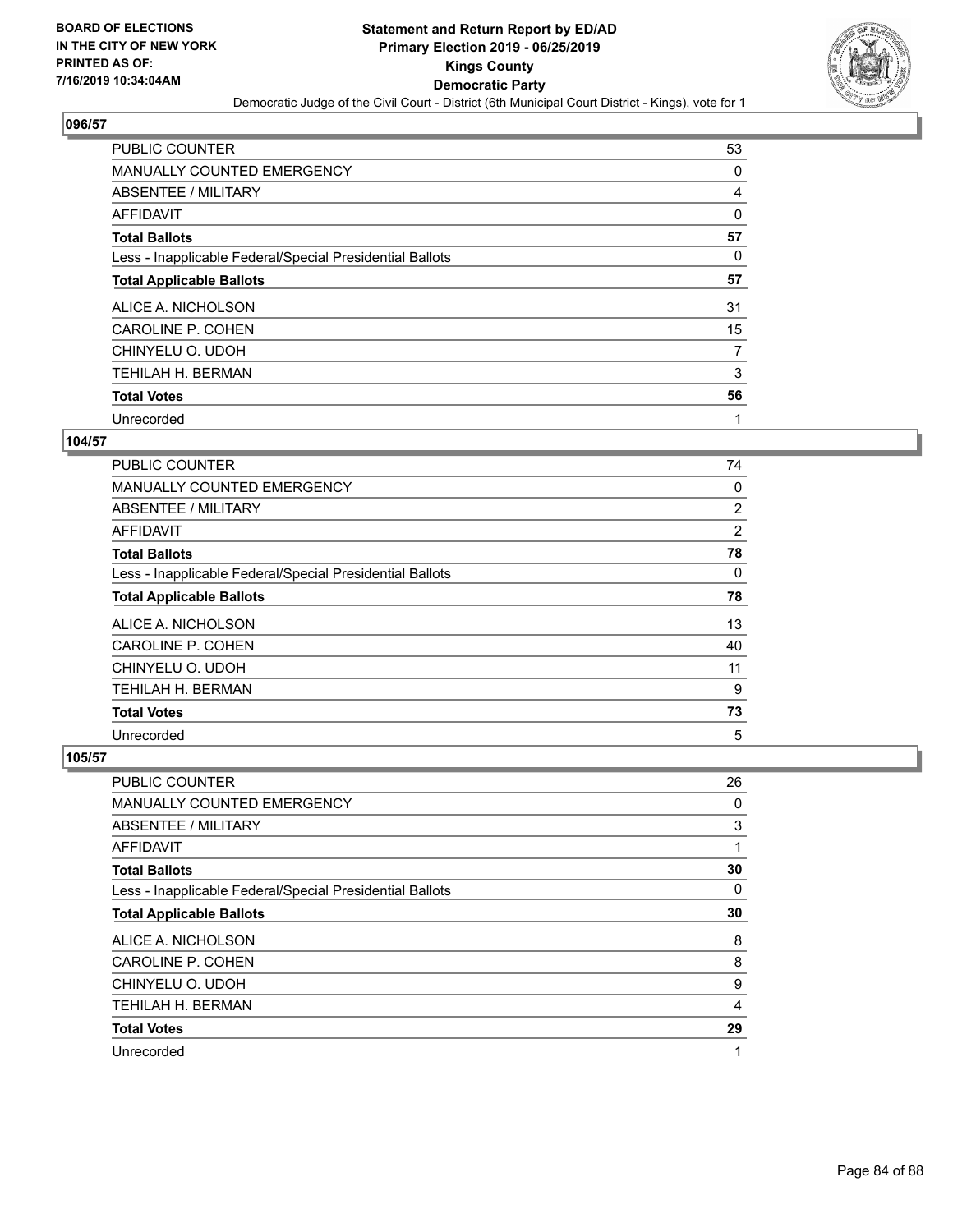

| <b>PUBLIC COUNTER</b>                                    | 67 |
|----------------------------------------------------------|----|
| <b>MANUALLY COUNTED EMERGENCY</b>                        | 0  |
| ABSENTEE / MILITARY                                      | 0  |
| <b>AFFIDAVIT</b>                                         | 0  |
| <b>Total Ballots</b>                                     | 67 |
| Less - Inapplicable Federal/Special Presidential Ballots | 0  |
| <b>Total Applicable Ballots</b>                          | 67 |
| ALICE A. NICHOLSON                                       | 25 |
| CAROLINE P. COHEN                                        | 14 |
| CHINYELU O. UDOH                                         | 16 |
| TEHILAH H. BERMAN                                        | 6  |
| <b>Total Votes</b>                                       | 61 |
| Unrecorded                                               | 6  |

# **017/58**

| PUBLIC COUNTER                                           | 84       |
|----------------------------------------------------------|----------|
| MANUALLY COUNTED EMERGENCY                               | 0        |
| ABSENTEE / MILITARY                                      | 1        |
| AFFIDAVIT                                                | 0        |
| <b>Total Ballots</b>                                     | 85       |
| Less - Inapplicable Federal/Special Presidential Ballots | $\Omega$ |
| <b>Total Applicable Ballots</b>                          | 85       |
| ALICE A. NICHOLSON                                       | 27       |
| CAROLINE P. COHEN                                        | 24       |
| CHINYELU O. UDOH                                         | 22       |
| <b>TEHILAH H. BERMAN</b>                                 | 7        |
| <b>Total Votes</b>                                       | 80       |
| Unrecorded                                               | 5        |

| <b>PUBLIC COUNTER</b>                                    | 119 |
|----------------------------------------------------------|-----|
| <b>MANUALLY COUNTED EMERGENCY</b>                        | 0   |
| ABSENTEE / MILITARY                                      |     |
| AFFIDAVIT                                                |     |
| <b>Total Ballots</b>                                     | 121 |
| Less - Inapplicable Federal/Special Presidential Ballots | 0   |
| <b>Total Applicable Ballots</b>                          | 121 |
| ALICE A. NICHOLSON                                       | 44  |
| <b>CAROLINE P. COHEN</b>                                 | 25  |
| CHINYELU O. UDOH                                         | 38  |
| <b>TEHILAH H. BERMAN</b>                                 | 10  |
| <b>Total Votes</b>                                       | 117 |
| Unrecorded                                               | 4   |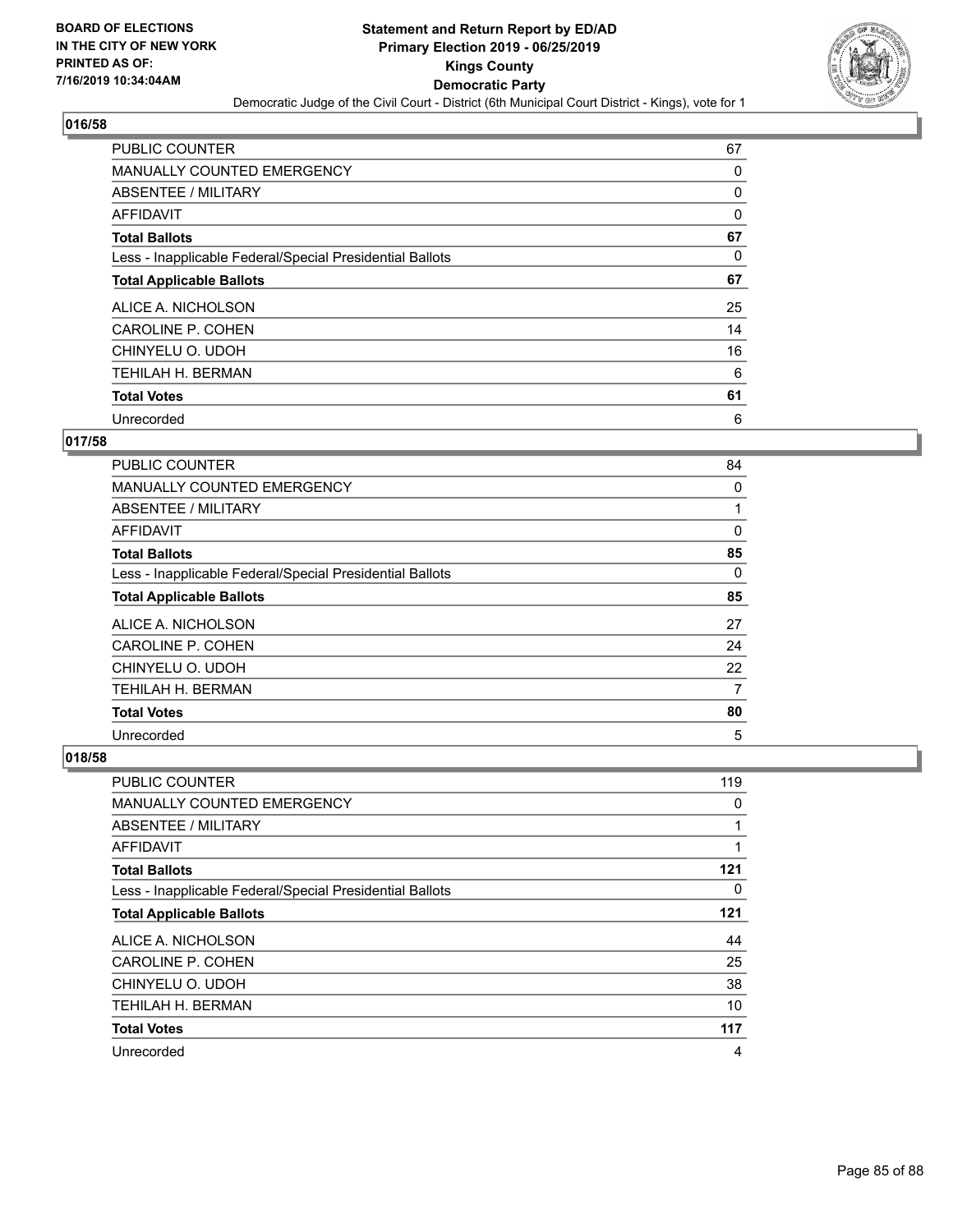

| <b>PUBLIC COUNTER</b>                                    | 125 |
|----------------------------------------------------------|-----|
| <b>MANUALLY COUNTED EMERGENCY</b>                        | 0   |
| ABSENTEE / MILITARY                                      | 3   |
| AFFIDAVIT                                                |     |
| <b>Total Ballots</b>                                     | 129 |
| Less - Inapplicable Federal/Special Presidential Ballots | 0   |
| <b>Total Applicable Ballots</b>                          | 129 |
| ALICE A. NICHOLSON                                       | 51  |
| <b>CAROLINE P. COHEN</b>                                 | 26  |
| CHINYELU O. UDOH                                         | 29  |
| <b>TEHILAH H. BERMAN</b>                                 | 13  |
| <b>Total Votes</b>                                       | 119 |
| Unrecorded                                               | 10  |

### **020/58**

| PUBLIC COUNTER                                           | 130      |
|----------------------------------------------------------|----------|
| <b>MANUALLY COUNTED EMERGENCY</b>                        | 0        |
| ABSENTEE / MILITARY                                      | 2        |
| AFFIDAVIT                                                | 0        |
| <b>Total Ballots</b>                                     | 132      |
| Less - Inapplicable Federal/Special Presidential Ballots | $\Omega$ |
| <b>Total Applicable Ballots</b>                          | 132      |
| ALICE A. NICHOLSON                                       | 42       |
| <b>CAROLINE P. COHEN</b>                                 | 25       |
| CHINYELU O. UDOH                                         | 34       |
| TEHILAH H. BERMAN                                        | 14       |
| <b>Total Votes</b>                                       | 115      |
| Unrecorded                                               | 17       |

| PUBLIC COUNTER                                           | 93           |
|----------------------------------------------------------|--------------|
| MANUALLY COUNTED EMERGENCY                               | 0            |
| ABSENTEE / MILITARY                                      | 3            |
| AFFIDAVIT                                                | $\mathbf{0}$ |
| <b>Total Ballots</b>                                     | 96           |
| Less - Inapplicable Federal/Special Presidential Ballots | 0            |
| <b>Total Applicable Ballots</b>                          | 96           |
| ALICE A. NICHOLSON                                       | 25           |
| <b>CAROLINE P. COHEN</b>                                 | 26           |
| CHINYELU O. UDOH                                         | 19           |
| TEHILAH H. BERMAN                                        | 9            |
| RICHARD STRAUSS (WRITE-IN)                               | 1            |
| <b>Total Votes</b>                                       | 80           |
| Unrecorded                                               | 16           |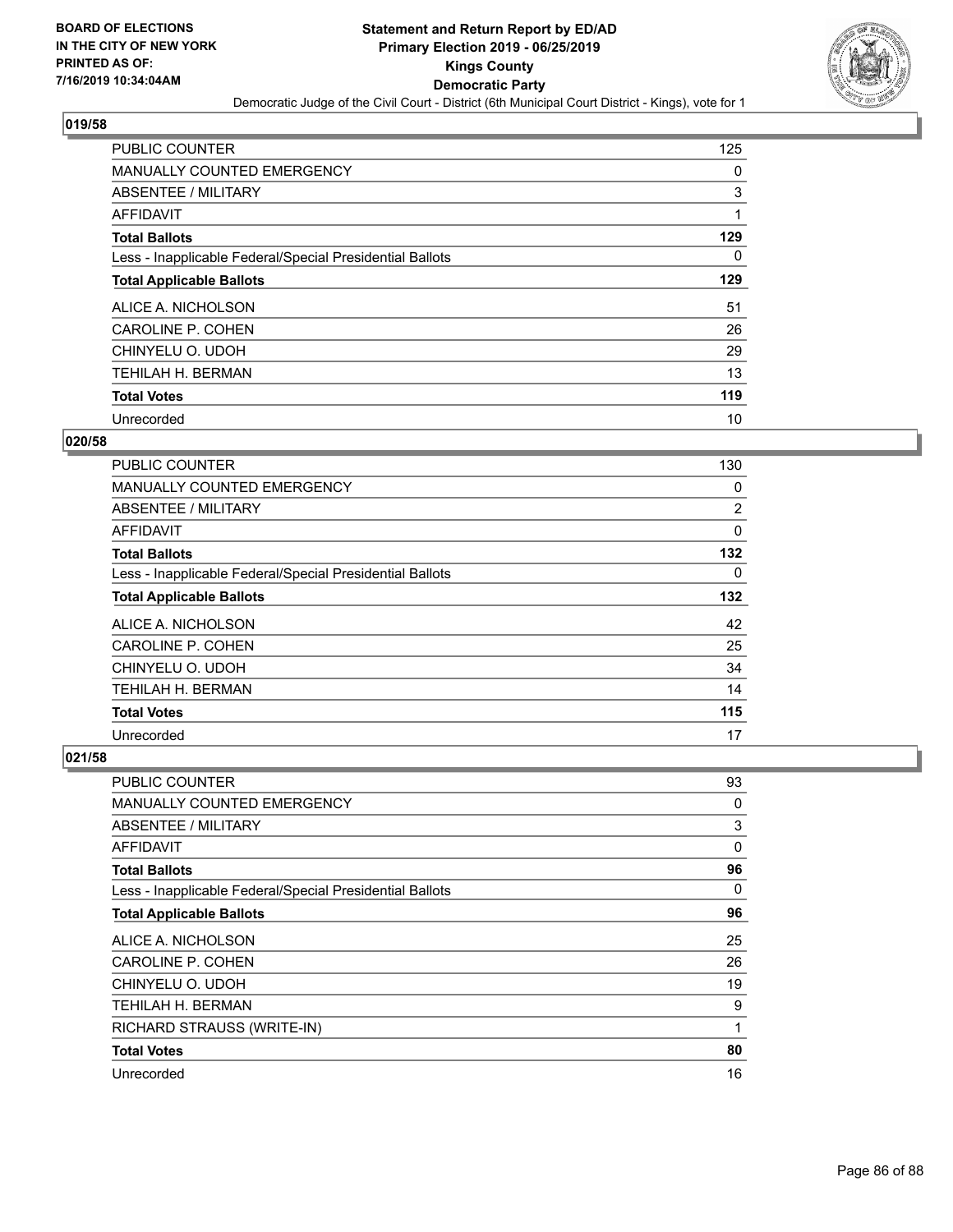

| <b>PUBLIC COUNTER</b>                                    | 100      |
|----------------------------------------------------------|----------|
| <b>MANUALLY COUNTED EMERGENCY</b>                        | 0        |
| ABSENTEE / MILITARY                                      |          |
| <b>AFFIDAVIT</b>                                         |          |
| <b>Total Ballots</b>                                     | 102      |
| Less - Inapplicable Federal/Special Presidential Ballots | $\Omega$ |
| <b>Total Applicable Ballots</b>                          | 102      |
| ALICE A. NICHOLSON                                       | 35       |
| <b>CAROLINE P. COHEN</b>                                 | 24       |
| CHINYELU O. UDOH                                         | 23       |
| TEHILAH H. BERMAN                                        | 8        |
| <b>Total Votes</b>                                       | 90       |
| Unrecorded                                               | 12       |

| <b>PUBLIC COUNTER</b>                                    | 59 |
|----------------------------------------------------------|----|
| <b>MANUALLY COUNTED EMERGENCY</b>                        | 0  |
| ABSENTEE / MILITARY                                      | 3  |
| <b>AFFIDAVIT</b>                                         | 0  |
| <b>Total Ballots</b>                                     | 62 |
| Less - Inapplicable Federal/Special Presidential Ballots | 0  |
| <b>Total Applicable Ballots</b>                          | 62 |
| ALICE A. NICHOLSON                                       | 21 |
| <b>CAROLINE P. COHEN</b>                                 | 11 |
| CHINYELU O. UDOH                                         | 13 |
| TEHILAH H. BERMAN                                        | 8  |
| UNCOUNTED WRITE-IN PER STATUTE (WRITE-IN)                | 1  |
| <b>Total Votes</b>                                       | 54 |
| Unrecorded                                               | 8  |